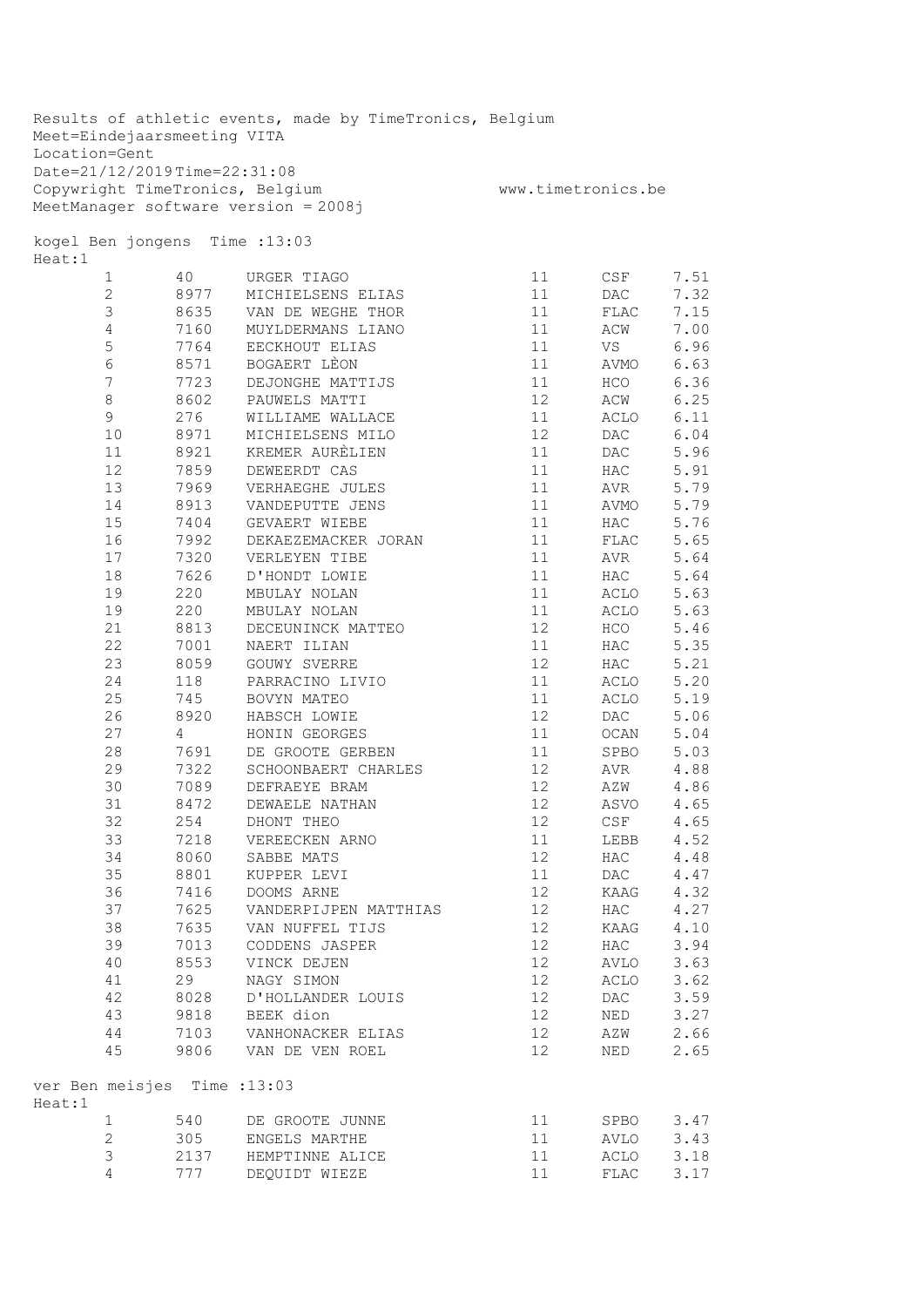|        | 5                             | 1198    | COOPMAN NAHLA                 | 11   | AVLO         | 3.08  |
|--------|-------------------------------|---------|-------------------------------|------|--------------|-------|
|        | $6\,$                         | 1214    | VAN LOKEREN ELOISE            | 12   | <b>AVLO</b>  | 3.08  |
|        | $7\overline{ }$               | 424     | STEVENS MAÔTÈ                 | 11   | KAAG         | 3.07  |
|        | 8                             | 476     | VAN BOVEN DIEWKE              | 11   | RAT          | 2.98  |
|        | 9                             | 81 — 10 | HILLEWAERE MILA               | 11   | AZW          | 2.86  |
|        | 10                            | 306     | VAN HELLEPUTTE ALIX           | 11   | AVLO         | 2.81  |
|        | 11                            | 2141    | VAN BRUSSELEN ASHLEY          | 12   | ACLO         | 2.75  |
|        | 12                            | 2138    | HEMPTINNE LOUISE              | 11   | ACLO         | 2.74  |
|        | 13                            | 742     | VAN HOLLEBEKE FIEN            | 11   | FLAC         | 2.73  |
|        | 14                            | 2140    | DE ASTIS ANNA-MARIA           | 11   | ACLO         | 2.72  |
|        | 15                            | 14      | HOSTE FIEN                    | 12   | $_{\rm HAC}$ | 2.71  |
|        | 16                            | 16      | VERHULST KAAT                 | 11   | HAC          | 2.71  |
|        | 17                            |         | 1213 LEFEVER MARGAUX          | 12   | AVLO         | 2.67  |
|        | 18                            | 10      | WALRAET ANNA                  | 11   | <b>HAC</b>   | 2.65  |
|        | 19                            | 485     | BEUSERIE FLEUR                | 12   | RAT          | 2.65  |
|        | 20                            | 1393    | MEERT ANKE                    | 12   | <b>DAC</b>   | 2.60  |
|        | 21                            | 172     | DE SCHRIJVER ROWAN            | 12   | KAAG         | 2.58  |
|        | 22                            | 2139    | NDOMBASI IZE SHAYLANA         | 12   | ACLO         | 2.58  |
|        | 23                            | 1217    | HUYGHE FLOOR                  | 11   | AVLO         | 2.47  |
|        | 24                            | 2115    | BEAUJEAN LILI                 | 12   | OCAN         | 2.45  |
|        | 25                            | 778     | D'HONDT FEBE                  | 11   | ${\tt FLAC}$ | 2.43  |
|        | 26                            | 801     | THOON ELLA                    | 12   | <b>HAC</b>   | 2.39  |
|        | 27                            | 888     | DENYS HASSE                   | 12   | HAC          | 2.31  |
|        | 28                            | 74      | COMPAGNIE CELESTE             | 11   | AZW          | 2.20  |
|        | 29                            | 260     | DORME LEONTINE                | 11   | AVR          | 2.08  |
|        | 30                            |         | 1710 NEUKERMANS JILL          | 11   | DAC          | 2.01  |
|        | 31                            |         | 1519 VANDEPUTTE INE           | 12   | AVMO         | 1.97  |
| Heat:1 | 60mH Pup meisjes Time : 13:03 |         |                               |      |              |       |
|        | 1                             |         | 3279 GEVERS JANA              | 09   | ACHL         | 10.87 |
|        | $2^{\circ}$                   |         | 3519 VANDENBROUCKE FLORE      | 09   | AVR          | 11.52 |
|        | 3                             |         | 5407 DUEZ ADELE               | 10   | OCAN         | 12.26 |
|        | $\overline{4}$                | 3314    | DE BOCK ALICIA                | 09   | ACW          | 12.44 |
|        | 5                             |         | 4207 VANDENBROUCKE INI        | 09   | DAC          | 12.73 |
|        | 6                             | 4669    | DE CUYPER LOES                | 09   | DAC          | 12.74 |
|        | $7\overline{ }$               | 4197    | STROOBANTS MARIE ELISE        | 09   | DAC          | 13.16 |
|        | 8                             |         | 5406 DERYCKE CLEO             | 10   | OCAN         | 13.34 |
| Heat:2 |                               |         | 60mH Pup meisjes Time : 13:03 |      |              |       |
|        | $\mathbf{1}$                  |         | 9801 BOUTKAN NOA              | 10   | NED          | 12.28 |
|        | $\mathbf{2}^{\prime}$         |         | 4686 DE DECKER FIEN           | 09   | AVLO         | 13.06 |
|        | 3                             |         | 4196 VAN NEYGEN NONA          | 09   | DAC          | 13.21 |
|        | $\overline{4}$                | 3740    | VAN GORP LUNA                 | $10$ | KAAG         | 13.40 |
|        | 5                             | 4159    | GHEERAERT YARA                | $10$ | VAC          | 13.46 |
|        | 6                             | 4673    | FIERS LOTTE                   | $10$ | AVLO         | 13.54 |
|        | 7                             |         | 4679 VAN LOKEREN NOÈMIE       | 10   | AVLO         | 14.03 |
|        | 8                             |         | 3846 VAN NUFFEL SIEN          | $10$ | KAAG         | 14.16 |
|        |                               |         |                               |      |              |       |
| Heat:3 | 60mH Pup meisjes Time : 13:03 |         |                               |      |              |       |
|        | $\mathbf{1}$                  |         | 5154 SHUDZEKA HELENA          | 09   | KAAG         | 12.27 |
|        | $\overline{2}$                |         | 4656 VAN DE VELDE ALICIA      | 10   | AVLO         | 13.51 |
|        | 3                             | 5194    | VERCRUYSSE JADE               | 09   | KAAG         | 14.01 |
|        | $\overline{4}$                | 5450    | LAURENT IRMA                  | 09   | OCAN         | 14.26 |
|        | 5                             | 9810    | VAN DER SCHOOT ANNE           | 10   | NED          | 14.44 |
|        | 6                             |         | 9814 BRANDS SAAR              | 10   | NED          | 14.55 |
|        | 7                             |         | 9813 BUSKENS YFKE             | 09   | NED          | 14.74 |
|        |                               |         | 5598 DEHIN LILA               | 10   | OCAN         | DNS   |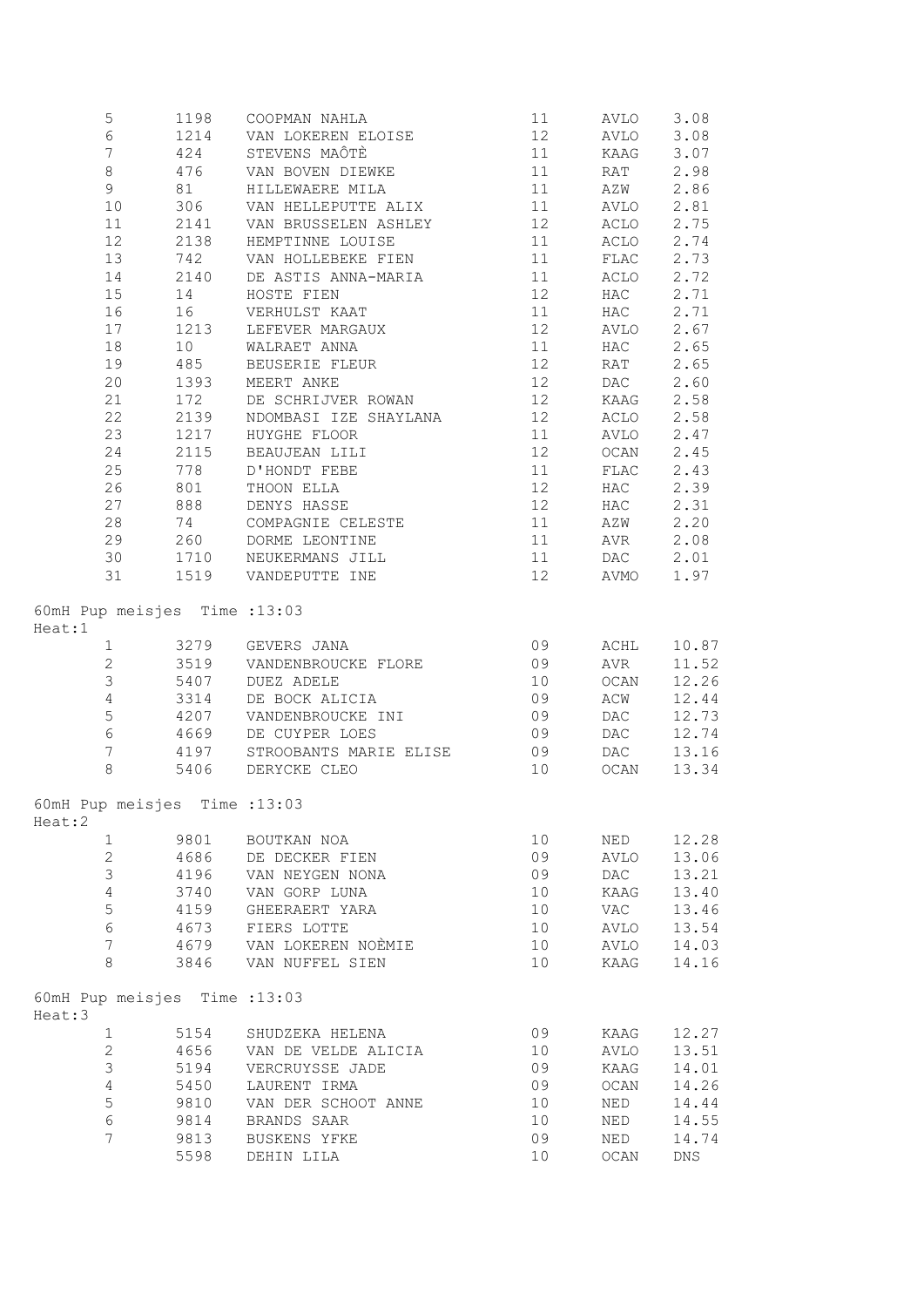|         |                                  | 60mH Pup meisjes Time : 13:03 |                                          |          |            |                |
|---------|----------------------------------|-------------------------------|------------------------------------------|----------|------------|----------------|
| Heat: 4 |                                  |                               |                                          |          |            |                |
|         | $\mathbf{1}$                     | 3397                          | DE WILDE LISA                            | 10       | DEIN       | 13.26          |
|         | $\overline{2}$                   | 4302                          | DENYS MIRRE                              | 10       | HAC        | 14.35          |
|         | $\mathfrak{Z}$<br>$\overline{4}$ | 3451                          | VAN MULDERS OONA                         | 09       | DEIN       | 14.61          |
|         | 5                                | 3205                          | DEPOORTERE ANNA                          | 10       | HAC        | 14.64          |
|         |                                  | 9815                          | PAULISEN MAE                             | 10       | NED        | 14.75          |
|         |                                  | 4210                          | TIMPERMAN ELENA                          | 09       | FLAC       | DNF            |
|         |                                  | 3971                          | LAMBERT MURIELLE                         | 70       | ACCO       | DNS            |
|         |                                  | 60mH Min meisjes Time : 13:02 |                                          |          |            |                |
| Heat:1  |                                  |                               |                                          |          |            |                |
|         | $\mathbf 1$                      | 7274                          | GEERARDYN MARTHA                         | 07       | ACW        | 10.11          |
|         | $\overline{2}$                   |                               | 7441 CUVELIER JADE                       | 07       | KAAG       | 10.32          |
|         | $\mathfrak{Z}$                   | 8001                          | VAN THEEMSCHE LIESE                      | 08       | AVLO       | 10.48          |
|         | $\overline{4}$                   | 6982                          | GAYSE ILUNA                              | 07       | FLAC       | 10.66          |
|         | 5                                | 7889                          | VAN LAERE SVEA                           | 07       | AVLO       | 10.73          |
|         | $\epsilon$                       | 8678                          | DEPAS ZOE                                | 08       | OSGA       | 10.87          |
|         | 7                                | 6892                          | DHAENENS ILONA                           | 08       | DEIN       | 11.14          |
|         |                                  | 7776                          | DE CLERCQ CAMILLE                        | 08       | ASVO       | DIS            |
|         | 169.7                            |                               |                                          |          |            |                |
|         |                                  | 60mH Min meisjes Time : 13:02 |                                          |          |            |                |
| Heat:2  |                                  |                               |                                          |          |            |                |
|         | $\mathbf{1}$                     | 9996                          | GEUS BRIGITTE                            | 07       | NED        | 10.12          |
|         | $\overline{2}$                   | 6891                          | DE WILDE JANA                            | 07       | DEIN       | 10.93          |
|         | $\mathsf 3$                      | 7189                          | CNUDDE ESRA                              | 08       | FLAC       | 11.19          |
|         | $\overline{4}$                   | 7860                          | DE BRUYN ELISE                           | 08       | AVLO       | 11.19          |
|         | $\mathsf S$                      | 6901                          | VAN MOORHEM LIEKE                        | 07       | KAAG       | 11.30          |
|         | 6                                | 9804                          | STOK ESMEE                               | 07       | NED        | 11.31          |
|         | $\boldsymbol{7}$                 |                               | 8567 VAN BRUSSELEN JODIE                 | 08       | ACLO       | 11.76          |
|         | 8                                | 7474                          | DU CAJU LEONIE                           | 07       | DAC        | 11.80          |
|         |                                  | 60mH Min meisjes Time : 13:02 |                                          |          |            |                |
| Heat:3  |                                  |                               |                                          |          |            |                |
|         | $\mathbf{1}$                     | 6703                          | BEERNAERT MANON                          | 07       | HAC        | 10.73          |
|         | $\mathbf{2}$                     | 7048                          | CHOVAU BENTE                             | 07       | VAC        | 10.88          |
|         | $\mathfrak{Z}$                   | 8772                          | DUPONT JULIETTE                          | 07       | OCAN       | 11.05          |
|         | $\sqrt{4}$                       | 7008                          | RAMAKERS JORE                            | 07       | MACW       | 11.14          |
|         | 5                                |                               | 7017 VANBLEU FLOOR                       | 08       | MACW       | 11.51          |
|         | 6                                | 7161                          | DE PAUW FRAN                             | 08       | AVR        | 11.73          |
|         | $\overline{7}$                   | 6928                          | VERSCHELDEN ENOLA                        | 08       | DEIN       | 11.85          |
|         | 8                                | 7888                          | VERVAET LIES                             | 07       | AVLO       | 12.51          |
| Heat: 4 |                                  | 60mH Min meisjes Time : 13:02 |                                          |          |            |                |
|         | $\mathbf 1$                      | 7197                          | VAN HOEY LIES                            | 07       | KAAG       | 11.12          |
|         | $\mathbf{2}$                     | 6706                          | WALRAET ELENA                            | 08       | HAC        | 11.56          |
|         | $\mathsf S$                      | 7466                          | SCHIER ISA                               | 08       | FLAC       | 11.78          |
|         | $\sqrt{4}$                       | 7124                          | BLOMME AXELLE                            | 07       | HAC        | 11.98          |
|         | 5                                | 7892                          | VANOUTRIVE LAURE                         | 07       | AVLO       | 12.03          |
|         | $\epsilon$                       | 7771                          | BASTIL JULIE                             | 08       | ASVO       |                |
|         | $\boldsymbol{7}$                 |                               |                                          |          |            | 12.50          |
|         | $\,8\,$                          | 7030<br>7952                  | DE SCHOESITTER BENTE<br>VERVAEKE CAMILLE | 08<br>08 | HAMM<br>OB | 12.75<br>13.20 |
|         |                                  |                               |                                          |          |            |                |
| Heat:5  |                                  | 60mH Min meisjes Time : 13:02 |                                          |          |            |                |
|         | $\mathbf 1$                      | 7983                          | HEMELSOET JENNIFER                       | 07       | MACW       | 11.24          |
|         | $\overline{c}$                   | 7132                          | LENAERTS HANNE                           | 07       | SPBO       | 12.33          |
|         | $\mathfrak{Z}$                   | 7545                          | PIETTE LILY-SUE                          | 07       | HAC        | 12.42          |
|         | $\overline{4}$                   | 7138                          | CZAJKOWSKI LOES                          | 08       | SPBO       | 12.65          |
|         |                                  |                               |                                          |          |            |                |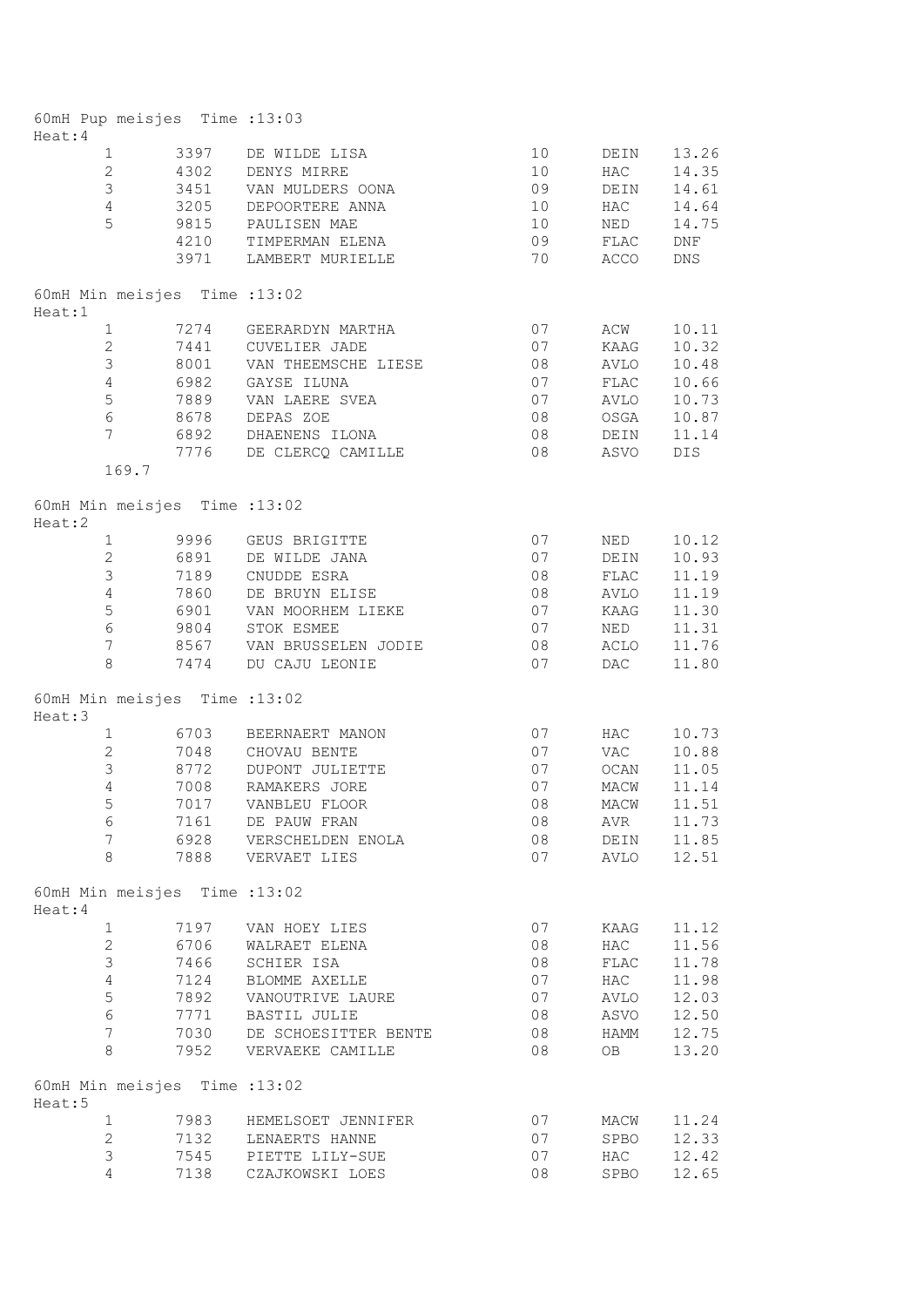|        | 5                | 9803 | SPEK JYTHE                                   | 07  | NED        | 13.16 |
|--------|------------------|------|----------------------------------------------|-----|------------|-------|
|        | $\epsilon$       | 6925 | VAN MULDERS AUKE                             | 07  | DEIN       | 13.21 |
|        | $\boldsymbol{7}$ | 9161 | HERBIET JULIETTE                             | 08  | OCAN       | 13.46 |
|        | $8\,$            | 9997 | STEIGERWALD MYRTHE                           | 07  | NED        | 13.59 |
|        |                  |      | 60mH Min meisjes Time : 13:02                |     |            |       |
| Heat:6 |                  |      |                                              |     |            |       |
|        | $\mathbf{1}$     | 7469 | VAN BELLINGHEN LILI                          | 07  | DAC        | 11.27 |
|        | $\overline{2}$   | 6802 | VAN STEENBRUGGE AXANA                        | 08  | AZW        | 12.93 |
|        | $\mathfrak{Z}$   | 7922 | BARREZ LILLITH                               | 08  | DAC        | 13.28 |
|        | $\overline{4}$   | 6812 | MUYLDERMANS TALITHA                          | 08  | ACW        | 13.42 |
|        | $\mathsf S$      | 8509 | LOYENS EMMA                                  | 08  | OCAN       | 13.68 |
|        | $6\,$            | 9998 | BOONMAN MADELIEF                             | 07  | NED        | 13.73 |
|        | 7                |      | 7779 DEMOOR ESTELLE                          | 08  | ASVO       | 13.75 |
|        | $\,8\,$          |      | 9809 LEENDERS DAANTJE                        | 08  | NED        | 14.11 |
| Heat:7 |                  |      | 60mH Min meisjes Time : 13:02                |     |            |       |
|        | $\mathbf{1}$     | 7531 | DE JONGE LENTL                               | 07  | VITA       | 12.02 |
|        | $\overline{2}$   | 7603 | DE STAERCKE NOOR                             | 08  | SPVI       | 12.65 |
|        | $\mathfrak{Z}$   | 9808 | BRANDS JANNE                                 | 08  | NED        | 13.32 |
|        | $\overline{4}$   | 9816 | BOER ANNEMARIE                               | 08  | NED        | 13.82 |
|        | 5                |      | 8026 KERCKHOFS LOBKE                         | 08  | DAC        | 14.40 |
|        |                  | 9991 | BUSTRAAN TESS                                | 08  | NED        | DNS   |
|        |                  |      |                                              |     |            |       |
| Heat:8 |                  |      | 60mH Min meisjes Time : 13:02                |     |            |       |
|        | $\mathbf{1}$     | 8175 | ADRIAENS MAUD                                | 07  | FLAC       | 11.07 |
|        | $\overline{2}$   | 7193 | MASSCHAELE HANNAH                            | 08  | HAC        | 12.27 |
|        | $\mathfrak{Z}$   | 7028 | DIERICKX MARGAUX                             | 08  | HAMM       | 12.73 |
|        | 4                | 9989 | MOL ELISE                                    | 08  | NED        | 14.12 |
|        | 5                |      | 7977 HAEST LOUISE                            | 07  | DAC        | 14.55 |
|        |                  |      | 6704 DEPOORTERE JULIETTE                     | 08  | HAC        | DNF   |
| Heat:1 |                  |      | 60mH Pup jongens Time :13:03                 |     |            |       |
|        | $\mathbf{1}$     | 9802 |                                              | 09  | NED        | 10.67 |
|        | $\mathbf{2}$     | 274  | BOUTKAN LUUK<br>NOTEBAERT THOR               | 09  | DEIN       | 10.78 |
|        | 3                | 1245 | VYDT JULES                                   | 09  | ACW        | 11.11 |
|        | $4\overline{ }$  |      | 560 MOERMAN MAXIME                           | 09  | KAAG       | 11.48 |
|        | 5                |      | 1970 MICHIELSENS NEMES                       | 09  | <b>DAC</b> | 11.49 |
|        | 6                |      | 279 SNAUWAERT FERRAN                         | 09  | DEIN       | 11.71 |
|        | 7                |      | 9821 VAN DER VEGT THIJS                      | NED | 12.50      |       |
|        | 8                |      | 1586 LEFEVER RUNE                            | 09  | AVLO       | 13.15 |
|        |                  |      | 60mH Pup jongens Time :13:03                 |     |            |       |
| Heat:2 |                  |      |                                              |     |            |       |
|        | $\mathbf{1}$     | 157  | VANDRIESSCHE WANNES                          | 09  | AZW        | 12.29 |
|        | $\mathbf{2}$     |      | 2839 THIRY JULES                             | 09  | OCAN       | 12.42 |
|        | $\mathfrak{Z}$   | 521  | DHONT CAS                                    | 10  | KAAG       | 12.63 |
|        | 4                | 570  | REYNS SANDER                                 | 09  | KAAG       | 12.74 |
|        | 5                |      | 1472 DEWAELE MILOS                           | 09  | ASVO       | 12.75 |
|        | $6\phantom{.}6$  |      | 160 VANNESTE ELIAS                           | 10  | AZW        | 13.20 |
|        | $7\phantom{.}$   | 2562 | VAN STEEN PIERRE                             | 10  | OCAN       | 13.40 |
|        | 8                | 559  | MOERMAN CÈDRIC                               | 09  | KAAG       | 16.53 |
|        |                  |      | 60mH Pup jongens Time :13:03                 |     |            |       |
| Heat:3 |                  |      |                                              |     |            |       |
|        | $\mathbf{1}$     |      | 9817 VAN BEEK DAIMY<br>154 VANDESOMPELE TIBE | 10  | NED        | 12.51 |
|        | $\mathbf{2}$     |      |                                              | 09  | AZW        | 12.70 |
|        | 3                |      | 155 VANDESOMPELE TUUR                        | 09  | AZW        | 13.15 |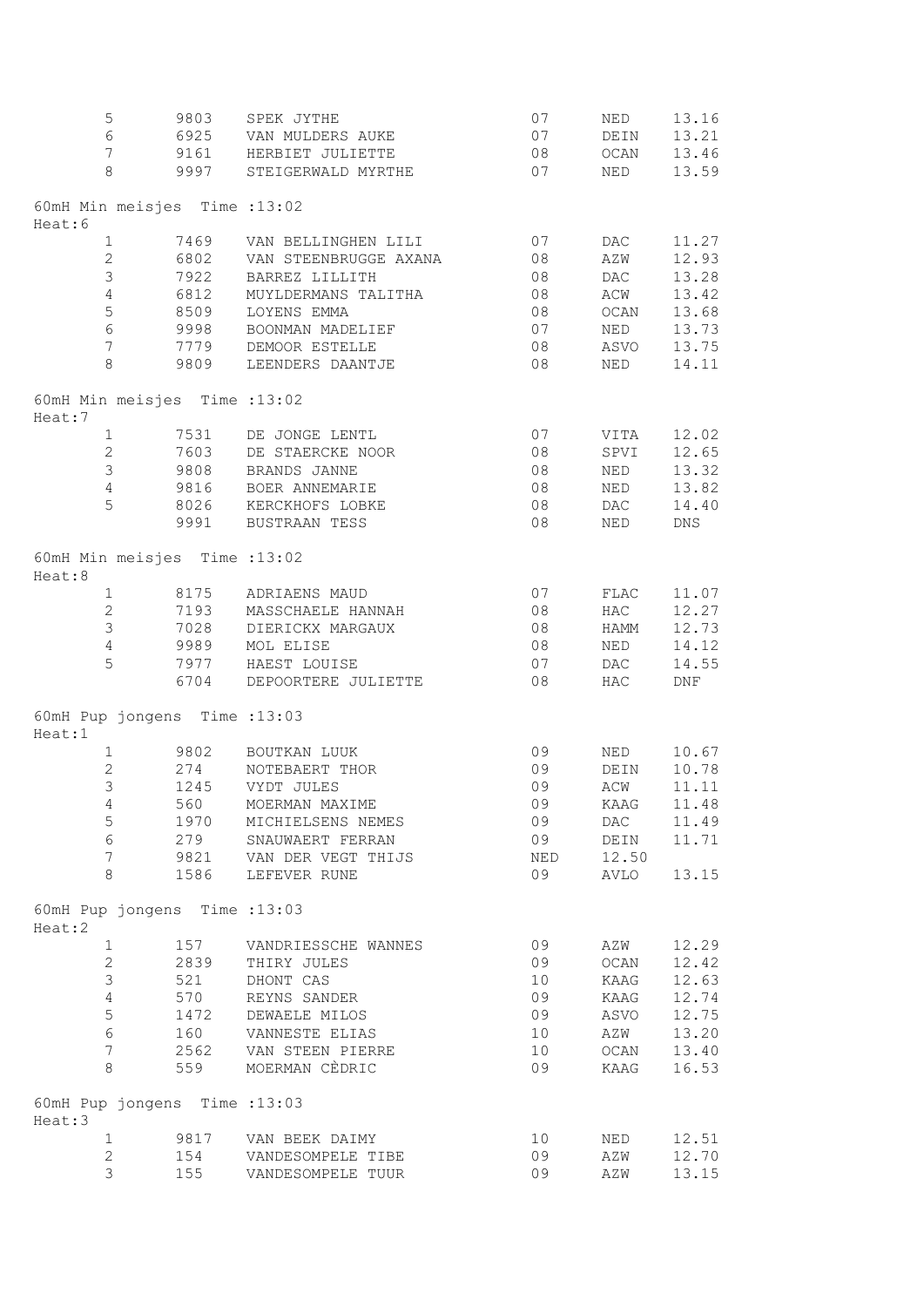|         | 4               | 713                           | VANMELKEBEKE BJARNE           | 09   | KAAG         | 13.17 |
|---------|-----------------|-------------------------------|-------------------------------|------|--------------|-------|
|         | 5               | 146                           | OMEY JULIEN                   | 09   | AZW          | 13.45 |
|         | 6               | 1572                          | DUQUET MAURIS                 | 10   | AVLO         | 13.64 |
|         | $7\phantom{.}$  |                               | 1710 MISEREZ KEANO            | 10   | ZA           | 13.74 |
|         | 8               |                               | 158 VANHONACKER LUCAS         | 10   | AZW          | 16.76 |
| Heat: 4 |                 | 60mH Pup jongens Time :13:03  |                               |      |              |       |
|         | $1 \quad$       |                               | 1182 GOOSSENS HIZKIA          | 09   | HAMM         | 12.42 |
|         | $\overline{2}$  | 1014                          | VERHAEGHE LOUIS               | 09   | AVR          | 12.80 |
|         | $\mathfrak{Z}$  | 1718                          | SWIMBERGHE TIEMEN             | 09   | HAC          | 13.07 |
|         | $\overline{4}$  | 2918                          | <b>GODEAU MILAN</b>           | 09   | ACLO         | 13.53 |
|         | $\mathsf S$     | 476                           | VAN HELLEPUTTE FERRE          | 09   | AVLO         | 13.80 |
|         | 6               |                               | 470 VERVAET ARTHUR            | 10   | AVLO         | 14.03 |
|         | $7\overline{ }$ | 240                           | BROEKAERT EWOUT               | 10   | KAAG         | 14.42 |
|         | 8               |                               | 399 BAETSLÈ MATHO             | 09   | KAAG         | 14.86 |
| Heat:5  |                 | 60mH Pup jongens Time :13:03  |                               |      |              |       |
|         | $\mathbf{1}$    |                               | 1871 ROBAEY JASON             | 09   | HAC          | 13.00 |
|         | $\overline{2}$  |                               | 1565 TROCH FINN               | 10   | AVLO         | 13.42 |
|         | $\mathfrak{Z}$  | 900                           | VANDROMME CHIEL               | 10   | HAC          | 13.47 |
|         | $\overline{4}$  |                               | 2539 BEAUJEAN TIMEO           | 09   | OCAN         | 13.57 |
|         | 5               |                               | 147 SAMAIN GUSTAAF            | 10   | AZW          | 14.04 |
|         | $6\phantom{.}6$ |                               | 1592 VERHENNE TIM             | 10   | AVLO         | 15.84 |
|         | 7               |                               | 1629 D'HAEN TORN              | 10   | AVLO         | 18.47 |
|         |                 | 639                           | VANDEWALLE STAN               | 10   | HAC          | DNS   |
| Heat:6  |                 | 60mH Pup jongens Time : 13:03 |                               |      |              |       |
|         | $\mathbf{1}$    | 523                           | DOOMS ROBIN                   | 10   | KAAG         | 12.54 |
|         | $\mathbf{2}$    | 1643                          | VAN DEN NEUCKER YANI          | 09   | VITA         | 13.01 |
|         | 3               | 2835                          | DHONT ARTHUR                  | 10   | CSE          | 13.34 |
|         | $\overline{4}$  | 1071                          | DEWULF MAURITZ                | 10   | DAC          | 13.80 |
|         | 5               | 1873                          | ROGIERS LEON                  | 10   | DAC          | 14.84 |
|         | $\epsilon$      | 426                           | CLAEYS LUCAS                  | 10   | AVR          | 14.84 |
|         | $7\phantom{.}$  | 1047                          | LEMMENS TUUR                  | 10   | FLAC         | 20.05 |
|         | 8               | 2058                          | RINGOOT ROBIN                 | 10   | MACW         | 31.81 |
| Heat:7  |                 |                               | 60mH Pup jongens Time : 13:03 |      |              |       |
|         | $\mathbf{1}$    |                               | 1846 VAN DEN HOECK CEYLAN     | 09   | DAC          | 13.64 |
|         | $\mathbf{2}$    |                               | 9800 VAN LUIJK DAAN           | 10   | NED          | 13.72 |
|         | $\mathfrak{Z}$  |                               | 153 VAN DE WEGE FINN          | 10   | AZW          | 14.24 |
|         | $\overline{4}$  | 1574                          | NONNEMAN JIPPE                | 09   | AVLO         | 14.50 |
|         | 5               | 507                           | VANDENBROUCKE XAVIER          | 10   | MACW         | 15.13 |
|         | 6               | 1084                          | VERMAANEN KOBE                | 10   | DAC          | 16.74 |
| Heat:8  |                 | 60mH Pup jongens Time :13:03  |                               |      |              |       |
|         | $\mathbf{1}$    |                               | 2030 PEETERS ILJO             | 09   | DAC          | 12.60 |
|         | $2^{\circ}$     |                               | 1072 VAN BELLINGHEN IO        | 09   | DAC          | 13.00 |
|         | $\mathfrak{Z}$  | 217                           | VAN LOKEREN SUS               | $10$ | ACW          | 13.39 |
|         | $\overline{4}$  | 699                           | D'HONDT GERTJAN               | $10$ | HAC          | 13.45 |
|         | 5               | 1807                          | JANS DYLLAN                   | 09   | DAC          | 13.50 |
|         | 6               | 522                           | DHONT WARRE                   | 09   | KAAG         | 13.65 |
|         | 7               | 1064                          | SINNAEVE ELIAS                | 09   | ${\tt FLAC}$ | 15.66 |
|         |                 | 60mH Min jongens Time : 13:05 |                               |      |              |       |
| Heat:1  | 1               |                               | 9824 DE JONG YANNICK          | 07   | NED          | 10.02 |
|         |                 |                               |                               |      |              |       |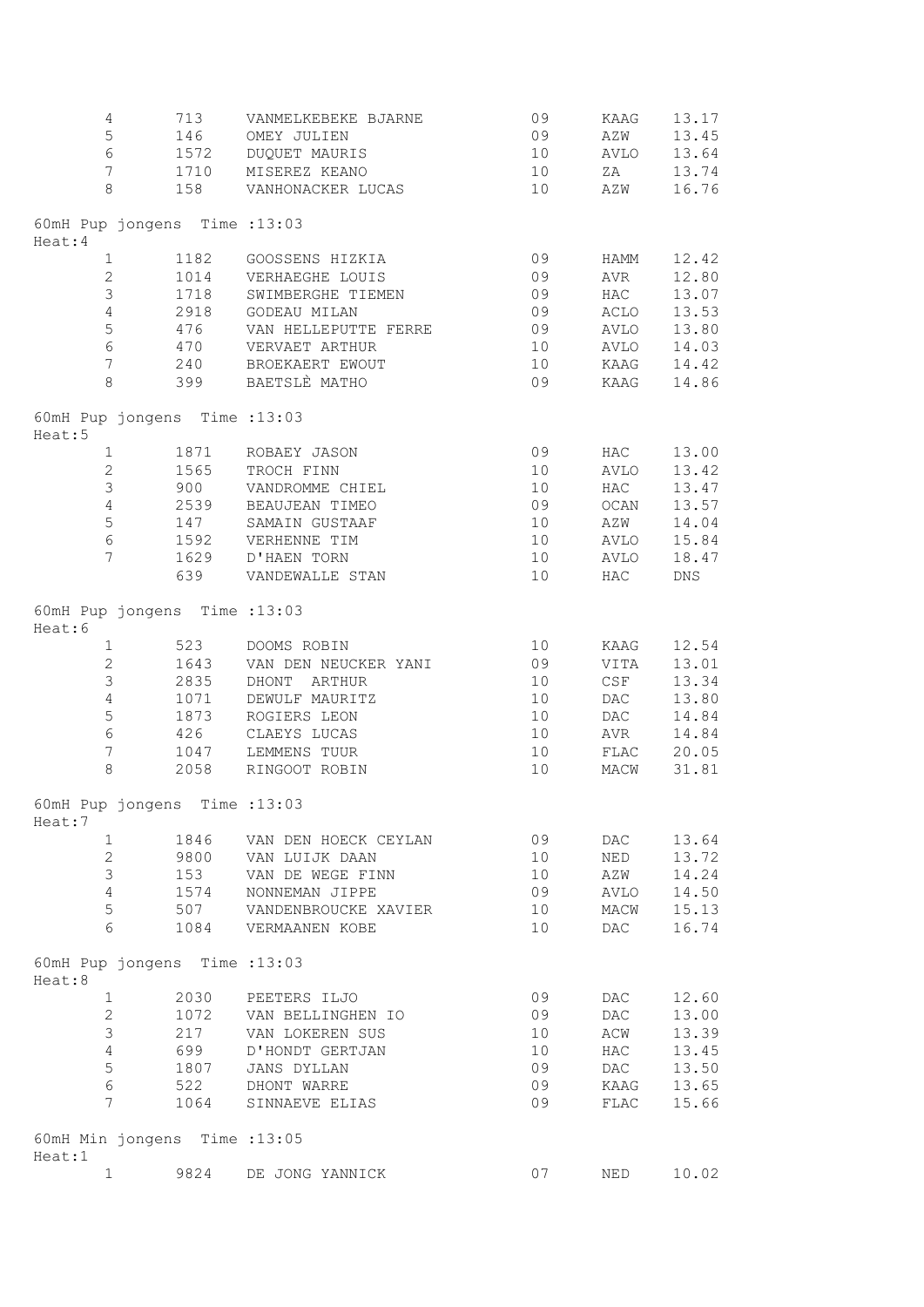|        | $\mathbf{2}$                  | 4422 | AFSCHRIFT LUKA           | 07 | KAAG       | 10.03      |
|--------|-------------------------------|------|--------------------------|----|------------|------------|
|        | $\mathfrak{Z}$                | 4133 | VAN AUTREVE GUUST        | 07 | KAAG       | 10.06      |
|        | $\overline{4}$                | 4488 | SAVANÈ DJIBRIL           | 07 | DEIN       | 10.92      |
|        | $\mathsf S$                   | 4015 | SAMAIN FLORIS            | 07 | AZW        | 11.63      |
|        | $\epsilon$                    | 5166 | HUYGHE JANNES            | 08 | AVLO       | 11.69      |
|        | $\overline{7}$                | 4856 | VAN AUDENAERDE JOREN     | 07 | KAAG       | 12.32      |
|        |                               | 4431 | VAN LOO FLAVIO           | 08 | ACME       | DNS        |
|        |                               |      |                          |    |            |            |
| Heat:2 | 60mH Min jongens Time : 13:05 |      |                          |    |            |            |
|        | $\mathbf{1}$                  | 4277 | MOMMERENCY ROWAN         | 07 | MACW       | 11.26      |
|        | $\mathbf{2}$                  | 4092 | DELBARGE SEPPE           | 08 | DEIN       | 11.41      |
|        | $\mathfrak{Z}$                | 5329 | VAN DE VELDE SEPPE       | 08 | VITA       | 11.48      |
|        | $\sqrt{4}$                    | 4316 | VAN DE VREKEN RUBEN      | 08 | HAMM       | 11.58      |
|        | $\mathsf S$                   | 5173 | PAUWELS SEPPO            | 08 | ACW        | 11.74      |
|        | $\sqrt{6}$                    |      | 4429 STAELENS NIELS      | 08 | ACME       | 11.84      |
|        | 7                             |      | 3966 VERMEULEN ALEXANDER | 08 | STAX       | 11.87      |
|        | $\,8\,$                       |      | 3903 VANDERPIJPEN WOUT   | 08 | HAC        | 12.15      |
|        | 60mH Min jongens Time : 13:05 |      |                          |    |            |            |
| Heat:3 |                               |      |                          |    |            |            |
|        | $\mathbf{1}$                  |      | 5170 D'HOOGHE LUCA       | 08 | AVLO       | 11.83      |
|        | $\mathbf{2}$                  | 3946 | HEBBRECHT LEVI           | 08 | STAX       | 12.10      |
|        | $\mathfrak{Z}$                | 4865 | VAN DEN ABBEEL WOUT      | 07 | LEBB       | 12.38      |
|        | $\sqrt{4}$                    | 4014 | SAEY NOLAN               | 07 | AZW        | 12.51      |
|        | $\mathsf S$                   | 5152 | VANDEWATTYNE LAURENS     | 08 | ASVO       | 12.57      |
|        | $\sqrt{6}$                    | 4220 | VERLEYEN KOBE            | 08 | AVR        | 12.64      |
|        | 7                             | 5164 | FIERS WARD               | 08 | AVLO       | 12.71      |
|        | 8                             | 4320 | GEVAERT SEPPE            | 08 | HAC        | 12.72      |
|        |                               |      |                          |    |            |            |
| Heat:4 | 60mH Min jongens Time : 13:05 |      |                          |    |            |            |
|        | $\mathbf{1}$                  | 4467 | HANSSENS TIBE            | 07 | RAT        | 11.92      |
|        | $\overline{2}$                | 4763 | DEKAEZEMACKER JONAS      | 08 | FLAC       | 12.56      |
|        | $\mathfrak{Z}$                | 9990 | WAGENAAR SEPPE           | 08 | NED        | 12.94      |
|        | 4                             | 5074 | VAN RENTERGHEM THÈO      | 08 | MACW       | 13.04      |
|        | $\mathsf S$                   | 9811 | VAN DER SCHOOT RICK      | 07 | NED        | 13.39      |
|        | $6\phantom{.}6$               | 9812 | BRANDS NIEK              | 07 | NED        | 13.44      |
|        |                               | 1807 | JANS DYLLAN              | 09 | <b>DAC</b> | <b>DNS</b> |
|        | 60mH Min jongens Time : 13:05 |      |                          |    |            |            |
| Heat:5 |                               |      |                          |    |            |            |
|        | $\mathbf{1}$                  | 4321 | HELSMOORTEL DARIO        | 07 | HAC        | 11.76      |
|        | $\overline{2}$                | 9826 | BOGAARD EZRA             | 08 | NED        | 11.87      |
|        | $\mathfrak{Z}$                | 4234 | CAPPAERT ARNO            | 07 | HAMM       | 12.23      |
|        | 4                             | 4464 | PARMENTIER LOIC          | 07 | AVR        | 12.44      |
|        | 5                             | 4777 | LEMMENS NIEL             | 08 | FLAC       | 13.46      |
|        | 6                             | 9987 | MARCUS PAUL              | 08 | NED        | 14.47      |
| Heat:6 | 60mH Min jongens Time : 13:05 |      |                          |    |            |            |
|        | $\mathbf{1}$                  | 5979 | ANDRIESSENS TIBO         | 07 | OSGA       | 10.20      |
|        | $\overline{2}$                | 6176 | VANNUFFELLE GASPARD      | 08 | OSGA       | 12.34      |
|        | $\mathfrak{Z}$                | 4020 | VANDEPUTTE SANDER        | 07 | AZW        | 13.14      |
|        | 4                             | 4546 | DE BUCK VICTOR           | 07 | AVMO       | 13.18      |
|        | 5                             | 4813 | VERMEIRE CYRIL           | 08 | HAC        | 13.57      |
|        | 6                             | 4664 | VANDROMME MORIS          | 08 | HAC        | 13.65      |
|        |                               |      |                          |    |            |            |
| Heat:1 | hoog Min meisjes Time : 13:14 |      |                          |    |            |            |
|        | $\mathbf 1$                   | 7889 | VAN LAERE SVEA           | 07 | AVLO       | 1.51       |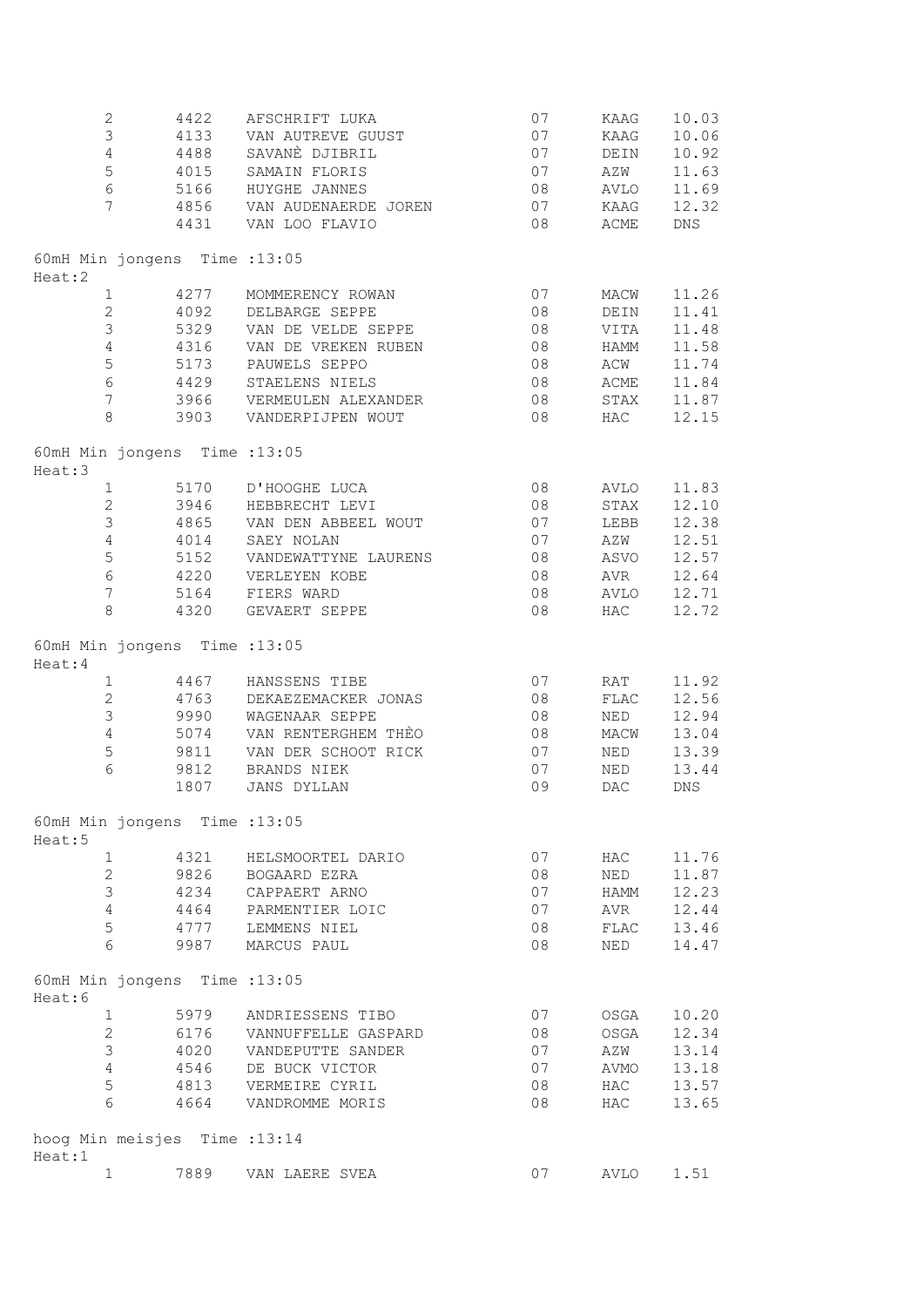| $\sqrt{2}$       | 7274 | GEERARDYN MARTHA      | 07 | ACW  | 1.46 |
|------------------|------|-----------------------|----|------|------|
| $\mathfrak{Z}$   | 7441 | CUVELIER JADE         | 07 | KAAG | 1.43 |
| $\overline{4}$   | 7367 | POTVIN MAÔTÈ          | 07 | KAAG | 1.40 |
| 5                | 6891 | DE WILDE JANA         | 07 | DEIN | 1.40 |
| $\epsilon$       | 7545 | PIETTE LILY-SUE       | 07 | HAC  | 1.37 |
| $\boldsymbol{7}$ | 8175 | ADRIAENS MAUD         | 07 | FLAC | 1.37 |
| $\,8\,$          | 9996 | GEUS BRIGITTE         | 07 | NED  | 1.32 |
| $\,8\,$          | 8001 | VAN THEEMSCHE LIESE   | 08 | AVLO | 1.32 |
| $\,8\,$          | 6928 | VERSCHELDEN ENOLA     | 08 | DEIN | 1.32 |
| $\,8\,$          | 7823 | DE WINDT INËS         | 08 | RIEM | 1.32 |
| $\,8\,$          | 6787 | DIALLO MARIAMA        | 07 | AZW  | 1.32 |
| $\,8\,$          | 6894 | VEREECKEN NORA        | 07 | LEBB | 1.32 |
| $8\,$            | 7466 | SCHIER ISA            | 08 | FLAC | 1.32 |
| 15               | 7776 | DE CLERCQ CAMILLE     | 08 | ASVO | 1.32 |
| 15               | 8772 | DUPONT JULIETTE       | 07 | OCAN | 1.32 |
| 15               | 7017 | VANBLEU FLOOR         | 08 | MACW | 1.32 |
| 18               | 8678 | DEPAS ZOE             | 08 | OSGA | 1.32 |
| 18               | 7895 | VAN BASTELAERE ANOUK  | 07 | AVLO | 1.32 |
| 20               | 7048 | CHOVAU BENTE          | 07 | VAC  | 1.27 |
| 20               | 8513 | LAUWERS AURELIE       | 07 | IAAC | 1.27 |
| 22               | 6892 | DHAENENS ILONA        | 08 | DEIN | 1.27 |
| 23               | 7888 | VERVAET LIES          | 07 | AVLO | 1.22 |
| 23               | 7197 | VAN HOEY LIES         | 07 | KAAG | 1.22 |
| 23               | 9989 | MOL ELISE             | 08 | NED  | 1.22 |
| 26               | 7845 | VANDERBAUWHEDE SAAR   | 07 | ASVO | 1.22 |
| 26               | 9804 | STOK ESMEE            | 07 | NED  | 1.22 |
| 26               | 7161 |                       | 08 |      | 1.22 |
|                  |      | DE PAUW FRAN          |    | AVR  |      |
| 26               | 7437 | MEIRLEVEDE ELISE      | 08 | AVR  | 1.22 |
| 26               | 6802 | VAN STEENBRUGGE AXANA | 08 | AZW  | 1.22 |
| 26               | 7028 | DIERICKX MARGAUX      | 08 | HAMM | 1.22 |
| 26               | 7008 | RAMAKERS JORE         | 07 | MACW | 1.22 |
| 33               | 8514 | NESSE LUNA            | 07 | IAAC | 1.22 |
| 34               | 7952 | VERVAEKE CAMILLE      | 08 | ОB   | 1.15 |
| 34               | 7030 | DE SCHOESITTER BENTE  | 08 | HAMM | 1.15 |
| 34               | 7773 | CHIERS CATO           | 08 | ASVO | 1.15 |
| 34               | 7132 | LENAERTS HANNE        | 07 | SPBO | 1.15 |
| 34               | 8567 | VAN BRUSSELEN JODIE   | 08 | ACLO | 1.15 |
| 34               | 7469 | VAN BELLINGHEN LILI   | 07 | DAC  | 1.15 |
| 34               | 6901 | VAN MOORHEM LIEKE     | 07 | KAAG | 1.15 |
| 41               |      | 7922 BARREZ LILLITH   | 08 | DAC  | 1.15 |
| 41               | 6797 | OPBROUCK IZA          | 08 | AZW  | 1.15 |
| 41               | 7590 | BOULANGIER FEMKE      | 07 | VITA | 1.15 |
| 41               | 7977 | HAEST LOUISE          | 07 | DAC  | 1.15 |
| 41               | 7535 | DE MOORTEL DIEWKE     | 07 | VITA | 1.15 |
| 41               | 7193 | MASSCHAELE HANNAH     | 08 | HAC  | 1.15 |
|                  | 6801 | VAN DE WALLE LIEKE    | 08 | AZW  | ΝM   |
|                  | 7410 | PEETERS NOOR          | 08 | ROBA | NΜ   |
|                  | 7603 | DE STAERCKE NOOR      | 08 | SPVI | NΜ   |
|                  | 7474 | DU CAJU LEONIE        | 07 | DAC  | ΝM   |
|                  | 7124 | BLOMME AXELLE         | 07 | HAC  | ΝM   |
|                  | 9161 | HERBIET JULIETTE      | 08 | OCAN | ΝM   |
|                  | 8509 | LOYENS EMMA           | 08 | OCAN | ΝM   |
|                  | 6812 | MUYLDERMANS TALITHA   | 08 | ACW  | ΝM   |
|                  | 9816 | BOER ANNEMARIE        | 08 | NED  | ΝM   |
|                  | 8795 | WILLIAME TATYANA      | 08 | ACLO | ΝM   |
|                  | 8026 | KERCKHOFS LOBKE       | 08 | DAC  | ΝM   |
|                  | 7459 | VAN GEYTE LORE        | 08 | HAMM | ΝM   |
|                  | 6704 | DEPOORTERE JULIETTE   | 08 | HAC  | ΝM   |
|                  | 9809 | LEENDERS DAANTJE      | 08 | NED  | ΝM   |
|                  | 9808 | BRANDS JANNE          | 08 | NED  | ΝM   |
|                  | 9986 | FIERLOOS IRIS         | 08 | NED  | ΝM   |
|                  |      |                       |    |      |      |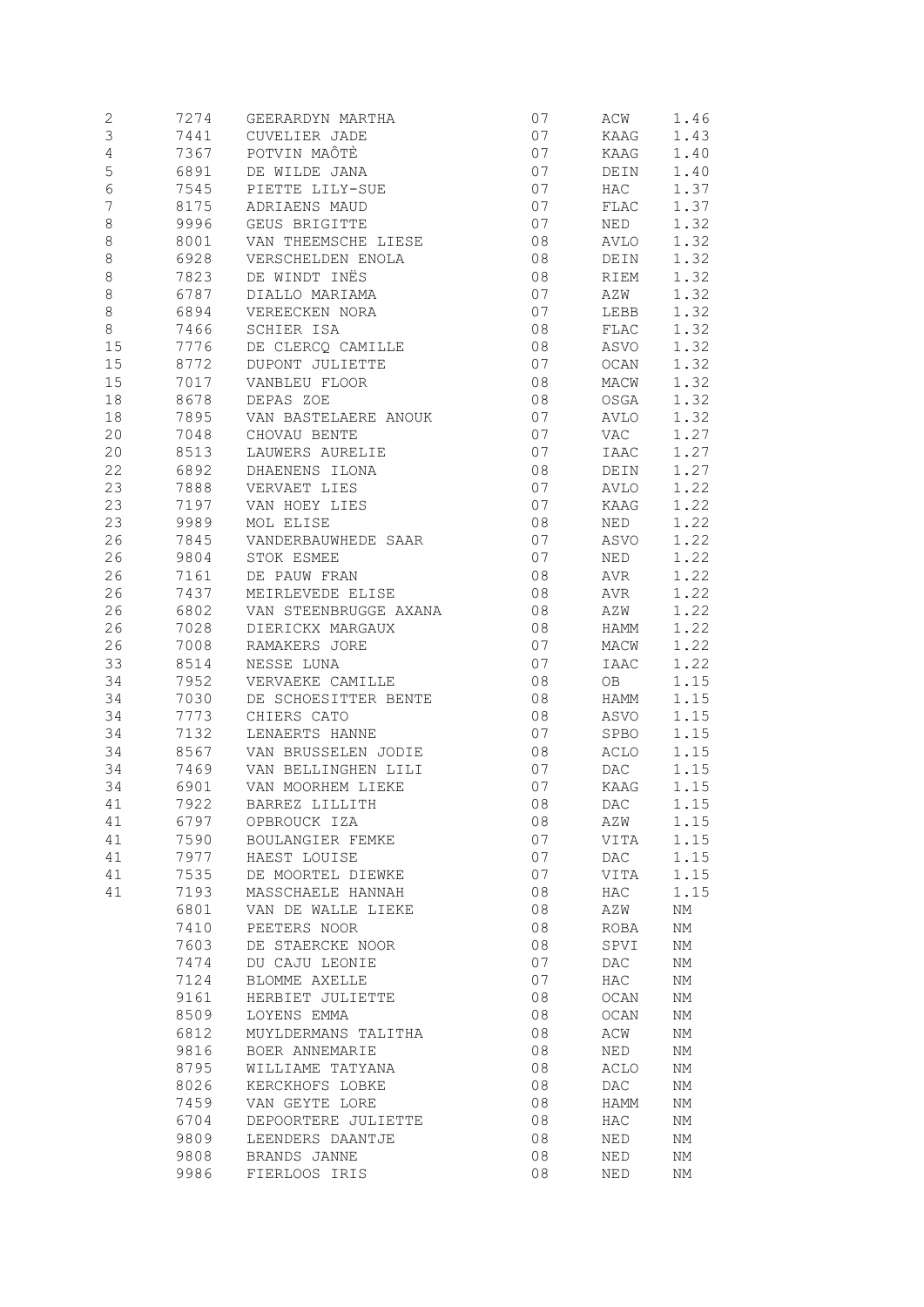|                                         |                              | 9991 | BUSTRAAN TESS            | 08   | NED  | ΝM    |
|-----------------------------------------|------------------------------|------|--------------------------|------|------|-------|
|                                         |                              | 9997 | STEIGERWALD MYRTHE       | 07   | NED  | ΝM    |
|                                         |                              |      | 8006 VAN RANSBEECK LOU   | 08   | DAC  | ΝM    |
|                                         |                              |      |                          |      |      |       |
|                                         | 60m Pup meisjes Time : 13:06 |      |                          |      |      |       |
| Heat:1                                  |                              |      |                          |      |      |       |
|                                         | $\mathbf 1$                  | 3519 | VANDENBROUCKE FLORE      | 09   | AVR  | 8.97  |
|                                         | $\overline{2}$               | 3279 | GEVERS JANA              | 09   | ACHL | 9.05  |
|                                         | 3                            | 4350 | DESSEYN DAPHNE           | 09   | FLAC | 9.16  |
|                                         | $\overline{4}$               | 4679 | VAN LOKEREN NOÈMIE       | 10   | AVLO | 9.21  |
|                                         |                              |      |                          |      |      |       |
|                                         | 5                            | 9825 | VAN LANGEN ELINE         | 10   | NED  | 9.23  |
|                                         | $6\,$                        | 4686 | DE DECKER FIEN           | 09   | AVLO | 9.24  |
|                                         | 7                            | 4677 | DUFOUR CHARLOTTE         | 09   | AVLO | 9.30  |
|                                         | 8                            |      | 5407 DUEZ ADELE          | 10   | OCAN | 9.40  |
| Heat:2                                  | 60m Pup meisjes Time : 13:06 |      |                          |      |      |       |
|                                         | $\mathbf{1}$                 | 5154 | SHUDZEKA HELENA          | 09   | KAAG | 9.24  |
|                                         | $\mathbf{2}$                 | 4798 | NANGE DÈLIA              | 09   | ACKO | 9.28  |
|                                         | $\mathfrak{Z}$               | 3590 | DIELTJENS MARIE          | $10$ | HAMM | 9.30  |
|                                         | 4                            | 3537 |                          | 09   |      | 9.54  |
|                                         |                              |      | GUILLEMYN JULIETTE       |      | FLAC |       |
|                                         | $\mathsf S$                  | 4153 | VAN HOLLEBEKE FRAN       | 09   | FLAC | 9.56  |
|                                         | 6                            | 3478 | HUYBRECHTS JANA          | 09   | ACKO | 9.64  |
|                                         | 7                            |      | 4673 FIERS LOTTE         | 10   | AVLO | 9.75  |
|                                         | 8                            | 4196 | VAN NEYGEN NONA          | 09   | DAC  | 9.76  |
| Heat:3                                  | 60m Pup meisjes Time : 13:06 |      |                          |      |      |       |
|                                         | $\mathbf{1}$                 | 3895 | VERMAERCKE LIEN          | 09   | LEBB | 9.57  |
|                                         | $\overline{2}$               | 4562 | VERVAEKE MILA            | 10   | AVR  | 9.62  |
|                                         | $\mathsf 3$                  | 3628 | COCQUYT LUCA             | 09   | KAAG | 9.66  |
|                                         |                              |      |                          |      |      |       |
|                                         | $\overline{4}$               | 4656 | VAN DE VELDE ALICIA      | 10   | AVLO | 9.78  |
|                                         | $\mathsf S$                  | 4238 | DE WILDE LISA            | 10   | DAC  | 9.80  |
|                                         | $6\,$                        | 4207 | VANDENBROUCKE INI        | 09   | DAC  | 9.82  |
|                                         | $\boldsymbol{7}$             | 9801 | BOUTKAN NOA              | 10   | NED  | 9.84  |
|                                         | 8                            | 5481 | EL KHATTABI LILA         | 09   | ACLO | 10.14 |
| 60m Pup meisjes Time : 13:06<br>Heat: 4 |                              |      |                          |      |      |       |
|                                         |                              |      | 1 4669 DE CUYPER LOES    | 09   | DAC  | 9.62  |
|                                         | 2                            | 3516 | DE BAECKE IMKE           | 09   | AVR  | 9.75  |
|                                         | 3                            |      | 3268 MAILLIARD AMBER     | 10   | AZW  | 9.75  |
|                                         | $\overline{4}$               | 3589 | SCHEIRLINCKX ANNE-CLAIRE | 10   | MACW | 9.78  |
|                                         |                              |      |                          |      |      |       |
|                                         | 5                            |      | 3766 BEVERS MILA         | 10   | SPBO | 9.79  |
|                                         | $\epsilon$                   |      | 5642 BRUINS ELINE        | 10   | ACLO | 9.97  |
|                                         | $7\phantom{.0}$              |      | 4155 LIEFHOOGHE RENÈE    | 10   | AVR  | 10.10 |
|                                         | $\,8\,$                      | 5406 | DERYCKE CLEO             | 10   | OCAN | 10.13 |
| Heat:5                                  | 60m Pup meisjes Time : 13:06 |      |                          |      |      |       |
|                                         | $\mathbf{1}$                 |      | 4209 DE SMET ROXANNE     | 09   | DAC  | 9.80  |
|                                         | $\overline{2}$               | 4161 | DE TURCK ESTÈE           | 09   | VAC  | 9.81  |
|                                         | 3                            | 4651 | VANDEWATTYNE MARGOT      | 09   | ASVO | 9.85  |
|                                         | $\overline{4}$               | 4282 | DE MEYST LISA            | $10$ | LEBB | 9.85  |
|                                         | 5                            |      | TIMPERMAN ELENA          |      |      |       |
|                                         |                              | 4210 |                          | 09   | FLAC | 9.94  |
|                                         | $\epsilon$                   | 4644 | VAN DAMME NORE           | 10   | AVLO | 9.96  |
|                                         | 7                            | 3529 | DEGRANDE JITSKE          | 09   | FLAC | 10.23 |
|                                         | 8                            | 5549 | CONFENTE TIA             | 09   | ACLO | 10.31 |

60m Pup meisjes Time :13:06 Heat:6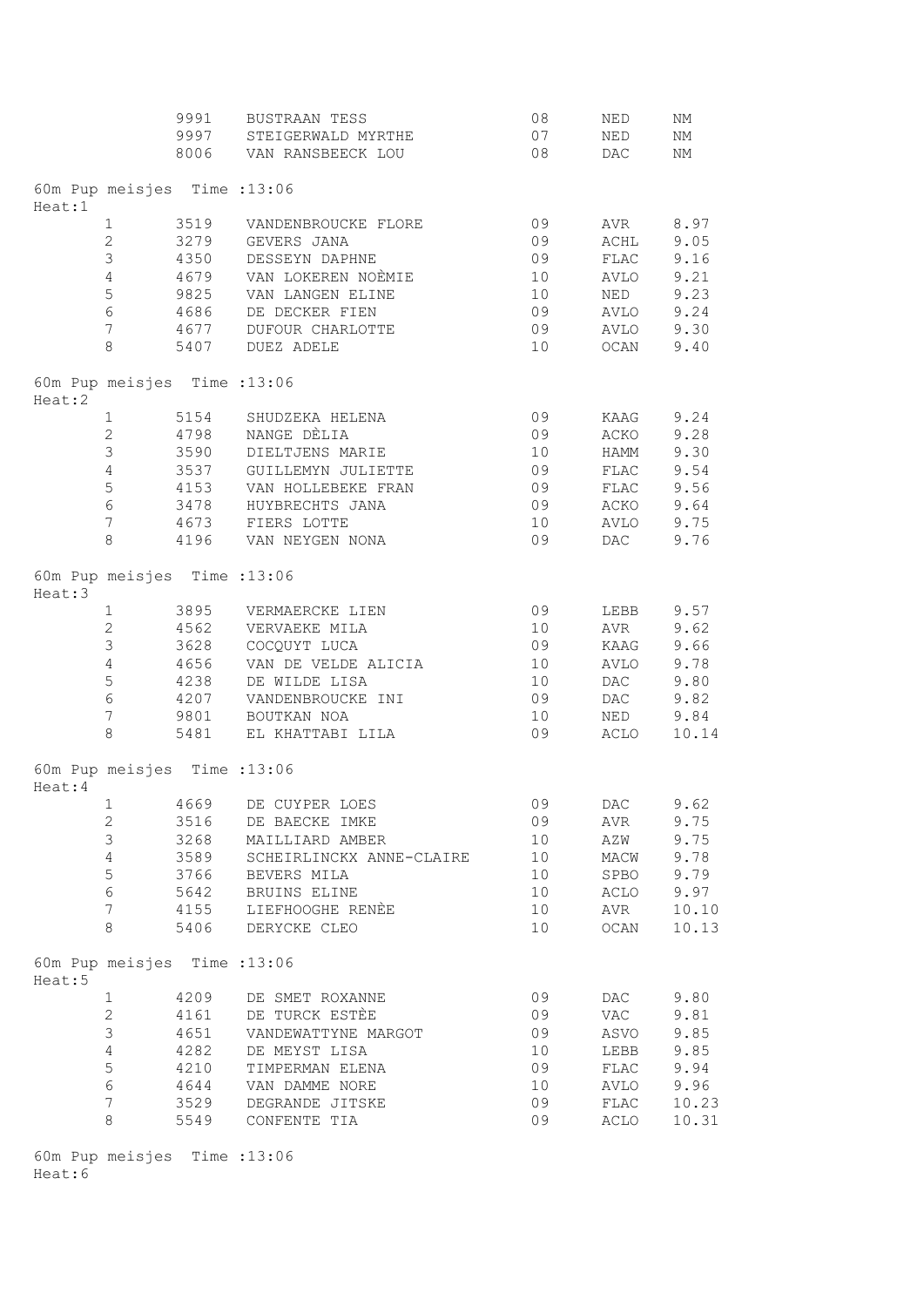|         | $\mathbf{1}$<br>$\overline{c}$<br>$\mathfrak{Z}$ | 3740<br>4159<br>4588 | VAN GORP LUNA<br>GHEERAERT YARA<br>KESTELEYN CELESTIEN | 10<br>10<br>10 | KAAG<br>VAC<br>ASVO | 10.06<br>10.19<br>10.20 |
|---------|--------------------------------------------------|----------------------|--------------------------------------------------------|----------------|---------------------|-------------------------|
|         | $\overline{4}$                                   | 4197                 | STROOBANTS MARIE ELISE                                 | 09             | DAC                 | 10.23                   |
|         | $\mathsf S$                                      | 4928                 | WOUTERS LOTTE                                          | 09             | SPBO                | 10.27                   |
|         | $\sqrt{6}$                                       | 5479                 | CATTEAU CHARLOTTE                                      | 10             | ACLO                | 10.27                   |
|         | $7\phantom{.0}$                                  | 4366                 | ROSSEEL LIETE                                          | 09             | VITA                | 10.28                   |
|         | $8\,$                                            | 3397                 | DE WILDE LISA                                          | 10             | DEIN                | 10.41                   |
| Heat:7  | 60m Pup meisjes Time : 13:06                     |                      |                                                        |                |                     |                         |
|         | $\mathbf{1}$                                     | 4845                 | DE CAUWER LILI                                         | 10             | ACW                 | 10.07                   |
|         | $\overline{2}$                                   | 3482                 | SESAY ALESSIA                                          | 10             | RIEM                | 10.18                   |
|         | $\mathsf 3$                                      | 3774                 | BOUTAHAR LEILA                                         | 09             | ATLE                | 10.30                   |
|         | $\overline{4}$                                   | 3846                 | VAN NUFFEL SIEN                                        | 10             | KAAG                | 10.47                   |
|         | $\mathsf S$                                      | 3451                 | VAN MULDERS OONA                                       | 09             | DEIN                | 10.52                   |
|         | $6\,$                                            | 4595                 | HOLLANDER CAMILLE                                      | 10             | DAC                 | 10.52                   |
|         | 7<br>8                                           |                      | 4680 POPPE ELLA<br>4658 COULEMBIER SARA                | 10<br>09       | AVLO<br>AVLO        | 10.55<br>10.68          |
|         |                                                  |                      |                                                        |                |                     |                         |
| Heat:8  | 60m Pup meisjes Time : 13:06                     |                      |                                                        |                |                     |                         |
|         | $\mathbf{1}$                                     |                      | 3954 VAN DEN MEERSCHE PIXIE                            | 09             | VITA                | 10.32                   |
|         | $\mathbf{2}$                                     | 9833                 | ROELS MARA                                             | 09             | NA                  | 10.62                   |
|         | $\mathfrak{Z}$                                   | 3269                 | PARMENTIER ELLA                                        | 10             | AZW                 | 10.70                   |
|         | $\overline{4}$                                   | 5450                 | LAURENT IRMA                                           | 09             | OCAN                | 10.79                   |
|         | $\mathsf S$                                      | 5598                 | DEHIN LILA                                             | 10             | OCAN                | 10.81                   |
|         | $\sqrt{6}$                                       | 3630                 | DE BRUYCKER MARGAUX                                    | 10             | KAAG                | 10.84                   |
|         | $7\phantom{.}$<br>8                              | 4670                 | 4582 CALLEBAUT ELINE<br>DE CUYPER STIEN                | 10<br>10       | ASVO<br>DAC         | 11.23<br>12.21          |
|         |                                                  |                      |                                                        |                |                     |                         |
| Heat: 9 | 60m Pup meisjes Time : 13:06                     |                      |                                                        |                |                     |                         |
|         | $\mathbf 1$                                      | 5194                 | VERCRUYSSE JADE                                        | 09             | KAAG                | 10.39                   |
|         | $\overline{2}$                                   | 5482                 | LAMBERT JULIETTE                                       | 10             | ACLO                | 10.65                   |
|         | $\mathsf 3$                                      | 9814                 | BRANDS SAAR                                            | 10             | NED                 | 10.88                   |
|         | $\overline{4}$                                   | 9810                 | VAN DER SCHOOT ANNE                                    | 10             | NED                 | 10.94                   |
|         | $\mathsf S$                                      | 3300                 | OPBROUCK ISOLDE                                        | 10             | AZW                 | 11.15                   |
|         | $6\,$                                            | 5003                 | VANDEN BOSSCHE FRAUKE                                  | 10             | ASVO                | 11.18                   |
|         | $7\overline{ }$                                  |                      | 5516 DELPORTE RACHEL                                   | 09             | ACLO                | 11.64                   |
|         | 8                                                | 3498                 | VERHAMME FAMKE                                         | 10             | RIEM                | 12.60                   |
| Heat:10 | 60m Pup meisjes Time : 13:06                     |                      |                                                        |                |                     |                         |
|         | 1                                                | 4179                 | LUYSSEN ELIEN                                          | 09             | FLAC                | 9.36                    |
|         | $\overline{2}$                                   | 4423                 | STROOBANT RHODE                                        | 09             | HAC                 | 9.61                    |
|         | $\mathfrak{Z}$                                   | 3943                 | VERBEKE ANNA                                           | 10             | HAC                 | 10.36                   |
|         | $\overline{4}$                                   | 9813                 | BUSKENS YFKE                                           | 09             | NED                 | 10.56                   |
|         | $\mathsf S$                                      | 4302                 | DENYS MIRRE                                            | 10             | HAC                 | 10.71                   |
|         | $\epsilon$                                       | 3205                 | DEPOORTERE ANNA                                        | 10             | $_{\rm HAC}$        | 10.96                   |
|         | 7                                                | 9815                 | PAULISEN MAE                                           | 10             | NED                 | 11.13                   |
|         |                                                  | 3811                 | DE VENTER KAAT                                         | 09             | RAT                 | DNS                     |
| Heat:11 | 60m Pup meisjes Time : 13:06                     |                      |                                                        |                |                     |                         |
|         | $\mathbf{1}$                                     | 3820                 | ZAOUARH NOOR                                           | 09             | AZW                 | 10.05                   |
|         | $\mathbf{2}$                                     | 5550                 | WARGNIES YAÎLLE                                        | 10             | ACLO                | 10.56                   |
|         | $\mathsf 3$                                      | 6270                 | BLERVAQUE NORA                                         | 10             | ACLO                | 10.95                   |
|         | $\sqrt{4}$                                       | 3206                 | DESPLENTERE AMBER                                      | 10             | HAC                 | 11.21                   |
|         | 5                                                | 4288                 | DE MOORTEL DOUTZEN                                     | 10             | VITA                | 11.23                   |
|         | $\epsilon$                                       | 3427                 | PETYT ESTHER                                           | 09             | HAC                 | 12.11                   |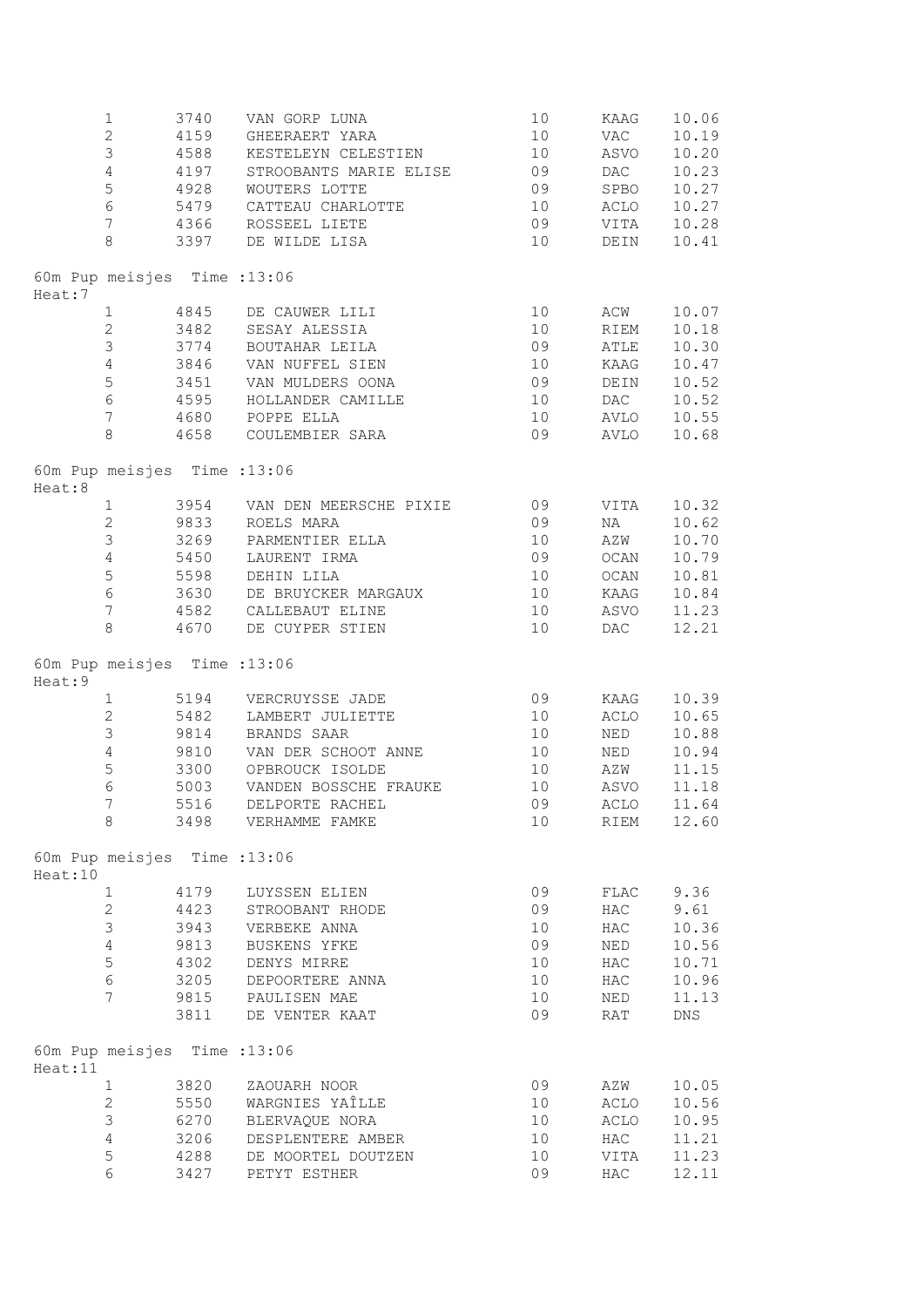| Heat:12 | 60m Pup meisjes Time : 13:06 |             |                                |                 |              |              |
|---------|------------------------------|-------------|--------------------------------|-----------------|--------------|--------------|
|         | $\mathbf{1}$                 |             | 4088 PEETERS FIEN              | 10              | ROBA         | 9.31         |
|         | $\mathbf{2}$                 | 4294        | VAN DEN ABBEEL RENSKE          | 10              | LEBB         | 9.77         |
|         | $\mathfrak{Z}$               | 3484        | DE PAUW MARTHE                 | 09              | RIEM         | 10.67        |
|         | $\overline{4}$               | 4652        | VANPEVENAEYGE ENNA             | 09              | ASVO         | 10.77        |
|         | 5                            | 3604        | MAEKELBERG LORE                | 09              | AVR          | 11.03        |
|         | $6\overline{6}$              | 3260        | URBAIN PAULINE                 | 10              | STAX         | 11.37        |
|         | 7                            |             | 4965 BENMESSAOUD HANNAE        | 09              | ATLE         | 12.36        |
| Heat:1  |                              |             | kogel Pup jongens Time : 13:07 |                 |              |              |
|         | $\mathbf{1}$                 | 1632        | VAN DE WEGHE JARL              | 09              | FLAC         | 8.96         |
|         | $\mathbf{2}$                 |             | 9821 VAN DER VEGT THIJS        | NED             | 8.51         |              |
|         | $\mathfrak{Z}$               | 368         | PALM ANDREAS                   | 09              | RIEM         | 7.93         |
|         | $\overline{4}$               | 1710        | MISEREZ KEANO                  | 10              | ΖA           | 7.71         |
|         | 5                            | 9823        | VERSCHELDEN LION               | NED             | 7.23         |              |
|         | $6\,$                        | 786         | DEJONGHE ROBBE                 | 09              | HCO          | 7.20         |
|         | $\boldsymbol{7}$             | 1586        | LEFEVER RUNE                   | 09              | AVLO         | 7.04         |
|         | $8\,$                        | 521         | DHONT CAS                      | 10              | KAAG         | 6.93         |
|         | 9                            | 279         | SNAUWAERT FERRAN               | 09              | DEIN         | 6.80         |
|         | 10                           | 3144        | GHISLAIN MATHYS                | 10              | ACLO         | 6.74         |
|         | 11                           | 1871        | ROBAEY JASON                   | 09              | HAC          | 6.65         |
|         | 12                           | 1572        | DUQUET MAURIS                  | 10              | AVLO         | 6.59         |
|         | 13                           | 1071        | DEWULF MAURITZ                 | 10              | DAC          | 6.50         |
|         | 14                           | 639         | VANDEWALLE STAN                | 10              | HAC          | 6.30         |
|         | 15                           | 160         | VANNESTE ELIAS                 | 10              | AZW          | 6.22         |
|         | 16                           | 2835        | DHONT ARTHUR                   | 10              | CSE          | 6.19         |
|         | 17                           | 9800        | VAN LUIJK DAAN                 | 10              | NED          | 5.95         |
|         | 18                           | 158         | VANHONACKER LUCAS              | 10              | AZW          | 5.81         |
|         | 19                           | 2058        | RINGOOT ROBIN                  | 10              | MACW         | 5.77         |
|         | 20                           | 522         | DHONT WARRE                    | 09              | KAAG         | 5.68         |
|         | 21                           | 1435        | VAN ALSENOY LIAS               | 10              | VAC          | 5.55         |
|         | 22                           | 157         | VANDRIESSCHE WANNES            | 09              | AZW          | 5.42         |
|         | 23                           | 559         | MOERMAN CÈDRIC                 | 09              | KAAG         | 5.36         |
|         | 24                           | 1064        | SINNAEVE ELIAS                 | 09              | FLAC         | 5.12         |
|         | 25                           | 470         | VERVAET ARTHUR                 | 10              | AVLO         | 5.08         |
|         | 26                           | 9807        | ZWEEDIJK TIM                   | 10              | NED          | 5.06         |
|         | 27                           | 910         | POTVIN LEANDRO                 | 09              | KAAG         | 4.87         |
|         | 28                           |             | 68 HEBBRECHT SEM               | 10 <sub>1</sub> | STAX         | 4.86         |
|         |                              |             |                                |                 |              |              |
|         | 29<br>30                     | 497         | SUCAET LOUIS                   | 10              | KAAG         | 4.81<br>4.68 |
|         | 31                           | 1565<br>489 | TROCH FINN<br>VINK QUINTEN     | 10<br>10        | AVLO<br>HAMM | 4.61         |
|         |                              |             |                                |                 |              |              |
|         | 32                           | 216         | SPELEMAN BERRE                 | 09              | ACW          | 4.32         |
|         | 33                           | 217         | VAN LOKEREN SUS                | 10              | ACW          | 4.30         |
|         | 34                           | 3           | HOSTE SENNE                    | 10              | HAC          | 4.28         |
|         | 35                           | 560         | MOERMAN MAXIME                 | 09              | KAAG         | 4.25         |
|         | 36                           | 507         | VANDENBROUCKE XAVIER           | 10              | MACW         | 4.06         |
|         | 37                           | 2646        | PARRACINO SANDRO               | 10              | ACLO         | 3.09         |
|         |                              | 9862        | BOUTKAN LUUK                   | 09              | NED          | NΜ           |
|         |                              | 1807        | JANS DYLLAN                    | 09              | DAC          | NΜ           |
|         |                              | 9817        | VAN BEEK DAIMY                 | 10              | NED          | NΜ           |
|         |                              | 1245        | VYDT JULES                     | 09              | ACW          | NΜ           |
|         |                              | 1629        | D'HAEN TORN                    | 10              | AVLO         | ΝM           |
|         |                              | 146         | OMEY JULIEN                    | 09              | AZW          | NΜ           |
| Heat:1  | ver Min jongens Time : 13:08 |             |                                |                 |              |              |
|         | $\mathbf{1}$                 | 4647        | VAN HERREWEGHE LOUIS           | 07              | EA           | 5.07         |
|         | $\mathbf{2}$                 | 4505        | COENE FINN                     | 07              | KAAG         | 5.05         |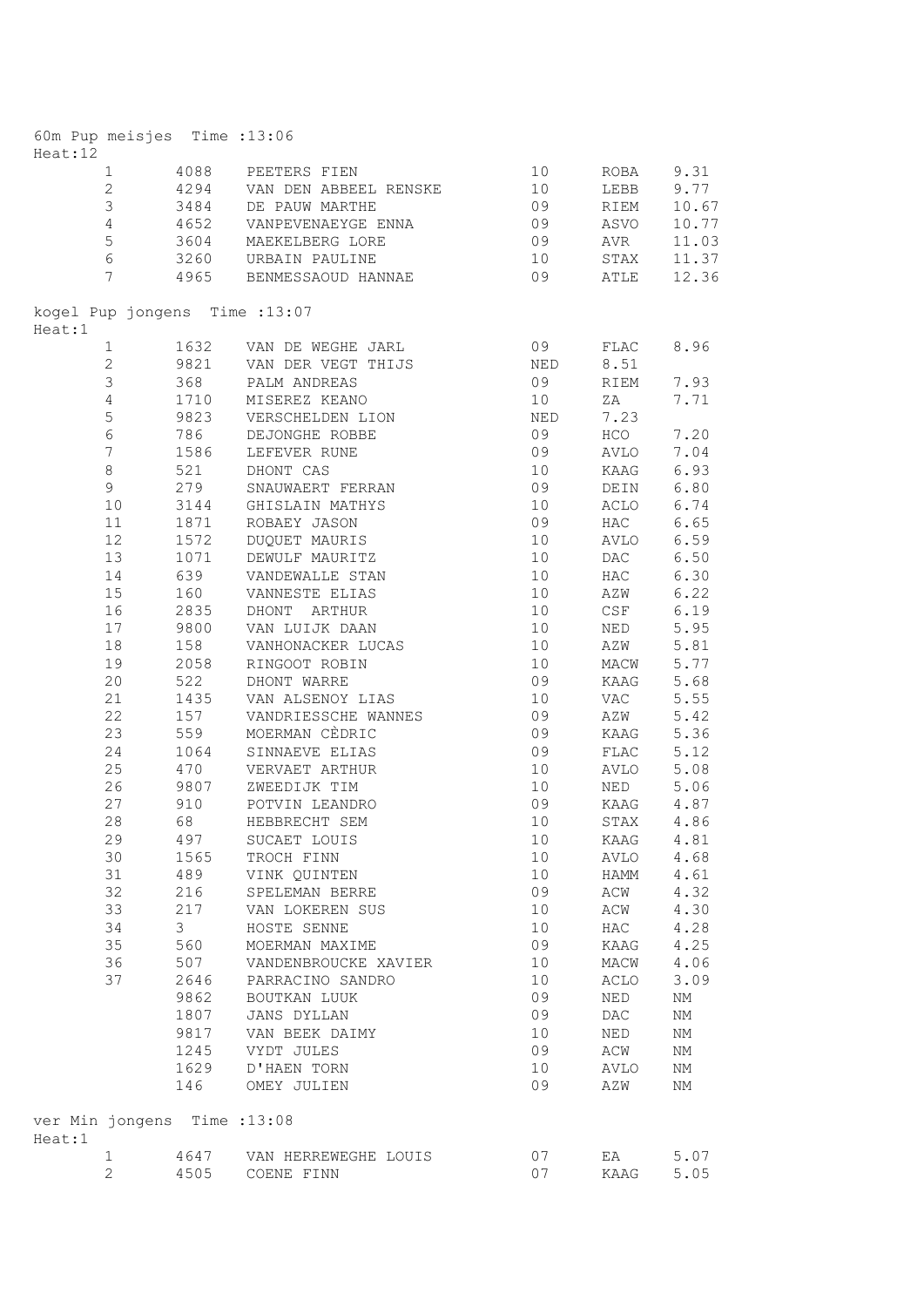| 3                | 4214 | SMEETS LOUIS                          | 07 | BERT | 4.66 |
|------------------|------|---------------------------------------|----|------|------|
| $\overline{4}$   | 4422 | AFSCHRIFT LUKA                        | 07 | KAAG | 4.63 |
| $\mathsf S$      | 4856 | VAN AUDENAERDE JOREN                  | 07 | KAAG | 4.62 |
| $\epsilon$       | 4598 | GHESQUIËRE LEON                       | 07 | AZW  | 4.25 |
| $\boldsymbol{7}$ | 4277 | MOMMERENCY ROWAN                      | 07 | MACW | 4.17 |
| $\,8\,$          | 4085 | VANDENDRIESSCHE MILAN                 | 07 | KAAG | 4.10 |
| 9                | 4223 | LAGROU EWOUD                          | 08 | AVR  | 4.07 |
| 10               | 3901 | DEKONINCK TORE                        | 08 | HAC  | 4.02 |
| 11               | 5166 | HUYGHE JANNES                         | 08 | AVLO | 3.98 |
| 12               | 4221 | LAGROU JONAS                          | 07 | AVR  | 3.98 |
| 13               | 4744 | STROOBANT MACEO                       | 07 | VAC  | 3.97 |
| 14               | 4011 | OMEY LOÔC                             | 07 | AZW  | 3.95 |
| 15               | 4015 | SAMAIN FLORIS                         | 07 | AZW  | 3.90 |
| 16               | 6456 | ROUYET GILLES                         | 07 | RCB  | 3.89 |
| 17               | 4488 | SAVANÈ DJIBRIL                        | 07 | DEIN | 3.89 |
| 18               |      |                                       | 08 |      |      |
| 19               | 3966 | VERMEULEN ALEXANDER<br>MEIRESONNE LEX | 07 | STAX | 3.84 |
|                  | 4432 |                                       |    | HAMM | 3.82 |
| 20               | 5170 | D'HOOGHE LUCA                         | 08 | AVLO | 3.81 |
| 21               | 5098 | PAUWELS TUUR                          | 07 | DAC  | 3.78 |
| 22               | 4299 | HELLINCKX MICHIEL                     | 07 | HAMM | 3.78 |
| 23               | 4220 | VERLEYEN KOBE                         | 08 | AVR  | 3.77 |
| 24               | 3903 | VANDERPIJPEN WOUT                     | 08 | HAC  | 3.75 |
| 25               | 4506 | COENE STEN                            | 08 | KAAG | 3.73 |
| 26               | 9987 | MARCUS PAUL                           | 08 | NED  | 3.73 |
| 26               | 4316 | VAN DE VREKEN RUBEN                   | 08 | HAMM | 3.73 |
| 28               | 4777 | LEMMENS NIEL                          | 08 | FLAC | 3.72 |
| 29               | 4283 | BUYCK THIBAULT                        | 07 | HAMM | 3.71 |
| $30$             | 6244 | DRUEZ ILYES                           | 08 | MOHA | 3.70 |
| 31               | 4814 | DE WILDE MATHIAS                      | 08 | DAC  | 3.70 |
| 32               | 4328 | BAMELIS TITUS                         | 08 | KAAG | 3.69 |
| 33               | 4320 | GEVAERT SEPPE                         | 08 | HAC  | 3.67 |
| 34               | 4234 | CAPPAERT ARNO                         | 07 | HAMM | 3.66 |
| 35               | 5164 | FIERS WARD                            | 08 | AVLO | 3.65 |
| 36               | 9812 | BRANDS NIEK                           | 07 | NED  | 3.59 |
| 37               | 4429 | STAELENS NIELS                        | 08 | ACME | 3.58 |
| 38               | 5152 | VANDEWATTYNE LAURENS                  | 08 | ASVO | 3.58 |
| 39               | 9811 | VAN DER SCHOOT RICK                   | 07 | NED  | 3.57 |
| 40               | 4763 | DEKAEZEMACKER JONAS                   | 08 | FLAC | 3.56 |
| 41               | 9999 | OELE NIELS                            | 07 | NED  | 3.56 |
| 42               |      | 4467 HANSSENS TIBE                    | 07 | RAT  | 3.55 |
| 43               | 4028 | COOLS WOUT                            | 08 | LEBB | 3.54 |
| 44               | 5168 | DE POORTER VICTOR                     | 08 | AVLO | 3.53 |
| 45               | 4092 | DELBARGE SEPPE                        | 08 | DEIN | 3.53 |
| 46               | 5087 | KESTELEYN THIBO                       | 08 | ASVO | 3.49 |
| 47               | 4587 | GEERARDYN MICHIEL                     | 08 | ACW  | 3.47 |
| 48               | 4544 | VAN DAELE JOREN                       | 08 | AVMO | 3.47 |
|                  |      |                                       |    |      |      |
| 49               | 4023 | VYNCKE GUST                           | 07 | AZW  | 3.47 |
| 50               | 5235 | GLORIEUX STAN                         | 07 | FLAC | 3.39 |
| 51               | 9990 | WAGENAAR SEPPE                        | 08 | NED  | 3.37 |
| 52               | 4664 | VANDROMME MORIS                       | 08 | HAC  | 3.35 |
| 53               | 5163 | DE CUYPER GUST                        | 07 | DAC  | 3.34 |
| 54               | 4813 | VERMEIRE CYRIL                        | 08 | HAC  | 3.29 |
| 55               | 4546 | DE BUCK VICTOR                        | 07 | AVMO | 3.29 |
| 56               | 3946 | HEBBRECHT LEVI                        | 08 | STAX | 3.26 |
| 57               | 4575 | VERBEKE HENRI                         | 08 | HAC  | 3.26 |
| 58               | 4001 | DESMEDT SIMON                         | 08 | AZW  | 3.25 |
| 59               | 5176 | VINCK YILLS                           | 08 | AVLO | 3.24 |
| 60               | 6272 | LECOMTE HUGO                          | 08 | ACLO | 3.19 |
| 61               | 4090 | DEDECKER NOÎ                          | 08 | DEIN | 3.18 |
| 62               | 4114 | NOTEBAERT SEPPE                       | 08 | DEIN | 3.17 |
| 63               | 4589 | VAN DURME JASPER                      | 07 | VITA | 3.16 |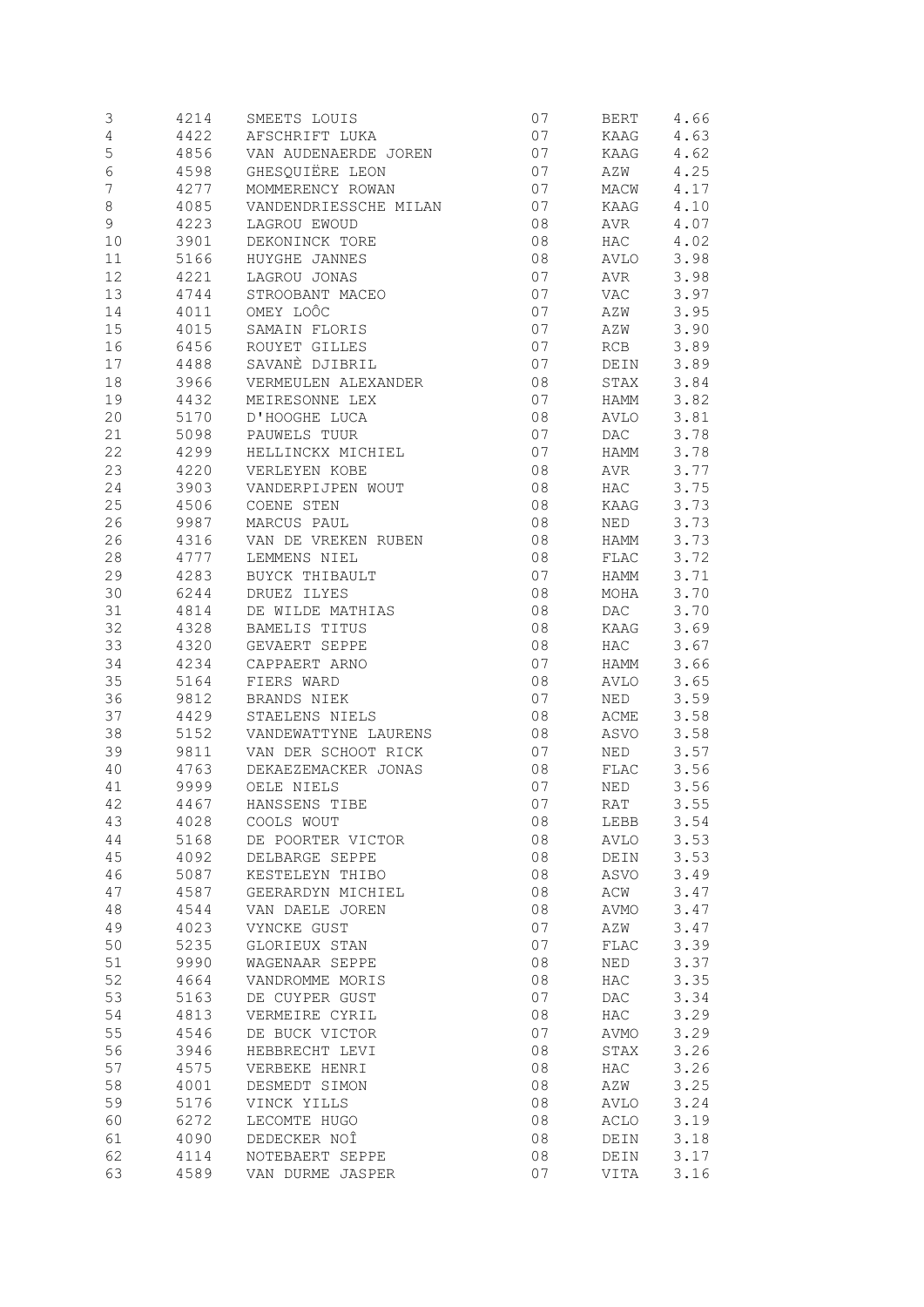|        | 64                           | 4788    | HABSCH JEF                                | 08         | DAC  | 3.14     |
|--------|------------------------------|---------|-------------------------------------------|------------|------|----------|
|        | 65                           | 5074    | VAN RENTERGHEM THÈO                       | 08         | MACW | 3.11     |
|        | 66                           | 4219    | DE BLIECK LANDER                          | 08         | AVR  | 3.08     |
|        | 67                           | 4171    | HUYBRECHTS JELLE                          | 07         | ACKO | 3.06     |
|        | 68                           | 4871    | VAN GELDER RYAN                           | 07         | RIEM | 3.03     |
|        | 69                           | 4169    | INZE LENNERT                              | 08         | SPBO | 3.03     |
|        | 70                           | 5092    | MEIRHAEGHE BO                             | 08         | ASVO | 3.02     |
|        | 71                           | 6429    | HEMBERG ADRIEN                            | 08         | MOHA | 2.94     |
|        | 72                           | 4762    | DEKAEZEMACKER JARNE                       | 07         | FLAC | 2.79     |
|        | 73                           | 6014    | DARDENNE THALAN                           | 08         | ACLO | 2.78     |
|        | 74                           | 9827    | ROGIERS MATTEO                            | 08         | NED  | 2.57     |
|        |                              | 5173    | PAUWELS SEPPO                             | 08         | ACW  |          |
|        |                              |         | 4431 VAN LOO FLAVIO                       | 08         | ACME | ΝM<br>NΜ |
|        |                              |         |                                           |            |      |          |
|        |                              |         | 4133 VAN AUTREVE GUUST                    | 07         | KAAG | NΜ       |
|        |                              |         | 3972 DE VOS WARD                          | 08         | ACHL | ΝM       |
|        |                              |         | 4501 VANDENMEERSSCHAUT MATHISS 08         |            | KAAG | ΝM       |
| Heat:1 | 60m Pup jongens Time : 13:08 |         |                                           |            |      |          |
|        | $\mathbf{1}$                 |         | 1632 VAN DE WEGHE JARL                    | 09         | FLAC | 8.46     |
|        | $\mathbf{2}$                 | 786     | DEJONGHE ROBBE                            | 09         | HCO  | 8.77     |
|        | $\mathsf 3$                  | 274     | NOTEBAERT THOR                            | 09         | DEIN | 8.93     |
|        | 4                            | 628     | FOUQUAERT LUKAS                           | 09         | ACME | 8.98     |
|        | $\mathsf S$                  |         | 1245 VYDT JULES                           | 09         | ACW  | 9.02     |
|        | $\epsilon$                   | 68 — 10 | HEBBRECHT SEM                             | 10         | STAX | 9.10     |
|        | $7\phantom{.}$               |         | 1586 LEFEVER RUNE                         | 09         | AVLO | 9.11     |
|        | 8                            |         | 2662 DUTRIEUX NILS                        | 09         | DS   | 9.20     |
| Heat:2 | 60m Pup jongens Time : 13:08 |         |                                           |            |      |          |
|        | $\mathbf{1}$                 |         | 1672 DE WEGHE KARSTEN                     | 10         | DAC  | 9.04     |
|        | $\mathbf{2}$                 |         |                                           | 09         | AVR  | 9.12     |
|        |                              |         | 1014 VERHAEGHE LOUIS<br>MICHIELSENS NEMES |            |      |          |
|        | $\mathfrak{Z}$               | 1970    |                                           | 09         | DAC  | 9.13     |
|        | 4                            | 560     | MOERMAN MAXIME                            | 09         | KAAG | 9.25     |
|        | $\mathsf S$                  | 368     | PALM ANDREAS                              | 09         | RIEM | 9.28     |
|        | $\epsilon$                   | 155     | VANDESOMPELE TUUR                         | 09         | AZW  | 9.31     |
|        | $\overline{7}$               | 811     | VAN DURME SIEMON                          | 10         | VITA | 9.36     |
|        | $\,8\,$                      | 9802    | BOUTKAN LUUK                              | 09         | NED  | 9.39     |
| Heat:3 | 60m Pup jongens Time : 13:08 |         |                                           |            |      |          |
|        | 1                            | 521     | DHONT CAS                                 | 10         | KAAG | 9.31     |
|        | $\overline{2}$               | 1472    | DEWAELE MILOS                             | 09         | ASVO | 9.35     |
|        | $\mathfrak{Z}$               | 9821    | VAN DER VEGT THIJS                        | <b>NED</b> | 9.39 |          |
|        | $\overline{4}$               | 559     | MOERMAN CÈDRIC                            | 09         | KAAG | 9.42     |
|        | $\mathsf S$                  | 570     | REYNS SANDER                              | 09         | KAAG | 9.44     |
|        | $\epsilon$                   | 2839    | THIRY JULES                               | 09         | OCAN | 9.51     |
|        | 7                            | 489     | VINK QUINTEN                              | 10         | HAMM | 9.54     |
|        | 8                            | 497     | SUCAET LOUIS                              | 10         | KAAG | 9.60     |
| Heat:4 | 60m Pup jongens Time : 13:08 |         |                                           |            |      |          |
|        |                              | 1807    | JANS DYLLAN                               | 09         | DAC  | DNS      |
|        | $\mathbf{1}$                 | 9823    | VERSCHELDEN LION                          | NED        | 9.54 |          |
|        | $\mathbf{2}$                 | 2562    | VAN STEEN PIERRE                          | 10         | OCAN | 9.55     |
|        | $\mathsf 3$                  | 160     | VANNESTE ELIAS                            | 10         | AZW  | 9.57     |
|        | $\overline{4}$               | 523     | DOOMS ROBIN                               | 10         | KAAG | 9.58     |
|        | $\mathsf S$                  | 1572    | DUQUET MAURIS                             | 10         | AVLO | 9.59     |
|        | $\epsilon$                   | 159     | VANHONACKER TIMON                         | 09         |      |          |
|        |                              |         |                                           |            | AZW  | 9.67     |
|        | 7                            | 154     | VANDESOMPELE TIBE                         | 09         | AZW  | 9.70     |
|        | $\,8\,$                      | 1847    | BUYSSE WARD                               | 10         | HAC  | 9.76     |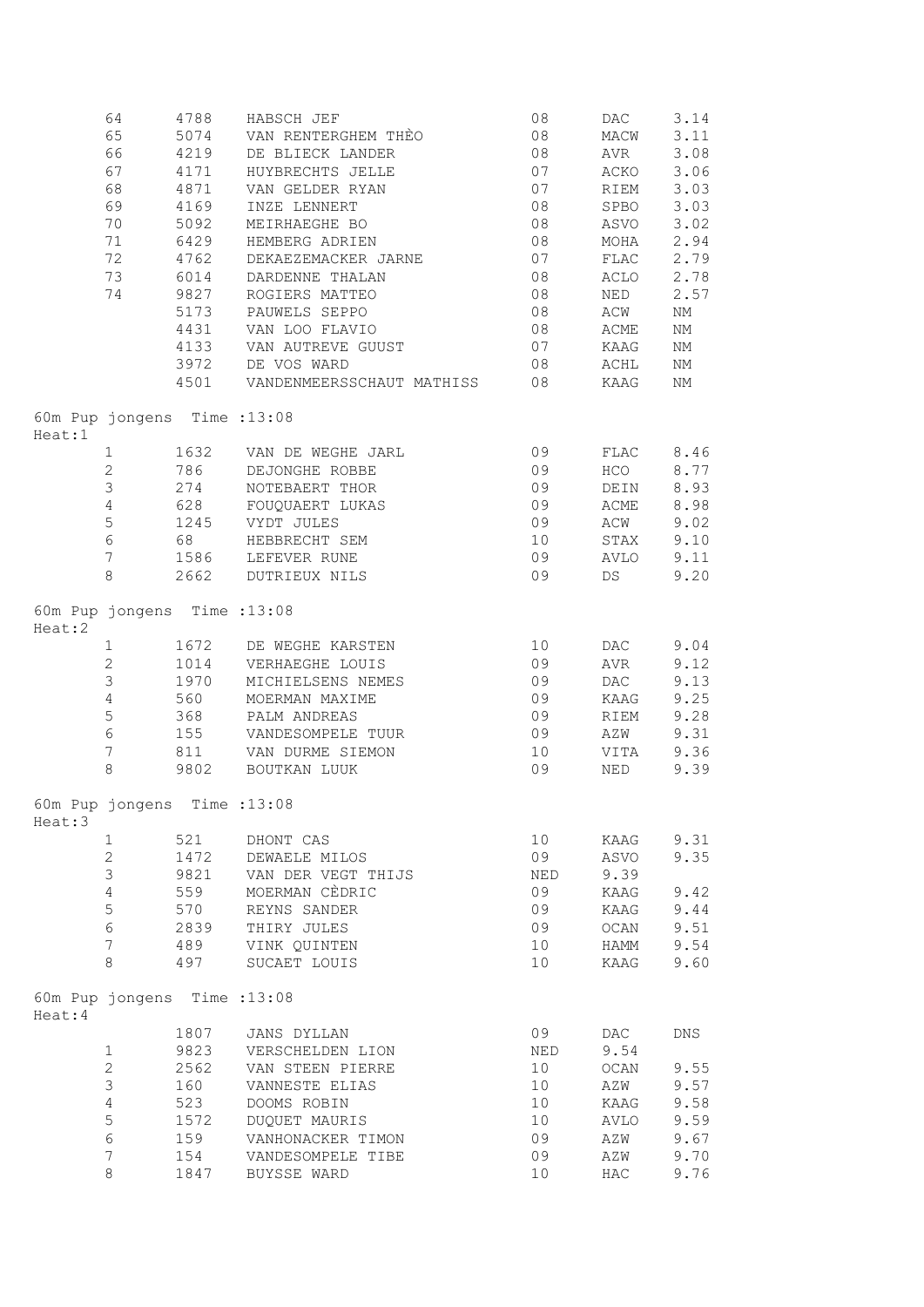| Heat:5  | 60m Pup jongens Time : 13:08 |      |                            |    |      |       |
|---------|------------------------------|------|----------------------------|----|------|-------|
|         | $\mathbf{1}$                 | 366  | ALIKA SAMUEL               | 09 | RIEM | 8.90  |
|         | $\mathbf{2}$                 | 1718 | SWIMBERGHE TIEMEN          | 09 | HAC  | 9.38  |
|         | $\mathfrak{Z}$               | 1182 | GOOSSENS HIZKIA            | 09 | HAMM | 9.41  |
|         | $\overline{4}$               | 607  | CHAUMILLON TWAN            | 09 | ALVA | 9.70  |
|         | 5                            | 400  | VAN ACKER THOR             | 10 | RIEM | 9.71  |
|         | $6\phantom{.}6$              | 495  | VAN LAECKE ARTHUR          | 09 | KAAG | 9.73  |
|         | $7\phantom{.}$               | 2918 | GODEAU MILAN               | 09 | ACLO | 9.88  |
|         | 8                            | 522  | DHONT WARRE                | 09 | KAAG | 10.02 |
| Heat:6  | 60m Pup jongens Time : 13:08 |      |                            |    |      |       |
|         | 1                            |      | 1087 VANDROOGENBROECK RUNE | 09 | DAC  | 9.57  |
|         | $\mathbf{2}$                 |      | 9807 ZWEEDIJK TIM          | 10 | NED  | 9.74  |
|         | $\mathfrak{Z}$               | 706  | STOCKMANS KOBE             | 10 | VITA | 9.83  |
|         | $\overline{4}$               | 161  | VERMEULEN FELIX            | 09 | AZW  | 9.89  |
|         | 5                            | 1664 | DE PAEPE MAXIME            | 10 | RAT  | 9.96  |
|         | $6\,$                        | 146  | OMEY JULIEN                | 09 | AZW  | 10.12 |
|         | 7                            | 240  | BROEKAERT EWOUT            | 10 | KAAG | 10.41 |
|         | 8                            | 2058 | RINGOOT ROBIN              | 10 | MACW | 10.48 |
| Heat:7  | 60m Pup jongens Time : 13:08 |      |                            |    |      |       |
|         | $\mathbf{1}$                 | 525  | GHEYSENS WOLF              | 10 | AZW  | 9.86  |
|         | $\overline{2}$               | 900  | VANDROMME CHIEL            | 10 | HAC  | 9.88  |
|         | $\mathfrak{Z}$               | 2141 | BELHADI SOULEIMAN          | 09 | ATLE | 10.11 |
|         | $\overline{4}$               | 476  | VAN HELLEPUTTE FERRE       | 09 | AVLO | 10.12 |
|         | $\mathsf S$                  | 2539 | BEAUJEAN TIMEO             | 09 | OCAN | 10.22 |
|         | 6                            | 158  | VANHONACKER LUCAS          | 10 | AZW  | 10.44 |
|         | $7\phantom{.0}$              |      | 1575 VERBELEN EMILE        | 09 | AVLO | 10.68 |
|         | 8                            |      | 362 DE BOEVER LOWIE        | 10 | RIEM | 10.95 |
| Heat:8  | 60m Pup jongens Time : 13:08 |      |                            |    |      |       |
|         | $\mathbf{1}$                 | 122  | HERBOTS MORRIS             | 09 | STAX | 9.65  |
|         | $\overline{2}$               | 2646 | PARRACINO SANDRO           | 10 | ACLO | 10.19 |
|         | $\mathsf 3$                  | 713  | VANMELKEBEKE BJARNE        | 09 | KAAG | 10.22 |
|         | $\overline{4}$               | 1591 | DE MUYNCK FLOR             | 09 | AVLO | 10.27 |
|         | 5                            |      | 147 SAMAIN GUSTAAF         | 10 | AZW  | 10.41 |
|         | 6                            | 909  | DEREZ ARTHUR               | 10 | KAAG | 10.48 |
|         | $\overline{7}$               |      | 399 BAETSLÈ MATHO          | 09 | KAAG | 10.89 |
|         | 8                            | 216  | SPELEMAN BERRE             | 09 | ACW  | 11.16 |
| Heat: 9 | 60m Pup jongens Time : 13:08 |      |                            |    |      |       |
|         | $\mathbf{1}$                 | 1435 | VAN ALSENOY LIAS           | 10 | VAC  | 9.91  |
|         | $\mathbf{2}$                 | 1433 | VAN CAUWENBERGHE RUNE      | 10 | VITA | 10.27 |
|         | 3                            | 9800 | VAN LUIJK DAAN             | 10 | NED  | 10.40 |
|         | 4                            | 111  | DE RIDDER WARRE            | 09 | STAX | 10.53 |
|         | 5                            | 153  | VAN DE WEGE FINN           | 10 | AZW  | 10.99 |
|         | 6                            | 507  | VANDENBROUCKE XAVIER       | 10 | MACW | 11.20 |
|         | 7                            | 144  | HOUTTEQUIET IBEN           | 09 | AZW  | 11.24 |
|         | $\,8\,$                      | 145  | LEVRAU XANDER              | 09 | AZW  | 11.69 |
| Heat:10 | 60m Pup jongens Time : 13:08 |      |                            |    |      |       |
|         | $\mathbf{1}$                 |      | 2030 PEETERS ILJO          | 09 | DAC  | 9.47  |
|         | $\mathbf{2}$                 |      | 1643 VAN DEN NEUCKER YANI  | 09 | VITA | 9.96  |
|         | 3                            |      | 1047 LEMMENS TUUR          | 10 | FLAC | 10.12 |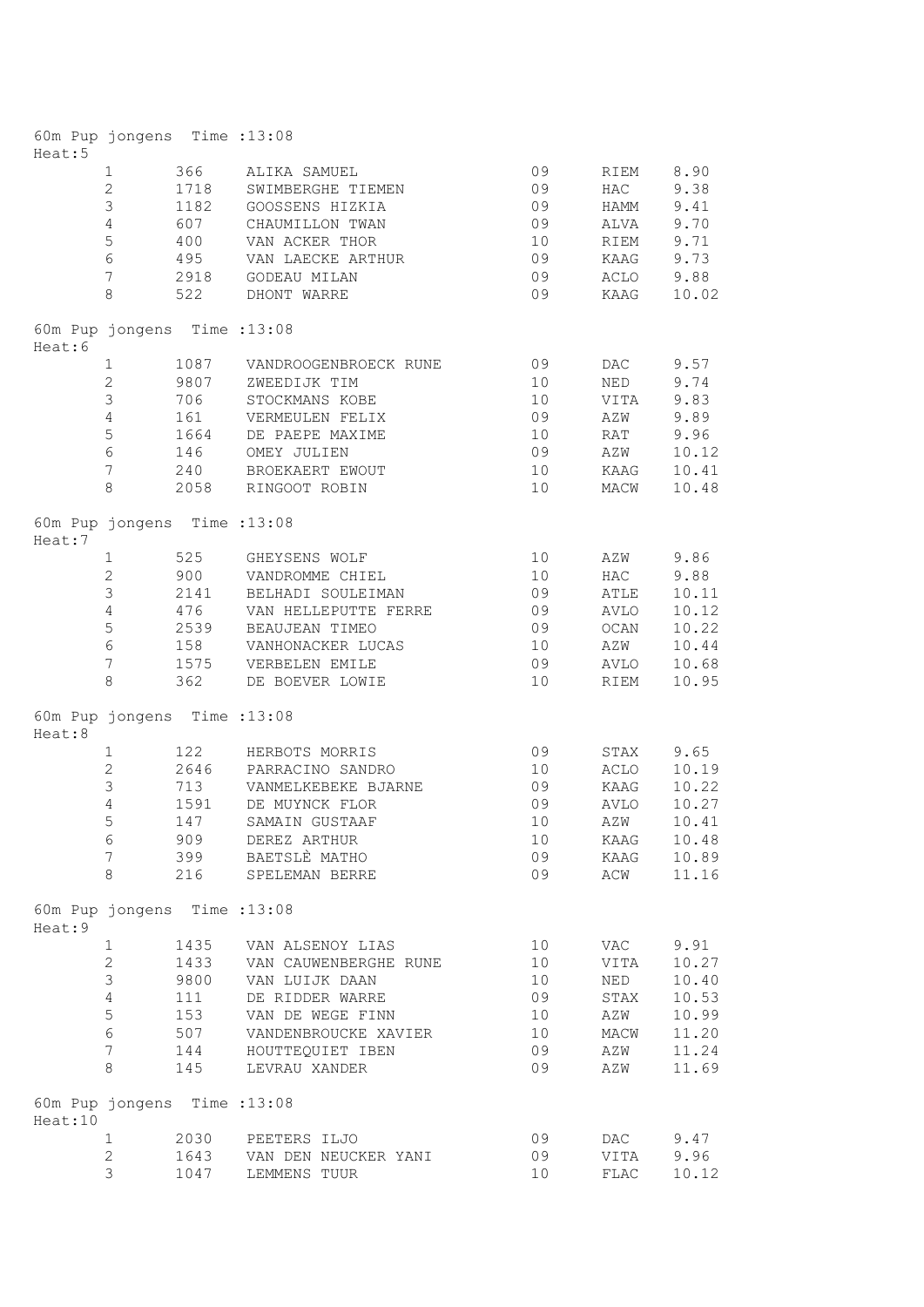|         | 4                            | 1072 | VAN BELLINGHEN IO              | 09 | DAC  | 10.23 |
|---------|------------------------------|------|--------------------------------|----|------|-------|
|         | 5                            | 699  | D'HONDT GERTJAN                | 10 | HAC  | 10.30 |
|         | $\epsilon$                   | 1846 | VAN DEN HOECK CEYLAN           | 09 | DAC  | 10.40 |
|         | $\boldsymbol{7}$             | 1873 | ROGIERS LEON                   | 10 | DAC  | 11.05 |
|         | 8                            | 1592 | VERHENNE TIM                   | 10 | AVLO | 11.81 |
| Heat:12 | 60m Pup jongens Time : 13:08 |      |                                |    |      |       |
|         | 1                            |      | 3144 GHISLAIN MATHYS           | 10 | ACLO | 9.50  |
|         | $\overline{2}$               |      | 1590 VAN HERREWEGHE BRAM       | 10 | AVLO | 10.04 |
|         | 3                            | 1565 | TROCH FINN                     | 10 | AVLO | 10.18 |
|         | $\overline{4}$               | 1574 | NONNEMAN JIPPE                 | 09 | AVLO | 10.23 |
|         | 5                            |      | 1629 D'HAEN TORN               | 10 | AVLO | 11.34 |
|         | 6                            |      | 1084 VERMAANEN KOBE            | 10 | DAC  | 11.38 |
| Heat:13 | 60m Pup jongens Time : 13:08 |      |                                |    |      |       |
|         | 1                            | 989  | CROES JARNE                    | 09 | SPVI | 9.57  |
|         | $\overline{2}$               | 241  | VAN DE VELDE BRENT             | 09 | KAAG | 10.00 |
|         | 3                            | 509  | DENYFT SANDER                  | 09 | HAC  | 10.52 |
|         | $\overline{4}$               | 151  | VAN DE PUTTE LENNERT           | 10 | AZW  | 10.59 |
|         | 5                            | 135  | DESMEDT SAMUEL                 | 10 | AZW  | 10.94 |
| Heat:14 | 60m Pup jongens Time : 13:08 |      |                                |    |      |       |
|         | 1                            |      | 426 CLAEYS LUCAS               | 10 | AVR  | 10.34 |
|         | $\overline{2}$               |      | 9023 MONIR MOHAMED REDA        | 12 | ATLE | 10.72 |
|         |                              |      | 7759 VAN EXTERGEM-GILSON GILLE | 11 | ATLE | DNS   |
| Heat:1  | 60m Min meisjes Time : 13:10 |      |                                |    |      |       |
|         | $\mathbf{1}$                 |      | 7773 CHIERS CATO               | 08 | ASVO | 8.45  |
|         | $\overline{2}$               |      | 6901 VAN MOORHEM LIEKE         | 07 | KAAG | 8.47  |
|         | 3                            | 6706 | WALRAET ELENA                  | 08 | HAC  | 8.72  |
|         | $\overline{4}$               | 7197 | VAN HOEY LIES                  | 07 | KAAG | 8.79  |
|         | 5                            | 7014 | SPAEY LIESELOT                 | 07 | MACW | 8.81  |
|         | $\epsilon$                   | 9996 | GEUS BRIGITTE                  | 07 | NED  | 8.82  |
|         | $\boldsymbol{7}$             | 6816 | DE BOSSCHER ELISE              | 07 | ACW  | 8.83  |
|         | 8                            | 8195 | DECLEIR FLORENCE               | 07 | AVR  | 8.97  |
| Heat:2  | 60m Min meisjes Time : 13:10 |      |                                |    |      |       |
|         | $\mathbf 1$                  | 6892 | DHAENENS ILONA                 | 08 | DEIN | 8.79  |
|         | $\overline{c}$               | 7776 | DE CLERCQ CAMILLE              | 08 | ASVO | 8.80  |
|         | 3                            | 7045 | DEROOVER ERIN                  | 07 | VAC  | 8.87  |
|         | $\overline{4}$               | 8001 | VAN THEEMSCHE LIESE            | 08 | AVLO | 8.89  |
|         | 5                            | 7466 | SCHIER ISA                     | 08 | FLAC | 9.02  |
|         | $\epsilon$                   | 7367 | POTVIN MAÔTÈ                   | 07 | KAAG | 9.06  |
|         | $\overline{7}$               | 8772 | DUPONT JULIETTE                | 07 | OCAN | 9.12  |
|         |                              | 8678 | DEPAS ZOE                      | 08 | OSGA | DNS   |
| Heat:3  | 60m Min meisjes Time : 13:10 |      |                                |    |      |       |
|         | $\mathbf{1}$                 | 7895 | VAN BASTELAERE ANOUK           | 07 | AVLO | 8.75  |
|         | $\overline{c}$               | 9804 | STOK ESMEE                     | 07 | NED  | 8.89  |
|         | 3                            | 7858 | ENGELEN LINDE                  | 08 | AVLO | 8.98  |
|         | $\sqrt{4}$                   | 7860 | DE BRUYN ELISE                 | 08 | AVLO | 9.00  |
|         | 5                            | 7889 | VAN LAERE SVEA                 | 07 | AVLO | 9.10  |
|         | $\epsilon$                   | 6928 | VERSCHELDEN ENOLA              | 08 | DEIN | 9.13  |
|         | 7                            | 7189 | CNUDDE ESRA                    | 08 | FLAC | 9.14  |
|         | 8                            | 7030 | DE SCHOESITTER BENTE           | 08 | HAMM | 9.51  |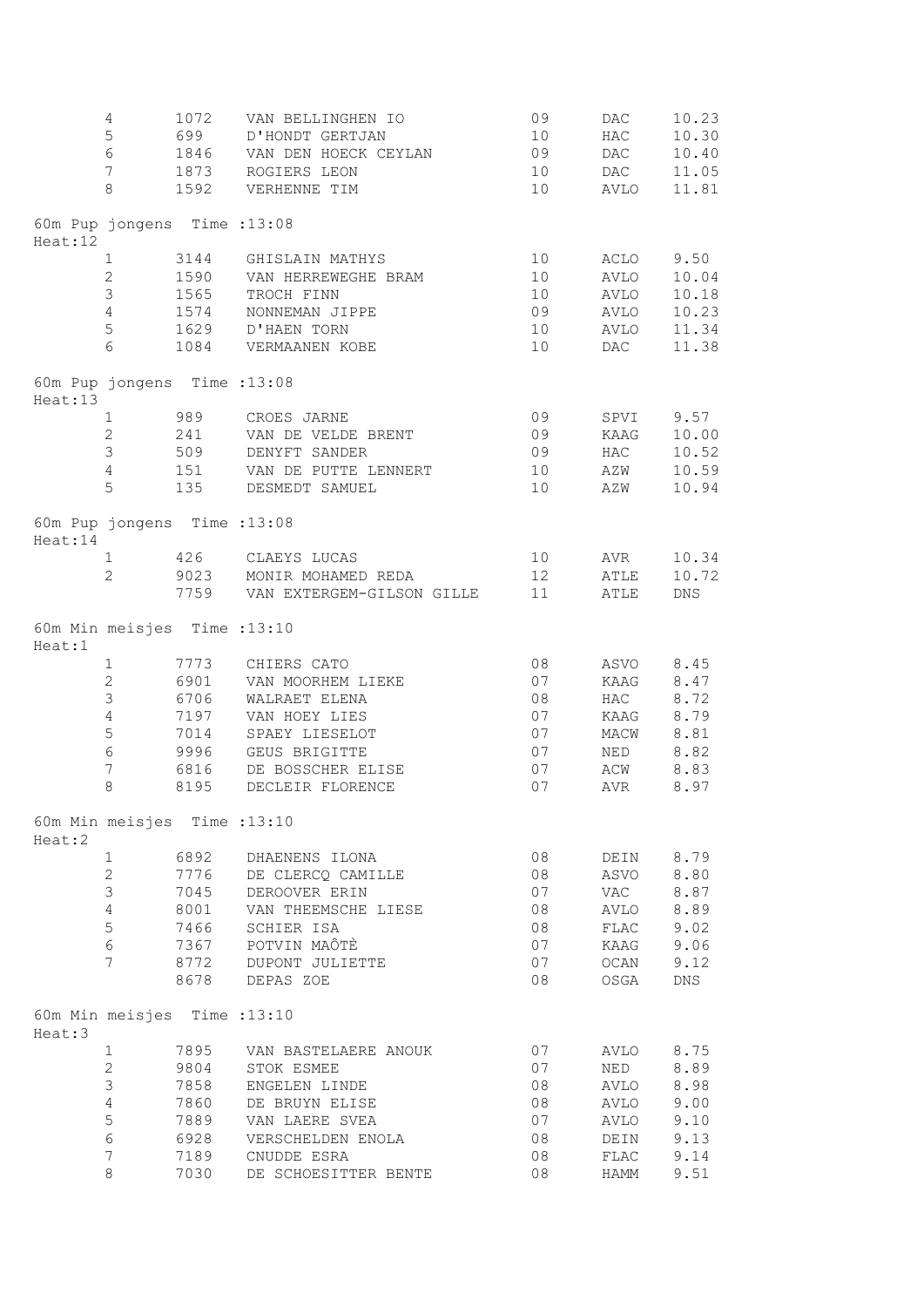| Heat: 4 | 60m Min meisjes Time : 13:10 |      |                                              |          |                |              |
|---------|------------------------------|------|----------------------------------------------|----------|----------------|--------------|
|         | $\mathbf{1}$                 | 6982 | GAYSE ILUNA                                  | 07       | FLAC           | 8.77         |
|         | $\mathbf{2}$                 | 7161 | DE PAUW FRAN                                 | 08       | AVR            | 8.87         |
|         | $\mathfrak{Z}$               |      | 7983 HEMELSOET JENNIFER                      | 07       | MACW           | 8.89         |
|         | $\overline{4}$               |      | 6787 DIALLO MARIAMA                          | 07       | AZW            | 9.03         |
|         | 5                            |      | 6703 BEERNAERT MANON                         | 07       | HAC            | 9.15         |
|         | $\epsilon$                   | 7132 | LENAERTS HANNE                               | 07       | SPBO           | 9.30         |
|         | $7\phantom{.}$               |      |                                              | 07       | LEBB           | 9.43         |
|         | $\,8\,$                      |      | 6894 VEREECKEN NORA<br>7437 MEIRLEVEDE ELISE | 08       | AVR            | 9.52         |
|         |                              |      |                                              |          |                |              |
|         | 60m Min meisjes Time : 13:10 |      |                                              |          |                |              |
| Heat:5  |                              |      |                                              |          |                |              |
|         | $\mathbf{1}$                 | 7823 | DE WINDT INËS                                | 08       | RIEM           | 9.14         |
|         | $\mathbf{2}$                 | 7017 | VANBLEU FLOOR                                | 08       | MACW           | 9.15         |
|         | $\mathfrak{Z}$               | 7532 | LANGHENDRIES LORE                            | 08       | VITA           | 9.25         |
|         | $\overline{4}$               | 7008 | RAMAKERS JORE                                | 07       | MACW           | 9.39         |
|         | 5                            |      | 7801 HUBERT CARLES<br>7772 CALLEBAUT AMÈLIE  | 08       | VITA           | 9.45         |
|         | $\epsilon$                   |      |                                              | 07       | ASVO           | 9.51         |
|         | 7                            | 9803 | SPEK JYTHE                                   | 07       | NED            | 9.53         |
|         | 8                            |      | 7474 DU CAJU LEONIE                          | 07       | DAC            | 9.62         |
|         |                              |      |                                              |          |                |              |
| Heat:6  | 60m Min meisjes Time : 13:10 |      |                                              |          |                |              |
|         | $\mathbf{1}$                 |      | 6802 VAN STEENBRUGGE AXANA                   | 08       | AZW            | 9.28         |
|         | $\mathbf{2}$                 |      | 7124 BLOMME AXELLE                           | 07       | HAC            | 9.39         |
|         | $\mathfrak{Z}$               | 7771 | BASTIL JULIE                                 | 08       | ASVO           | 9.56         |
|         | $\overline{4}$               | 7852 | BOGAERT LEONIE                               | 08       | AVMO           | 9.62         |
|         | 5                            | 9989 | MOL ELISE                                    | 08       | NED            | 9.76         |
|         | $6\,$                        |      | 9997 STEIGERWALD MYRTHE                      | 07       | NED            | 9.81         |
|         | 7                            |      | 8567 VAN BRUSSELEN JODIE                     | 08       | ACLO           | 9.81         |
|         | 8                            |      | 8006 VAN RANSBEECK LOU                       | 08       | DAC            | 10.03        |
|         |                              |      |                                              |          |                |              |
| Heat:7  | 60m Min meisjes Time : 13:10 |      |                                              |          |                |              |
|         | $\mathbf{1}$                 |      | 7183 ZAOUARH MANAL                           | 08       | AZW            | 9.39         |
|         | $\overline{2}$               | 7138 | CZAJKOWSKI LOES                              | 08       | SPBO           | 9.53         |
|         | $\mathsf 3$                  | 6925 | VAN MULDERS AUKE                             | 07       | DEIN           | 9.54         |
|         | 4                            | 7603 | DE STAERCKE NOOR                             | 08       | SPVI           | 9.57         |
|         | 5                            |      | 7531 DE JONGE LENTL                          | 07       | VITA           | 9.67         |
|         | 6                            |      | 8541 URGER EMA                               | 08       | CSF 9.82       |              |
|         | 7                            |      | 6825 DE RIDDER LIA                           | 08       | LEBB 9.92      |              |
|         | 8                            |      | 7590 BOULANGIER FEMKE                        | 07       | VITA           | 10.20        |
| Heat:8  | 60m Min meisjes Time : 13:10 |      |                                              |          |                |              |
|         | $\mathbf{1}$                 | 7845 | VANDERBAUWHEDE SAAR                          | 07       | ASVO           | 9.42         |
|         | $\overline{2}$               | 6801 | VAN DE WALLE LIEKE                           | 08       | AZW            | 9.63         |
|         | 3                            | 8514 | NESSE LUNA                                   | 07       | IAAC           | 9.78         |
|         | $\overline{4}$               | 6812 | MUYLDERMANS TALITHA                          | 08       | ACW            | 9.97         |
|         | 5                            |      | 7139 LEYSEELE LISA                           | 08       | BEHO           | 9.97         |
|         |                              |      |                                              |          |                |              |
|         | 6                            |      | 6797 OPBROUCK IZA                            | 08       | $\mathtt{AZW}$ | 10.07        |
|         | $7\overline{ }$              | 6704 | 9161 HERBIET JULIETTE<br>DEPOORTERE JULIETTE | 08<br>08 | OCAN<br>HAC    | 10.08<br>DNS |
|         |                              |      |                                              |          |                |              |
| Heat: 9 | 60m Min meisjes Time : 13:10 |      |                                              |          |                |              |
|         | $\mathbf{1}$                 |      | 6819 CANT LENI                               | 08       | ACW            | 9.67         |
|         | $\mathbf{2}^{\prime}$        |      | 7892 VANOUTRIVE LAURE                        | 07       | AVLO           | 9.84         |
|         | 3                            | 9998 | BOONMAN MADELIEF                             | 07       | NED            | 9.94         |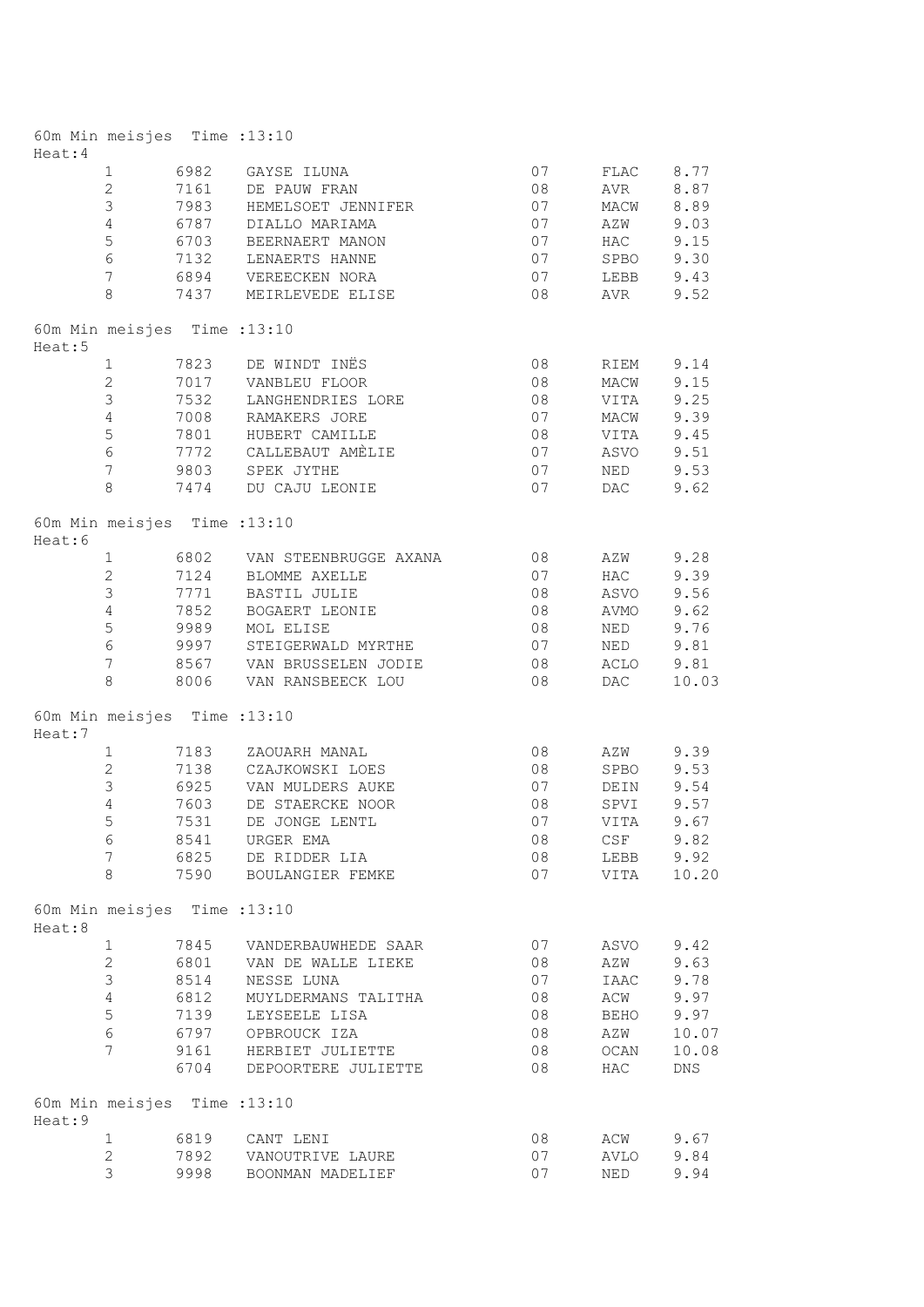|         | 4<br>5<br>6<br>$\boldsymbol{7}$<br>8 | 8026<br>6895<br>8513<br>8509<br>7779 | KERCKHOFS LOBKE<br>VAN CAMPENHOUT DIEUWKE<br>LAUWERS AURELIE<br>LOYENS EMMA<br>DEMOOR ESTELLE | 08<br>08<br>07<br>$0\,8$<br>08 | DAC<br>LEBB<br>IAAC<br>OCAN<br>ASVO | 10.16<br>10.32<br>10.35<br>10.40<br>10.43 |
|---------|--------------------------------------|--------------------------------------|-----------------------------------------------------------------------------------------------|--------------------------------|-------------------------------------|-------------------------------------------|
| Heat:10 | 60m Min meisjes Time : 13:10         |                                      |                                                                                               |                                |                                     |                                           |
|         | 1                                    | 7535                                 | DE MOORTEL DIEWKE                                                                             | 07                             | VITA                                | 9.85                                      |
|         | $\overline{2}$                       | 7839                                 | DE LANGE FRAUKE                                                                               | 07                             | AVLO                                | 10.24                                     |
|         | 3                                    | 7456                                 | DEQUIDT STIEN                                                                                 | 08                             | FLAC                                | 10.55                                     |
|         | $\sqrt{4}$                           | 7977                                 | HAEST LOUISE                                                                                  | 07                             | DAC                                 | 10.71                                     |
|         | $\mathsf S$                          | 9986                                 | FIERLOOS IRIS<br>7172 VAN BOVEN AEMKE                                                         | $0\,8$                         | NED                                 | 10.74                                     |
|         | $\epsilon$<br>7                      |                                      | 6774 COSAERT ELLA                                                                             | 08<br>07                       | RAT<br>AZW                          | 10.99<br>11.11                            |
|         | 8                                    |                                      | 8565 THYS CHLOE                                                                               | 08                             | ACLO                                | 12.11                                     |
| Heat:11 | 60m Min meisjes Time : 13:10         |                                      |                                                                                               |                                |                                     |                                           |
|         | $\mathbf{1}$                         | 6770                                 | AELTERMAN AMBER                                                                               | 07                             | AZW                                 | 10.06                                     |
|         | $\overline{2}$                       | 9816                                 | BOER ANNEMARIE                                                                                | 08                             | NED                                 | 10.56                                     |
|         | $\mathsf S$                          | 8795                                 | WILLIAME TATYANA                                                                              | 08                             | ACLO                                | 10.96                                     |
|         | 4                                    | 9808                                 | BRANDS JANNE                                                                                  | 08                             | NED                                 | 11.22                                     |
|         | $\mathsf S$                          |                                      | 7888 VERVAET LIES                                                                             | 07                             | AVLO                                | 11.24                                     |
|         | 6                                    | 9809                                 | LEENDERS DAANTJE                                                                              | 08                             | NED                                 | 12.11                                     |
| Heat:12 | 60m Min meisjes Time : 13:10         |                                      |                                                                                               |                                |                                     |                                           |
|         | $\mathbf{1}$                         |                                      | 7469 VAN BELLINGHEN LILI                                                                      | 07                             | DAC                                 | 9.44                                      |
|         | $\mathbf{2}$<br>$\mathfrak{Z}$       | 7028                                 | DIERICKX MARGAUX<br>7459 VAN GEYTE LORE                                                       | 08<br>08                       | HAMM<br>HAMM                        | 10.29<br>10.64                            |
|         | $\overline{4}$                       | 9991                                 | BUSTRAAN TESS                                                                                 | 08                             | NED                                 | 11.24                                     |
|         |                                      | 8175                                 | ADRIAENS MAUD                                                                                 | 07                             | FLAC                                | ${\rm DNS}$                               |
| Heat:1  | 60m Min jongens Time : 15:23         |                                      |                                                                                               |                                |                                     |                                           |
|         | $\mathbf{1}$                         |                                      | 4647 VAN HERREWEGHE LOUIS                                                                     | 07                             | ΕA                                  | 7.92                                      |
|         | $\overline{2}$                       | 9824                                 | DE JONG YANNICK                                                                               | 07                             | <b>NED</b>                          | 7.94                                      |
|         | 3                                    | 4505                                 | COENE FINN                                                                                    | 07                             | KAAG                                | 8.18                                      |
|         | $4\overline{ }$                      |                                      | 4646 VAN HERREWEGHE MARTY                                                                     | 07                             | EA                                  | 8.26                                      |
|         | 5                                    | 4214                                 | SMEETS LOUIS                                                                                  | 07                             | BERT 8.56                           |                                           |
|         | 6<br>7                               |                                      | 4234 CAPPAERT ARNO<br>4085 VANDENDRIESSCHE MILAN                                              | 07<br>07                       | <b>HAMM</b><br>KAAG                 | 8.63<br>8.70                              |
|         | 8                                    |                                      | 4598 GHESQUIËRE LEON                                                                          | 07                             | AZW                                 | 8.80                                      |
| Heat:2  | 60m Min jongens Time : 15:23         |                                      |                                                                                               |                                |                                     |                                           |
|         | $\mathbf{1}$                         |                                      | 4133 VAN AUTREVE GUUST                                                                        | 07                             | KAAG                                | 8.62                                      |
|         | $\overline{2}$                       | 3903                                 | VANDERPIJPEN WOUT                                                                             | 08                             | HAC                                 | 8.72                                      |
|         | 3                                    | 6456                                 | ROUYET GILLES                                                                                 | 07                             | RCB                                 | 8.78                                      |
|         | $\overline{4}$                       |                                      | 4856 VAN AUDENAERDE JOREN                                                                     | 07                             | KAAG                                | 8.80                                      |
|         | 5<br>6                               | 4432                                 | MEIRESONNE LEX                                                                                | 07                             | <b>HAMM</b>                         | 8.82                                      |
|         | $7\overline{ }$                      |                                      | 4429 STAELENS NIELS<br>5173 PAUWELS SEPPO                                                     | 08<br>08                       | ACME<br>ACW                         | 8.98<br>9.41                              |
|         |                                      |                                      | 4431 VAN LOO FLAVIO                                                                           | 08                             | ACME                                | DNS                                       |
| Heat:3  | 60m Min jongens Time : 15:23         |                                      |                                                                                               |                                |                                     |                                           |
|         | $\mathbf{1}$                         |                                      | 5087 KESTELEYN THIBO                                                                          | 08                             | ASVO                                | 8.87                                      |
|         | 2                                    |                                      | 9826 BOGAARD EZRA                                                                             | 08                             | NED                                 | 8.96                                      |
|         | 3                                    |                                      | 5170 D'HOOGHE LUCA                                                                            | 08                             | AVLO                                | 9.02                                      |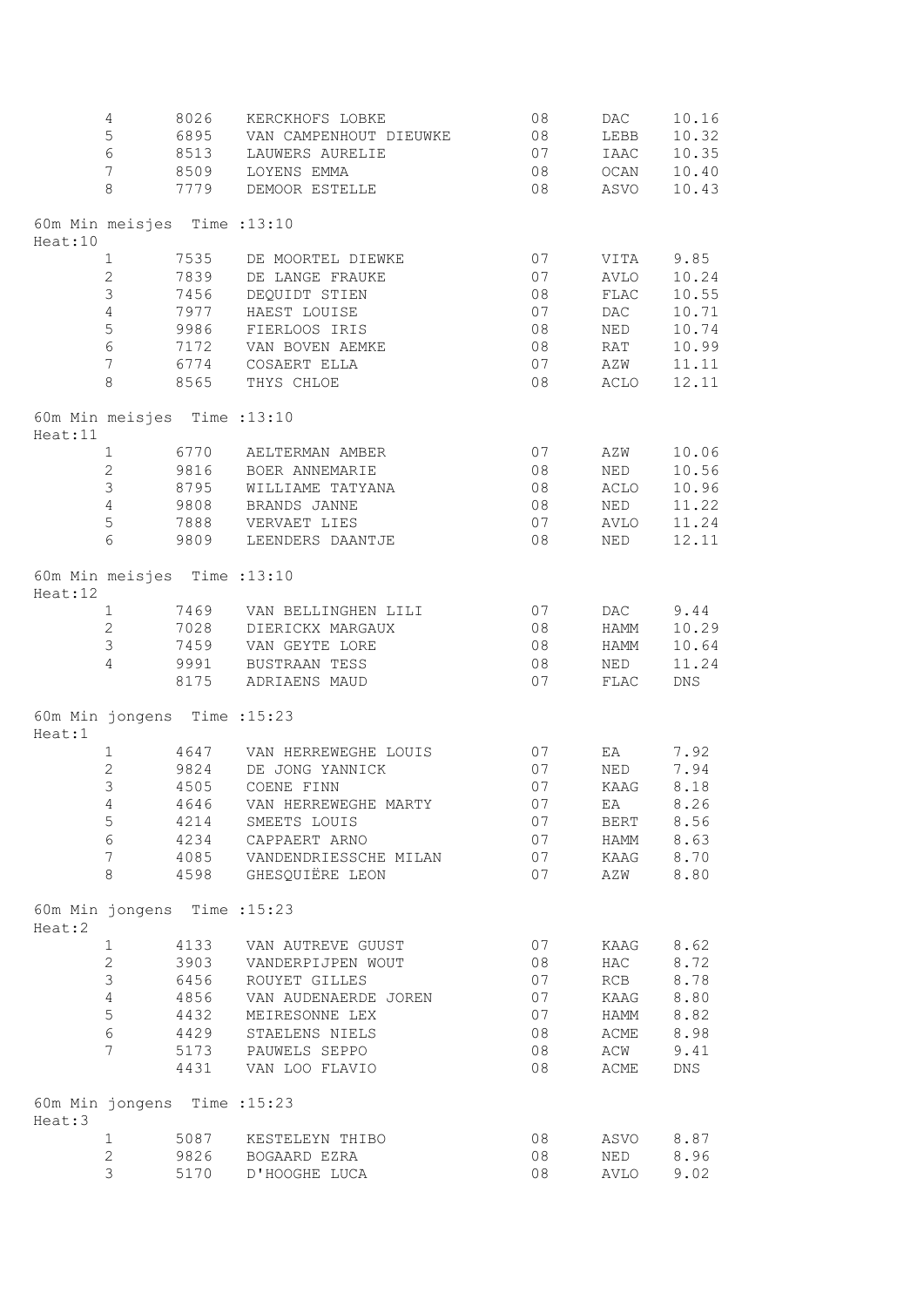|         | 4                            | 4337 | GHEYSENS RUNE         | 08     | AZW        | 9.03  |
|---------|------------------------------|------|-----------------------|--------|------------|-------|
|         | 5                            | 5098 | PAUWELS TUUR          | 07     | DAC        | 9.05  |
|         | 6                            | 4014 | SAEY NOLAN            | 07     | AZW        | 9.12  |
|         | 7                            |      | 4488 SAVANÈ DJIBRIL   | 07     | DEIN       | 9.15  |
|         |                              |      | 4744 STROOBANT MACEO  | 07     | <b>VAC</b> | DNS   |
| Heat: 4 | 60m Min jongens Time : 15:23 |      |                       |        |            |       |
|         | $\mathbf 1$                  | 4574 | COOPMAN LEVON         | 07     | MACW       | 8.32  |
|         | $\overline{2}$               | 4012 | POPELIER VICTOR       | 07     | AZW        | 8.89  |
|         | 3                            | 4221 | LAGROU JONAS          | 07     | AVR        | 8.96  |
|         | $\overline{4}$               | 3966 | VERMEULEN ALEXANDER   | $0\,8$ | STAX       | 9.23  |
|         | 5                            | 5166 | HUYGHE JANNES         | 08     | AVLO       | 9.27  |
|         | 6                            |      | 3901 DEKONINCK TORE   | 08     | HAC        | 9.36  |
|         |                              |      | 4015 SAMAIN FLORIS    | 07     | AZW        | DNS   |
|         |                              |      | 4277 MOMMERENCY ROWAN | 07     | MACW       | DNS   |
| Heat:5  | 60m Min jongens Time : 15:23 |      |                       |        |            |       |
|         | $\mathbf{1}$                 | 4283 | BUYCK THIBAULT        | 07     | HAMM       | 8.99  |
|         | $\overline{2}$               | 4328 | BAMELIS TITUS         | $0\,8$ | KAAG       | 9.12  |
|         | 3                            | 4299 | HELLINCKX MICHIEL     | 07     | HAMM       | 9.15  |
|         | 4                            | 4814 | DE WILDE MATHIAS      | 08     | DAC        | 9.21  |
|         | 5                            | 4223 | LAGROU EWOUD          | 08     | AVR        | 9.23  |
|         | 6                            | 4220 | VERLEYEN KOBE         | $0\,8$ | AVR        | 9.29  |
|         | $\overline{7}$               |      | 3946 HEBBRECHT LEVI   | 08     | STAX       | 9.42  |
|         |                              | 4011 | OMEY LOÔC             | 07     | AZW        | DNS   |
| Heat:6  | 60m Min jongens Time : 15:23 |      |                       |        |            |       |
|         | $\mathbf{1}$                 |      | 5979 ANDRIESSENS TIBO | 07     | OSGA       | 8.80  |
|         | $\mathbf{2}$                 |      | 4589 VAN DURME JASPER | 07     | VITA       | 8.96  |
|         | $\mathfrak{Z}$               | 6176 | VANNUFFELLE GASPARD   | 08     | OSGA       | 8.97  |
|         | 4                            | 4813 | VERMEIRE CYRIL        | 08     | HAC        | 9.03  |
|         | 5                            | 4171 | HUYBRECHTS JELLE      | 07     | ACKO       | 9.14  |
|         | $\epsilon$                   | 4090 | DEDECKER NOÎ          | 08     | DEIN       | 9.24  |
|         | $\overline{7}$               | 4865 | VAN DEN ABBEEL WOUT   | 07     | LEBB       | 9.36  |
|         | 8                            | 4020 | VANDEPUTTE SANDER     | 07     | AZW        | 9.40  |
| Heat:7  | 60m Min jongens Time : 15:23 |      |                       |        |            |       |
|         | $\mathbf{1}$                 | 5197 | VAN DEN BROECK BRECHT | 07     | AVLO       | 8.52  |
|         | $\mathbf{2}$                 | 5329 | VAN DE VELDE SEPPE    | 08     | VITA       | 9.19  |
|         | 3                            | 4544 | VAN DAELE JOREN       | 08     | AVMO       | 9.39  |
|         | $\overline{4}$               | 5152 | VANDEWATTYNE LAURENS  | 08     | ASVO       | 9.39  |
|         | 5                            | 5092 | MEIRHAEGHE BO         | 08     | ASVO       | 9.55  |
|         | $\epsilon$                   | 5235 | GLORIEUX STAN         | 07     | FLAC       | 9.56  |
|         | $\boldsymbol{7}$             | 4587 | GEERARDYN MICHIEL     | 08     | ACW        | 9.64  |
|         | 8                            | 4028 | COOLS WOUT            | 08     | LEBB       | 9.81  |
| Heat:8  | 60m Min jongens Time : 15:23 |      |                       |        |            |       |
|         | 1                            | 4092 | DELBARGE SEPPE        | 08     | DEIN       | 9.09  |
|         | $\overline{2}$               | 4316 | VAN DE VREKEN RUBEN   | 08     | HAMM       | 9.52  |
|         | 3                            | 4023 | VYNCKE GUST           | 07     | AZW        | 9.54  |
|         | $\overline{4}$               | 5864 | FONCK SACHA           | 08     | ACLO       | 9.62  |
|         | 5                            | 4664 | VANDROMME MORIS       | 08     | HAC        | 9.67  |
|         | 6                            | 3972 | DE VOS WARD           | 08     | ACHL       | 9.67  |
|         | 7                            | 5164 | FIERS WARD            | 08     | AVLO       | 9.77  |
|         | 8                            | 4506 | COENE STEN            | 08     | KAAG       | 10.21 |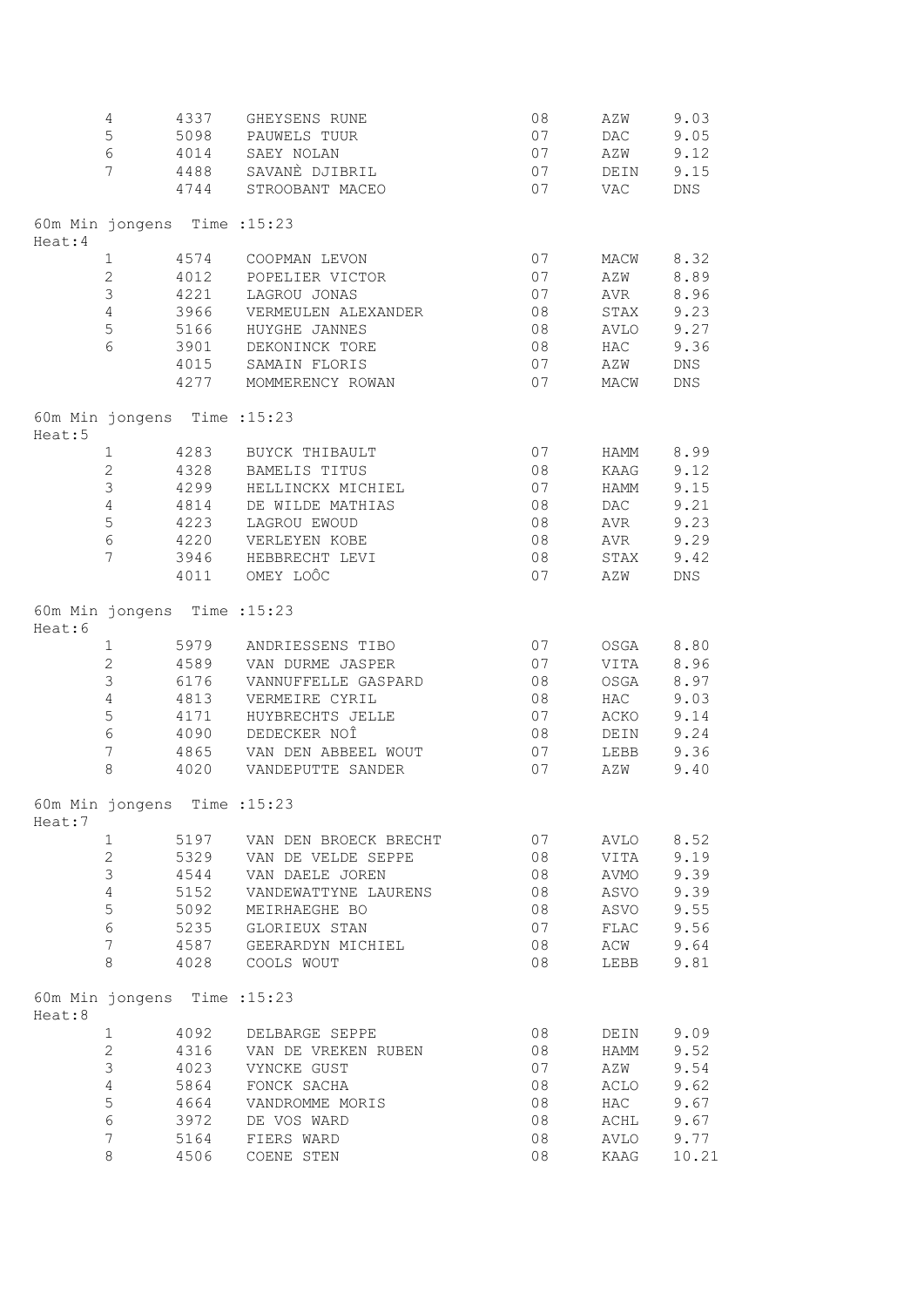| Heat: 9 | 60m Min jongens Time : 15:23 |      |                               |      |      |                    |
|---------|------------------------------|------|-------------------------------|------|------|--------------------|
|         | $\mathbf{1}$                 | 5495 | VANDENBUSSCHE ARNE            | 07   | DAC  | 9.40               |
|         | $\overline{c}$               |      | 4320 GEVAERT SEPPE            | 08   | HAC  | 9.56               |
|         | 3                            | 5168 | DE POORTER VICTOR             | 08   | AVLO | 9.58               |
|         | $\overline{4}$               | 5163 | DE CUYPER GUST                | 07   | DAC  | 9.62               |
|         | 5                            | 9990 | WAGENAAR SEPPE                | 08   | NED  | 9.76               |
|         | $\sqrt{6}$                   | 9987 | MARCUS PAUL                   | 08   | NED  | 9.79               |
|         | 7                            | 4219 | DE BLIECK LANDER              | 08   | AVR  | 9.83               |
|         |                              | 4788 | HABSCH JEF                    | 08   | DAC  | <b>DNS</b>         |
| Heat:10 | 60m Min jongens Time : 15:23 |      |                               |      |      |                    |
|         | 1                            |      | 5074 VAN RENTERGHEM THÈO      | 08   | MACW | 9.54               |
|         | $\overline{2}$               | 4762 | DEKAEZEMACKER JARNE           | 07   | FLAC | 9.56               |
|         | 3                            | 4114 | NOTEBAERT SEPPE               | 08   | DEIN | 9.96               |
|         | $\overline{4}$               | 5253 | DE BISSCHOP RUNE              | 07   | DAC  | 10.34              |
|         | 5                            | 9999 | OELE NIELS                    | 07   | NED  | 10.41              |
|         | $\epsilon$                   | 6455 | ESPOSITO ANTONIO              | 08   | ACLO | 10.50              |
|         | 7                            |      | 4169 INZE LENNERT             | 08   | SPBO | 10.56              |
|         |                              | 4501 | VANDENMEERSSCHAUT MATHISS     | 08   | KAAG | <b>DNS</b>         |
| Heat:11 | 60m Min jongens Time : 15:23 |      |                               |      |      |                    |
|         | 1                            | 5532 | NCHANYOU FANMOE DARNELL       | 08   | VITA | 8.94               |
|         | $\overline{c}$               | 4467 | HANSSENS TIBE                 | 07   | RAT  | 9.05               |
|         | 3                            | 4777 | LEMMENS NIEL                  | 08   | FLAC | 9.59               |
|         | 4                            | 4871 | VAN GELDER RYAN               | 07   | RIEM | 9.83               |
|         | $\mathsf S$                  | 9812 | BRANDS NIEK                   | 07   | NED  | 10.14              |
|         | $6\phantom{.}6$              | 9811 | VAN DER SCHOOT RICK           | 07   | NED  | 10.24              |
|         |                              | 1807 | JANS DYLLAN                   | 09   | DAC  | DNS                |
|         |                              | 9827 | ROGIERS MATTEO                | 08   | NED  | ${\tt DNS}$        |
| Heat:12 | 60m Min jongens Time : 15:23 |      |                               |      |      |                    |
|         | $\mathbf{1}$                 | 4321 | HELSMOORTEL DARIO             | 07   | HAC  | 8.59               |
|         | $\mathbf{2}$                 | 4604 | KADAOUI BEN-AISSA             | 08   | ATLE | 9.27               |
|         | $\mathsf 3$                  | 3987 | LANDSHEERE LOUIS              | 08   | AZW  | 9.37               |
|         | 4                            | 6272 | LECOMTE HUGO                  | 08   | ACLO | 9.37               |
|         | 5                            | 4464 | PARMENTIER LOIC               | 07   | AVR  | 9.44               |
|         | 6                            | 4904 | LIMPENS IMRAN                 | 07   | DAC  | 9.63               |
|         | 7                            | 4001 | DESMEDT SIMON                 | 08   | AZW  | 10.16              |
|         |                              | 4378 | MYNY DAAN                     | 07   | KAAG | $\mathop{\rm DNS}$ |
| Heat:1  |                              |      | 1000m Pup jongens Time :13:16 |      |      |                    |
|         | $\mathbf 1$                  | 369  | VAN DER LEENE LARS            | 09   | RIEM | 3:12.50            |
|         | $\mathbf{2}$                 | 165  | <b>BUYSSE LUCAS</b>           | 10   | ACW  | 3:20.15            |
|         | $\mathsf 3$                  | 2837 | DOZO ELIOTT                   | 09   | RFCL | 3:22.82            |
|         | $\sqrt{4}$                   | 1182 | GOOSSENS HIZKIA               | 09   | HAMM | 3:24.04            |
|         | 5                            | 796  | VANDENBROUCKE EMIEL           | 09   | HCO  | 3:24.64            |
|         | $\epsilon$                   | 1513 | VAN DAMME ODINN               | 09   | VITA | 3:27.94            |
|         | $\boldsymbol{7}$             | 9802 | BOUTKAN LUUK                  | 09   | NED  | 3:29.83            |
|         | $\,8\,$                      | 9817 | VAN BEEK DAIMY                | $10$ | NED  | 3:36.51            |
|         | 9                            | 146  | OMEY JULIEN                   | 09   | AZW  | 3:36.78            |
|         | 10                           | 560  | MOERMAN MAXIME                | 09   | KAAG | 3:36.99            |
|         | 11                           | 522  | DHONT WARRE                   | 09   | KAAG | 3:39.00            |
|         | 12                           | 559  | MOERMAN CÈDRIC                | 09   | KAAG | 3:57.78            |

1000m Pup jongens Time :13:16 Heat:2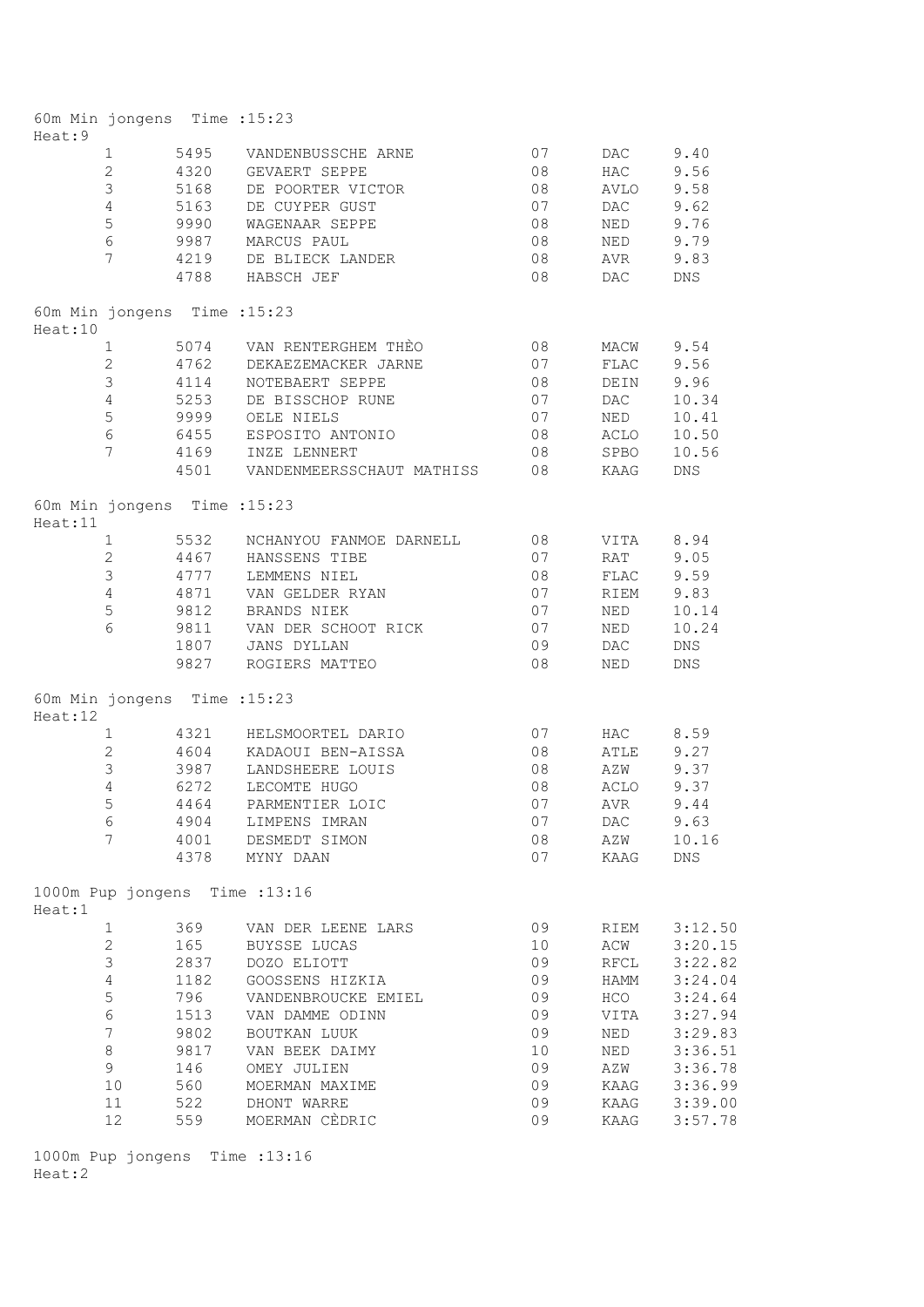|         | $1\,$                    | 2839                           | THIRY JULES                   | 09   | OCAN         | 3:27.18            |
|---------|--------------------------|--------------------------------|-------------------------------|------|--------------|--------------------|
|         | $\overline{c}$           | 1470                           | DEMEULEMEESTER MATISSE        | 09   | ASVO         | 3:29.00            |
|         | $\mathsf S$              | 1632                           | VAN DE WEGHE JARL             | 09   | FLAC         | 3:30.33            |
|         | $\overline{4}$           | 2833                           | CHARLOT FLORIAN               | 09   | CSE          | 3:32.01            |
|         | 5                        | 489                            | VINK QUINTEN                  | $10$ | HAMM         | 3:33.44            |
|         | $\sqrt{6}$               | 2539                           |                               | 09   | OCAN         | 3:33.89            |
|         | $\boldsymbol{7}$         |                                | BEAUJEAN TIMEO                |      |              |                    |
|         |                          | 2835                           | DHONT ARTHUR                  | 10   | CSF          | 3:34.35            |
|         | $\,8\,$                  | 152                            | VAN DE WALLE EWOUD            | 09   | AZW          | 3:34.42            |
|         | 9                        | 628                            | FOUQUAERT LUKAS               | 09   | ACME         | 3:35.24            |
|         | 10                       | 1574                           | NONNEMAN JIPPE                | 09   | AVLO         | 3:35.98            |
|         | 11                       | 159                            | VANHONACKER TIMON             | 09   | AZW          | 3:39.04            |
|         | 12                       | 523                            | DOOMS ROBIN                   | 10   | KAAG         | 3:44.32            |
| Heat:3  |                          |                                | 1000m Pup jongens Time :13:16 |      |              |                    |
|         | $\mathbf{1}$             | 909                            | DEREZ ARTHUR                  | 10   | KAAG         | 3:41.86            |
|         | $\overline{2}$           | 497                            | SUCAET LOUIS                  | 10   | KAAG         | 3:42.96            |
|         |                          |                                |                               |      |              |                    |
|         | 3                        | 1472                           | DEWAELE MILOS                 | 09   | ASVO         | 3:46.30            |
|         | $\overline{4}$           | 495                            | VAN LAECKE ARTHUR             | 09   | KAAG         | 3:46.59            |
|         | 5                        | 470                            | VERVAET ARTHUR                | 10   | AVLO         | 3:46.69            |
|         | $\,$ 6 $\,$              | 161                            | VERMEULEN FELIX               | 09   | AZW          | 3:46.90            |
|         | $\boldsymbol{7}$         | 2562                           | VAN STEEN PIERRE              | $10$ | OCAN         | 3:47.37            |
|         | $\,8\,$                  | 2646                           | PARRACINO SANDRO              | 10   | ACLO         | 3:52.81            |
|         | 9                        | 9821                           | VAN DER VEGT THIJS            | NED  | 3:58.55      |                    |
|         | 10                       | 521                            | DHONT CAS                     | 10   | KAAG         | 4:03.12            |
|         | 11                       | 507                            | VANDENBROUCKE XAVIER          | 10   | MACW         | 4:09.66            |
|         | 12                       | 158                            | VANHONACKER LUCAS             | 10   | AZW          | 4:38.34            |
| Heat: 4 |                          |                                | 1000m Pup jongens Time :13:16 |      |              |                    |
|         | $\mathbf{1}$             | 910                            | POTVIN LEANDRO                | 09   | KAAG         | 3:54.53            |
|         | $\mathbf{2}$             | 9807                           | ZWEEDIJK TIM                  | 10   | NED          | 3:58.34            |
|         | $\mathsf 3$              | 607                            | CHAUMILLON TWAN               | 09   | ALVA         | 3:58.78            |
|         | $\sqrt{4}$               | 240                            | BROEKAERT EWOUT               | 10   | KAAG         | 4:08.12            |
|         | $\mathsf S$              | 853                            | VERHAEGHE WOUT                | 09   | KAAG         | 4:10.79            |
|         | $6\phantom{a}$           | 2918                           | GODEAU MILAN                  | 09   | ACLO         | 4:11.51            |
|         | $\overline{\phantom{a}}$ | 9800                           | VAN LUIJK DAAN                | 10   | NED          | 4:15.02            |
|         | $\,8\,$                  | 2058                           | RINGOOT ROBIN                 | $10$ | MACW         |                    |
|         |                          |                                |                               |      |              | 4:16.72            |
|         | 9                        | 9837                           | griep jort                    | $10$ | NED          | 4:17.10            |
|         | 10                       |                                | 216 SPELEMAN BERRE            | 09   | ACW          | 4:17.81            |
|         | 11                       | 160                            | VANNESTE ELIAS                | 10   | AZW          | 4:20.90            |
|         |                          |                                | 6455 ESPOSITO ANTONIO         | 08   | ACLO         | $\mathop{\rm DNS}$ |
| Heat:5  |                          | 1000m Pup jongens Time : 13:16 |                               |      |              |                    |
|         | $\mathbf{1}$             | 1970                           | MICHIELSENS NEMES             | 09   | <b>DAC</b>   | 3:33.09            |
|         | $\overline{2}$           | 217                            | VAN LOKEREN SUS               | 10   | ACW          | 3:39.93            |
|         | $\mathsf S$              | 1643                           | VAN DEN NEUCKER YANI          | 09   | VITA         | 3:43.56            |
|         | $\sqrt{4}$               | 1047                           | LEMMENS TUUR                  | $10$ | FLAC         | 3:48.80            |
|         | 5                        | 699                            | D'HONDT GERTJAN               | $10$ | HAC          | 3:51.80            |
|         | 6                        | 1871                           | ROBAEY JASON                  | 09   | HAC          | 3:52.90            |
|         | $\boldsymbol{7}$         | 1072                           |                               | 09   |              |                    |
|         |                          |                                | VAN BELLINGHEN IO             |      | DAC          | 3:55.79            |
|         | $\,8\,$                  | 1071                           | DEWULF MAURITZ                | $10$ | DAC          | 4:16.02            |
|         | 9                        | 1873                           | ROGIERS LEON                  | $10$ | DAC          | 4:16.94            |
|         | 10                       | 1607                           | PENNE MATTIS                  | 09   | VITA         | 4:16.97            |
|         | 11                       | 1064                           | SINNAEVE ELIAS                | 09   | ${\tt FLAC}$ | 4:17.02            |
|         | 12                       | 145                            | LEVRAU XANDER                 | 09   | AZW          | 4:35.88            |
| Heat:6  |                          | 1000m Pup jongens Time : 13:16 |                               |      |              |                    |
|         | $\mathbf{1}$             | 2030                           | PEETERS ILJO                  | 09   | DAC          | 3:38.69            |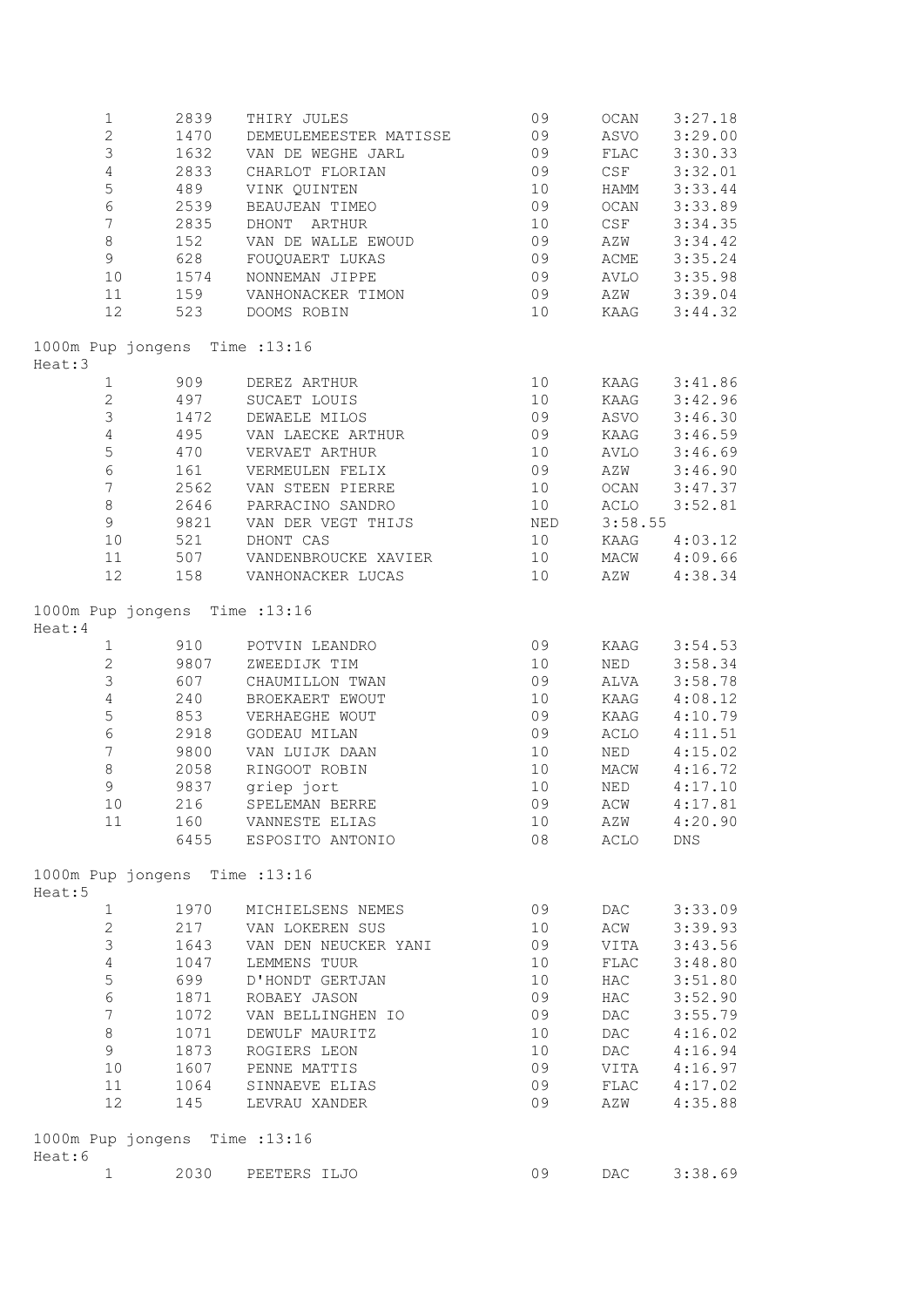|        | $\mathbf{2}$     | 989                          | CROES JARNE                   | 09  | SPVI 3:40.19 |         |
|--------|------------------|------------------------------|-------------------------------|-----|--------------|---------|
|        | 3                | 9823                         | VERSCHELDEN LION              | NED | 3:47.22      |         |
|        | $\sqrt{4}$       | 400                          | VAN ACKER THOR                | 10  | RIEM         | 3:49.52 |
|        | 5                | 147                          | SAMAIN GUSTAAF                | 10  | AZW          | 3:50.98 |
|        | $\epsilon$       | 1565                         | TROCH FINN                    | 10  | AVLO         | 3:58.82 |
|        | $\boldsymbol{7}$ | $\mathcal{S}$                | HOSTE SENNE                   | 10  | HAC          | 4:09.56 |
|        | $\,8\,$          | 1590                         | VAN HERREWEGHE BRAM           | 10  |              | 4:13.33 |
|        |                  |                              |                               |     | AVLO         |         |
|        | $\mathfrak g$    | 1846                         | VAN DEN HOECK CEYLAN 09       |     | <b>DAC</b>   | 4:17.39 |
|        | 10               | 1629                         | D'HAEN TORN                   | 10  | AVLO         | 4:17.80 |
|        | 11               | 1591                         | DE MUYNCK FLOR                | 09  | AVLO         | 4:19.13 |
|        | 12               | 713                          | VANMELKEBEKE BJARNE           | 09  | KAAG         | 4:25.57 |
|        |                  |                              | 1000m Pup jongens Time :13:16 |     |              |         |
| Heat:7 |                  |                              |                               |     |              |         |
|        | $\mathbf{1}$     |                              | 1664 DE PAEPE MAXIME          | 10  | RAT          | 3:45.62 |
|        | $\overline{2}$   | 241                          | VAN DE VELDE BRENT            | 09  | KAAG         | 3:49.91 |
|        | $\mathfrak{Z}$   | 811                          | VAN DURME SIEMON              | 10  | VITA         | 3:51.76 |
|        | $\overline{4}$   |                              | 525 GHEYSENS WOLF             | 10  | AZW          | 3:53.19 |
|        | $\mathsf S$      | 706                          | STOCKMANS KOBE                | 10  | VITA         | 3:53.46 |
|        | $\epsilon$       | 1014                         | VERHAEGHE LOUIS               | 09  | AVR          | 4:03.84 |
|        | $\boldsymbol{7}$ | 1847                         | BUYSSE WARD                   | 10  | HAC          | 4:08.09 |
|        |                  |                              |                               |     | VITA 4:11.44 |         |
|        | $\,8\,$          | 1433                         | VAN CAUWENBERGHE RUNE         | 10  |              |         |
|        | $\mathsf 9$      | 135                          | DESMEDT SAMUEL                | 10  | AZW          | 4:37.51 |
| Heat:8 |                  |                              | 1000m Pup jongens Time :13:16 |     |              |         |
|        | $\mathbf{1}$     |                              | 1087 VANDROOGENBROECK RUNE 09 |     | DAC          | 3:39.40 |
|        | $\mathbf{2}$     | 2141                         | BELHADI SOULEIMAN             | 09  | ATLE         | 3:46.33 |
|        | $\mathsf 3$      |                              |                               |     |              |         |
|        |                  | 1772                         | SIERENS VIC                   | 10  | ACW          | 3:46.57 |
|        | $\overline{4}$   | 447                          | HAEGENS ROMAN                 | 10  | KAAG         | 3:47.39 |
|        | $\mathsf S$      | 1435                         | VAN ALSENOY LIAS              | 10  | VAC          | 3:47.85 |
|        | $\epsilon$       | 2054                         | TAJAOUART MOHAMED AMINE 09    |     | <b>ATLE</b>  | 3:54.49 |
|        | $\overline{7}$   | 1887                         | SELLAM IMAD                   | 09  | ATLE         | 3:54.61 |
|        | $\,8\,$          | 509                          | DENYFT SANDER                 | 09  | <b>HAC</b>   | 3:55.41 |
|        | 9                |                              | 1737 DE FRAEYE FEIKE          | 10  | KAAG         | 4:01.50 |
|        | 10               | 1807                         | JANS DYLLAN                   | 09  | <b>DAC</b>   | 4:04.82 |
|        |                  | 60m Ben meisjes Time : 15:23 |                               |     |              |         |
| Heat:1 |                  |                              |                               |     |              |         |
|        |                  |                              | 1 98 RENIER ANNA              | 11  | AZW 9.41     |         |
|        | $\mathbf{2}$     | 1214                         | VAN LOKEREN ELOISE            | 12  | AVLO         | 9.86    |
|        | 3                | 527                          | DE CLIPPEL ALEXIA             | 11  | OEH          | 9.86    |
|        | $\sqrt{4}$       | 540                          | DE GROOTE JUNNE               | 11  | SPBO         | 9.99    |
|        | $\mathsf S$      | 305                          | ENGELS MARTHE                 | 11  | AVLO         | 9.99    |
|        | $\sqrt{6}$       |                              | 424 STEVENS MAÔTÈ             | 11  | KAAG         | 10.32   |
|        | 7                | 1198                         | COOPMAN NAHLA                 | 11  | AVLO         | 10.38   |
|        | 8                | 777                          | DEQUIDT WIEZE                 | 11  | FLAC         | 10.64   |
| Heat:2 |                  | 60m Ben meisjes Time : 15:23 |                               |     |              |         |
|        | $\mathbf{1}$     | 476                          | VAN BOVEN DIEWKE              | 11  | RAT          | 10.14   |
|        | $\overline{2}$   |                              | 2138 HEMPTINNE LOUISE         | 11  | ACLO         | 10.14   |
|        |                  |                              |                               |     |              |         |
|        | 3                | 803                          | VANDROOGENBROECK SVEA         | 11  | DAC          | 10.34   |
|        | $\overline{4}$   | 2137                         | HEMPTINNE ALICE               | 11  | ACLO         | 10.44   |
|        | $\mathsf S$      | 341                          | VAN GELDEREN AMÈLIE           | 12  | RIEM         | 10.77   |
|        | $\epsilon$       | 161                          | ENGELAAR AIKO                 | 11  | LEBB         | 10.80   |
|        | $\boldsymbol{7}$ | 312                          | DESCHODT AMALIA               | 12  | AZW          | 10.92   |
|        | 8                | 172                          | DE SCHRIJVER ROWAN            | 12  | KAAG         | 11.23   |
|        |                  |                              |                               |     |              |         |

60m Ben meisjes Time :15:23 Heat:3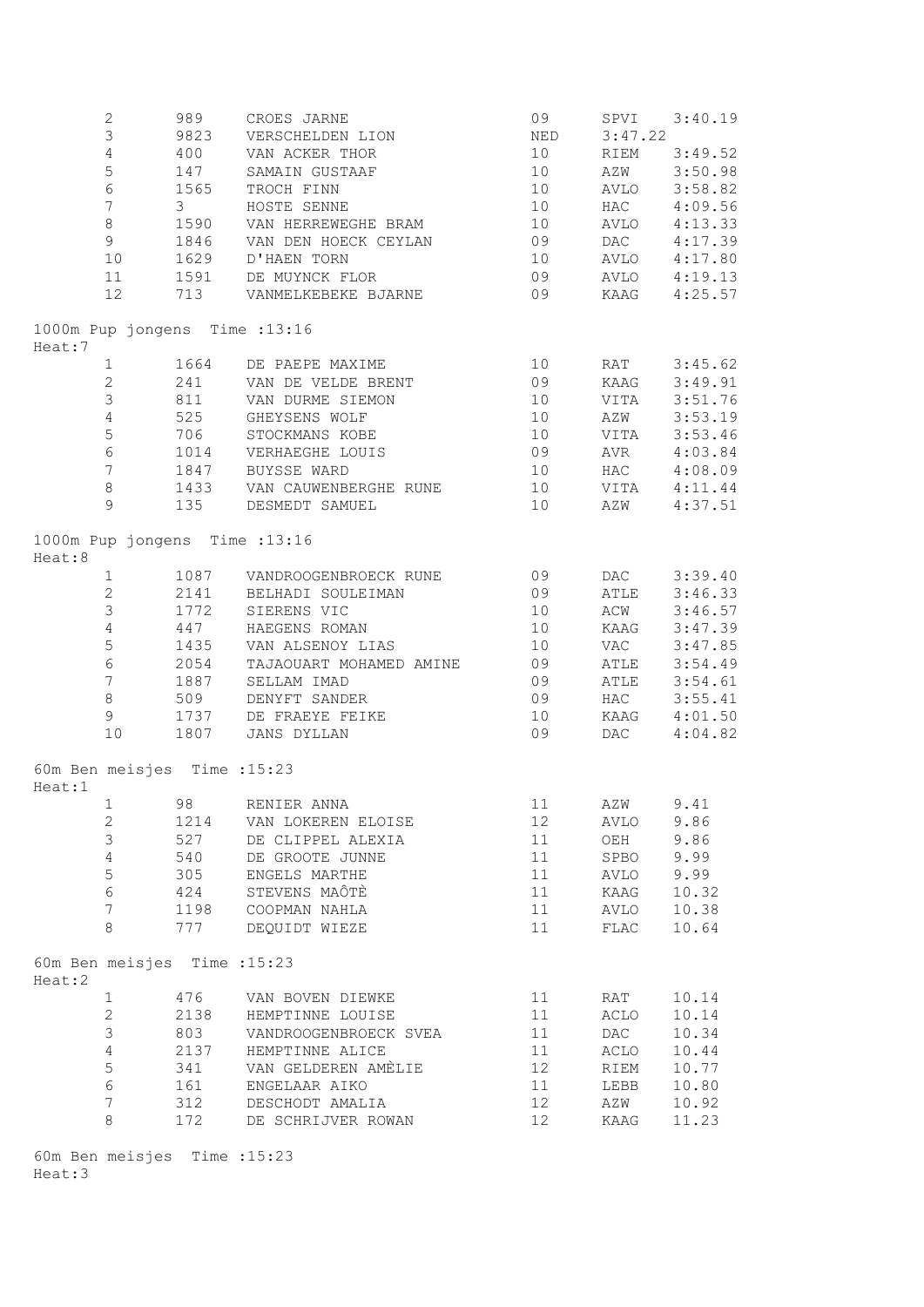|        | $\mathbf{1}$<br>$\overline{2}$<br>$\mathfrak{Z}$<br>$\overline{4}$<br>$\mathsf S$<br>$\sqrt{6}$<br>$\overline{7}$<br>$\,8\,$ | 2141<br>1246<br>1217<br>1213<br>2423<br>307<br>86 10 | VAN BRUSSELEN ASHLEY<br>VAN EETVELDE STIENE<br>HUYGHE FLOOR<br>LEFEVER MARGAUX<br>DRUEZ ANISSA<br>DEWART JADE<br>LIEBL NOA<br>1519 VANDEPUTTE INE | 12<br>11<br>11<br>12<br>12<br>12<br>12<br>12 | ACLO<br>AVLO<br>AVLO<br>AVLO<br>MOHA<br>AVLO<br>AZW<br>AVMO | 10.56<br>10.71<br>11.01<br>11.01<br>11.09<br>11.44<br>11.57<br>12.09 |
|--------|------------------------------------------------------------------------------------------------------------------------------|------------------------------------------------------|---------------------------------------------------------------------------------------------------------------------------------------------------|----------------------------------------------|-------------------------------------------------------------|----------------------------------------------------------------------|
| Heat:4 | 60m Ben meisjes Time : 15:23                                                                                                 |                                                      |                                                                                                                                                   |                                              |                                                             |                                                                      |
|        | $\mathbf{1}$                                                                                                                 | 1179                                                 | VERDONCK LOUIZA                                                                                                                                   | 11                                           | DEIN                                                        | 10.84                                                                |
|        | $\mathbf{2}$                                                                                                                 | 83                                                   | HOUTTEQUIET LAURE                                                                                                                                 | 12                                           | AZW                                                         | 11.01                                                                |
|        | $\mathsf 3$                                                                                                                  | 82                                                   | HIMPE HANNAH                                                                                                                                      | 12                                           | AZW                                                         | 11.09                                                                |
|        | $\overline{4}$                                                                                                               | 2300                                                 | RICHARD REBECCA                                                                                                                                   | 11                                           | ACLO                                                        | 11.10                                                                |
|        | $\mathsf S$                                                                                                                  | 2140                                                 | DE ASTIS ANNA-MARIA                                                                                                                               | 11                                           | ACLO                                                        | 11.40                                                                |
|        | $\epsilon$                                                                                                                   |                                                      | 2321 DOZO ALIX                                                                                                                                    | 12                                           | RFCL                                                        | 11.82                                                                |
|        | 7                                                                                                                            | 306                                                  | VAN HELLEPUTTE ALIX                                                                                                                               | 11                                           | AVLO                                                        | 11.85                                                                |
|        | 8                                                                                                                            | 778                                                  | D'HONDT FEBE                                                                                                                                      | 11                                           | FLAC                                                        | 12.08                                                                |
| Heat:5 | 60m Ben meisjes Time : 15:23                                                                                                 |                                                      |                                                                                                                                                   |                                              |                                                             |                                                                      |
|        | $\mathbf{1}$                                                                                                                 | 737                                                  | CROES LEONIE                                                                                                                                      | 12                                           | SPVI                                                        | 10.60                                                                |
|        | $\sqrt{2}$                                                                                                                   | 238                                                  | DE PAUW MAUD                                                                                                                                      | 11                                           | RIEM                                                        | 10.64                                                                |
|        | $\mathsf 3$                                                                                                                  | 16                                                   | VERHULST KAAT                                                                                                                                     | 11                                           | HAC                                                         | 10.98                                                                |
|        | $\overline{4}$                                                                                                               | 14                                                   | HOSTE FIEN                                                                                                                                        | 12                                           | HAC                                                         | 11.29                                                                |
|        | $\mathsf S$                                                                                                                  | 1710                                                 | NEUKERMANS JILL                                                                                                                                   | 11                                           | DAC                                                         | 11.71                                                                |
|        | $6\,$                                                                                                                        |                                                      | 333 DENYFT LOTTE                                                                                                                                  | 11                                           | HAC                                                         | 11.71                                                                |
|        | $\overline{7}$                                                                                                               | 801                                                  | THOON ELLA                                                                                                                                        | 12                                           | HAC                                                         | 12.38                                                                |
|        | $\,8\,$                                                                                                                      | 888                                                  | DENYS HASSE                                                                                                                                       | 12                                           | HAC                                                         | 12.41                                                                |
| Heat:6 | 60m Ben meisjes Time : 15:23                                                                                                 |                                                      |                                                                                                                                                   |                                              |                                                             |                                                                      |
|        | $\mathbf{1}$                                                                                                                 |                                                      | 1335 DE FRAEYE LIEKE                                                                                                                              | 12                                           | KAAG                                                        | 10.86                                                                |
|        | $\overline{2}$                                                                                                               |                                                      | 1393 MEERT ANKE                                                                                                                                   | 12                                           | DAC                                                         | 11.50                                                                |
|        | $\mathfrak{Z}$                                                                                                               | 485                                                  | BEUSERIE FLEUR                                                                                                                                    | 12                                           | RAT                                                         | 11.52                                                                |
|        | $\overline{4}$                                                                                                               | 260                                                  | DORME LEONTINE                                                                                                                                    | 11                                           | AVR                                                         | 12.64                                                                |
|        | 5                                                                                                                            | 2115                                                 | BEAUJEAN LILI                                                                                                                                     | 12                                           | OCAN                                                        | 13.42                                                                |
| Heat:7 | 60m Ben meisjes Time : 15:23                                                                                                 |                                                      |                                                                                                                                                   |                                              |                                                             |                                                                      |
|        | 1                                                                                                                            | 742                                                  | VAN HOLLEBEKE FIEN                                                                                                                                | 11                                           | FLAC                                                        | 10.51                                                                |
|        | $\mathbf{2}$                                                                                                                 | 81 — 10                                              | HILLEWAERE MILA                                                                                                                                   | 11                                           | AZW                                                         | 10.87                                                                |
|        | 3                                                                                                                            |                                                      | 2112 BOUCHEZ AURORE                                                                                                                               | 11                                           | ACLO                                                        | 11.65                                                                |
|        | $\overline{4}$                                                                                                               | 74                                                   | COMPAGNIE CELESTE                                                                                                                                 | 11                                           | AZW                                                         | 12.17                                                                |
|        | 5                                                                                                                            |                                                      | 2139 NDOMBASI IZE SHAYLANA                                                                                                                        | 12                                           | ACLO                                                        | 12.39                                                                |
| Heat:1 | ver Pup meisjes Time : 19:15                                                                                                 |                                                      |                                                                                                                                                   |                                              |                                                             |                                                                      |
|        | $\mathbf 1$                                                                                                                  | 3519                                                 | VANDENBROUCKE FLORE                                                                                                                               | 09                                           | AVR                                                         | 3.98                                                                 |
|        | $\mathbf{2}$                                                                                                                 | 5407                                                 | DUEZ ADELE                                                                                                                                        | 10                                           | OCAN                                                        | 3.89                                                                 |
|        | $\mathfrak{Z}$                                                                                                               | 3478                                                 | HUYBRECHTS JANA                                                                                                                                   | 09                                           | ACKO                                                        | 3.75                                                                 |
|        | $\overline{4}$                                                                                                               | 3488                                                 | KARNISAUSKA MARI KARLA                                                                                                                            | 10                                           | OB                                                          | 3.64                                                                 |
|        | $\mathsf S$                                                                                                                  | 4179                                                 | LUYSSEN ELIEN                                                                                                                                     | 09                                           | FLAC                                                        | 3.56                                                                 |
|        | $6\,$                                                                                                                        | 9801                                                 | BOUTKAN NOA                                                                                                                                       | 10                                           | NED                                                         | 3.51                                                                 |
|        | $7\phantom{.}$                                                                                                               | 4798                                                 | NANGE DÈLIA                                                                                                                                       | 09                                           | ACKO                                                        | 3.43                                                                 |
|        | $8\,$                                                                                                                        | 4210                                                 | TIMPERMAN ELENA                                                                                                                                   | 09                                           | FLAC                                                        | 3.36                                                                 |
|        | 9                                                                                                                            | 4679                                                 | VAN LOKEREN NOÈMIE                                                                                                                                | 10                                           | AVLO                                                        | 3.35                                                                 |
|        | 10                                                                                                                           | 4161                                                 | DE TURCK ESTÈE                                                                                                                                    | 09                                           | VAC                                                         | 3.34                                                                 |
|        | 11                                                                                                                           | 3589                                                 | SCHEIRLINCKX ANNE-CLAIRE                                                                                                                          | 10                                           | MACW                                                        | 3.31                                                                 |
|        | 12 <sup>°</sup>                                                                                                              | 5642                                                 | BRUINS ELINE                                                                                                                                      | 10                                           | ACLO                                                        | 3.28                                                                 |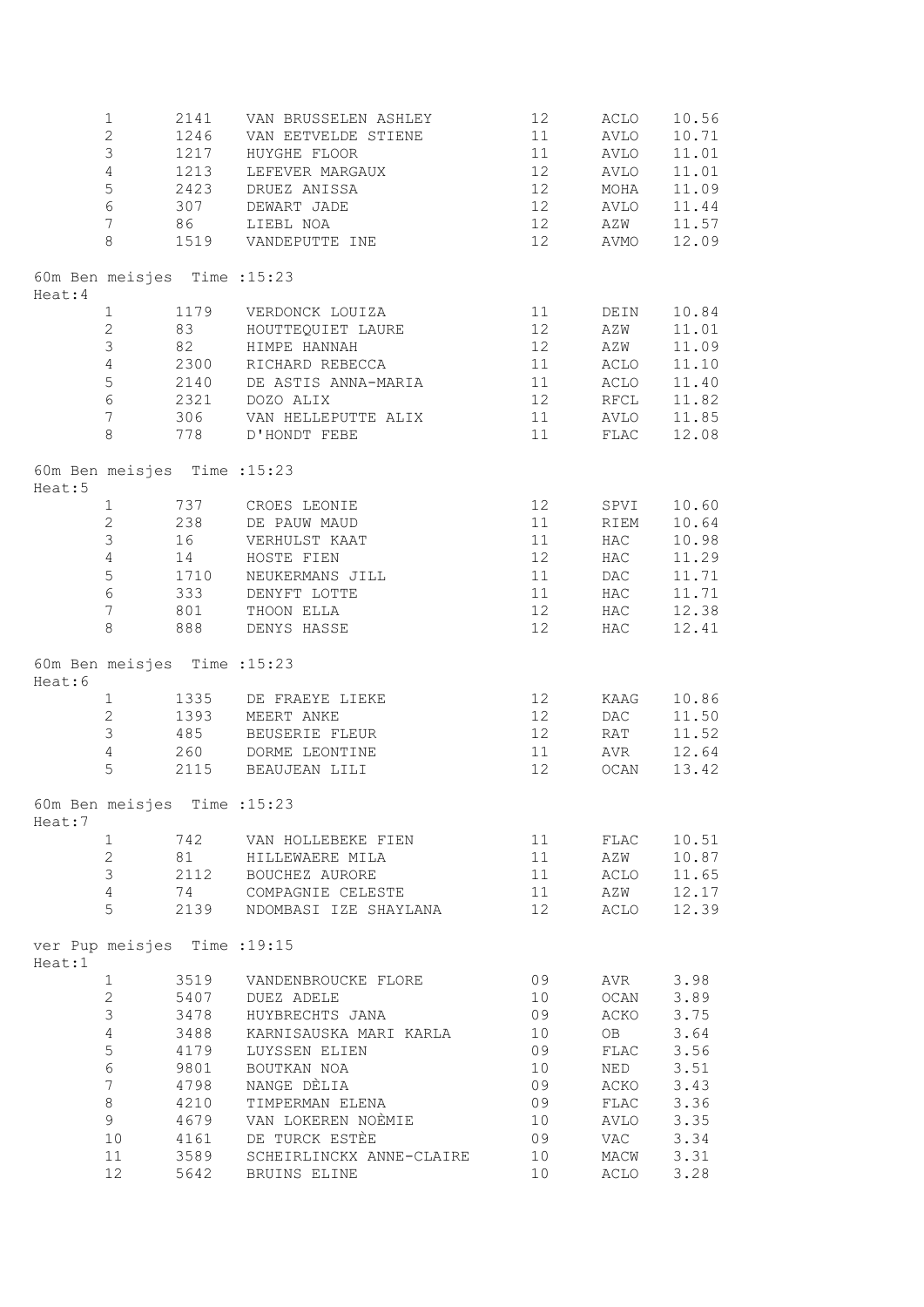| 13                                       | 5549    | CONFENTE TIA<br>COCQUYT LUCA                                                                                      | 09        | ACLO                         | 3.24      |
|------------------------------------------|---------|-------------------------------------------------------------------------------------------------------------------|-----------|------------------------------|-----------|
| 14                                       | 3628    |                                                                                                                   | 09        | KAAG                         | 3.21      |
| 15                                       | 4153    | VAN HOLLEBEKE FRAN 09                                                                                             |           | ${\tt FLAC}$                 | 3.20      |
| 16                                       | 4366    | ROSSEEL LIETE                                                                                                     | $\sim$ 09 | VITA                         | 3.14      |
| 17                                       | 4595    | HOLLANDER CAMILLE                                                                                                 | 10        | DAC                          | 3.13      |
| 18                                       | 3516    | DE BAECKE IMKE                                                                                                    | 09        | AVR                          | 3.12      |
| 19                                       | 9813    | BUSKENS YFKE                                                                                                      | 09        | NED                          | 3.10      |
| 20                                       | 3766    | BEVERS MILA                                                                                                       | 10        | SPBO                         | 3.04      |
| 21                                       | 3954    | VAN DEN MEERSCHE PIXIE                                                                                            | 09        | VITA                         | 2.99      |
| 22                                       | 3529    | DEGRANDE JITSKE                                                                                                   | 09        | ${\tt FLAC}$                 | 2.98      |
| 23                                       | 4294    | VAN DEN ABBEEL RENSKE                                                                                             | 10        | LEBB                         | 2.87      |
| 24                                       | 5194    | VERCRUYSSE JADE                                                                                                   | 09        | KAAG                         | 2.87      |
|                                          | 25 4677 | DUFOUR CHARLOTTE                                                                                                  | 09        | AVLO                         | 2.86      |
| 26                                       |         |                                                                                                                   |           |                              |           |
|                                          | 3827    | DOOMS HAILEY                                                                                                      | 09        | DEIN                         | 2.85      |
| 27                                       | 6174    | CHASSEUR NAOMIE                                                                                                   | 09        | ACLO                         | 2.83      |
| 28                                       | 9810    | VAN DER SCHOOT ANNE                                                                                               | 10        | NED                          | 2.80      |
| 29                                       | 5479    | -<br>CATTEAU CHARLOTTE                                                                                            | 10        | ACLO                         | 2.79      |
| 30                                       | 4327    | DELAMPER HAZEL<br>VAN GORP LUNA<br>VERBEKE ANNA<br>PAULISEN MAE                                                   | 09        | KAAG                         | 2.77      |
| 31                                       | 3740    |                                                                                                                   | 10        | KAAG                         | 2.75      |
| 32                                       | 3943    |                                                                                                                   | 10        | HAC                          | 2.71      |
| 33                                       | 9815    |                                                                                                                   | 10        | NED                          | 2.70      |
| 34                                       | 5482    | LAMBERT JULIETTE                                                                                                  | 10        | ACLO                         | 2.68      |
| 35                                       | 4651    | VANDEWATTYNE MARGOT                                                                                               | 09        | ASVO                         | 2.67      |
| 36                                       | 3482    | SESAY ALESSIA                                                                                                     | 10        | RIEM                         | 2.66      |
| 37                                       | 3451    | VAN MULDERS OONA                                                                                                  | 09        | $\mathop{\rm DEIN}\nolimits$ | 2.63      |
| 38                                       | 3677    | MYNY KAAT                                                                                                         | 10        | KAAG                         | 2.63      |
| 39                                       | 4652    | VANPEVENAEYGE ENNA                                                                                                | 09        | ASVO                         | 2.63      |
| 40                                       | 4588    | KESTELEYN CELESTIEN                                                                                               | 10        | ASVO                         | 2.50      |
| 41                                       | 4658    | COULEMBIER SARA                                                                                                   | 09        | AVLO                         | 2.47      |
|                                          | 42 4288 | DE MOORTEL DOUTZEN                                                                                                | 10        | VITA                         | 2.39      |
|                                          | 43 5516 | DELPORTE RACHEL                                                                                                   | 09        | ACLO                         | 2.35      |
| 44                                       | 4845    | DE CAUWER LILI                                                                                                    | 10        | ACW                          | 2.33      |
| 45                                       | 3427    | PETYT ESTHER                                                                                                      | 09        | HAC                          | 2.30      |
| 46                                       | 3301    | PLANCKAERT RENSKE                                                                                                 | 10        | AZW                          | 2.30      |
| 47                                       |         |                                                                                                                   | 10        | HAC                          | 2.19      |
| 48                                       |         |                                                                                                                   | 10        | ACLO                         | 2.17      |
| 49                                       |         | 3206 DESPLENTERE AMBER<br>5550 WARGNIES YAÎLLE<br>9814 BRANDS SAAR<br>3498 VERHAMME FAMKE<br>3604 MAEKELBERG LORE | 10        | NED                          | 2.15      |
| 50                                       |         |                                                                                                                   | 10        | RIEM                         |           |
| 51                                       |         |                                                                                                                   | 09        | AVR                          | 1.98      |
|                                          |         |                                                                                                                   |           |                              | 1.72      |
| 52                                       |         | 5003 VANDEN BOSSCHE FRAUKE                                                                                        | 10        |                              | ASVO 1.66 |
|                                          | 3314    | DE BOCK ALICIA                                                                                                    | 09        | ACW                          | ΝM        |
|                                          | 4686    | DE DECKER FIEN                                                                                                    | 09        | AVLO                         | ΝM        |
|                                          | 4423    | STROOBANT RHODE                                                                                                   | 09        | HAC                          | NM        |
|                                          | 3630    | DE BRUYCKER MARGAUX                                                                                               | 10        | KAAG                         | ΝM        |
|                                          | 3590    | DIELTJENS MARIE                                                                                                   | 10        | HAMM                         | ΝM        |
| kogel Min meisjes Time : 19:15<br>Heat:1 |         |                                                                                                                   |           |                              |           |
| 1                                        | 7014    | SPAEY LIESELOT                                                                                                    | 07        | MACW                         | 10.99     |
| $\mathbf 2$                              | 7776    | DE CLERCQ CAMILLE                                                                                                 | 08        | ASVO                         | 10.36     |
| $\mathfrak{Z}$                           | 6703    | BEERNAERT MANON                                                                                                   | 07        | HAC                          | 10.12     |
| $\sqrt{4}$                               | 7441    | CUVELIER JADE                                                                                                     | 07        | KAAG                         | 10.08     |
| 5                                        | 6894    | VEREECKEN NORA                                                                                                    | 07        | LEBB                         | 9.13      |
| $\sqrt{6}$                               | 9996    |                                                                                                                   | 07        |                              | 9.13      |
| $\boldsymbol{7}$                         |         | GEUS BRIGITTE                                                                                                     |           | NED                          |           |
|                                          | 7858    | ENGELEN LINDE                                                                                                     | 08        | AVLO                         | 9.03      |
| $\,8\,$                                  | 7008    | RAMAKERS JORE                                                                                                     | 07        | MACW                         | 8.35      |
| $\mathsf 9$                              | 7115    | IMPENS INE                                                                                                        | 07        | KAAG                         | 8.25      |
| 10                                       | 7048    | CHOVAU BENTE                                                                                                      | 07        | VAC                          | 8.18      |
| 11                                       | 7456    | DEQUIDT STIEN                                                                                                     | 08        | FLAC                         | 8.15      |
| 12                                       | 7017    | VANBLEU FLOOR                                                                                                     | 08        | MACW                         | 7.90      |
| 13                                       | 7367    | POTVIN MAÔTÈ                                                                                                      | 07        | KAAG                         | 7.83      |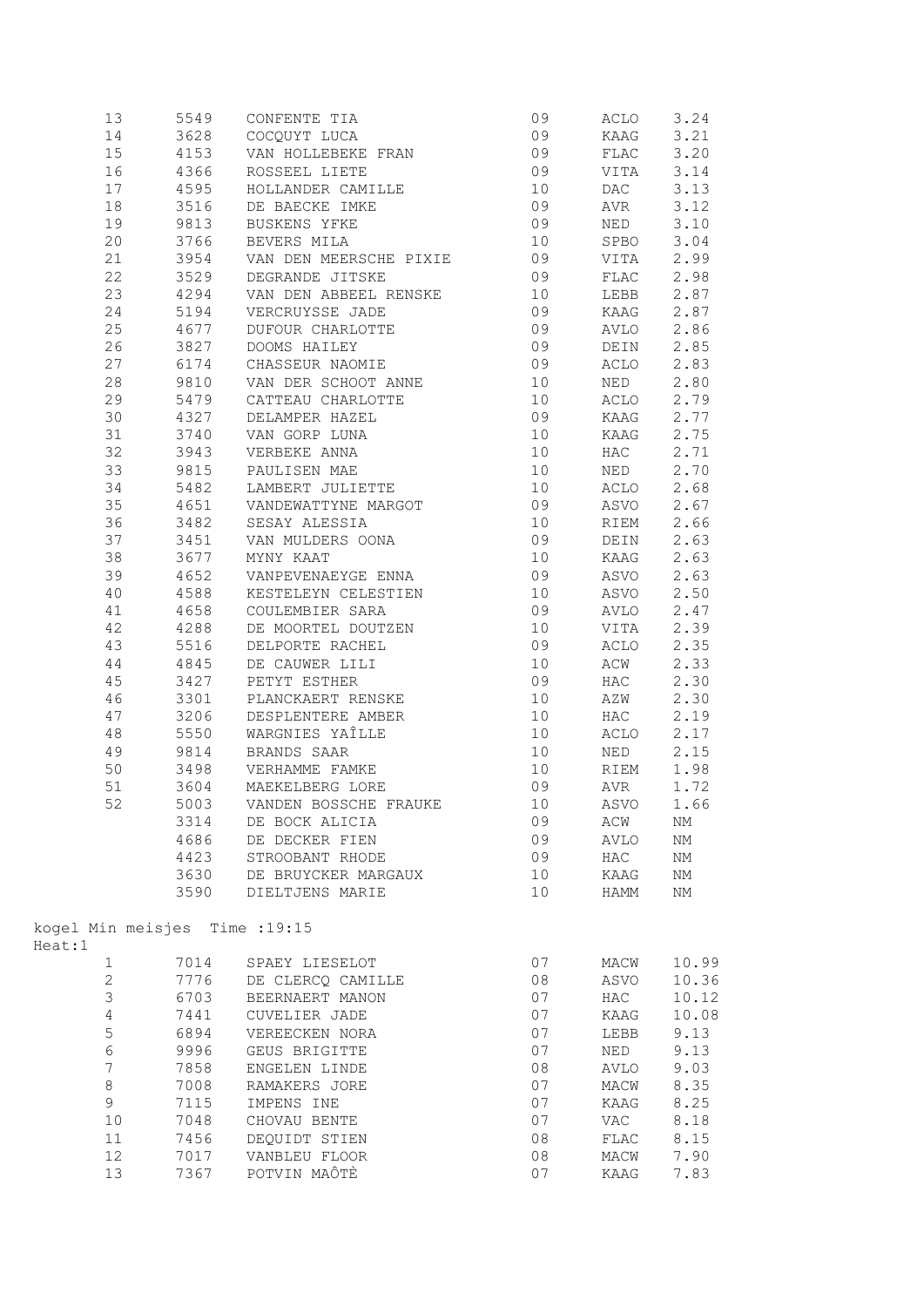| 14                                       |      |                                                                                     | 08 | RFCL       | 7.24    |
|------------------------------------------|------|-------------------------------------------------------------------------------------|----|------------|---------|
| 15                                       | 7531 | 8783 DOZO MARGOT<br>7531 DE JONGE LENTL<br>8513 LAUWERS AURELIE                     | 07 | VITA       | 7.10    |
| 16                                       |      |                                                                                     | 07 | IAAC       | 7.04    |
| 17                                       |      | 6928 VERSCHELDEN ENOLA                                                              | 08 | DEIN       | 6.98    |
| 18                                       | 7437 | MEIRLEVEDE ELISE                                                                    | 08 | AVR        | 6.94    |
| 19                                       | 8567 | VAN BRUSSELEN JODIE                                                                 | 08 | ACLO       | 6.93    |
| 20                                       | 7189 | CNUDDE ESRA                                                                         | 08 | FLAC       | 6.91    |
| 21                                       | 7535 | DE MOORTEL DIEWKE                                                                   | 07 | VITA       | 6.89    |
| 22                                       | 6816 | DE BOSSCHER ELISE                                                                   | 07 | ACW        | 6.73    |
| 23                                       | 7773 | CHIERS CATO                                                                         | 08 | ASVO       | 6.72    |
| 24                                       | 7774 | CHIERS MARTE                                                                        | 08 | ASVO       | 6.67    |
| 25                                       | 6825 | DE RIDDER LIA                                                                       | 08 | LEBB       | 6.59    |
| 26                                       |      | 6925 VAN MULDERS AUKE                                                               | 07 | DEIN       | 6.57    |
| 27                                       | 8772 | DUPONT JULIETTE                                                                     | 07 | OCAN       | 6.56    |
| 28                                       | 7845 | VANDERBAUWHEDE SAAR                                                                 | 07 | ASVO       | 6.52    |
| 29                                       | 7167 | D'HONDT LISA                                                                        | 07 | RAT        | 6.39    |
| 30                                       | 7410 | PEETERS NOOR                                                                        | 08 | ROBA       | 6.37    |
|                                          |      |                                                                                     | 07 |            |         |
| 31                                       | 7474 |                                                                                     |    | DAC        | 6.34    |
| 32                                       | 9803 |                                                                                     | 07 | NED        | 6.33    |
| 33                                       | 8541 | DU CAJU LEONIE<br>SPEK JYTHE<br>URGER EMA<br>BRANDS JANNE<br>BOER ANNEMARIE         | 08 | CSE        | 6.18    |
| 34                                       | 9808 |                                                                                     | 08 | NED        | 6.01    |
| 35                                       | 9816 |                                                                                     | 08 | NED        | 5.92    |
| 36                                       | 7839 | DE LANGE FRAUKE                                                                     | 07 | AVLO       | 5.82    |
| 37                                       | 7172 | VAN BOVEN AEMKE                                                                     | 08 | RAT        | 5.72    |
| 38                                       | 6895 | VAN CAMPENHOUT DIEUWKE                                                              | 08 | LEBB       | 5.71    |
| 39                                       | 9998 | BOONMAN MADELIEF                                                                    | 07 | NED        | 5.59    |
| 40                                       | 8795 | WILLIAME TATYANA                                                                    | 08 | ACLO       | 5.53    |
| 41                                       | 9997 | STEIGERWALD MYRTHE                                                                  | 07 | NED        | 5.45    |
| 42                                       | 8514 | NESSE LUNA                                                                          | 07 | IAAC       | 5.35    |
| 43                                       |      | 7801 HUBERT CAMILLE                                                                 | 08 | VITA       | 5.11    |
| 44                                       |      | 9161 HERBIET JULIETTE                                                               | 08 | OCAN       | 4.97    |
| 45                                       |      | 7952 VERVAEKE CAMILLE                                                               | 08 | OB         | 4.75    |
| 46                                       | 9809 |                                                                                     | 08 | NED        | 4.68    |
| 47                                       | 9986 | LEENDERS DAANTJE<br>FIERLOOS IRIS<br>------ ---- --- ---<br>FIERLOOS IRIS           | 08 | NED        | 4.46    |
| 48                                       |      |                                                                                     | 08 | ACLO       | 4.21    |
| 49                                       |      |                                                                                     | 08 | OCAN       | 3.80    |
| 50                                       |      | 8565 THYS CHLOE<br>8509 LOYENS EMMA<br>7116 DECONINCK AUKE<br>7274 GEERARDYN MARTHA | 08 | AZW        | 3.45    |
|                                          |      |                                                                                     | 07 | ACW        | NΜ      |
|                                          |      | 7922 BARREZ LILLITH                                                                 | 08 | <b>DAC</b> | ΝM      |
|                                          |      | 7823 DE WINDT INËS                                                                  |    | 08 RIEM    | ΝM      |
|                                          |      | 8175 ADRIAENS MAUD                                                                  | 07 | FLAC       | NΜ      |
|                                          |      |                                                                                     |    |            |         |
| 1000m Min jongens Time : 19:28<br>Heat:1 |      |                                                                                     |    |            |         |
| $\mathbf{1}$                             | 4026 | PENNEMAN EMIEL                                                                      | 07 | ACW        | 3:10.00 |
| $\mathbf{2}$                             | 4422 | AFSCHRIFT LUKA                                                                      | 07 | KAAG       | 3:10.73 |
| 3                                        | 4651 | DE SAMBLANCX RENU                                                                   | 08 | ΕA         | 3:11.76 |
| $\sqrt{4}$                               | 4317 | CAUWELS ELOUAN                                                                      | 07 | HAC        | 3:12.07 |
|                                          |      |                                                                                     |    |            |         |
| $\mathsf S$                              | 6244 | DRUEZ ILYES                                                                         | 08 | MOHA       | 3:12.68 |
| $\epsilon$                               | 4128 | VERDUYN WANNES                                                                      | 07 | KAAG       | 3:13.75 |
| $\boldsymbol{7}$                         | 4011 | OMEY LOÔC                                                                           | 07 | AZW        | 3:15.94 |
| $\,8\,$                                  | 4744 | STROOBANT MACEO                                                                     | 07 | VAC        | 3:16.69 |
| $\mathsf 9$                              | 4015 | SAMAIN FLORIS                                                                       | 07 | AZW        | 3:21.16 |
|                                          | 4283 | BUYCK THIBAULT                                                                      | 07 | HAMM       | DNS     |
|                                          | 4690 | PEETERS LARS                                                                        | 07 | ROBA       | DNS     |
|                                          | 9826 | BOGAARD EZRA                                                                        | 08 | NED        | DNS     |
| 1000m Min jongens Time : 19:28           |      |                                                                                     |    |            |         |
| Heat:2                                   |      |                                                                                     |    |            |         |
| $\mathbf 1$                              | 4085 | VANDENDRIESSCHE MILAN                                                               | 07 | KAAG       | 3:20.06 |
| $\overline{2}$                           |      | 4544 VAN DAELE JOREN                                                                | 08 | AVMO       | 3:25.61 |
|                                          |      |                                                                                     |    |            |         |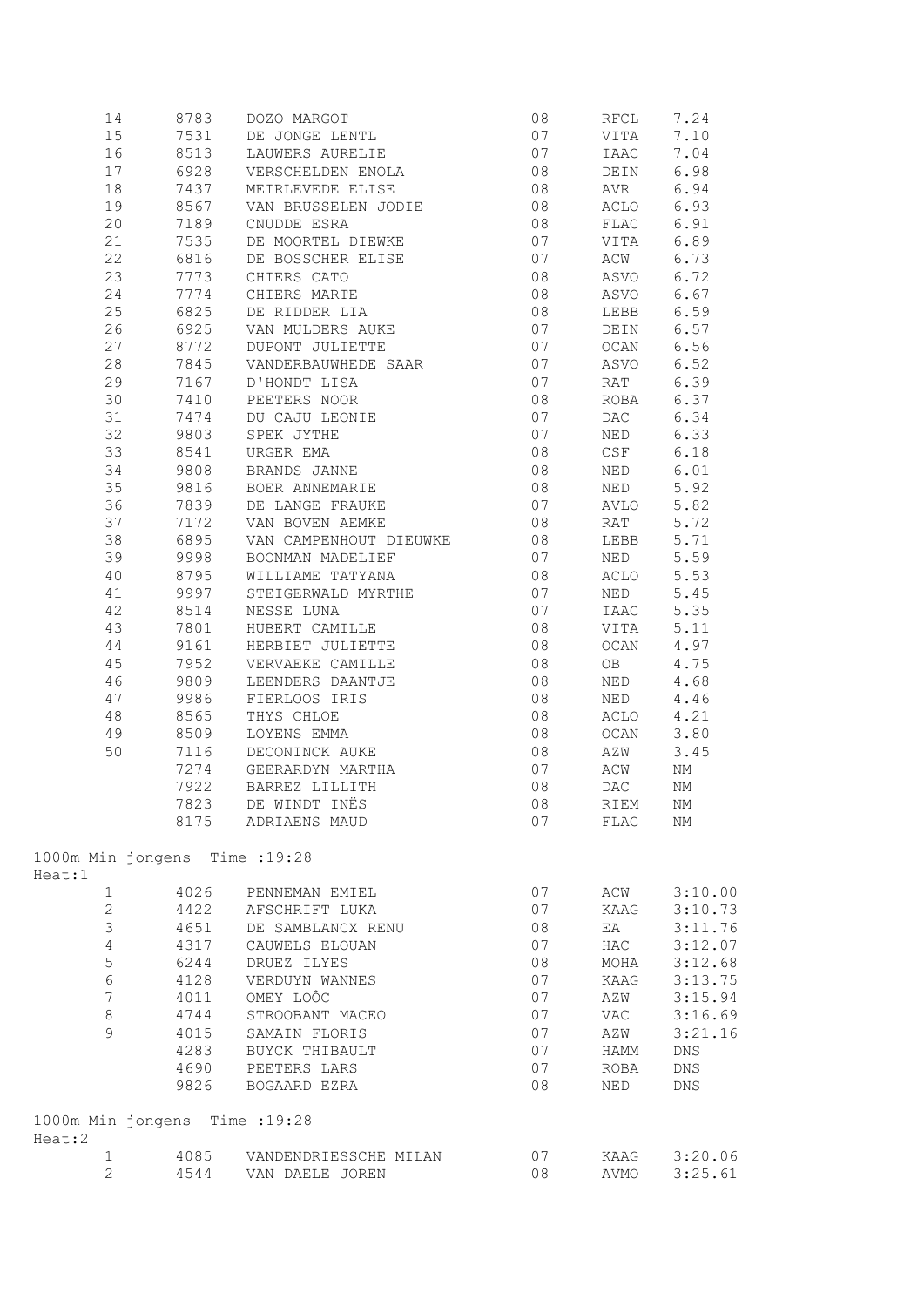| 3                      | 4277                           | MOMMERENCY ROWAN          | 07 | MACW | 3:25.91            |
|------------------------|--------------------------------|---------------------------|----|------|--------------------|
| $\sqrt{4}$             | 5224                           | DE SMET MIRO              | 08 | RIEM | 3:28.19            |
| 5                      | 6456                           | ROUYET GILLES             | 07 | RCB  | 3:28.33            |
| $\sqrt{6}$             | 4224                           | COETSIER LEON             | 07 | KAAG | 3:28.37            |
| $\boldsymbol{7}$       | 5166                           | HUYGHE JANNES             | 08 | AVLO | 3:29.38            |
| $\,8\,$                | 3972                           | DE VOS WARD               | 08 | ACHL | 3:43.78            |
|                        | 4488                           | SAVANÈ DJIBRIL            | 07 | DEIN | ${\tt DNS}$        |
|                        | 5168                           | DE POORTER VICTOR         | 08 | AVLO | DNS                |
|                        | 5092                           | MEIRHAEGHE BO             | 08 | ASVO | ${\rm DNS}$        |
|                        | 4431                           | VAN LOO FLAVIO            | 08 | ACME | DNS                |
|                        | 1000m Min jongens Time : 19:28 |                           |    |      |                    |
| Heat:3<br>$\mathbf{1}$ |                                | 4587 GEERARDYN MICHIEL    | 08 | ACW  | 3:32.47            |
| $\mathbf{2}$           |                                | 5152 VANDEWATTYNE LAURENS | 08 | ASVO | 3:32.88            |
| $\mathsf 3$            | 9839                           | GRIEP BORIS               | 08 |      | 3:33.40            |
| $\overline{4}$         | 6429                           |                           | 08 | NED  |                    |
|                        |                                | HEMBERG ADRIEN            |    | MOHA | 3:36.33            |
| 5                      | 5864                           | FONCK SACHA               | 08 | ACLO | 3:40.37            |
| $\epsilon$             | 5979                           | ANDRIESSENS TIBO          | 07 | OSGA | 3:41.92            |
| $\boldsymbol{7}$       | 4171                           | HUYBRECHTS JELLE          | 07 | ACKO | 3:43.31            |
| $\,8\,$                | 4429                           | STAELENS NIELS            | 08 | ACME | 3:44.97            |
| $\mathsf 9$            | 6176                           | VANNUFFELLE GASPARD       | 08 | OSGA | 3:46.63            |
| 10                     | 5087                           | KESTELEYN THIBO           | 08 | ASVO | 4:05.53            |
|                        | 4316                           | VAN DE VREKEN RUBEN       | 08 | HAMM | DNS                |
|                        | 4604                           | KADAOUI BEN-AISSA         | 08 | ATLE | DNS                |
| Heat:4                 | 1000m Min jongens Time : 19:28 |                           |    |      |                    |
| $\mathbf{1}$           | 4690                           | PEETERS LARS              | 07 | ROBA | 3:12.12            |
| $\mathbf{2}$           | 5329                           | VAN DE VELDE SEPPE        | 08 | VITA | 3:33.77            |
| $\mathfrak{Z}$         | 4750                           | WAUTERS STAN              | 07 | KAAG | 3:34.56            |
| $\sqrt{4}$             | 5092                           | MEIRHAEGHE BO             | 08 | ASVO | 3:36.81            |
| 5                      | 3986                           | KNOCKAERT EPPOJAN         | 07 | AZW  | 3:44.05            |
| $\epsilon$             | 4328                           | BAMELIS TITUS             | 08 | KAAG | 3:51.25            |
| $7\overline{ }$        | 6014                           | DARDENNE THALAN           | 08 | ACLO | 3:57.51            |
|                        | 9999                           | OELE NIELS                | 07 | NED  | DNS                |
|                        | 5163                           | DE CUYPER GUST            | 07 | DAC  | DNS                |
|                        | 4501                           | VANDENMEERSSCHAUT MATHISS | 08 | KAAG | DNS                |
|                        | 1000m Min jongens Time : 19:28 |                           |    |      |                    |
| Heat:5<br>1            | 4321                           | HELSMOORTEL DARIO         | 07 | HAC  | 3:19.85            |
| $\mathbf{2}$           | 4316                           | VAN DE VREKEN RUBEN       | 08 | HAMM | 3:33.14            |
| 3                      |                                |                           | 08 | ADD  |                    |
| $\overline{4}$         | 5186                           | DE BONDT JULES            |    |      | 3:33.40            |
|                        | 4464                           | PARMENTIER LOIC           | 07 | AVR  | 3:34.57            |
| 5                      | 4777                           | LEMMENS NIEL              | 08 | FLAC | 3:38.77            |
| $\epsilon$             | 4488                           | SAVANÈ DJIBRIL            | 07 | DEIN | 3:47.05            |
| $\boldsymbol{7}$       | 4575                           | VERBEKE HENRI             | 08 | HAC  | 4:08.28            |
| $\,8\,$                | 6455                           | ESPOSITO ANTONIO          | 08 | ACLO | 4:41.91            |
|                        | 4589                           | VAN DURME JASPER          | 07 | VITA | $\mathop{\rm DNF}$ |
|                        | 4871                           | VAN GELDER RYAN           | 07 | RIEM | DNS                |
|                        | 9912                           | BRANDS NIEK               | 07 | NED  | DNS                |
|                        | 1807                           | JANS DYLLAN               | 09 | DAC  | DNS                |
|                        | 5532                           | NCHANYOU FANMOE DARNELL   | 08 | VITA | DNS                |
| Heat:6                 | 1000m Min jongens Time : 19:28 |                           |    |      |                    |
| 1                      | 4904                           | LIMPENS IMRAN             | 07 | DAC  | 3:36.43            |
| $\mathbf{2}$           | 3987                           | LANDSHEERE LOUIS          | 08 | AZW  | 3:36.79            |
| 3                      | 4605                           | OUARD ADAM                | 08 | ATLE | 3:37.75            |
| 4                      | 6272                           | LECOMTE HUGO              | 08 | ACLO | 3:38.61            |
|                        |                                |                           |    |      |                    |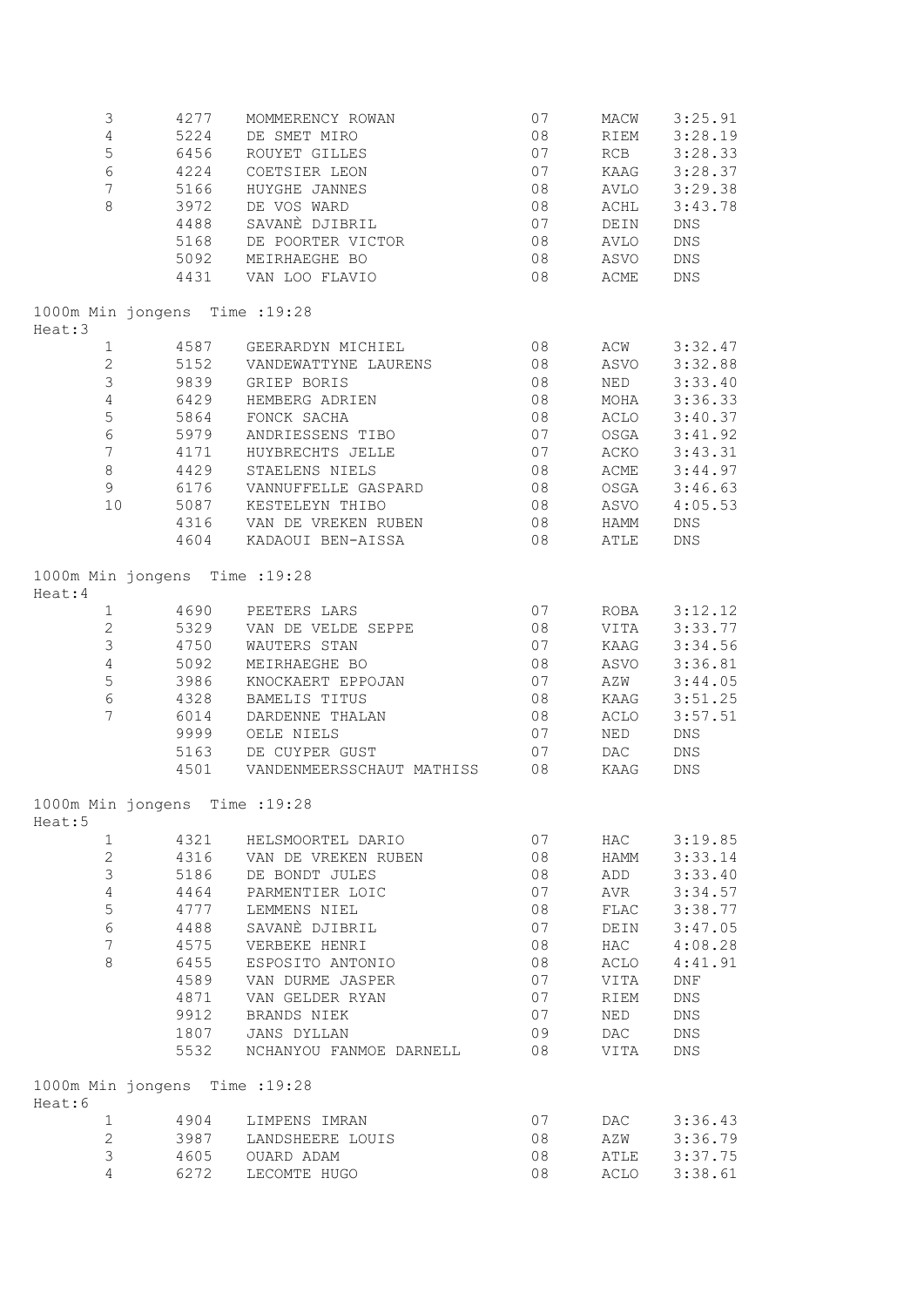|         | $\mathsf S$<br>$6\,$         | 5163<br>4546 | DE CUYPER GUST<br>DE BUCK VICTOR | 07<br>07        | DAC<br>AVMO | 3:39.88<br>3:41.11 |
|---------|------------------------------|--------------|----------------------------------|-----------------|-------------|--------------------|
|         | $\overline{7}$               | 4378         | MYNY DAAN                        | 07              | KAAG        | 3:41.71            |
|         | $\,8\,$                      | 4604         | KADAOUI BEN-AISSA                | 08              | ATLE        | 3:42.02            |
|         | 9                            | 9812         | BRANDS NIEK                      | 07              | NED         | 4:00.70            |
|         | 10                           | 9811         | VAN DER SCHOOT RICK              | 07              | NED         | 4:01.55            |
|         |                              |              | 4001 DESMEDT SIMON               | 08              | AZW         | DNS                |
|         |                              |              | 5173 PAUWELS SEPPO               | 08              | ACW         | DNS                |
|         |                              |              |                                  |                 |             |                    |
| Heat:1  | 60m Ben jongens Time : 15:24 |              |                                  |                 |             |                    |
|         | 1                            | 7723         | DEJONGHE MATTIJS                 | 11              | HCO         | 9.32               |
|         | $\overline{2}$               | 8635         | VAN DE WEGHE THOR                | 11              | FLAC        | 9.51               |
|         | $\mathsf S$                  | 8571         | BOGAERT LÈON                     | 11              | AVMO        | 9.60               |
|         | $\overline{4}$               | 8913         | VANDEPUTTE JENS                  | 11              | AVMO        | 9.90               |
|         | $\mathsf S$                  | 220          | MBULAY NOLAN                     | 11              | ACLO        | 10.09              |
|         | $\epsilon$                   |              | 9039 WAUTERS BRAM                | 11              | KAAG        | 10.10              |
|         | $\overline{7}$               | 40           | URGER TIAGO                      | 11              | CSE         | 10.12              |
|         | 8                            |              | 8602 PAUWELS MATTI               | 12 <sup>°</sup> | ACW         | 10.30              |
|         | 60m Ben jongens Time : 15:24 |              |                                  |                 |             |                    |
| Heat:2  |                              |              |                                  |                 |             |                    |
|         | $\mathbf{1}$                 | 7218         | VEREECKEN ARNO                   | 11              | LEBB        | 10.31              |
|         | $\mathbf{2}$                 | 254          | DHONT THEO                       | 12              | CSF         | 10.32              |
|         | $\mathfrak{Z}$               | 8487         | RONSSE LARS                      | 11              | ASVO        | 10.39              |
|         | $\sqrt{4}$                   |              | 7969 VERHAEGHE JULES             | 11              | AVR         | 10.72              |
|         | 5                            | 4            | HONIN GEORGES                    | 11              | OCAN        | 10.79              |
|         | $\sqrt{6}$                   |              | 8060 SABBE MATS                  | 12              | <b>HAC</b>  | 10.82              |
|         | $\overline{7}$               |              | 8694 VEREECKE JUUL               | 11              | DAC         | 11.12              |
|         | 8                            | 7691         | DE GROOTE GERBEN                 | 11              | SPBO        | 11.83              |
| Heat:3  | 60m Ben jongens Time : 15:24 |              |                                  |                 |             |                    |
|         | $\mathbf 1$                  |              | 118 PARRACINO LIVIO              | 11              | ACLO        | 10.87              |
|         | $\overline{c}$               | 7320         | VERLEYEN TIBE                    | 11              | AVR         | 10.88              |
|         | $\mathsf S$                  | 7001         | NAERT ILIAN                      | 11              | HAC         | 10.91              |
|         | $\overline{4}$               | 7416         | DOOMS ARNE                       | 12 <sup>°</sup> | KAAG        | 11.48              |
|         | 5                            | 8553         | VINCK DEJEN                      | 12              | AVLO        | 11.53              |
|         | $6\,$                        | 7103         | VANHONACKER ELIAS                | 12              | AZW         | 11.64              |
|         | $\overline{7}$               | 745          | BOVYN MATEO                      | 11              | ACLO        | 11.74              |
|         | 8                            | 7635         | VAN NUFFEL TIJS                  | 12              | KAAG        | 12.55              |
|         |                              |              |                                  |                 |             |                    |
| Heat: 4 | 60m Ben jongens Time : 15:24 |              |                                  |                 |             |                    |
|         | $\mathbf{1}$                 | 7625         | VANDERPIJPEN MATTHIAS            | 12 <sup>°</sup> | HAC         | 10.07              |
|         | $\overline{2}$               | 7626         | D'HONDT LOWIE                    | 11              | HAC         | 10.71              |
|         | 3                            | 7743         | SAEY JASON                       | 11              | RIEM        | 10.76              |
|         | $\overline{4}$               | 7859         | DEWEERDT CAS                     | 11              | HAC         | 11.26              |
|         | 5                            | 7404         | GEVAERT WIEBE                    | 11              | HAC         | 11.27              |
|         | $\epsilon$                   | 7343         | PLAETSIER ROY                    | 12              | KAAG        | 11.27              |
|         | $\overline{7}$               |              | 8156 DESSEYN DARKO               | 11              | FLAC        | 11.82              |
|         | 8                            | 8059         | GOUWY SVERRE                     | 12              | HAC         | 12.99              |
| Heat:5  | 60m Ben jongens Time : 15:24 |              |                                  |                 |             |                    |
|         | 1                            | 7013         | CODDENS JASPER                   | 12              | HAC         | 10.43              |
|         | $\overline{c}$               | 9090         | VANDENBUSSCHE HANNES             | 12              | DAC         | 10.65              |
|         | 3                            | 7579         | VERROKEN ROBIN                   | 12              | ΖA          | 11.17              |
|         | $\sqrt{4}$                   | 8472         | DEWAELE NATHAN                   | 12              | ASVO        | 11.21              |
|         | $\mathsf S$                  | 8597         | VAN RYSSEGHEM DRÈ                | 11              |             | 11.38              |
|         | 6                            |              |                                  |                 | AVLO        |                    |
|         |                              | 7992         | DEKAEZEMACKER JORAN              | 11              | FLAC        | 11.49              |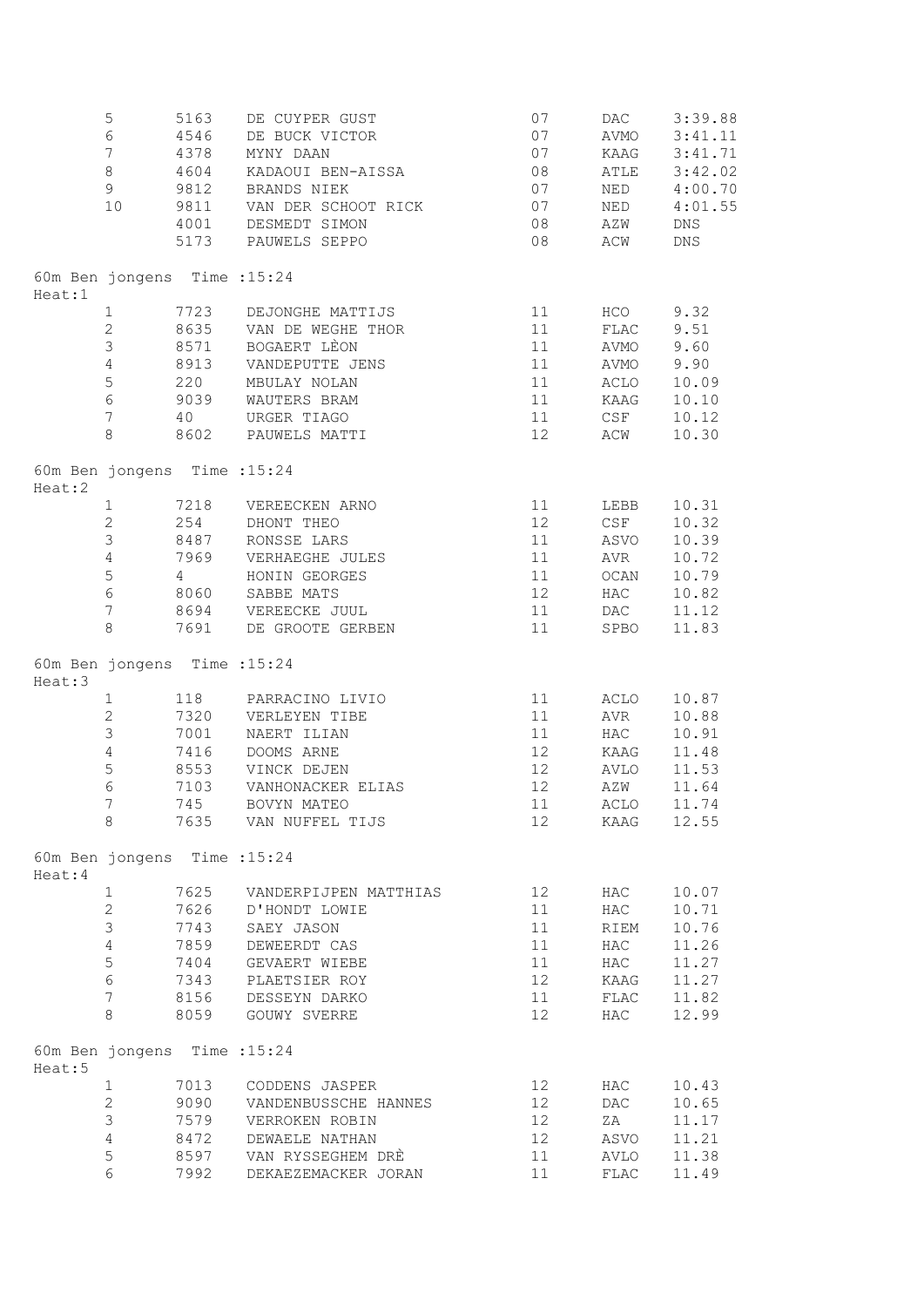|        | 7<br>8           | 8801                         | KUPPER LEVI<br>9818 BEEK dion              | 11<br>12 | DAC<br>NED   | 11.70<br>13.34 |
|--------|------------------|------------------------------|--------------------------------------------|----------|--------------|----------------|
| Heat:6 |                  | 60m Ben jongens Time : 15:24 |                                            |          |              |                |
|        | $\mathbf{1}$     |                              | 8199 SOONEKINDT MATÈO                      | 11       | HCO          | 9.50           |
|        | $\overline{2}$   |                              | 7322 SCHOONBAERT CHARLES                   | 12       | AVR          | 10.81          |
|        | $\mathfrak{Z}$   | 7759                         | VAN EXTERGEM-GILSON GILLE                  | 11       | ATLE         | 10.86          |
|        | $\overline{4}$   | 8813                         | DECEUNINCK MATTEO                          | 12       | HCO          | 10.89          |
|        | 5                |                              | 7089 DEFRAEYE BRAM                         | 12       | AZW          | 10.93          |
|        | $6\,$            | 8921                         | KREMER AURÈLIEN                            | 11       | <b>DAC</b>   | 11.44          |
|        | $\overline{7}$   | 29                           | NAGY SIMON                                 | 12       | ACLO         | 11.97          |
|        | 8                | 9023                         | MONIR MOHAMED REDA                         | 12       | ATLE         | 12.15          |
| Heat:7 |                  | 60m Ben jongens Time : 15:24 |                                            |          |              |                |
|        | $\mathbf 1$      |                              | 178 SCHOEMAKER LILIAN                      | 11       | MOHA         | 9.16           |
|        | $\overline{2}$   |                              | 7421 DENEVE ARNO                           | 11       | <b>VAC</b>   | 9.58           |
|        | 3                | 7744                         | EELEN FERRE                                | 12       | ACW          | 10.13          |
|        | $\overline{4}$   | 7113                         | GOEMINNE NOUD                              | 11       | AZW          | 10.33          |
|        | 5                | 8977                         | MICHIELSENS ELIAS                          | 11       | DAC          | 10.39          |
|        | $\epsilon$       | 9198                         | VERTRIEST JULES                            | 11       | VITA         | 10.85          |
|        | $\overline{7}$   | 276                          | WILLIAME WALLACE                           | 11       | ACLO         | 10.94          |
| Heat:1 |                  |                              | 1000m Pup meisjes Time : 15:25             |          |              |                |
|        | $\mathbf{1}$     |                              | 3992 CALLEBAUT ESTHER                      | 09       | EA           | 3:24.14        |
|        | $\overline{2}$   |                              | 4153 VAN HOLLEBEKE FRAN                    | 09       | FLAC         | 3:24.48        |
|        | 3                | 3478                         | HUYBRECHTS JANA                            | 09       | ACKO         | 3:34.06        |
|        | $\overline{4}$   | 5660                         | BRUART SAKURA                              | 09       | ACLO         | 3:34.35        |
|        | 5                | 4350                         | DESSEYN DAPHNE                             | 09       | FLAC         | 3:36.83        |
|        | $\epsilon$       | 4680                         | POPPE ELLA                                 | 10       | AVLO         | 3:37.65        |
|        | $\boldsymbol{7}$ | 3590                         | DIELTJENS MARIE                            | 10       | HAMM         | 3:39.28        |
|        | 8                | 3739                         | IMPENS ALYS                                | 09       | KAAG         | 3:40.12        |
|        | $\mathfrak g$    | 3323                         | VERCAMMEN LIES                             | 09       | ACW          | 3:40.18        |
|        | 10               |                              | 9825 VAN LANGEN ELINE                      | 10       | NED          | 3:40.76        |
|        | 11               | 3314                         | 3519 VANDENBROUCKE FLORE<br>DE BOCK ALICIA | 09<br>09 | AVR<br>ACW   | 3:41.47<br>DNS |
|        |                  |                              | 1000m Pup meisjes Time : 15:25             |          |              |                |
| Heat:2 |                  |                              |                                            |          |              |                |
|        | $\mathbf{1}$     | 4669                         | DE CUYPER LOES                             | 09       | DAC          | 3:37.53        |
|        | $\mathbf{2}$     |                              | 3537 GUILLEMYN JULIETTE                    | 09       | FLAC         | 3:40.99        |
|        | $\mathfrak{Z}$   | 4366                         | ROSSEEL LIETE                              | 09       | VITA         | 3:42.68        |
|        | $\sqrt{4}$       | 3488                         | KARNISAUSKA MARI KARLA                     | 10       | OB           | 3:43.80        |
|        | 5                | 4562                         | VERVAEKE MILA                              | 10       | AVR          | 3:44.64        |
|        | $\epsilon$       | 3846                         | VAN NUFFEL SIEN                            | 10       | KAAG         | 3:46.83        |
|        | $7\phantom{.}$   | 4088                         | PEETERS FIEN                               | 10       | ROBA         | 3:47.28        |
|        | $8\,$            | 9801                         | BOUTKAN NOA                                | 10       | NED          | 3:48.17        |
|        | 9                | 4798                         | NANGE DÈLIA                                | 09       | ACKO         | 3:50.17        |
|        | 10               | 4147                         | PRIEM NINA                                 | 10       | ${\tt FLAC}$ | 3:53.49        |
|        | 11               |                              | 5406 DERYCKE CLEO                          | 10       | OCAN         | 4:01.46        |
|        | 12 <sup>°</sup>  |                              | 3693 BRAEM AMBER                           | 10       | FLAC         | 4:26.24        |
| Heat:3 |                  |                              | 1000m Pup meisjes Time : 15:25             |          |              |                |
|        | $\mathbf{1}$     | 3451                         | VAN MULDERS OONA                           | 09       | DEIN         | 3:50.21        |
|        | $\overline{2}$   | 3349                         | DEDRIE MILA                                | 10       | FLAC         | 3:51.42        |
|        | $\mathfrak{S}$   | 3827                         | DOOMS HAILEY                               | 09       | DEIN         | 3:51.77        |
|        | $\overline{4}$   |                              | 4155 LIEFHOOGHE RENÈE                      | 10       | AVR          | 3:52.10        |
|        | 5                |                              | 5479 CATTEAU CHARLOTTE                     | 10       | ACLO         | 3:52.23        |
|        |                  |                              |                                            |          |              |                |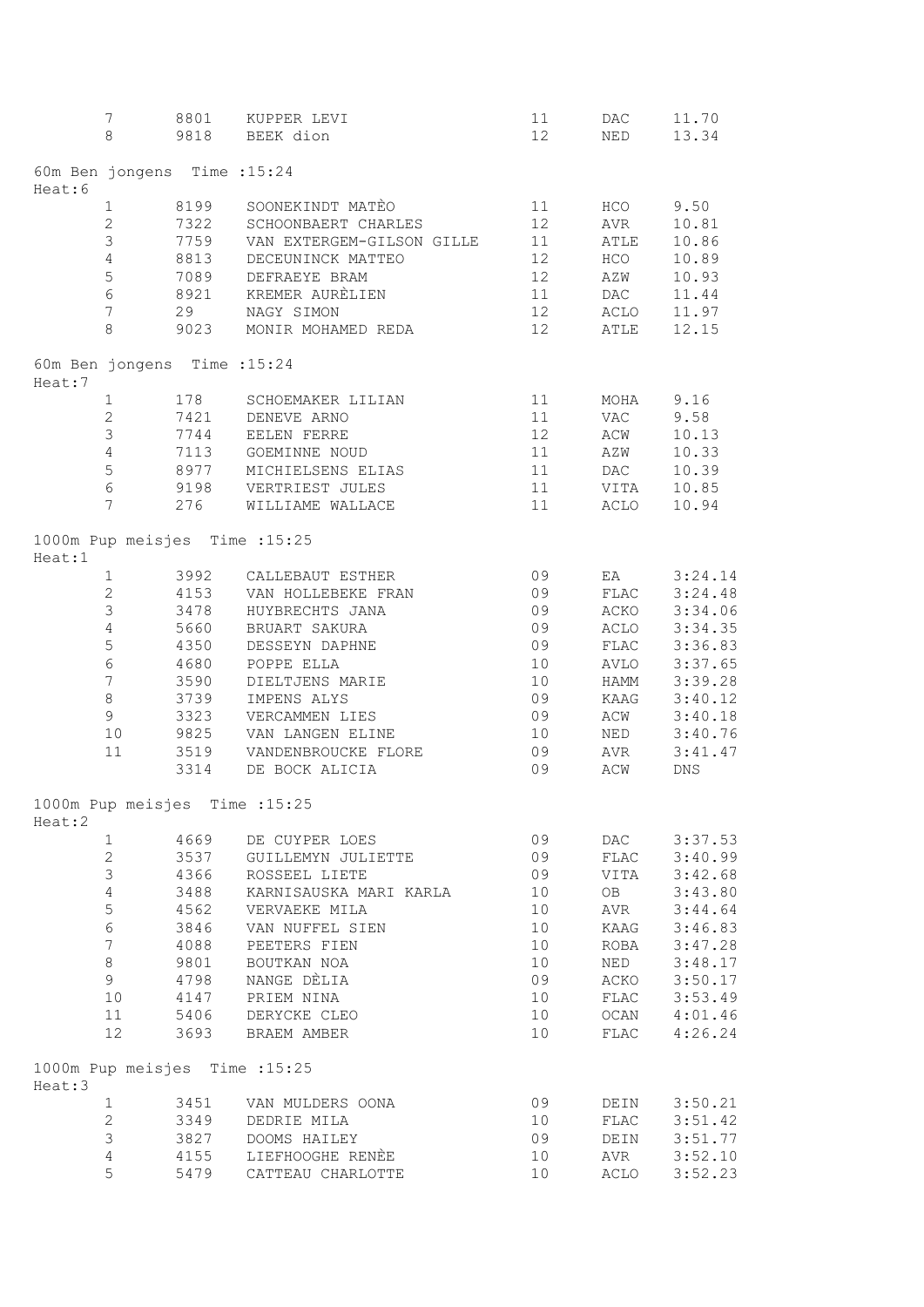|        | $\epsilon$      | 4644                          | VAN DAMME NORE                   | 10 |              | AVLO 3:58.18   |
|--------|-----------------|-------------------------------|----------------------------------|----|--------------|----------------|
|        | $\overline{7}$  | 4210                          | TIMPERMAN ELENA                  | 09 |              | 4:06.50        |
|        | $\,8\,$         | 3954                          | VAN DEN MEERSCHE PIXIE           | 09 | FLAC<br>VITA | 4:07.07        |
|        | 9               | 5549                          | CONFENTE TIA                     | 09 | ACLO         | 4:07.27        |
|        | 10              | 5598                          | DEHIN LILA                       | 10 | OCAN         | 4:13.28        |
|        | 11              | 3516                          | DE BAECKE IMKE                   | 09 | AVR          | 4:16.50        |
|        |                 | 4209                          | DE SMET ROXANNE                  | 09 | <b>DAC</b>   | <b>DNS</b>     |
|        |                 |                               | 1000m Pup meisjes Time : 15:25   |    |              |                |
| Heat:4 |                 |                               |                                  |    |              |                |
|        | $\mathbf{1}$    | 3529                          | DEGRANDE JITSKE                  | 09 | FLAC         | 4:02.49        |
|        | $\sqrt{2}$      | 4302                          | DENYS MIRRE                      | 10 | HAC          | 4:03.31        |
|        | $\mathsf 3$     | 3630                          | DE BRUYCKER MARGAUX              | 10 | KAAG         | 4:06.00        |
|        | $\sqrt{4}$      | 4670                          | DE CUYPER STIEN                  | 10 | DAC          | 4:10.35        |
|        | $\mathbf 5$     | 5642                          | BRUINS ELINE                     | 10 | ACLO         | 4:18.75        |
|        | $\sqrt{6}$      | 4651                          | VANDEWATTYNE MARGOT              | 09 | ASVO         | 4:19.70        |
|        | $\overline{7}$  |                               | 5482 LAMBERT JULIETTE            | 10 | ACLO         | 4:24.42        |
|        | 8               |                               | 6270 BLERVAQUE NORA              | 10 | ACLO         | 4:30.23        |
|        | $\overline{9}$  | 3427                          | PETYT ESTHER                     | 09 | $_{\rm HAC}$ | 4:31.20        |
|        | 10              | 5450                          | LAURENT IRMA                     | 09 |              | OCAN 4:42.41   |
|        | 11              | 5516                          | DELPORTE RACHEL                  | 09 | ACLO         | 5:00.57        |
|        |                 |                               | 1000m Pup meisjes Time : 15:25   |    |              |                |
| Heat:5 |                 |                               |                                  |    |              |                |
|        | $\mathbf{1}$    |                               | 4966 OUARD LAYINA                | 10 | ATLE         | 4:02.60        |
|        | $\overline{c}$  |                               | 4054 BOUQUIN ADRIANA             | 09 | <b>ATLE</b>  | 4:03.95        |
|        | $\mathfrak{Z}$  | 3978                          | LBAKKARI ISRA                    | 10 | <b>ATLE</b>  | 4:07.49        |
|        | $\overline{4}$  | 3206                          | DESPLENTERE AMBER                | 10 | HAC          | 4:18.12        |
|        | 5               |                               | 5550 WARGNIES YAÎLLE             | 10 | ACLO<br>ATLE | 4:28.00        |
|        | $\sqrt{6}$      | 3968                          | RHIOUI SHAHINEZ                  | 09 |              | 4:52.07        |
|        | $7\phantom{.0}$ | 3774                          | BOUTAHAR LEILA                   | 09 | ATLE         | 5:05.99        |
|        |                 |                               | 4242 KASMI INSAF                 | 09 | <b>ATLE</b>  | DNS            |
|        |                 |                               | 5481 EL KHATTABI LILA            | 09 | ACLO         | DNS            |
|        |                 |                               | 1000m Pup meisjes Time : 15:25   |    |              |                |
| Heat:6 |                 |                               |                                  |    |              |                |
|        | $\mathbf{1}$    |                               | 3205 DEPOORTERE ANNA             | 10 | HAC          | 4:19.76        |
|        | $\overline{c}$  | 3775                          | WEDGHIRI WALIYA<br>HAJJI OUMAYMA | 10 | ATLE<br>ATLE | 4:31.95        |
|        | $\mathcal{S}$   | 3976                          |                                  | 09 |              | 4:35.26        |
|        |                 |                               | 4 4845 DE CAUWER LILI            | 10 |              | ACW 4:38.67    |
|        | $\mathsf S$     | 9810                          | VAN DER SCHOOT ANNE              | 10 | NED          | 5:00.21        |
|        | $\epsilon$      |                               | 9813 BUSKENS YFKE                | 09 | NED          | 5:03.65        |
|        | 7               |                               | 9815 PAULISEN MAE                | 10 | NED          | 5:08.91        |
|        | 8               |                               | 9814 BRANDS SAAR                 | 10 | NED          | 5:10.29        |
|        |                 |                               | 4423 STROOBANT RHODE             | 09 | HAC          | <b>DNS</b>     |
|        |                 |                               | 1000m Pup meisjes Time : 15:25   |    |              |                |
| Heat:7 |                 |                               |                                  |    |              |                |
|        | $\mathbf{1}$    | 3484                          | DE PAUW MARTHE                   | 09 |              | RIEM $4:00.50$ |
|        | $\mathbf{2}$    |                               | 6174 CHASSEUR NAOMIE             | 09 | ACLO         | 4:01.72        |
|        | $\mathfrak{Z}$  | 3770                          | EL BOUKHSIMI LAMISSE             | 09 | <b>ATLE</b>  | 4:21.76        |
|        | $\sqrt{4}$      | 3979                          | HAJJI INSAF                      | 09 | ATLE         | 4:22.81        |
|        | 5               | 4588                          | KESTELEYN CELESTIEN              | 10 | ASVO         | 4:22.96        |
|        | $\epsilon$      |                               | 3604 MAEKELBERG LORE             | 09 | AVR          | 4:36.21        |
|        | 7               |                               | 5003 VANDEN BOSSCHE FRAUKE       | 10 | ASVO         | 4:57.83        |
|        | 8               |                               | 4965 BENMESSAOUD HANNAE          | 09 | ATLE         | 6:25.42        |
|        |                 | 3677                          | MYNY KAAT                        | 10 | KAAG         | DNS            |
|        |                 | 60mH Cad meisjes Time : 15:25 |                                  |    |              |                |
| Heat:1 |                 |                               |                                  |    |              |                |
|        | $\mathbf{1}$    | 299                           | SONNEVILLE CAMILLE               | 06 | KAAG         | 8.98           |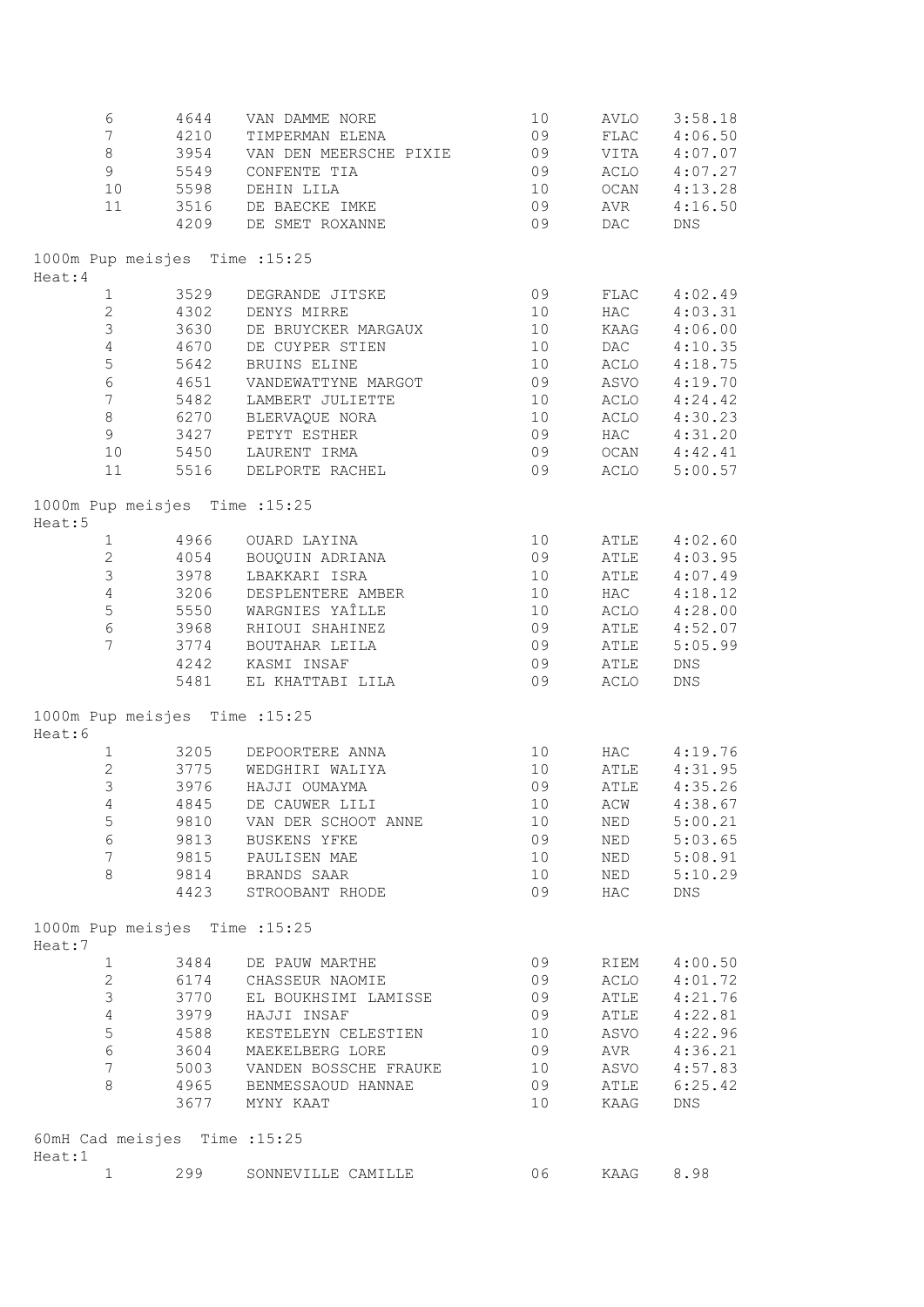| $\overline{2}$                          | 834  | VAN DE WIELE HANNE      | 05 | AVLO         | 9.24  |
|-----------------------------------------|------|-------------------------|----|--------------|-------|
| 3                                       | 459  | BASTIL MARGAUX          | 05 | ASVO         | 9.32  |
| $\overline{4}$                          | 298  | BOONE YELENA            | 05 | KAAG         | 9.43  |
| $\mathsf S$                             | 310  | STEELS SITA             | 05 | <b>HAMM</b>  | 9.52  |
| $6\,$                                   |      | 309 VAN HECKE LENA      | 05 | <b>HAMM</b>  | 9.55  |
| 7                                       |      | 1707 COLLETTE FLORA     | 05 | ARCH         | 9.78  |
|                                         |      | 330 LAUREYS ZOÎ         | 05 | DUFF         | DNF   |
| 60mH Cad meisjes Time : 15:25<br>Heat:2 |      |                         |    |              |       |
| $\mathbf{1}$                            | 577  | HEYVAERT NONA           | 05 | LEBB         | 9.77  |
| $\overline{2}$                          | 169  | VANDE CAVEY FRANCE      | 05 | RCG          | 9.77  |
| 3                                       | 825  | COWIE JADE              | 05 | AVLO         | 9.98  |
| $\overline{4}$                          | 94   | MUYSHONDT EMMA          | 06 | LEBB         | 10.43 |
| 5                                       |      | 444 HEYMANS HANNELORE   | 05 | EA           | 10.46 |
| $6\,$                                   |      | 1566 SERNEELS EMELINE   | 05 | CSDY         | 10.51 |
| $7\phantom{.}$                          |      | 9843 BOETERS CHARISSA   | 06 | NED          | 10.63 |
| 8                                       |      | 1704 DESSART LUCILE     | 05 | CABW         | 10.84 |
| 60mH Cad meisjes Time : 15:25           |      |                         |    |              |       |
| Heat:3                                  |      |                         |    |              |       |
| $\mathbf{1}$                            |      | 836 VERNIERS STEPHANIE  | 05 | AVLO         | 9.89  |
| $\overline{2}$                          | 868  | NANGE MARINE            | 05 | ACKO         | 10.17 |
| $\mathfrak{Z}$                          | 921  | LOIR ELISE              | 06 | ACW          | 10.23 |
| $\overline{4}$                          | 159  | DE SCHRIJVER ARWEN      | 06 | KAAG         | 10.24 |
| 5                                       |      | 9869 KLEIN SOFIE        | 05 | NED          | 10.46 |
| $6\phantom{.0}$                         |      | 491 DETEMMERMAN NINA    | 05 | ASVO         | 10.81 |
| 7                                       |      | 1867 SCHROEDER SOPHIA   | 05 | HF           | 11.12 |
|                                         |      | 562 DE SMET LENA        | 06 | DAC          | DNS   |
| 60mH Cad meisjes Time : 15:25           |      |                         |    |              |       |
| Heat:4                                  |      |                         |    |              |       |
| $\mathbf{1}$                            |      | 354 OOGHE LAURA         | 06 | HCO          | 10.11 |
| $\overline{2}$                          | 95   | GHEORGHE ALESSANDRA     | 06 | LEBB         | 10.49 |
| $\mathfrak{Z}$                          | 9868 | KIMWANGA BENEDICTE      | 05 | NED          | 10.74 |
| $\overline{4}$                          | 24   | AREFI LARA              | 05 | STAX         | 10.76 |
| 5                                       | 9992 | DE KRAKER YASMINE       | 06 | NED          | 10.94 |
| $\epsilon$                              | 486  | DE STERCKE FLORE        | 05 | ASVO         | 11.00 |
| $\boldsymbol{7}$                        | 1310 | VANHAMME SARAH          | 06 | JSMC         | 11.21 |
| 8                                       |      | 536 LEMMENS JUNE        | 06 | FLAC         | 11.29 |
| 60mH Cad meisjes Time : 15:25<br>Heat:5 |      |                         |    |              |       |
| $\mathbf{1}$                            | 238  | DEMEESTER LORE          | 06 | MACW         | 10.84 |
| $\overline{2}$                          |      | 1576 DE SPIEGELEER LEA  | 06 | UAC          | 10.99 |
| 3                                       |      | 295 VANDENBUSSCHE LOTTE | 06 | STAX         | 11.33 |
| $\overline{4}$                          | 9854 | DE WAAL ILVY            | 06 | NED          | 11.82 |
| 5                                       | 348  | DOOMS ASHLEY            | 06 | DEIN         | 12.23 |
| 6                                       | 9853 | ELIAS ALEXANDRA         | 06 | NED          | 12.35 |
| 7                                       |      | 530 KEYNGNAERT GEIKE    | 06 | FLAC         | 14.26 |
| 60mH Cad meisjes Time : 15:25<br>Heat:6 |      |                         |    |              |       |
| $\mathbf 1$                             | 571  | DE VRIES SAM            | 05 | LYRA         | 9.90  |
| $\overline{2}$                          |      | 1877 DEWEL EVA          | 06 | USBW         | 11.08 |
| 3                                       | 523  | CAULIER LOTTE           | 06 | FLAC         | 12.01 |
| $\overline{4}$                          | 524  | CAUWELIER CHARLOTTE     | 05 | FLAC         | 12.49 |
| 5                                       |      | 529 ELSLANDER LARA      | 05 | ${\tt FLAC}$ | 12.59 |
| 6                                       | 564  | TIMPERMAN JANICA        | 06 | FLAC         | 13.08 |
|                                         |      |                         |    |              |       |

60mH Cad meisjes Time :15:25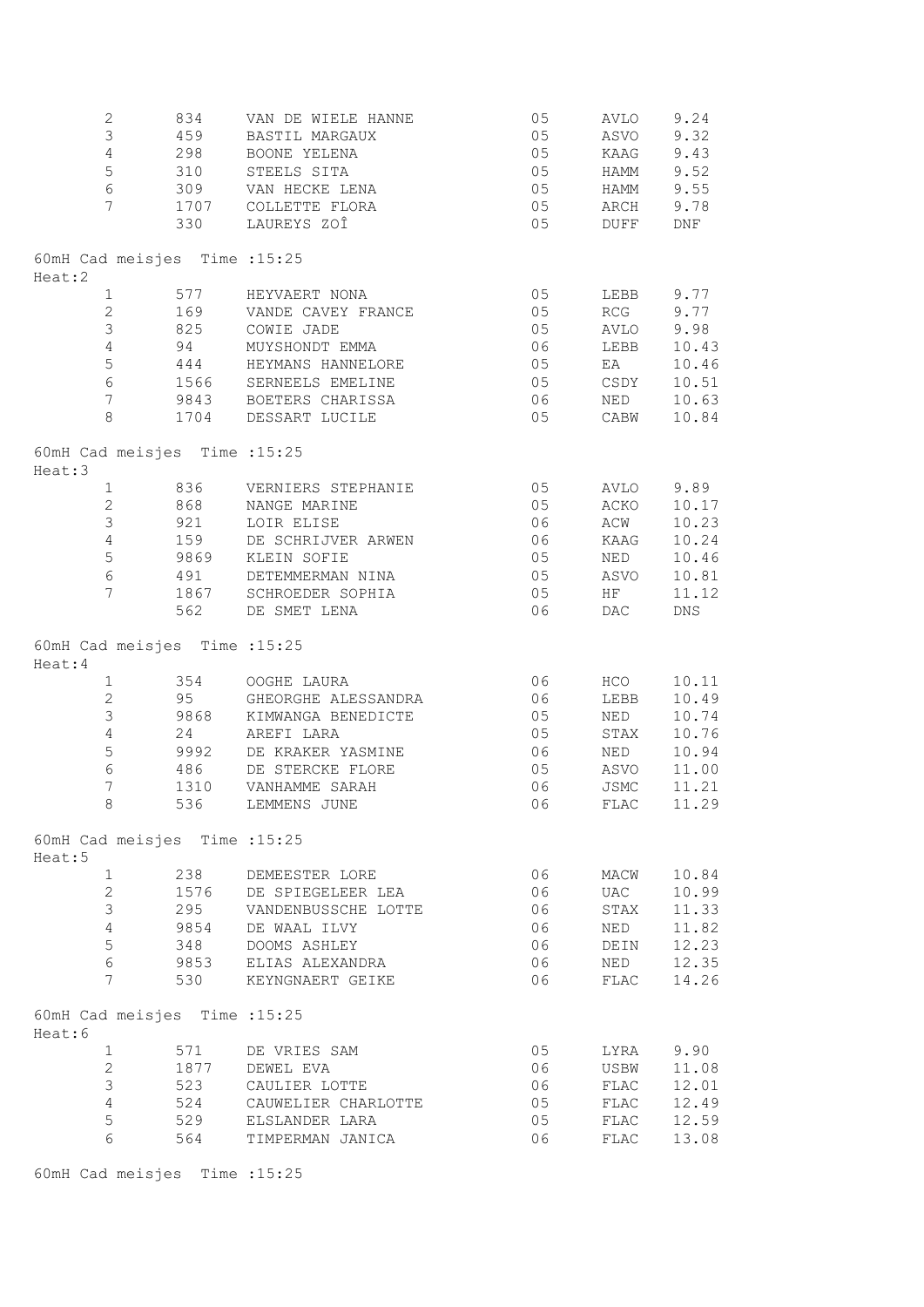| Heat:7 |                |                              |                                   |    |             |              |
|--------|----------------|------------------------------|-----------------------------------|----|-------------|--------------|
|        | $\mathbf{1}$   | 154                          | VAN MARCKE OPHELIA                | 06 | AZW         | 9.88         |
|        | $\overline{2}$ | 651                          | VERBEKE ERINN                     | 06 | STAX        | 10.17        |
|        | 3              | 902                          | BEKAERT JITSKE                    | 05 | AVR         | 10.93        |
|        | $\overline{4}$ | 204                          | DEVARREWAERE LENTE                | 05 | AVR         | 10.94        |
|        | 5              | 315                          | SUYKENS RENEE                     | 06 | SPBO        | 12.13        |
|        | 6              | 176                          | SCHELKENS FLORE                   | 06 | SPBO        | 12.49        |
|        | $\overline{7}$ | 880                          | CAMARA MAFANTA                    | 05 | AVLO        | 14.08        |
| Heat:1 |                | ver Cad jongens Time : 19:13 |                                   |    |             |              |
|        | $\mathbf{1}$   | 9857                         | RIJKHULS JETTRAY                  | 05 | NED         | 6.30         |
|        | $\mathbf{2}$   | 1684                         | FRANCOIS XAVIER                   | 05 | CABW        | 5.94         |
|        | 3              | 825                          | VERNIERS MAXIM                    | 05 | AVLO        | 5.93         |
|        | $\overline{4}$ | 9581                         | DE NOOIJER ANGELO                 | 06 | NED         | 5.91         |
|        | 5              | 1782                         | DEWEL HUGO                        | 05 | USBW        | 5.90         |
|        | 6              | 80                           | DE KETELAERE STAN                 | 05 | DEIN        | 5.89         |
|        | 7              | 1306                         | VANDOOREN GATIEN                  | 05 | JSMC        | 5.83         |
|        | 8              | 1423                         | LECLERCQ CLEMENT                  | 05 | JSMC        | 5.73         |
|        | 9              | 351                          | RAMAKERS SVERRE                   | 05 | MACW        | 5.53         |
|        | 10             | 653                          | GEERITS GIJS                      | 05 | <b>BREE</b> | 5.47         |
|        | 11             | 9863                         | SCHUIT DAAN                       | 05 | NED         | 5.45         |
|        | 12             | 25                           | MAES MATIAS                       | 05 | STAX        | 5.44         |
|        | 13             | 580                          | DESMET MILAN                      | 06 | ABES        | 5.40         |
|        | 14             | 9842                         | DULL BRYAN                        | 06 | NED         | 5.39         |
|        | 15             | 537                          | VERMAUT BEN                       | 06 | OEH         | 5.30         |
|        | 16             | 684                          | DE WINTER NOAH                    | 05 | EA          | 5.28         |
|        | 17             | 1015                         | WYNS RUNE                         | 05 | DAC         | 5.27         |
|        | 18             | 1308                         | WALCARIUS GAUTHIER                | 06 | JSMC        | 5.17         |
|        | 19             | 440                          | DELAERE TIBE                      | 05 | HAC         | 5.12         |
|        | 20             | 677                          | DE FEYTER TYCHO                   | 05 | EA          | 5.06         |
|        | 21             | 727                          | BROEKMANS KLAAS                   | 06 | BREE        | 5.01         |
|        | 22             | 178                          | TALLIEU LEANDRO                   | 05 | AVR         | 4.98         |
|        | 23             | 243                          | SMIS PIETER                       | 06 | VAC         | 4.97         |
|        | 24             | 288                          | BARBIO MATISSE                    | 05 | KAAG        | 4.93         |
|        | 25             | 281                          | CHAUMILLON FLOR                   | 06 | ALVA        | 4.87         |
|        | 26             | 543                          | DE BRABANDERE MATS                | 06 | AVMO        | 4.81         |
|        | 27             | 1307                         | VERZELE HUGO                      | 06 | JSMC        | 4.77         |
|        | 28             | 289                          | BARBIO ALEXANDER                  | 06 | KAAG        | 4.74         |
|        | 29             | 544                          | SCHIER WOUT                       | 05 | FLAC        | 4.70         |
|        | 30             | 892                          | VAN NEYGEN ZENO                   | 05 | DAC         | 4.65         |
|        | 31             | 888                          | BEKAERT JOPPE                     | 05 | AVR         | 4.61         |
|        | 32             | 1670                         |                                   | 06 | CABW        |              |
|        | 33             | 820                          | BRUYNBROECK DAMIEN<br>HELON MAURO | 06 |             | 4.55<br>4.55 |
|        | 34             |                              |                                   |    | AVLO        |              |
|        |                | 1362                         | LANNOO MAX<br>MARTENS THOR        | 06 | CABW        | 4.54         |
|        | 35             | 785                          |                                   | 05 | ASVO        | 4.50         |
|        | 36             | 387                          | VERBEKE LOUIS                     | 06 | HAC         | 4.50         |
|        | 37             | 500                          | CHAUMILLON FINN                   | 05 | ALVA        | 4.49         |
|        | 38             | 1425                         | LORETTE LOUIS                     | 06 | CABW        | 4.49         |
|        | 39             | 9852                         | BENI BANHARI MBIANGI              | 06 | NED         | 4.45         |
|        | 40             | 505                          | AMPOORTER KJILL                   | 05 | FLAC        | 4.42         |
|        | 41             | 9994                         | STEENBLOK KOEN                    | 06 | NED         | 4.41         |
|        | 42             | 418                          | DE NIJS SENNE                     | 06 | EA          | 4.38         |
|        | 43             | 531                          | DESLOOVERE SIEBE                  | 05 | FLAC        | 4.30         |
|        | 44             | 550                          | VAN KEER JAAN                     | 06 | EA          | 4.29         |
|        | 45             | 416                          | VANHOECK LENNERT                  | 06 | DUFF        | 4.27         |
|        | 46             | 1680                         | DUPUIS JULIAN                     | 05 | ATH         | 4.23         |
|        | 47             | 14                           | VERSTRAETE BRENT                  | 06 | KKS         | 3.97         |
|        | 48             | 228                          | DIELTJENS DAX                     | 06 | HAMM        | 3.85         |
|        | 49             | 46                           | BENOIT KARSTEN                    | 06 | AZW         | 3.84         |
|        | 50             | 735                          | COPPENS QUINTEN                   | 06 | VAC         | 3.74         |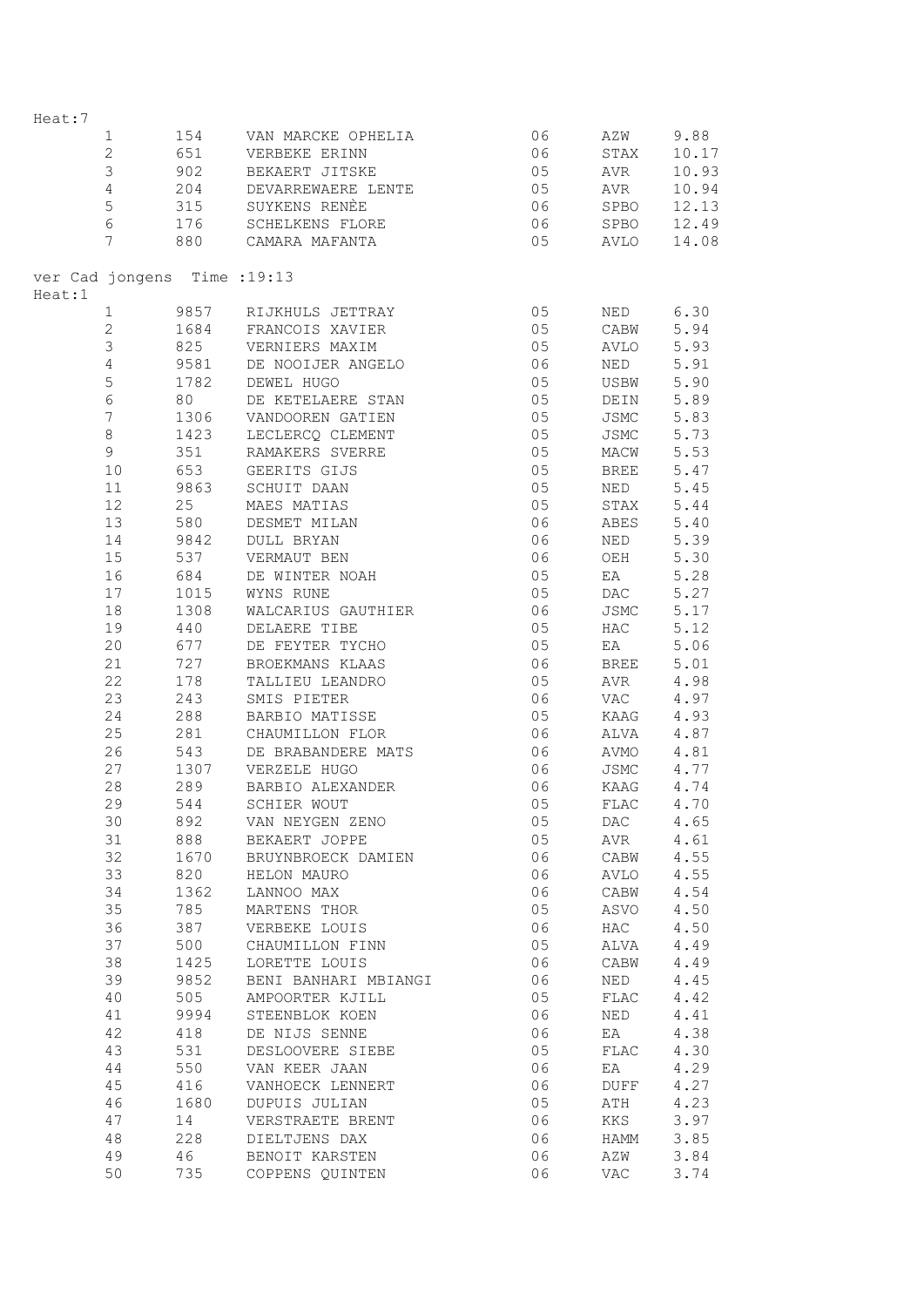|        | 51                               | 47                            | BENOIT MAXIME                | 06             | AZW         | 3.66      |
|--------|----------------------------------|-------------------------------|------------------------------|----------------|-------------|-----------|
|        | 52                               | 244                           | SPREUTELS JORAN              | 06             | VAC         | 3.36      |
|        |                                  | 459                           | DE PAEPE THOR                | 06             | ASVO        | ΝM        |
|        |                                  |                               |                              |                |             |           |
| Heat:1 |                                  | kogel Jun mannen Time : 15:25 |                              |                |             |           |
|        | 1                                | 50                            | VAN DE WALLE MATHIS          | 02             | DEIN        | 12.40     |
|        | $\overline{2}$                   | 51                            | VAN DE WALLE MILAN           | 02             | DEIN        | 12.13     |
|        | 3                                | 354                           | VERDUYCKT JONAS              | 02             | AVLO        | 11.47     |
|        | $\overline{4}$                   | 8                             | VAN HAUTEM MIDAS - 81        | 01             | STAX        | 11.30     |
|        | 5                                | 9861                          | PASTOOR SJOERD               | 01             | NED         | 11.14     |
|        | 6                                | 9874                          | STEENWINKEL NIGEL            | 02             |             |           |
|        |                                  | 86 8                          |                              |                | NED         | 10.01     |
|        | 7                                |                               | DECOSTER ERBEN               | 02             | <b>HALE</b> | 9.93      |
|        | 8                                |                               | 367 VERNIERS THIBEAU         | 01             | KAAG        | 9.75      |
|        | 9                                | 247                           | BERGHMANS ARNE               | 02             | FLAC        | 9.40      |
| Heat:1 |                                  | kogel Sen mannen Time : 15:26 |                              |                |             |           |
|        | $\mathbf{1}$                     | 9819                          | VAN DE VEN RENE              | 84             | NED         | 11.27     |
|        | $\mathbf{2}$                     | 9847                          | BOERTIEN LARS                | 00             | NED         | 10.98     |
|        | $\mathsf 3$                      | 2931                          | KUCKART ERIC                 | 97             | UAC         | 10.76     |
|        | $\overline{4}$                   |                               | 4260 DALEWYN SAMMY           | 78             | KAAG        | 10.33     |
|        | 5                                |                               | 2177 VOLCKAERT DYLAN         | 99             | HAC         | 10.07     |
|        | $\epsilon$                       |                               |                              | 92             |             |           |
|        | $\boldsymbol{7}$                 |                               | 1757 PARMENTIER THOMAS       |                | DEIN        | 10.00     |
|        |                                  |                               | 3878 WILLEMS WIM             | 64             | RCG         | 8.66      |
|        | 8                                | 1906                          | ONGENA TIM                   | 91             | SPVI        | 7.76      |
|        |                                  | 60mH Sch meisjes Time : 15:26 |                              |                |             |           |
| Heat:1 |                                  |                               |                              |                |             |           |
|        | $\mathbf{1}$                     | 3703                          | MORTANT ALEXANDRA            | 04             | CABW        | 8.78      |
|        | $\mathbf{2}$                     |                               | 2786 DIOUF LOUISE            | 04             | KAAG        | 9.10      |
|        | $\mathfrak{Z}$                   |                               | 2691 SONNEVILLE AMELIE       | 04             | KAAG        | 9.30      |
|        | 4                                | 3541                          | KEMPENER SHANIA              | 04             | CABW        | 9.46      |
|        | 5                                |                               | 3406 VANHAMME CAROLINE       | 03             | JSMC        | 9.77      |
|        | $6\,$                            |                               | 2961 SILVERANS JANE          | 03             | EA          | 10.10     |
|        | $\overline{7}$                   | 3449                          | CORNE LOUISE                 | 04             | SPA         | 10.27     |
|        |                                  | 60mH Sch meisjes Time : 15:26 |                              |                |             |           |
| Heat:2 |                                  |                               |                              |                |             |           |
|        | $\sim$ 1.000 $\sim$ 1.000 $\sim$ |                               | 2797 DE BACKER LIZA          | 04             | ACG         | 9.74      |
|        | 2                                |                               | 3470 RONVEAUX VALENTINE      | 04             | OCAN        | 9.87      |
|        | 3                                |                               | 2631 DEPREITER MALYSSE ELISE | 04             | AVR         | 10.03     |
|        | $\overline{4}$                   |                               | 9859 HOUTZAGER RUCHAMA       | 03             | NED         | 10.09     |
|        | 5                                |                               | 9832 STOK ILSE               | 04             | NED         | 10.67     |
|        | 6                                |                               | 3405 DERYCKE MILLA           | 04             | OCAN        | 10.68     |
|        |                                  | 60mH Sch meisjes Time : 15:26 |                              |                |             |           |
| Heat:3 |                                  |                               |                              |                |             |           |
|        | 1                                |                               | 3005 VANHEE MAYA             | 04             | MACW        | 10.23     |
|        |                                  |                               | 2 3050 DE PAPE JELKE         | 04             | RIEM        | 10.31     |
|        | $\mathcal{S}$                    |                               | 2652 DEMEESTER ELINE         | 03             | MACW        | 10.74     |
|        | $\overline{4}$                   |                               | 3505 PONLOT CELIA            | 03             | OCAN        | 10.84     |
|        | 5                                |                               | 9860 GELDERBLOM FENNA        | 04             | NED         | 10.90     |
|        | 6                                | 2640                          | VERSTEELE KLARA              | 04             | MACW        | 11.64     |
|        |                                  | 60mH Jun vrouwen Time : 15:27 |                              |                |             |           |
| Heat:1 |                                  |                               |                              |                |             |           |
|        | $\mathbf{1}$                     |                               | 1457 BOUTENS AMBER           | 99             |             | STAX 8.78 |
|        | $\overline{2}$                   |                               | 9862 FRIJTERS FEMKE          | 0 <sub>0</sub> | NED         | 9.10      |
|        | 3                                |                               | 700 SMARS ROMEE              | 01             | CABW        | 9.46      |
|        | 4                                | 128                           | VAN RENTERGHEM ZARA          | 02             | KAAG        | 9.47      |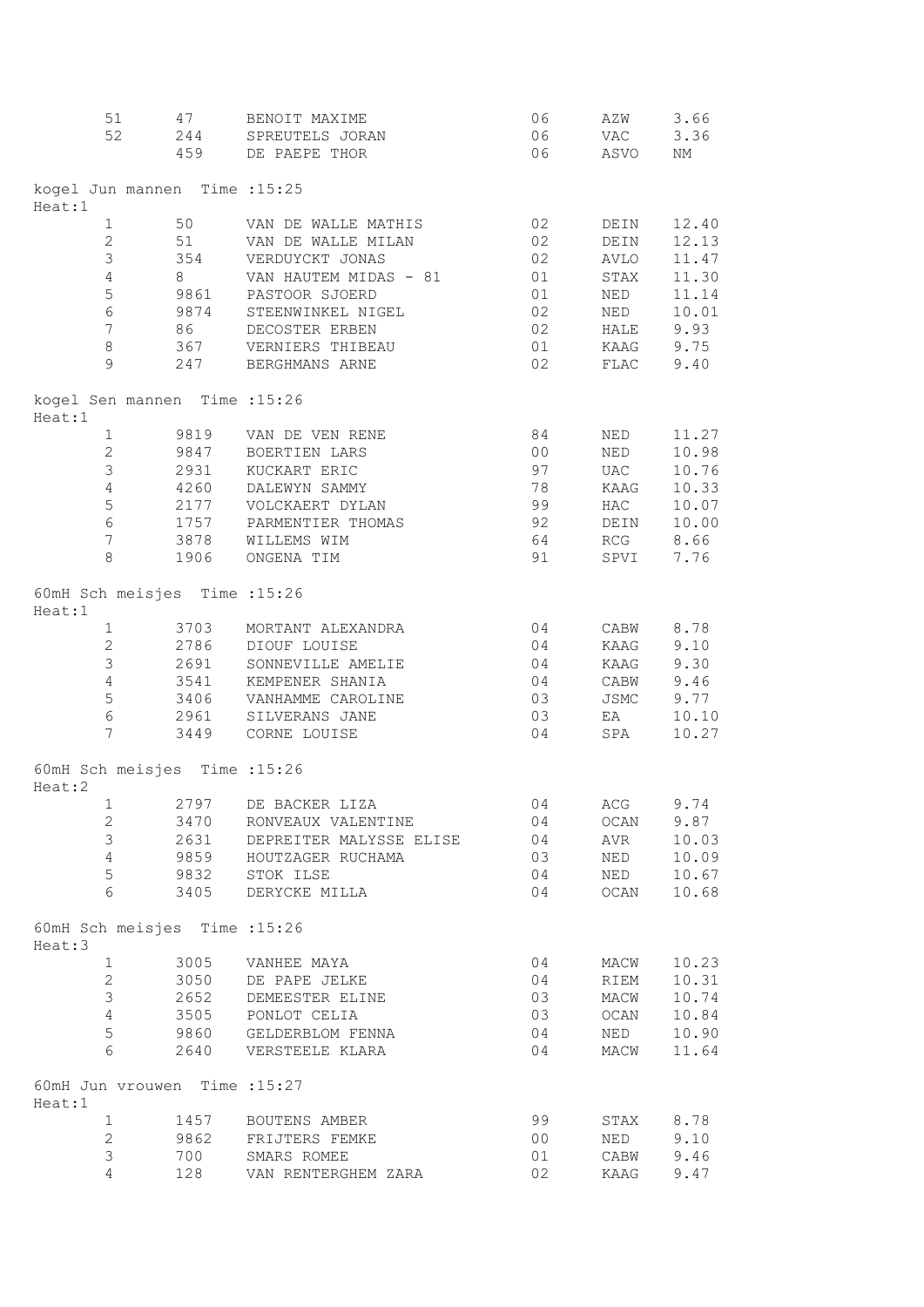|        |                               | 1717 | GOOSSENS JUSTINE                        | 0 <sub>0</sub> | RCG  | DNS   |
|--------|-------------------------------|------|-----------------------------------------|----------------|------|-------|
| Heat:2 | 60mH Jun vrouwen Time : 15:27 |      |                                         |                |      |       |
|        | $\mathbf{1}$                  | 1417 | VAN VYNCKT LEONIE                       | 0 <sub>0</sub> | DEIN | 9.27  |
|        | $\overline{2}$                | 9872 | DROST INGE                              | 96             | NED  | 9.45  |
|        | 3                             | 674  | LENGELE EMMA                            | 02             | CABW | 9.57  |
|        | 4                             | 26   | VLIEGHE JULIE                           | 01             | AZW  | 9.61  |
|        | 5                             | 310  | DE BOCK LISA                            | 02             | RIEM | 10.11 |
|        | 6                             | 150  | VAN GELDER SIEGE                        | 01             | OLSE | 10.27 |
| Heat:1 |                               |      | hoog Sch Jun Sen vrouwen Time : 18:47   |                |      |       |
|        | $\mathbf{1}$                  | 2665 | LIGNEEL YORUNN                          | 03             | HAC  | 1.65  |
|        | $\overline{2}$                | 1268 | BEECKMANS MAUD                          | 00             | OLSE | 1.65  |
|        | $\overline{2}$                |      | PARDOMS EMILIE                          | 00             |      |       |
|        |                               | 2403 |                                         |                | CABW | 1.65  |
|        | $\overline{4}$                | 2923 | REWEGHS STEFKA                          | 03             | DAC  | 1.55  |
|        | 5                             |      | 3005 VANHEE MAYA                        | 04             | MACW | 1.55  |
|        | 6                             | 3541 | KEMPENER SHANIA                         | 04             | CABW | 1.50  |
|        | $\overline{7}$                | 26   | VLIEGHE JULIE                           | 01             | AZW  | 1.50  |
|        | $\overline{7}$                | 2640 | VERSTEELE KLARA                         | 04             | MACW | 1.50  |
|        | $7\phantom{.}$                | 104  | DENOLF NINA                             | 02             | VS   | 1.50  |
|        | $7\overline{ }$               | 1796 | VANDEN NEST VICKY                       | 97             | LEBB | 1.50  |
|        | 11                            | 9830 | VAN RIJSWIJK MAAIKE                     | 04             | NED  | 1.50  |
|        | 12                            | 9831 | VERSCHUEREN ELINE                       | 04             | NED  | 1.50  |
|        | 13                            | 9879 | VOORHEIJEN NIENKE                       | 00             | NED  | 1.45  |
|        | 14                            | 3449 | CORNE LOUISE                            | 04             | SPA  | 1.45  |
|        | 15                            | 3406 | VANHAMME CAROLINE                       | 03             | JSMC | 1.40  |
|        | 15                            | 9884 | ROMMENS MIRTE                           | 02             | NED  | 1.40  |
|        | 17                            | 9880 | VOORHEIJEN IRIS                         | 00             | NED  | 1.35  |
|        | 18                            | 3405 | DERYCKE MILLA                           | 04             | OCAN | 1.30  |
|        |                               |      |                                         |                |      |       |
|        | 18                            | 3407 | LAUWERS ELODIE                          | 03             | IAAC | 1.30  |
|        | 18                            | 4371 | DENISTY DANIELE<br>3199 PEYTCHEV HELENA | 66             | WS   | 1.30  |
|        | 18                            |      |                                         | 03             | DAC  | 1.30  |
| Heat:1 | 60mH Jun mannen Time : 19:13  |      |                                         |                |      |       |
|        | $\mathbf{1}$                  |      | 9878 STEENWINKEL NIGEL                  | 03             | NED  | 8.67  |
|        | $\overline{2}$                | 9856 | KNEPPERS DAAN                           | 03             | NED  | 8.74  |
|        | 3 <sup>7</sup>                | 247  | BERGHMANS ARNE                          | 02             | FLAC | 9.08  |
|        | 4                             | 4958 | THYS ROB                                | 78             | ABES | 9.27  |
|        | 5                             | 715  | VANMARSENILLE TOM                       | 01             | FCHA | 9.42  |
|        |                               |      |                                         | 02             |      |       |
|        | 162.8                         | 373  | SCHOKKAERT ARNOUT                       |                | VITA | DIS   |
| Heat:1 | 60mH Sen mannen Time : 15:27  |      |                                         |                |      |       |
|        | $\mathbf{1}$                  |      | 1757 PARMENTIER THOMAS                  | 92             | DEIN | 8.73  |
|        | $\overline{2}$                |      | 2273 CEULEMANS YANNICK                  | 94             | ACBR | 9.03  |
|        |                               |      |                                         |                |      |       |
|        |                               | 9875 | <b>JULEN MARTIN</b>                     | 97             | NA   | DNF   |
| Heat:1 | 400m Sen mannen Time : 19:16  |      |                                         |                |      |       |
|        |                               | 2955 | DREZE ANTHONY                           | 96             | CABW | ΝM    |
|        |                               | 2253 | ROOFTHOOFT ANDREAS                      | 96             | RCT  | ΝM    |
|        |                               | 3318 | PIENGEON HADRIEN                        | 0 <sup>0</sup> | CABW | ΝM    |
|        |                               | 9882 | VAN NIEROP STIJN                        | 99             | NED  | ΝM    |
|        |                               | 2836 | AZZOUZ SOUHAIB                          | 98             | RIWA | NΜ    |
|        |                               |      |                                         |                |      |       |
|        |                               |      |                                         |                |      |       |

400m Sen mannen Time :19:16 Heat:2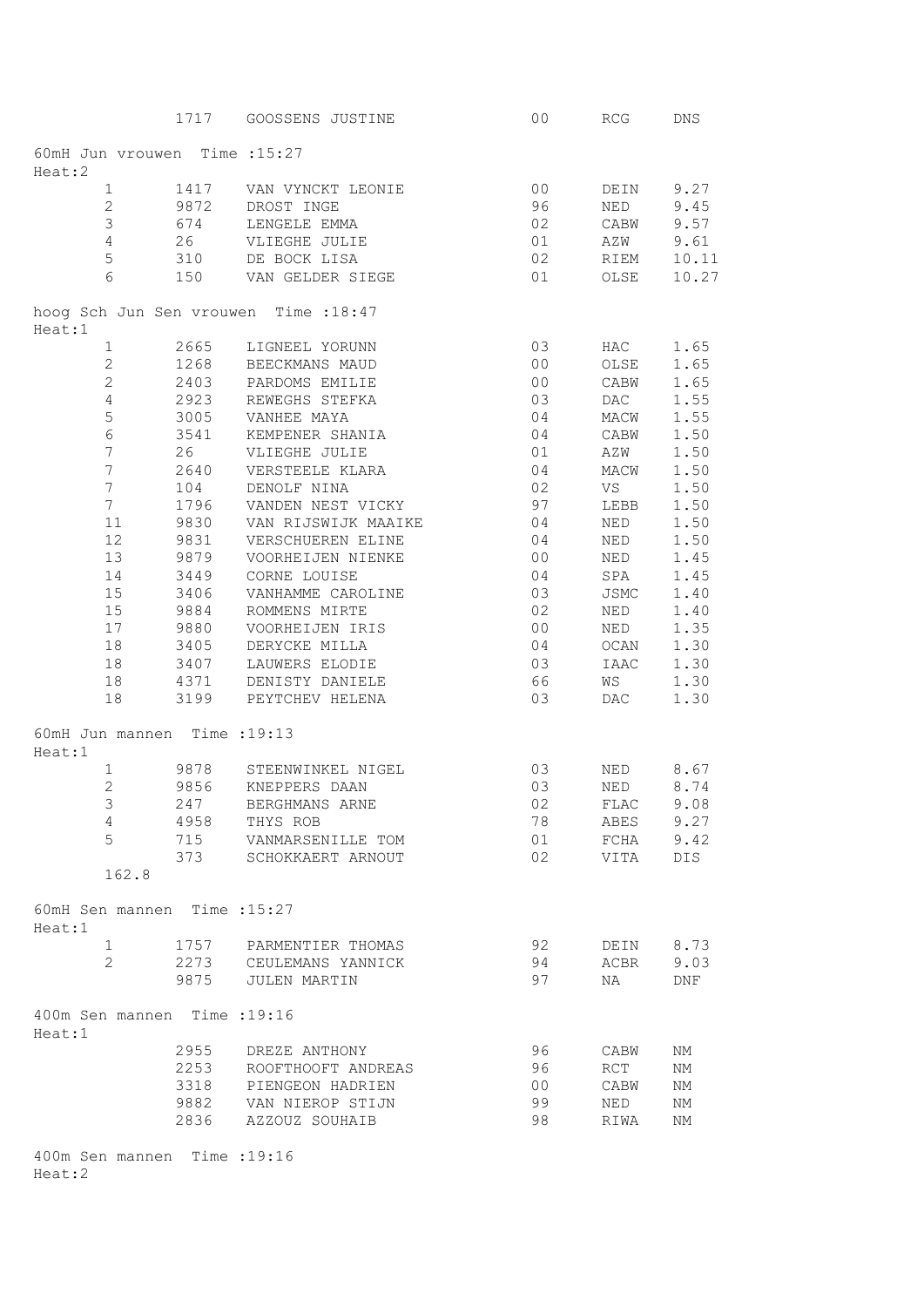|         | $\mathbf{1}$                 | 425  | VAN LOOVEREN ENOMA             | 01             | OLSE        | 50.57    |
|---------|------------------------------|------|--------------------------------|----------------|-------------|----------|
|         | $\overline{2}$               | 788  | CARPIN QUENTIN                 | 01             | CABW        | 51.27    |
|         | 3                            | 2351 | TAZUR HICHEM                   | 00             | KAAG        | 53.35    |
|         | $\overline{4}$               | 1827 | BOUWENS DYLAN                  | 0 <sub>0</sub> | OLSE        | 53.80    |
|         | 5                            | 736  | SWIERKOWSKI LOUIS              | 01             | RIWA        | 54.52    |
|         |                              |      | 9891 GODWIN THOMAS             | 88             | FRA         | DNS      |
|         |                              |      |                                |                |             |          |
|         | 400m Sen mannen Time : 19:16 |      |                                |                |             |          |
| Heat:3  |                              |      |                                |                |             |          |
|         | $\mathbf{1}$                 |      | 9844 VERBRUGGE MEES            | 02             | NED         | 52.43    |
|         | $\overline{2}$               | 2893 | AUTPHENNE CHARLES              | 97             | CSDY        | 54.84    |
|         | $\mathfrak{Z}$               | 3152 | BLANDINI JOSUE∞                | 86             | UAC         | 54.94    |
|         | $\overline{4}$               | 4958 | THYS ROB                       | 78             | ABES        | 55.07    |
|         | $\mathsf S$                  | 614  | JACQUES GEOFFREY               | 01             | SER         | 55.18    |
|         | 6                            |      | 2934 TACK PIERRE               | 99             | UAC         | 56.51    |
|         | 400m Sen mannen Time : 19:16 |      |                                |                |             |          |
| Heat: 4 | $\mathbf{1}$                 | 376  | LALOUX LEON                    | 02             | DEIN        | 55.12    |
|         | $\mathbf{2}$                 | 748  | DUFRASNE MATTHIEU              | 02             | CABW        | 55.55    |
|         | 3                            |      | BALSEN JULIEN∞                 | 86             |             | 55.69    |
|         | $\overline{4}$               | 3202 |                                |                | RESC        |          |
|         |                              | 9893 | LOINGEVILLE JULIEN             | 02             | FRA         | 56.50    |
|         | 5                            |      | 9887 CLAY VALENTIN             | 98             | FRA         | 56.72    |
|         | 6                            | 129  | SMISMANS RIAS                  | 02             | LEBB        | 59.17    |
| Heat:5  | 400m Sen mannen Time : 19:16 |      |                                |                |             |          |
|         | $\mathbf{1}$                 |      | 9845 BEREKES PETERSEN          | 01             | NED         | 54.98    |
|         | $\overline{2}$               | 2965 | HOLM BORIS                     | 95             | RIWA        | 55.53    |
|         | $\mathfrak{Z}$               | 5324 | HUWEL WIM                      | 63             | ASVO        | 57.77    |
|         | $\overline{4}$               |      | 4338 BYRNE TIMOTHY             | 67             | <b>ATLE</b> | 59.09    |
|         | $\mathsf S$                  |      | 6318 DUSSART VINCENT           | 74             | <b>UAC</b>  | 59.21    |
|         | 6                            |      | 2197 BOONEN MATTHIAS - 38/13   | 93             | LOOI        | 61.06    |
|         | 400m Sen mannen Time : 19:16 |      |                                |                |             |          |
| Heat:6  |                              |      |                                |                |             |          |
|         | $\mathbf{1}$                 |      | 9867 VINK DYLAN                | 97             | NED         | 58.09    |
|         | $\overline{2}$               | 1269 | DE MEYER ARJEN                 | 00             | ZA          | 58.48    |
|         | 3                            | 5121 | DE CLERCQ JURGEN               | 79             | RIEM        | 59.74    |
|         | 4                            |      | 4007 VAN DE VELDE HERMAN       | 65             |             | ZA 61.57 |
|         | 5                            |      | 6790 GROUX DAVID               | 75             | <b>UAC</b>  | 64.65    |
|         | 6                            |      | 6475 VOYEUX DAVID              | 72             | <b>UAC</b>  | 67.72    |
| Heat:7  | 400m Sen mannen Time : 19:16 |      |                                |                |             |          |
|         | $\mathbf{1}$                 |      | 9891 GODWIN THOMAS             | 88             | FRA         | 54.44    |
|         | $\mathbf{2}$                 | 4549 | MARTENS GEERT                  | 66             | RIEM        | 62.12    |
|         | 3                            | 3101 | GOSSIAUX GEOFFREY              | 86             | ARCH        | 62.16    |
|         | $\overline{4}$               |      | 9866 ZAMAN JACQUES             | 61             | NED         | 62.67    |
|         | 5                            |      | 4835 DELPLACE ALAIN            | 71             | DAC         | 64.69    |
|         | 6                            |      | 3957 FRANCOIS MARC             | 54             | RAM         | 76.18    |
|         |                              |      | kogel Sch jongens Time : 19:13 |                |             |          |
| Heat:1  |                              |      |                                |                |             |          |
|         | $\mathbf{1}$                 | 2439 | DE LATHAUWER ANDREAS           | 03             | VS          | 14.46    |
|         | $\overline{2}$               | 9873 | KLEIN<br>TIM                   | 04             | NED         | 13.94    |
|         | 3                            | 9850 | VAN DUYIN MARIJN               | 04             | NED         | 13.71    |
|         | $\overline{4}$               | 9876 | KORTENOEVER THOM               | 04             | NED         | 13.31    |
|         | $\mathsf S$                  |      | 2807 BROECKAERT CÈDRIC         | 04             | VS          | 13.05    |
|         | $\epsilon$                   |      | 2527 STUYVEN PIETER            | 04             | HAMM        | 12.62    |
|         | 7                            | 2156 | DAS JOBBE                      | 03             | STAX        | 12.50    |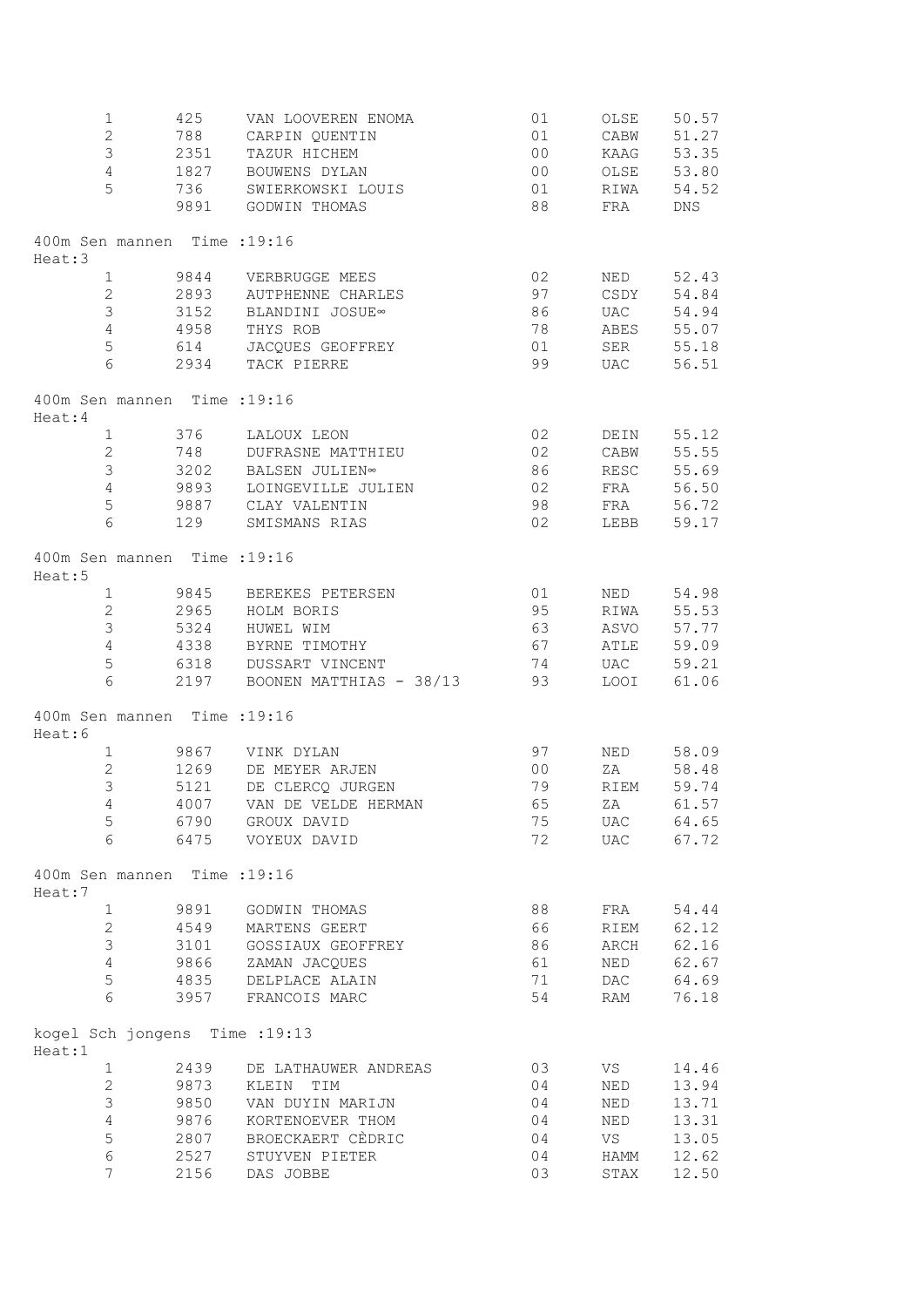|        | 8                 | 2720                          | AMEELE MATTICE                | 03 | HAC  | 12.49     |
|--------|-------------------|-------------------------------|-------------------------------|----|------|-----------|
|        | 9                 | 9864                          | <b>SCHUIT RENS</b>            | 03 | NED  | 11.90     |
|        | 10                |                               | 9811 LODDER RUIZ              | 04 | NED  | 11.45     |
|        | 11                |                               | 2719 PRIEM VICTOR             | 04 | AVR  | 11.00     |
|        | 12                |                               | 2748 CHERLET ROBBE            | 03 | KAAG | 10.72     |
|        | 13                |                               | 2162 VAN DEN MEERSSCHAUT ARNE | 04 | STAX | 10.54     |
|        | 14                | 2603                          | DEROO LUKAS                   | 03 | HAC  | 10.41     |
|        | 15                | 9898                          | MOELANDS DAAN                 | 04 | NED  | 10.38     |
|        | 16                | 2243                          | DE BRAEKELEER ARNE            | 03 | LEBB | 10.21     |
|        | 17                | 3138                          | DELVIN THIBAUT                | 04 | CABW | 9.43      |
|        | 18                | 2267                          | DE KEYSER JARNE               | 03 | OB   | 9.40      |
|        | 19                | 3284                          | PROVOOST NOA                  | 04 | HERV | 9.03      |
|        | 20                |                               | 2775 COLMAN ANDERT            | 03 |      | HAMM 8.99 |
|        | 21                |                               | 2176 VAN DER HEYDEN ARTHUR 04 |    |      | STAX 8.68 |
|        | 22                |                               | 3350 SIMON ARTHUR             | 03 | CABW | 8.61      |
|        | 23                |                               | 2225 VANHALST ROBBE           | 04 | DEIN | 7.81      |
|        | 24                |                               | 2307 SPAEY PIETER             | 04 | MACW | 7.41      |
|        |                   |                               | 800m Cad meisjes Time : 19:11 |    |      |           |
| Heat:1 | 1                 |                               | 327 BREMANS ANNE-SOPHIE       | 06 | ACHL | 2:33.66   |
|        | $2^{\circ}$       |                               | 9838 GRIEP LOTTE              | 06 | NED  | 2:34.03   |
|        | 3                 |                               | 1566 SERNEELS EMELINE         | 05 | CSDY | 2:35.12   |
|        | $\overline{4}$    |                               | 542 NEUVILLE JOSEPHINE        | 05 | FLAC | 2:38.68   |
|        | 5                 |                               | 1319 THEYSKENS CASSANDRA      | 05 | ACLO | 2:39.68   |
|        | $6\overline{6}$   | 9870                          | BOOMAERTS ANOUK               | 05 | NED  | 2:40.65   |
|        | $\boldsymbol{7}$  | 560                           | VAN MIEGHEM ESTEE             | 06 | DAC  | 2:42.27   |
|        | 8                 |                               | 298 BOONE YELENA              | 05 | KAAG | 2:46.18   |
|        |                   |                               | 800m Cad meisjes Time : 19:11 |    |      |           |
| Heat:2 |                   |                               |                               |    |      |           |
|        | 1<br>$\mathbf{2}$ |                               | 9993 - KARELSE YARA           | 06 | NED  | 2:46.59   |
|        | 3                 |                               | 299 SONNEVILLE CAMILLE        | 06 | KAAG | 2:48.74   |
|        | $\overline{4}$    |                               | 9995 VAN DEN DIKKENBERG INE   | 06 | NED  | 2:50.09   |
|        |                   | 9992                          | DE KRAKER YASMINE             | 06 | NED  | 2:52.50   |
|        | 5                 | 1394                          | COUNET MARGAUX                | 05 | SPA  | 2:54.94   |
|        | 6                 |                               | 9855 DE WAAL ILVY             | 06 | NED  | 2:59.26   |
|        | 214.6             | 9895                          | MAYEUX MANON                  | 06 | NED  | DIS       |
|        |                   | 800m Cad meisjes Time : 19:11 |                               |    |      |           |
| Heat:3 |                   |                               |                               |    |      |           |
|        | $\mathbf{1}$      | 868                           | NANGE MARINE                  | 05 | ACKO | 2:48.19   |
|        | $\overline{2}$    | 571                           | DE VRIES SAM                  | 05 | LYRA | 2:50.69   |
|        | 3                 | 1585                          | JACOB ELINE                   | 06 | CSDY | 2:51.06   |
|        | $\overline{4}$    | 637                           | VAN OYEN MAXINE               | 06 | DAC  | 2:51.92   |
|        | 5                 | 1867                          | SCHROEDER SOPHIA              | 05 | HF   | 3:05.79   |
|        | 6                 | 83                            | VAN DE PUTTE MARTE            | 06 | AZW  | 3:05.83   |
|        | 7                 | 9853                          | ELIAS ALEXANDRA               | 06 | NED  | 3:20.62   |
|        |                   | ver Cad meisjes Time : 19:00  |                               |    |      |           |
| Heat:1 | $\mathbf{1}$      | 9902                          | VERDAASDONK ANOUK             | 05 | NED  | 5.24      |
|        | $\overline{2}$    | 459                           | BASTIL MARGAUX                | 05 | ASVO | 5.05      |
|        | 3                 | 577                           | HEYVAERT NONA                 | 05 | LEBB | 5.01      |
|        | $\overline{4}$    | 834                           | VAN DE WIELE HANNE            | 05 | AVLO | 4.97      |
|        | 5                 | 154                           | VAN MARCKE OPHELIA            | 06 | AZW  | 4.92      |
|        | $\epsilon$        | 1707                          | COLLETTE FLORA                | 05 | ARCH | 4.91      |
|        | 7                 | 486                           | DE STERCKE FLORE              | 05 | ASVO | 4.87      |
|        | $\,8\,$           | 9843                          | BOETERS CHARISSA              | 06 | NED  | 4.71      |
|        | 9                 | 825                           | COWIE JADE                    | 05 | AVLO | 4.70      |
|        |                   |                               |                               |    |      |           |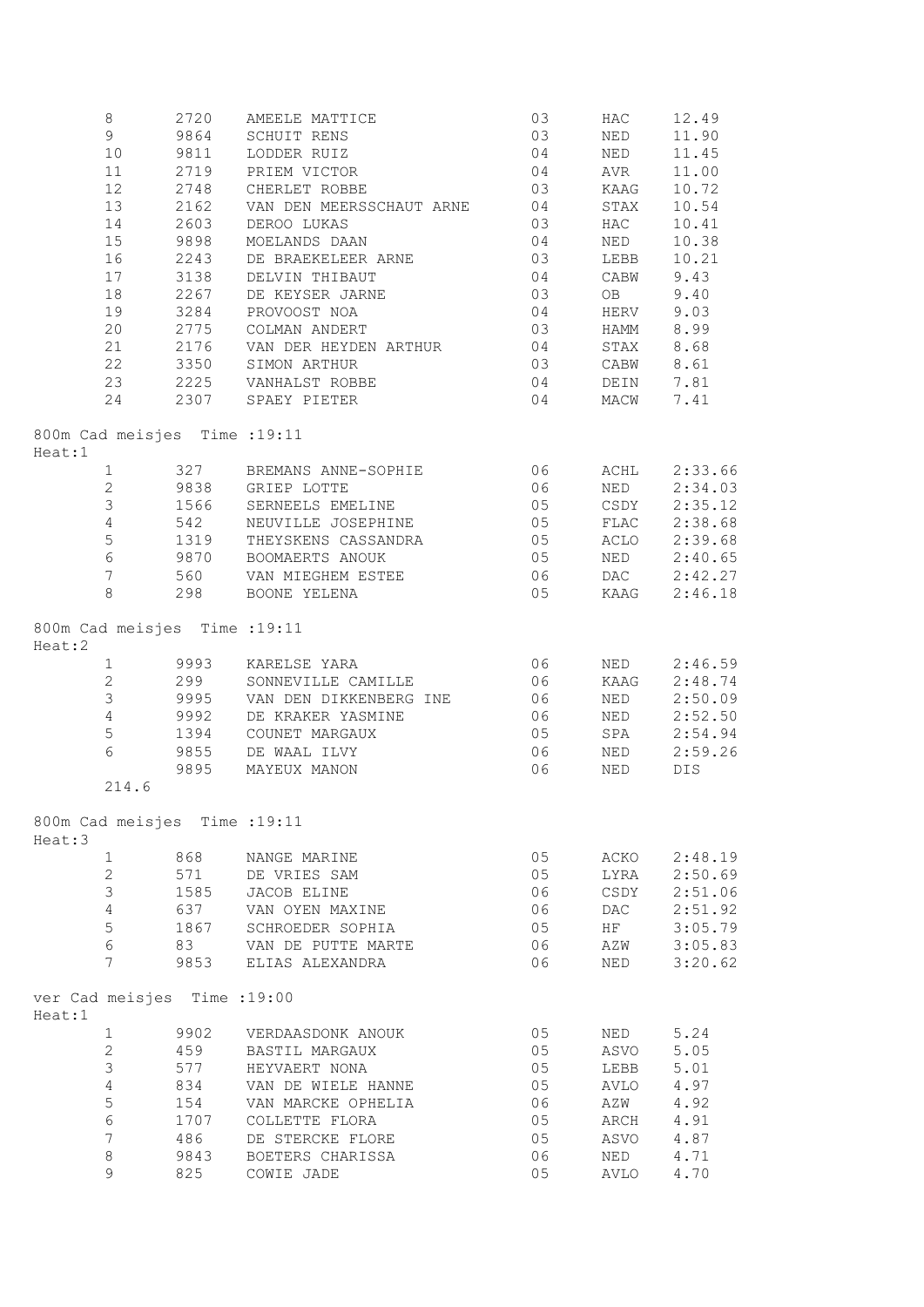|        | 10                           | 1481 | TOPPET LOUISE             | 05 | FCHA      | 4.66 |
|--------|------------------------------|------|---------------------------|----|-----------|------|
|        | 11                           | 422  | VAN EYNDE LENI            | 05 | LYRA      | 4.63 |
|        | 12                           | 9993 | KARELSE YARA              | 06 | NED       | 4.61 |
|        | 13                           | 709  | VERHAST VALESCA           | 05 | LEBB      | 4.61 |
|        | 14                           | 827  | ROMBAUT AURA              | 06 | AVLO      | 4.42 |
|        | 15                           | 1469 | MARTIN NOA                | 05 | ARCH      | 4.41 |
|        | 16                           | 651  | VERBEKE ERINN             | 06 | STAX      | 4.38 |
|        | 17                           | 1310 | VANHAMME SARAH            | 06 | JSMC      | 4.38 |
|        | 18                           | 1350 | BRYGO MARGAUX             | 05 | JSMC      | 4.37 |
|        | 19                           | 95   | GHEORGHE ALESSANDRA       | 06 | LEBB      | 4.36 |
|        | 20                           | 354  |                           | 06 | HCO       |      |
|        |                              |      | OOGHE LAURA               |    |           | 4.34 |
|        | 21                           | 1877 | DEWEL EVA                 | 06 | USBW      | 4.28 |
|        | 22                           | 186  | DE KEYSER JUTTA           | 06 | OB        | 4.27 |
|        | 23                           |      | 1379 PARVAIS LILOU        | 06 | USBW      | 4.19 |
|        | 24                           |      | 1492 DAUMERIE OLIVIA      | 06 | ACLO      | 4.15 |
|        | 25                           |      | 1395 FRANS VALENTINE      | 05 | SPA       | 4.13 |
|        | 26                           | 1576 | DE SPIEGELEER LEA         | 06 | UAC       | 4.13 |
|        | 27                           | 678  | STERCK LOU                | 06 | EA        | 4.13 |
|        | 28                           | 838  | MINSAER BO                | 06 | AVLO      | 4.09 |
|        | 29                           | 375  | DE GROOTE FENNE           | 06 | SPBO      | 4.08 |
|        | 30                           | 1038 | HEYERICK EMMA             | 06 | DEIN      | 4.05 |
|        | 31                           | 44   | DE RIDDER HANNE           | 06 | STAX      | 3.95 |
|        | 32                           | 794  | YSEBAERT AUDE             | 06 | ASVO      | 3.95 |
|        | 33                           | 762  | DE WEGHE BRITT            | 05 | DAC       | 3.95 |
|        | 34                           | 238  | DEMEESTER LORE            | 06 | MACW      | 3.93 |
|        | 35                           | 1754 | BRASSEUR JUDITH           | 06 | CABW      | 3.91 |
|        | 36                           | 9995 |                           | 06 |           | 3.90 |
|        |                              |      | VAN DEN DIKKENBERG INE    |    | NED       |      |
|        | 37                           | 94   | MUYSHONDT EMMA            | 06 | LEBB      | 3.90 |
|        | 38                           | 37   | TROTTEYN ANNIKA           | 05 | STAX      | 3.89 |
|        | 39                           | 529  | ELSLANDER LARA            | 05 | FLAC      | 3.88 |
|        | 40                           | 1355 | MUYLLE-BAERT LEA          | 05 | JSMC      | 3.74 |
|        | 41                           |      | 104 CHARLIER LOTTE        | 06 | DEIN      | 3.71 |
|        |                              | 3541 | KEMPENER SHANIA           | 04 | CABW      | ΝM   |
|        |                              | 385  | VAN DAELE JUTTA           | 05 | AVMO      | ΝM   |
|        |                              | 491  | DETEMMERMAN NINA          | 05 | ASVO      | NΜ   |
|        |                              | 536  | LEMMENS JUNE              | 06 | FLAC      | ΝM   |
| Heat:1 | 60m Cad meisjes Time : 19:00 |      |                           |    |           |      |
|        | $\mathbf{1}$                 |      | 330 LAUREYS ZOÎ           | 05 | DUFF 7.87 |      |
|        | $\mathbf{2}$                 | 288  | DAVIDS MAITHE             | 05 | AVT       | 8.00 |
|        | 3                            | 1303 | VANBIERVLIET JULIE        | 05 | JSMC      | 8.30 |
|        | $\overline{4}$               | 100  | HEYVAERT ELLA             | 05 | LEBB      | 8.32 |
|        | 5                            | 1332 | GEOFFROY MAÎLLE           | 05 |           | 8.33 |
|        |                              |      |                           |    | DAMP      |      |
|        | $6\,$                        | 1821 | CHARRON LOLA              | 05 | ACLO      | 8.39 |
|        | $\boldsymbol{7}$             | 385  | VAN DAELE JUTTA           | 05 | AVMO      | 8.46 |
|        | 8                            | 1024 | NTAWINIGA LUKENGE NEEMA G | 05 | ALVA      | 9.11 |
| Heat:2 | 60m Cad meisjes Time : 19:00 |      |                           |    |           |      |
|        | $\mathbf{1}$                 | 70   | GOOSEN YANA               | 05 | AZW       | 8.28 |
|        | $\overline{2}$               | 159  | DE SCHRIJVER ARWEN        | 06 | KAAG      | 8.31 |
|        | 3                            | 1758 | PHILIPPE CHLOE            | 06 | CABW      | 8.36 |
|        | $\overline{4}$               | 310  | STEELS SITA               | 05 | HAMM      | 8.37 |
|        | 5                            | 1715 | PINTER LEA                | 05 | CABW      | 8.38 |
|        | $\epsilon$                   | 264  | WILLEMYNS ZOÎ             | 06 | ABES      | 8.38 |
|        | $7\phantom{.0}$              | 1760 | LAMA ROSE                 | 06 | USBW      | 8.51 |
|        | 8                            | 1733 | MBAYA TCHATCHOU HILARY    | 05 | ATH       | 8.57 |
|        |                              |      |                           |    |           |      |
|        |                              |      |                           |    |           |      |

60m Cad meisjes Time :19:00 Heat:3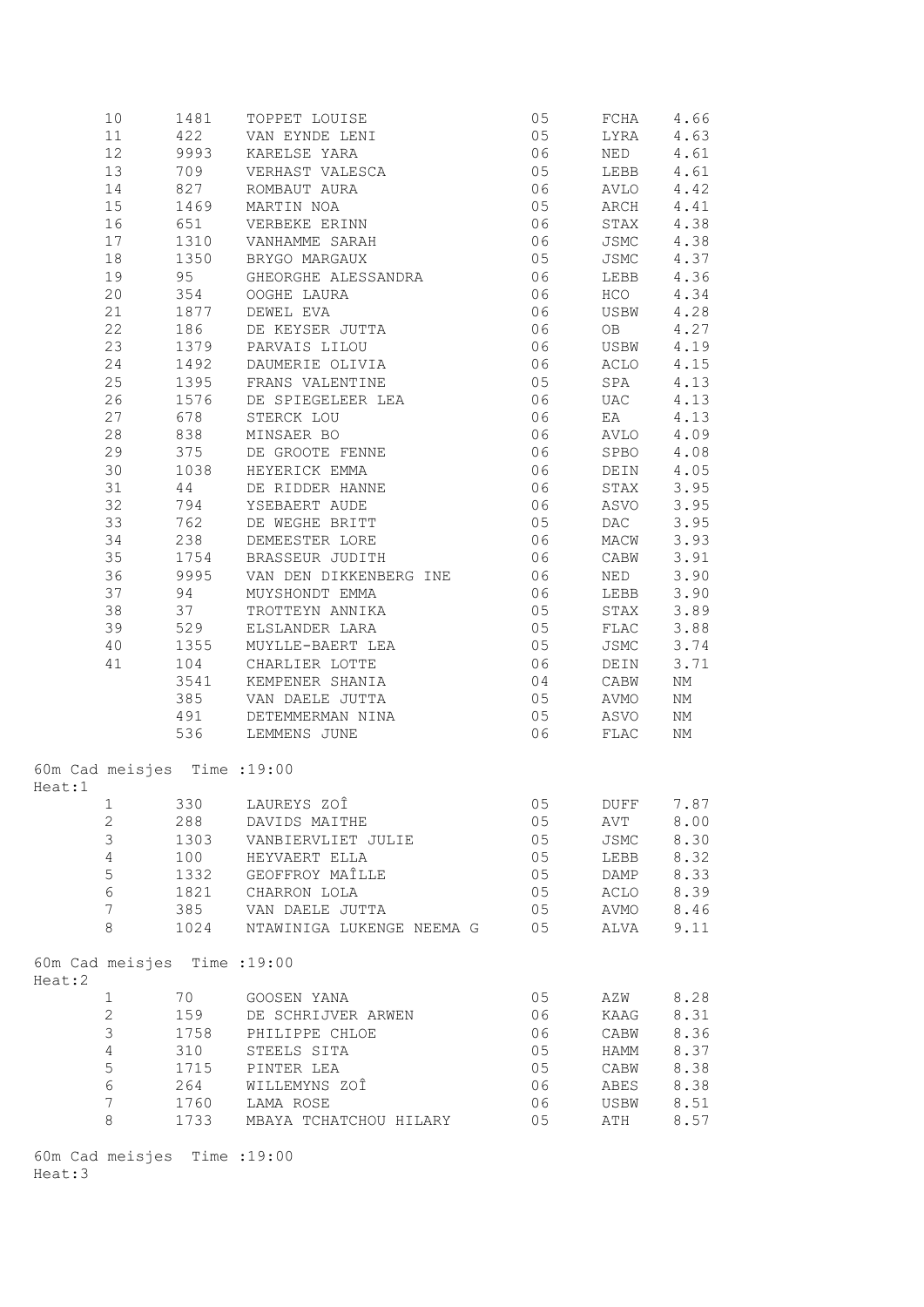|                                        | 1<br>$\overline{2}$          | 561<br>243     | RAWOE ANNABEL<br>BUYCK AMELIE           | 06<br>05 | DAC<br>HAMM  | 8.23<br>8.51 |
|----------------------------------------|------------------------------|----------------|-----------------------------------------|----------|--------------|--------------|
|                                        | $\mathfrak{Z}$               | 1469           | MARTIN NOA                              | 05       | ARCH         | 8.57         |
|                                        | $\overline{4}$               | 1575           | GODEAU ELEA                             | 05       | ACLO         | 8.64         |
|                                        | 5                            | 1491           | BRUART HARUMI                           | 05       | ACLO         | 8.70         |
|                                        | 6                            |                | 1403 DUTRIEUX LALY                      | 06       | DS           | 8.76         |
|                                        | $7\phantom{.0}$              |                | 309 VAN HECKE LENA                      | 05       | <b>HAMM</b>  | 8.88         |
|                                        |                              |                | 868 NANGE MARINE                        | 05       | ACKO         | DNS          |
| Heat:4                                 | 60m Cad meisjes Time : 19:00 |                |                                         |          |              |              |
|                                        | 1                            | 627            | SIRJACOBS ANKE                          | 06       | VS           | 8.14         |
|                                        | $\mathbf{2}^{\prime}$        | 99             | RECOUR JANTE                            | 06       | LEBB         | 8.40         |
|                                        | $\mathfrak{Z}$               | 562            | DE SMET LENA                            | 06       | DAC          | 8.53         |
|                                        | $\overline{4}$               | 250            | ROBBERECHT HANNE                        | 05       | HAMM 8.62    |              |
|                                        | $\mathbf 5$                  |                | 237 LOGIER FIEN                         | 06       | MACW 8.73    |              |
|                                        | 6                            |                | 236 LANSEN SAARTJE                      | 06       | MACW 8.75    |              |
|                                        | $7\phantom{.}$               |                | 9869 KLEIN SOFIE                        | 05       | NED 8.75     |              |
|                                        | 8                            |                | 706 THYS SOFIE                          |          | 05 VOLH 9.40 |              |
| Heat:5                                 | 60m Cad meisjes Time : 19:00 |                |                                         |          |              |              |
|                                        | $\mathbf{1}$                 |                | 473 WALSCHAERS MARIEKE                  | 06       | ACHL         | 8.52         |
|                                        | $\mathbf{2}$                 |                | 606 ANCKAERT ELIEN                      | 06       | <b>HAC</b>   | 8.58         |
|                                        | $\mathfrak{Z}$               |                | 1554 ROUSSEAU ANAELLE                   | 06       | ACLO 8.59    |              |
|                                        | $\overline{4}$               |                | 169 VANDE CAVEY FRANCE                  | 05       | RCG 8.64     |              |
|                                        | 5                            |                | 492 DREELINCK JENNA                     | 05       | ASVO 8.82    |              |
|                                        | $6\phantom{a}$               |                | 880 CAMARA MAFANTA                      |          | 05 AVLO 8.91 |              |
|                                        | $\overline{7}$               |                | 488 DE VRIESE TESS<br>9993 KARELSE YARA | 06<br>06 | ASVO<br>NED  | 8.95<br>DNS  |
| 60m Cad meisjes Time : 19:00<br>Heat:6 |                              |                |                                         |          |              |              |
|                                        | $\mathbf{1}$                 |                | 902 BEKAERT JITSKE                      | 05       | AVR 8.53     |              |
|                                        | $\mathbf{2}$                 |                | 125 DE KEUKELEIRE MICHELINE 05          |          | DEIN 8.65    |              |
|                                        | $\mathfrak{Z}$               | 103            | STANDAERT CHLOE                         | 06 06    | DEIN 8.68    |              |
|                                        | $\overline{4}$               | 816            | VAN RANSBEECK ARREZINA                  | 06       | AVLO 8.71    |              |
|                                        | 5                            | 536            | LEMMENS JUNE                            | 06       | FLAC         | 8.71         |
|                                        | $\epsilon$                   | 204            | DEVARREWAERE LENTE                      | 05       | AVR          | 8.73         |
|                                        | 7                            | 1535           | DE POORTERE KATO                        | 05       | <b>JSMC</b>  | 9.14         |
|                                        |                              |                | 9992 DE KRAKER YASMINE                  | 06       | NED          | DNS          |
| Heat:7                                 | 60m Cad meisjes Time : 19:00 |                |                                         |          |              |              |
|                                        | $\mathbf{1}$                 | 419            | DE LATHAUWER SILKE                      | 06       | VS 8.63      |              |
|                                        | $\overline{2}$               | 3 <sup>7</sup> | DEKONINCK NELLE                         | 05       | HAC          | 8.86         |
|                                        | 3                            | 921            | LOIR ELISE                              | 06       | ACW          | 8.98         |
|                                        | $\overline{4}$               | 24             | AREFI LARA                              | 05       | STAX         | 9.06         |
|                                        | 5                            | 823            | VERNIERS MAREN                          | 06       | AVLO         | 9.19         |
|                                        | $6\phantom{.}6$              | 319            | WILLEMS BRERA                           | 05       | SPBO         | 9.24         |
|                                        | 7                            |                | 9985 PELLAERS FENNE                     | 05       | NED          | 9.51         |
|                                        |                              |                | 9995 VAN DEN DIKKENBERG INE             | 06       | NED          | DNS          |
| Heat:8                                 | 60m Cad meisjes Time : 19:00 |                |                                         |          |              |              |
|                                        | $\mathbf{1}$                 | 651            | VERBEKE ERINN                           | 06       | STAX         | 8.54         |
|                                        | $\mathbf{2}^{\prime}$        | 820            | CISSE MAÔMOUNA                          | 06       | AVLO         | 8.80         |
|                                        | $\mathfrak{Z}$               | 295            | VANDENBUSSCHE LOTTE                     | 06       | STAX         | 8.90         |
|                                        | 4                            | 1753           | RODONO ELISA                            | 06       | CABW         | 8.93         |
|                                        | 5                            |                | 817 DE LEENHEER FLEUR                   | 06       | AVLO         | 8.99         |
|                                        | $\epsilon$                   | 1752           | LONGLE CELIA                            | 05       | ATH          | 9.25         |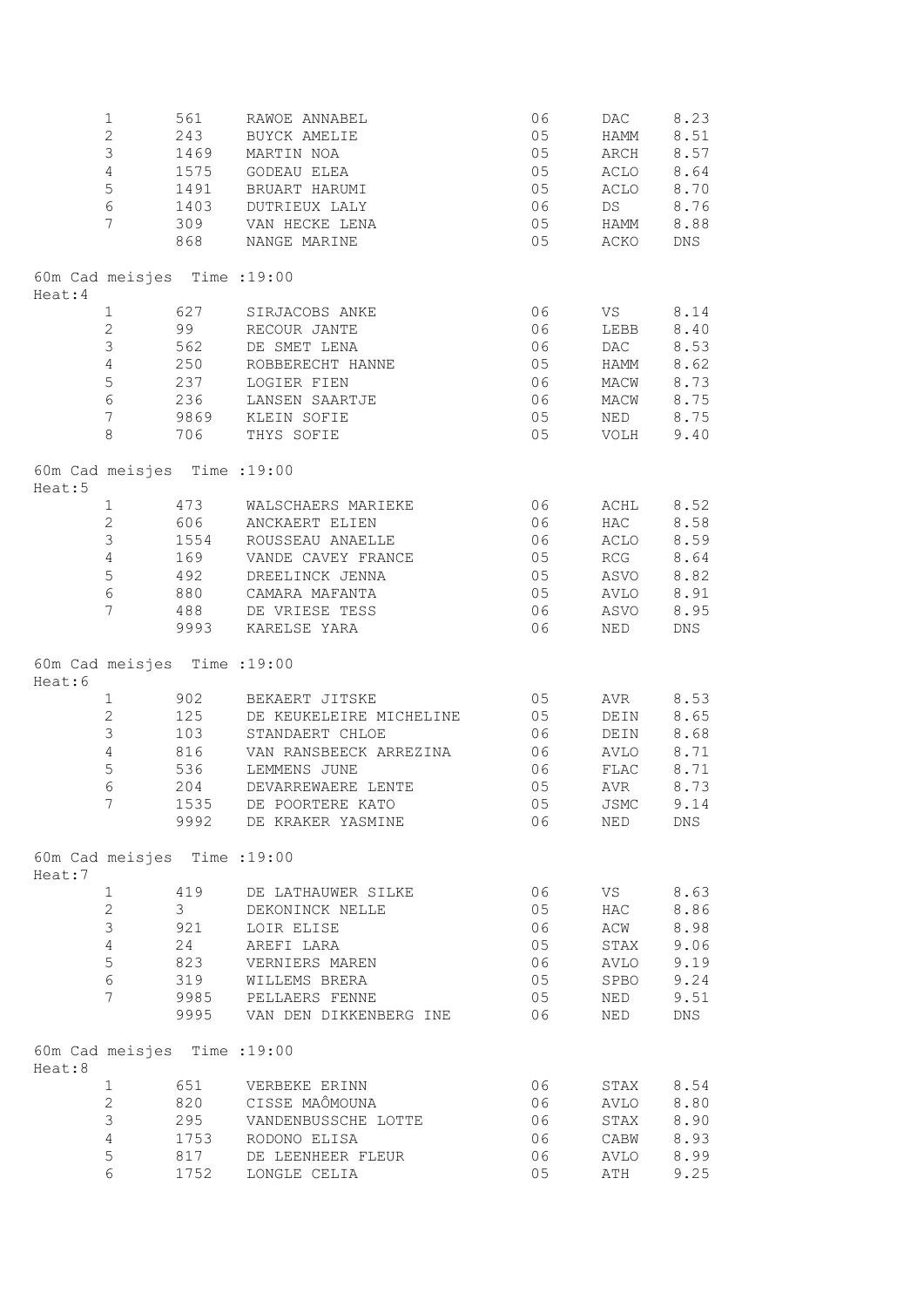|         | $7\phantom{.0}$       |                               | 530 KEYNGNAERT GEIKE                      | 06       | FLAC         | 10.78         |
|---------|-----------------------|-------------------------------|-------------------------------------------|----------|--------------|---------------|
| Heat: 9 |                       | 60m Cad meisjes Time : 19:00  |                                           |          |              |               |
|         | $\mathbf{1}$          |                               | 523 CAULIER LOTTE                         | 06       | FLAC         | 8.98          |
|         | $\overline{2}$        | 415                           | EL BOUHSIMI GHIZLANE                      | 06       | ATLE         | 9.06          |
|         | 3                     | 1835                          | PINDU BASAMBI RUTH∞                       | 05       | USBW         | 9.15          |
|         | 4                     | 524                           | CAUWELIER CHARLOTTE                       | 05       | FLAC         | 9.39          |
|         | $\mathsf S$           | 338                           | DAELEMANS ANAIS                           | 06       | SPBO         | 9.55          |
|         | $\epsilon$            |                               | 79 SKIBA AMÈLIE                           | 06       | AZW          |               |
|         |                       |                               |                                           |          |              | 9.56          |
|         | $\boldsymbol{7}$<br>8 |                               | 315 SUYKENS RENÈE<br>564 TIMPERMAN JANICA | 06<br>06 | SPBO<br>FLAC | 9.95<br>10.14 |
|         |                       | 60m Cad meisjes Time : 19:00  |                                           |          |              |               |
| Heat:10 |                       |                               |                                           |          |              |               |
|         | $\mathbf{1}$          | 9885                          | BOONE DAVINE                              | 05       | AVLO         | 8.63          |
|         | $\overline{c}$        | 1721                          | MAHIEU LOUISE                             | 06       | FCHA         | 8.85          |
|         | $\mathfrak{Z}$        | 499                           | WALRAVE YITSKE                            | 06       | ASVO         | 8.87          |
|         | 4                     | 9901                          | OMUNNA UJU                                | 05       | VOLH         | 8.98          |
|         | $\mathsf S$           |                               | 642 SEGERS MARIE                          | 06       | VITA         | 9.22          |
|         | $6\,$                 |                               | 550 MOUCHAERS MILA                        | 06       | DAC          | 9.35          |
|         | $7\overline{ }$       |                               | 497 RUTSAERT EDITH                        | 06       | HALE         | 9.58          |
|         |                       | 800m Sch vrouwen Time : 19:00 |                                           |          |              |               |
| Heat:1  |                       |                               |                                           |          |              |               |
|         | $1\,$                 |                               | 9836 GRIEP MARIT                          | 04       | NED          | 2:24.80       |
|         | $\overline{c}$        |                               | 3507 SCHMIT LILY ANGE                     | 03       | OCAN         | 2:27.98       |
|         | $\mathfrak{Z}$        |                               | 2932 SERRÈ SOFIE                          | 03       |              | 2:28.23       |
|         |                       |                               |                                           |          | LOOI         |               |
|         | $\overline{4}$        | 2541                          | VANDER CRUYSSEN HEIKE                     | 03       | AZW          | 2:28.62       |
|         | 5                     |                               | 2823 LIBBERECHT LISA                      | 04       | ACG          | 2:29.86       |
|         | $\sqrt{6}$            |                               | 9890 SOUBRIER JADE                        | 03       | NED          | 2:29.92       |
|         | $\overline{7}$        |                               | 9900 VAN SINTMAARTENSDIJK MAUD            | 04       | NED          | 2:33.43       |
|         | $\,8\,$               |                               | 9899 KIPPING PHILEINE                     | 04       | NED          | 2:33.69       |
|         | 9                     | 3124                          | VAN MIEGHEM ELISE                         | 04       | DAC          | 2:38.74       |
|         |                       | 800m Sch vrouwen Time : 19:00 |                                           |          |              |               |
| Heat:2  |                       |                               |                                           |          |              |               |
|         | $\mathbf{1}$          |                               | 3423 LECOEUCHE IONELA                     | 04       | <b>JSMC</b>  | 2:29.25       |
|         | $\overline{2}$        | 2691                          | SONNEVILLE AMELIE                         | 04       | KAAG         | 2:31.95       |
|         | $\mathfrak{Z}$        | 3505                          | PONLOT CELIA                              | 03       | OCAN         | 2:37.80       |
|         | $\overline{4}$        | 3462                          | LOUIS NOA                                 | 04       | SPA          | 2:38.72       |
|         | 5                     | 3748                          | EL OTMANI YASMINE                         | 04       | OCAN         | 2:41.86       |
|         | $\sqrt{6}$            |                               |                                           |          |              |               |
|         |                       | 9066                          | DEN EXTER EVA                             | 03       | NED          | 2:43.39       |
|         | $\boldsymbol{7}$      | 2800                          | BREBAN LINDE                              | 04       | ADD          | 2:46.42       |
|         | $\,8\,$               | 2706                          | AYYAD MOUNIA                              | 03       | ATLE         | 2:46.81       |
|         | 9                     | 3115                          | HUYGENS CLOÈ                              | 03       | SPVI         | 2:46.96       |
|         | 10                    | 2619                          | DE KEYSER JENTE                           | 04       | OB           | 3:15.70       |
| Heat:1  |                       | 800m Sen vrouwen Time : 18:59 |                                           |          |              |               |
|         | $\mathbf{1}$          | 1158                          | WYNS JENNA                                | 93       | VAC          | 2:13.01       |
|         | $\mathbf{2}$          | 175                           |                                           | 02       |              | 2:18.17       |
|         |                       |                               | HANSSENS ILANA                            |          | ASVO         |               |
|         | $\mathsf 3$           | 1401                          | HEMELSOET LARA                            | 96       | RIEM         | 2:18.35       |
|         | $\overline{4}$        | 1079                          | LAHEY LÈONIE                              | 00       | KAAG         | 2:18.49       |
|         | 5                     | 1081                          | QUATACKER LORE                            | 98       | KAAG         | 2:20.07       |
|         | 6                     |                               | 9872 DROST INGE                           | 96       | NED          | 2:21.49       |
|         | 7                     | 1402                          | DAWYNDT AMBER                             | 99       | HAC          | 2:23.15       |
|         |                       | 800m Sen vrouwen Time : 18:59 |                                           |          |              |               |
| Heat:2  | $\mathbf{1}$          | 1083                          | GRYP TINE                                 | 93       | PEGA         | 2:26.21       |
|         |                       |                               |                                           |          |              |               |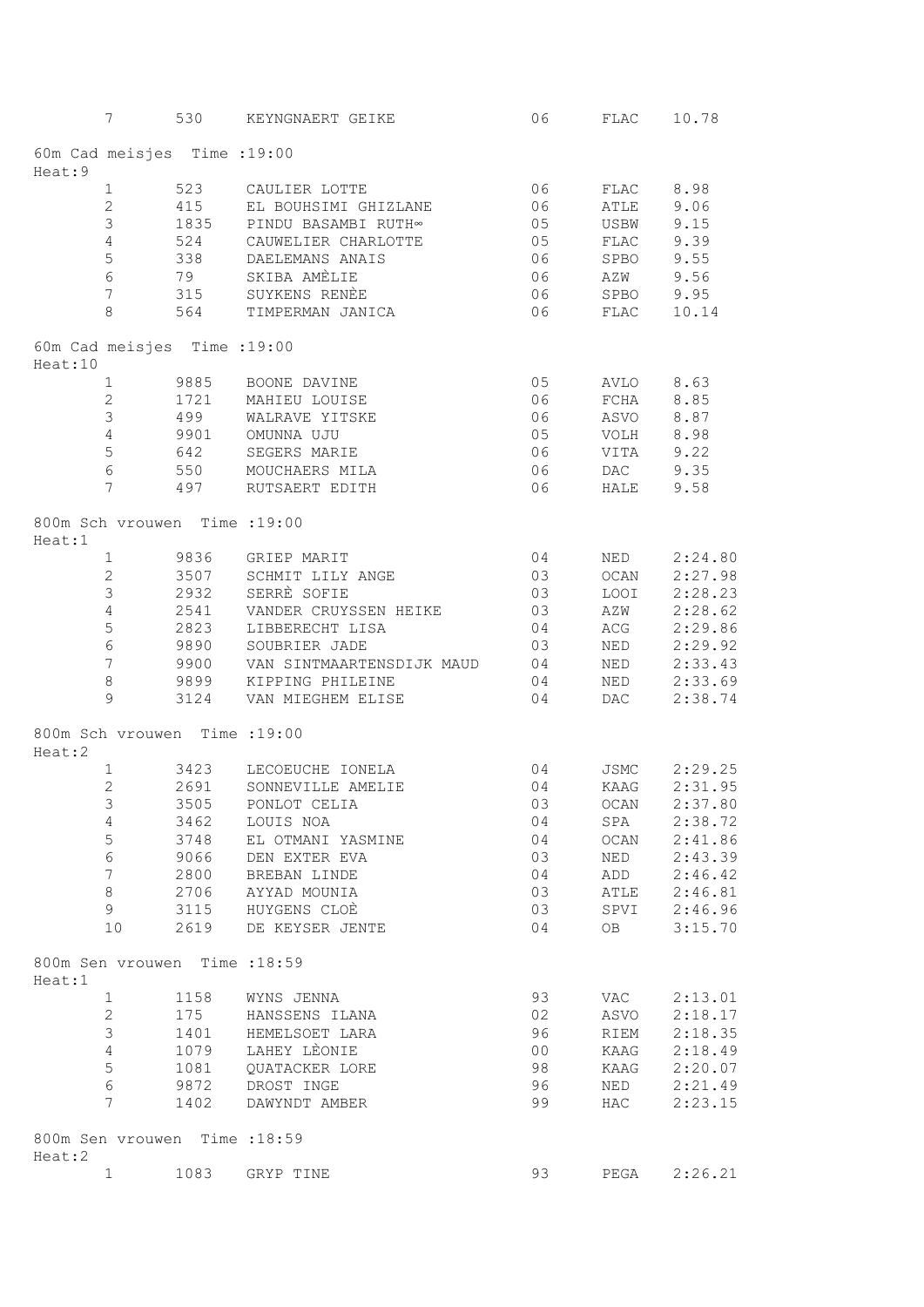|        | $\sqrt{2}$       | 3165                          | VAN MAELE HEIDI                | 78 | VAC                         | 2:28.66 |
|--------|------------------|-------------------------------|--------------------------------|----|-----------------------------|---------|
|        | $\mathsf 3$      | 2494                          | STELLIAN TATIANA               | 88 | JSMC                        | 2:29.16 |
|        | $\overline{4}$   | 4099                          | CAWET DAPHNE                   | 80 | CSE                         | 2:30.24 |
|        | $\mathsf S$      | 1739                          | COLLA ALICIA                   | 00 | LOOI                        | 2:31.18 |
|        | $6\,$            | 2894                          | GOESAERT AUDREY                | 83 | AZW                         | 2:36.01 |
|        | $\overline{7}$   | 9889                          | DUCROQUET Camilla              | 99 | FRA                         | 2:40.39 |
|        |                  | 800m Sen vrouwen Time : 18:59 |                                |    |                             |         |
| Heat:3 |                  |                               |                                |    |                             |         |
|        | $\mathbf{1}$     | 3560                          | VANBUGGENHOUT MARIJKE          | 83 | LEBB                        | 2:41.67 |
|        | $\mathbf{2}$     | 1326                          | JANSSENS ELLEN                 | 00 | BRAB                        | 2:42.83 |
|        | $\mathfrak{Z}$   | 301                           | VANHOUTTE LAURE                | 02 | DEIN                        | 2:48.13 |
|        | $\sqrt{4}$       | 2260                          | FILEE EMELINE                  | 93 | <b>UAC</b>                  | 2:50.36 |
|        | $\mathsf S$      | 3144                          | VANHOVE INGE                   | 74 | <b>VS</b>                   | 3:01.46 |
|        | $\sqrt{6}$       |                               | 9907 HAAS INGRID               | 59 | NED                         | 3:15.69 |
|        | $7\phantom{.0}$  | 9892                          | BOCQUET JULIETTE               | 02 | FRA                         | 3:23.21 |
|        |                  | 800m Cad jongens Time : 18:59 |                                |    |                             |         |
| Heat:1 |                  |                               |                                |    |                             |         |
|        | $1\,$            | 857                           | ENGELEN ARTHUR                 | 05 | ACHL                        | 2:08.05 |
|        | $\sqrt{2}$       | 179                           | COETSIER NOAH                  | 05 | KAAG                        | 2:08.42 |
|        | $\mathcal{S}$    | 1378                          | LATINNE ETHAN                  | 05 | <b>WS</b>                   | 2:09.45 |
|        | $\sqrt{4}$       | 79                            | DE BRUYCKER LOWIE              | 06 | DEIN                        | 2:10.31 |
|        | 5                | 77                            | BOTTERMAN KLAAS                | 05 | DEIN                        | 2:15.98 |
|        | $\sqrt{6}$       | 1528                          | ROUSSEAU XAVIER                | 06 | CABW                        | 2:17.73 |
|        | $\boldsymbol{7}$ | 164                           | LEMMENS THIBAULT               | 05 | KAAG                        | 2:17.97 |
|        | $\,8\,$          | 494                           | WEEKERS PEPIJN                 | 05 | ADD                         | 2:21.73 |
|        | $\mathcal{G}$    | 562                           | VAN CUTSEM LARS                | 06 | DAC                         | 2:24.88 |
|        |                  |                               |                                |    |                             |         |
| Heat:2 |                  | 800m Cad jongens Time : 18:59 |                                |    |                             |         |
|        | $\mathbf{1}$     | 1308                          | WALCARIUS GAUTHIER             | 06 | JSMC                        | 2:20.76 |
|        | $\mathbf{2}$     | 153                           | COOREVITS KASPER               | 05 | KAAG                        | 2:21.84 |
|        | $\mathfrak{Z}$   | 569                           | VERMEERSCH EBERT               | 05 | FLAC                        | 2:24.88 |
|        | $\sqrt{4}$       | 1406                          | FOULON ALEXIS                  | 06 | $\mathop{\rm CSF}\nolimits$ | 2:25.18 |
|        | 5                | 543                           | DE BRABANDERE MATS             | 06 |                             | 2:26.69 |
|        |                  |                               |                                |    | AVMO                        |         |
|        | $\sqrt{6}$       | 94                            | DEPLOREZ TIM                   | 05 | ZA                          | 2:27.63 |
|        | $\boldsymbol{7}$ | 289                           | BARBIO ALEXANDER               | 06 | KAAG                        | 2:28.63 |
|        | $\,8\,$          | 867                           | CASSIN DIEGO*                  | 05 | <b>DCLA</b>                 | 2:31.90 |
|        | 9                | 1680                          | DUPUIS JULIAN                  | 05 | ATH                         | 2:37.82 |
|        |                  | 800m Cad jongens Time : 18:59 |                                |    |                             |         |
| Heat:3 |                  |                               |                                |    |                             |         |
|        | 1                | 1448                          | DEMOL LUCAS                    | 06 | WS                          | 2:20.65 |
|        | $\overline{c}$   | 1670                          | BRUYNBROECK DAMIEN             | 06 | CABW                        | 2:22.05 |
|        | $\mathsf 3$      | 479                           | LIBBERECHT THOMAS              | 06 | ACG                         | 2:28.55 |
|        | $\sqrt{4}$       | 583                           | DE HERDT LARS                  | 06 | LYRA                        | 2:29.27 |
|        | 5                | 232                           | FERKET NIELS                   | 06 | HAMM                        | 2:29.67 |
|        | $\epsilon$       | 9909                          | DE MAAT FABIAN                 | 06 | NED                         | 2:29.96 |
|        | $\boldsymbol{7}$ | 1537                          | CAMBRON TOMMY                  | 06 | CSDY                        | 2:33.63 |
|        | $\,8\,$          | 603                           | DE JEU ROAN                    | 05 | ALVA                        | 2:43.22 |
|        |                  | 1509                          | DESMECHT ISAIAH                | 06 | RESC                        | DNS     |
|        |                  |                               | kogel Sen vrouwen Time : 17:42 |    |                             |         |
| Heat:1 | $\mathbf{1}$     | 105                           | VAN DER BORGHT MYRTHE          | 01 | VS                          | 12.42   |
|        | $\mathbf{2}$     | 9897                          | SNEPVANGERS BOWIEN             | 01 | NED                         | 10.50   |
|        | $\mathfrak{Z}$   |                               |                                | 02 | RESC                        |         |
|        |                  | 602                           | IVEN KAYLA                     |    |                             | 10.29   |
|        | $\sqrt{4}$       | 289                           | VERHULST LUNA                  | 02 | VAC                         | 10.26   |
|        | 5                | 237                           | OOST MORGAN                    | 02 | AVZK                        | 9.31    |
|        | 6                | 104                           | DENOLF NINA                    | 02 | VS                          | 9.17    |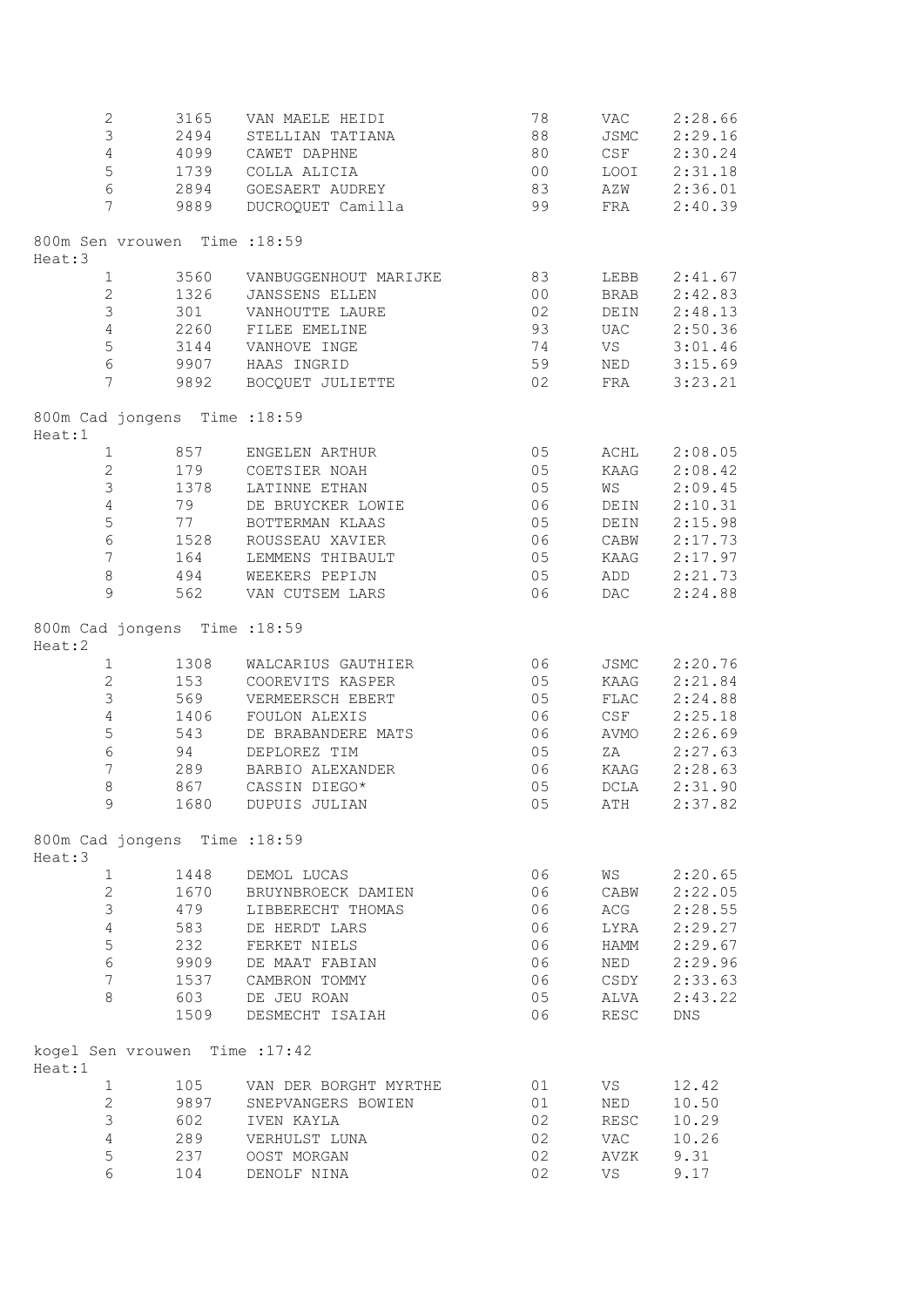|        | 7<br>8                        | 400  | 4371 DENISTY DANIELE<br>COQUYT MAXENCE     | 66<br>02    | WS 8.98<br>KAAG 8.96 |      |
|--------|-------------------------------|------|--------------------------------------------|-------------|----------------------|------|
|        | 9                             | 77   | HEYVAERT LOTTE                             | 01          | LEBB                 | 8.67 |
|        | 10                            | 131  | BEYENS FEMKE                               | 02          | MACW                 | 8.64 |
|        | 11                            | 1022 | NAESSENS LOTTE                             | 97          | AZW                  | 8.58 |
|        | 12                            | 3567 | JANSSENS SASKIA                            | 74          | ACW                  | 8.33 |
|        | 13                            |      | 1133 GENDARME NAOMI                        | 97          | AVZK                 | 7.81 |
|        | 14                            |      | 1268 BEECKMANS MAUD                        | 00          | OLSE                 | 7.19 |
|        | 15                            |      | 1397 THONUS DAVINA                         | 90          | SPVI                 | 6.42 |
|        |                               |      |                                            |             |                      |      |
|        | 60m Sch vrouwen Time : 18:16  |      |                                            |             |                      |      |
| Heat:1 |                               |      |                                            |             |                      |      |
|        | 1                             |      | 3703 MORTANT ALEXANDRA                     | 04          | CABW                 | 7.68 |
|        | 2                             | 2634 | VAN DRIESSCHE XANTHE<br>2618 DE VARÈ CLARA | 03          | KAAG                 | 8.00 |
|        | $\mathsf 3$                   |      |                                            | 04          | KAAG                 | 8.01 |
|        | $\overline{4}$                |      | 2633 LOUAGIE LORE                          | 04          | AVR                  | 8.05 |
|        | $\mathsf S$                   |      | 9905 VAN EETVELDT KATJA                    | 04          | <b>NED</b>           | 8.14 |
|        | $6\,$                         |      | 9886 DE ROO AMBER                          | 04          | NED 8.17             |      |
|        | 7                             |      | 3065 VANDERBAUWHEDE KAAT                   | 04          | ASVO 8.25            |      |
|        | 8                             |      | 9832 STOK ILSE                             | 04 NED 8.35 |                      |      |
| Heat:2 | 60m Sch vrouwen Time : 18:16  |      |                                            |             |                      |      |
|        | $\mathbf{1}$                  |      | 3012 D'HAEYERE KATO                        | 04          | ACME                 | 8.17 |
|        | $\mathbf{2}$                  |      | 2786 DIOUF LOUISE                          | 04          | KAAG                 | 8.26 |
|        | $\mathfrak{Z}$                |      | 2803 VERHAEGHE JOLIJN                      | 03          | HAC                  | 8.27 |
|        | $\overline{4}$                |      | 2899 HENNEQUIN JULIETTE                    | 03          | OB                   | 8.29 |
|        | $\mathsf S$                   |      | 2821 ANYANWU VALENTINE                     | 04          | ACG                  | 8.30 |
|        | $\epsilon$                    |      | 2710 VENDRIX YENTHE                        | 03          | ACA                  | 8.31 |
|        | $7\phantom{.0}$               |      | 3178 DEVICHE LORE                          | 04          | ACP                  | 8.31 |
|        | 8                             |      | 2797 DE BACKER LIZA                        | 04          | ACG                  | 8.36 |
| Heat:3 | 60m Sch vrouwen Time : 18:16  |      |                                            |             |                      |      |
|        | $\mathbf{1}$                  |      | 3066 DE SCHEPPER KATO                      |             | 03 ASVO 8.23         |      |
|        | $\mathbf{2}$                  |      | 2554 GENDARME XANA                         | 04          | AVZK 8.24            |      |
|        |                               |      |                                            |             |                      |      |
|        | $\mathsf 3$<br>$\overline{4}$ |      | 2602 LEROY LOTTE                           | 04          | RCG 8.31             |      |
|        | 5                             |      | 9859 HOUTZAGER RUCHAMA                     | 03          | NED 8.38             |      |
|        |                               |      | 2511 PRAET AXELLE                          | 04          | $STAX$ 8.54          |      |
|        | 6                             |      | 3093 VIDARSSON SUNNA-LIF                   | 04          | AVLO 8.58            |      |
|        | 7                             | 2616 | LAGAEYSSE MIEK<br>3823 DEMARTIN ZEHAB      | 04          | RIEM                 | 8.62 |
|        | 8                             |      |                                            | 03          | SPA                  | 8.92 |
| Heat:4 | 60m Sch vrouwen Time : 18:16  |      |                                            |             |                      |      |
|        | $\mathbf 1$                   |      | 3541 KEMPENER SHANIA                       | 04          | CABW 8.27            |      |
|        | $\overline{2}$                |      | 2508 FAVOREEL THAIS                        | 04          | STAX                 | 8.46 |
|        | $\mathfrak{Z}$                |      | 3052 VAN HYFTE STEPHANIE                   | 03          | RIEM                 | 8.59 |
|        | 4                             | 2941 | DE TROYER LISA                             | 04          | LEBB                 | 8.61 |
|        | 5                             | 2954 | VAN DE PERRE STIEN                         | 04          | ACHL                 | 8.62 |
|        | 6                             | 3609 | DE GREEF ELSA                              | 03          | CABW                 | 8.81 |
|        | 7                             |      | 2939 KERSEMANS JELKE                       | 04          | SPBO                 | 8.90 |
|        |                               |      | 405 GEBOES KAAT                            | 05          | ACW                  | DNS  |
| Heat:5 | 60m Sch vrouwen Time : 18:16  |      |                                            |             |                      |      |
|        | $\mathbf{1}$                  |      | 3935 SCHMIDT LISA                          | 04          | HF                   | 8.67 |
|        | $\mathbf{2}$                  | 3458 | FRANS EMMA                                 | 03          | SPA                  | 8.78 |
|        | $\mathsf 3$                   |      |                                            | 03          |                      |      |
|        |                               | 3878 | ATCHOU ANNE-ESPERANNCE                     |             | UAC                  | 8.86 |
|        | 4                             | 9858 | LEENHEER FLEUR                             | 03          | NED                  | 8.87 |
|        | 5                             |      | 9830 VAN RIJSWIJK MAAIKE                   | 04          | NED                  | 8.95 |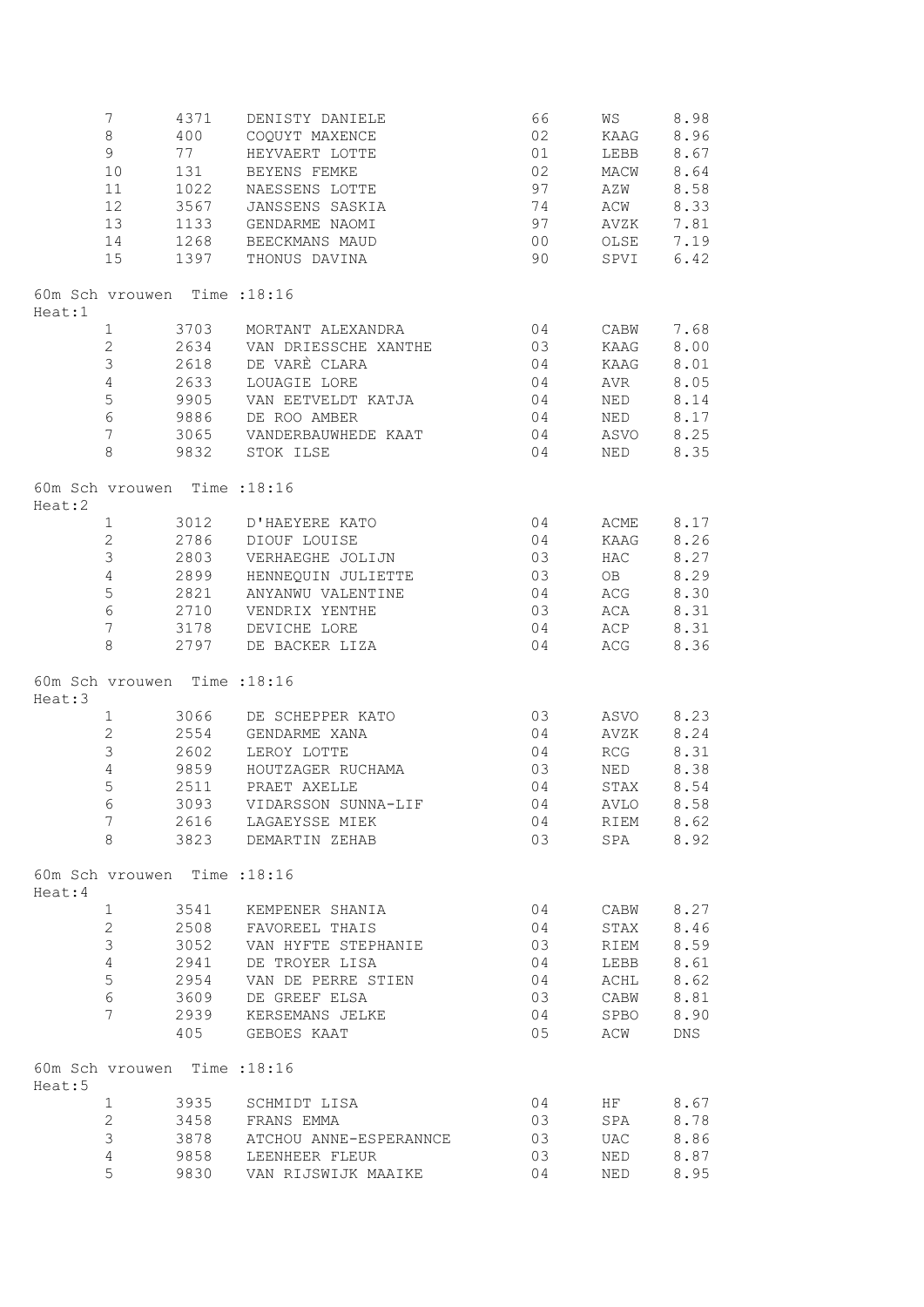|        | 6<br>7           |                               | 3785 PEREIRA BARATA AMALIA 04<br>9860 GELDERBLOM FENNA | 04       | HF<br>NED   | 9.09<br>9.09              |
|--------|------------------|-------------------------------|--------------------------------------------------------|----------|-------------|---------------------------|
|        |                  |                               |                                                        |          |             |                           |
| Heat:6 |                  | 60m Sch vrouwen Time : 18:16  |                                                        |          |             |                           |
|        | $\mathbf{1}$     |                               | 3405 DERYCKE MILLA                                     | 04       | OCAN        | 8.78                      |
|        | $\mathbf{2}$     |                               | 2540 VAN DE PUTTE HANNE                                | 04       | AZW         | 8.92                      |
|        | $\mathfrak{Z}$   |                               | 2593 GINTERTAELLE JILL                                 | 04       | KAAG        | 8.95                      |
|        | $\overline{4}$   |                               | 2671 AMEZ NOOR                                         | 03       | AZW         | 9.10                      |
|        | $\mathsf S$      | 2652                          | DEMEESTER ELINE                                        | 03       | MACW        | 9.11                      |
|        | $\sqrt{6}$       |                               | 3407 LAUWERS ELODIE                                    | 03       | IAAC        | 9.31                      |
|        | $7\phantom{.0}$  |                               | 3666 BRASSEUR ELISE                                    | 04       | CABW        | 9.42                      |
|        | $\,8\,$          |                               | 2768 VAN DER EECKEN MARTHE                             | 03       | DEIN        | 9.56                      |
|        |                  | 800m Sch jongens Time : 18:16 |                                                        |          |             |                           |
| Heat:1 |                  |                               |                                                        |          |             |                           |
|        | $\mathbf{1}$     |                               | 3144 LATINNE MATHYS                                    | 03       | <b>WS</b>   | 1:58.87                   |
|        | $\overline{2}$   |                               | 2549 BRUYNS TIJS                                       | 03       | ACHL        | 2:00.01                   |
|        | $\mathfrak{Z}$   | 2542                          | DELPLACE KYRAN                                         | 03       | DAC         | 2:04.85                   |
|        | $\overline{4}$   | 3308                          | LELIEVRE THIBAULT                                      | 03       | WS          | 2:06.55                   |
|        | $\mathsf S$      | 3110                          | DEMARET LUCAS                                          | 03       | ACLO        | 2:06.96                   |
|        | $\epsilon$       | 9856                          | KNEPPERS DAAN                                          | 03       | NED         | 2:07.70                   |
|        | $\boldsymbol{7}$ | 2501                          | GEVAERT TRISTAN                                        | 04       | HAC         | 2:14.34                   |
|        | $\,8\,$          |                               | 2388 SIMOENS VICTOR                                    | 04       | <b>HAC</b>  | 2:14.54                   |
|        | 9                |                               | 9888 BIHOUEE ELOUIN                                    | 03       | FRA         | 2:14.69                   |
| Heat:2 |                  | 800m Sch jongens Time : 18:16 |                                                        |          |             |                           |
|        | $\mathbf{1}$     |                               | 2753 GELAUDE THIJS                                     | 04       | AVMO        | 2:07.42                   |
|        | $\mathbf{2}$     | 3333                          | DESCLIN UGO                                            | 04       | ACLO        | 2:08.43                   |
|        | $\mathfrak{Z}$   | 3102                          | DESAEVER NOE                                           | 03       | JSMC        | 2:10.39                   |
|        | $\overline{4}$   | 2246                          | VAN RENTERGHEM THIJS                                   | 04       | DEIN        | 2:11.28                   |
|        | $\mathsf S$      | 2489                          | MARTENS ROBBE                                          | 04       | ASVO        | 2:12.09                   |
|        | $\sqrt{6}$       | 3117                          | TURPYN EDGARD                                          | 04       | JSMC        | 2:12.39                   |
|        | $7\phantom{.0}$  |                               | 2285 VANNOBEL SENNE                                    | 04       | MACW        | 2:12.95                   |
|        | $\,8\,$          |                               | 3288 BENARD QUENTIN                                    | 04       | EAH         | 2:14.08                   |
|        | $\overline{9}$   | 2544                          | BOELAERT ROBBE                                         | 03       | <b>DAC</b>  | 2:17.60                   |
|        | Heat:3           | 800m Sch jongens Time : 18:16 |                                                        |          |             |                           |
|        | $\mathbf{1}$     | 9865                          | DE ZEEUW TOBIAS                                        | 04       | NED         | 2:15.24                   |
|        | $\mathbf{2}$     | 3307                          | VANDEN ABEELE MAXIM                                    | 04       | WS          | 2:15.84                   |
|        | $\mathfrak{Z}$   | 2303                          | LOGIER WOUT                                            | 04       | MACW        | 2:16.72                   |
|        | $\sqrt{4}$       | 9894                          | ROUBRECHT TONGUY                                       | 03       | FRA         | 2:18.18                   |
|        | 5                | 9910                          | DE MAAT RALPH                                          | 03       | NED         | 2:21.08                   |
|        | 6                |                               |                                                        |          |             |                           |
|        |                  | 2901                          | DENDOOVEN JASPER                                       | 03       | MACW        | 2:23.12                   |
|        | $7\phantom{.0}$  | 3124                          | THYS MAXIME                                            | 03       | ACLO        | 2:27.50                   |
|        | $\,8\,$          | 2777                          | DE WILDE LUCAS                                         | 03       | AVLO        | 2:28.14                   |
|        |                  | 9988<br>2246                  | VAN KOOTEN THIJS<br>VAN RENTERGHEM THIJS               | 04<br>04 | NED<br>DEIN | $\mathop{\rm DNS}$<br>DNS |
|        |                  | 60m Cad jongens Time : 18:15  |                                                        |          |             |                           |
| Heat:1 | $\mathbf{1}$     | 70                            | TEMMERMAN TIBE                                         | 05       | LEBB        | 7.48                      |
|        | $\mathbf{2}$     | 9857                          | RIJKHULS JETTRAY                                       | 05       | NED         | 7.51                      |
|        | $\mathsf 3$      | 1684                          | FRANCOIS XAVIER                                        | 05       | CABW        | 7.57                      |
|        | $\sqrt{4}$       | 9851                          | DE ROOIJER ANGELO                                      | 05       | NED         | 7.59                      |
|        | 5                | 794                           | D'HOOGHE LENNERT                                       | 05       | AVLO        | 7.74                      |
|        | $\epsilon$       | 214                           | HEERSMINK THOMAS                                       | 05       | DEIN        | 7.77                      |
|        | 7                |                               |                                                        |          |             |                           |
|        |                  | 80                            | DE KETELAERE STAN                                      | 05       | DEIN        | 7.94                      |
|        | 8                | 544                           | SCHIER WOUT                                            | 05       | FLAC        | 8.11                      |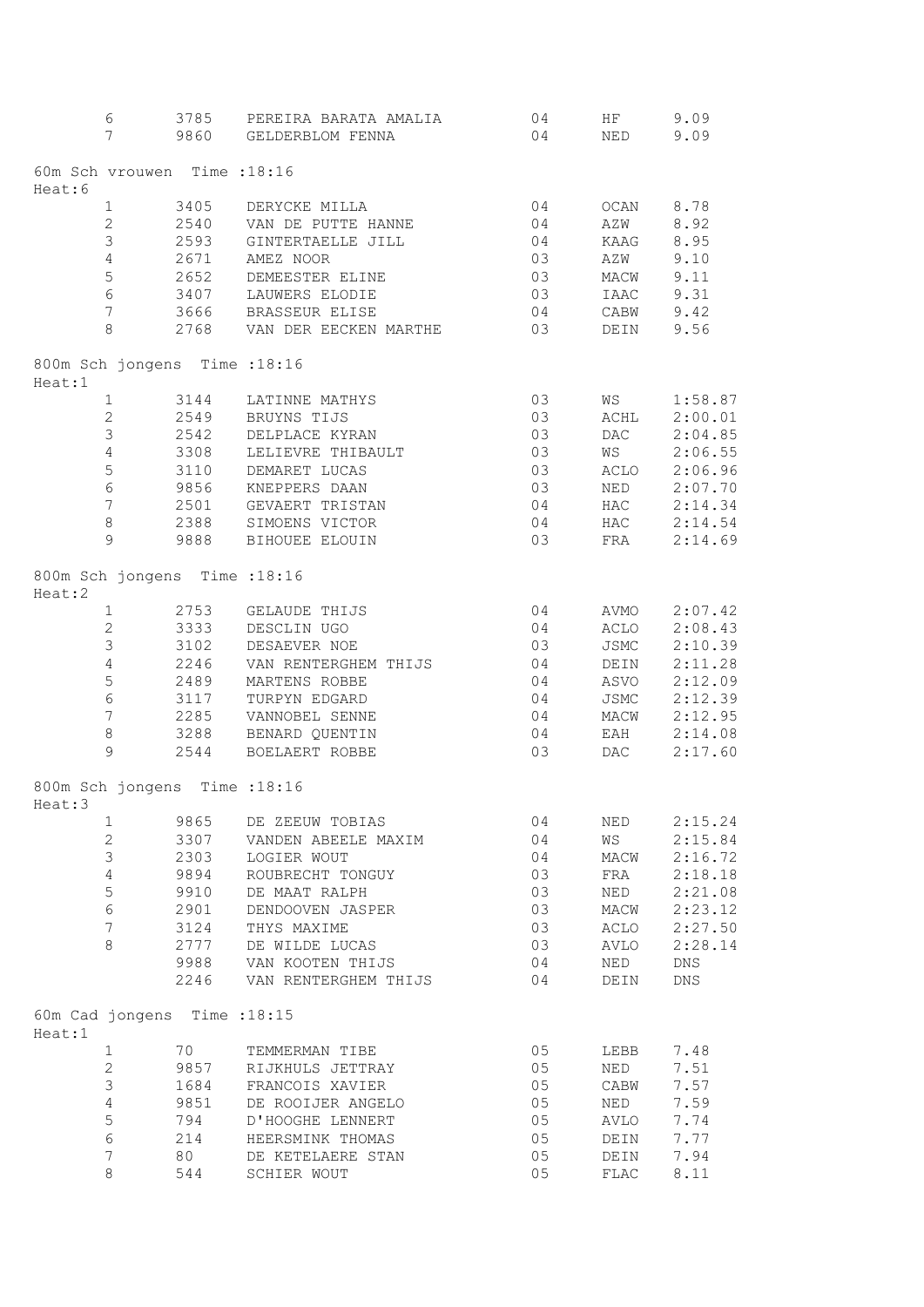| Heat:2 | 60m Cad jongens Time : 18:15 |      |                           |             |                   |      |
|--------|------------------------------|------|---------------------------|-------------|-------------------|------|
|        | $\mathbf{1}$                 |      | 1682 BAZIN LIAM           | 05          | CABW              | 7.66 |
|        | $\overline{2}$               |      | 351 RAMAKERS SVERRE       | 05          | MACW              | 7.67 |
|        | 3                            |      | 825 VERNIERS MAXIM        | 05          | AVLO              | 7.69 |
|        | $\overline{4}$               | 1425 | LORETTE LOUIS             | 06          | CABW              | 7.80 |
|        | 5                            | 378  | VELGHE EMIEL              | 05          | AVMO              | 7.89 |
|        | $6\phantom{.}6$              | 292  | DE STRYCKER KASPER        | 05          | HAMM              | 7.96 |
|        |                              | 41   | IGOSSE NARDO              | 06          | STAX              | DNS  |
|        |                              | 414  | BARIGAND SANTIAGO         | 06          | OB                | DIS  |
|        | 162.8                        |      |                           |             |                   |      |
| Heat:3 | 60m Cad jongens Time : 18:15 |      |                           |             |                   |      |
|        | $\mathbf{1}$                 | 859  | CLAES FREDERIK            | 05          | ACHL 7.74         |      |
|        | $\overline{2}$               | 653  | GEERITS GIJS              | 05          | BREE              | 7.92 |
|        | $\mathfrak{Z}$               | 1015 | WYNS RUNE                 | 05          | DAC               | 7.92 |
|        | $\overline{4}$               | 813  | VAN DEN BROECK YENTE      | 05          | AVLO              | 8.01 |
|        | 5                            | 9842 | <b>DULL BRYAN</b>         | 06          | NED               | 8.03 |
|        | $6\,$                        | 25   | MAES MATIAS               | 05          | STAX 8.18         |      |
|        | $7\phantom{.0}$              |      | 1341 MUSAMPA ILUNGA KEIAN |             |                   |      |
|        | 8                            |      | 1802 COSTANTINI SACHA     | 05<br>06 06 | ARCH 8.24<br>CABW | 8.29 |
|        | 60m Cad jongens Time : 18:15 |      |                           |             |                   |      |
| Heat:4 |                              |      |                           |             |                   |      |
|        | $\mathbf{1}$                 | 793  | HUYGHE RUBE               | 05          | AVLO 7.84         |      |
|        | $\mathbf{2}$                 | 1423 | LECLERCQ CLEMENT          | 05          | JSMC              | 7.89 |
|        | $\mathfrak{Z}$               | 243  | SMIS PIETER               | 06          | <b>VAC</b>        | 7.92 |
|        | $\overline{4}$               | 299  | DIDDENS J^RNE             | 05          | SPB0 7.95         |      |
|        | 5                            | 727  | BROEKMANS KLAAS           | 06 06       | BREE              | 8.08 |
|        | $\epsilon$                   | 684  | DE WINTER NOAH            | 05          | ΕA                | 8.15 |
|        | $7\phantom{.0}$              | 416  | VANHOECK LENNERT          | 06 06       | DUFF 8.27         |      |
|        | 8                            | 677  | DE FEYTER TYCHO           | 05          | EA                | 8.34 |
|        | 9                            | 246  | CREEMERS STAN             | 05          | <b>VAC</b>        | 8.40 |
|        | 10                           | 1308 | WALCARIUS GAUTHIER        | 06          | JSMC              | 8.47 |
|        | 60m Cad jongens Time : 18:15 |      |                           |             |                   |      |
| Heat:5 |                              |      |                           |             |                   |      |
|        | $\mathbf{1}$                 | 319  | SMISMANS MAURO            | 06          | LEBB 7.99         |      |
|        |                              |      | 2 440 DELAERE TIBE        |             | 05 HAC 8.00       |      |
|        | 3                            | 178  | TALLIEU LEANDRO           | 05          | AVR               | 8.06 |
|        | $\overline{4}$               | 288  | BARBIO MATISSE            | 05          | KAAG              | 8.18 |
|        | 5                            | 892  | VAN NEYGEN ZENO           | 05          | DAC               | 8.20 |
|        | $6\,$                        | 418  | DE NIJS SENNE             | 06          | EA                | 8.59 |
|        |                              | 1711 | SCHOMMER MAXIME           | 05          | HF                | DIS  |
|        | 162.8                        |      |                           |             |                   |      |
|        |                              | 1307 | VERZELE HUGO              | 06          | JSMC              | DIS  |
|        | 162.8                        |      |                           |             |                   |      |
| Heat:6 | 60m Cad jongens Time : 18:15 |      |                           |             |                   |      |
|        | $\mathbf{1}$                 | 735  | COPPENS QUINTEN           | 06          | VAC               | 8.33 |
|        | $\overline{2}$               | 888  | BEKAERT JOPPE             | 05          | AVR               | 8.57 |
|        | $\mathfrak{Z}$               | 387  | VERBEKE LOUIS             | 06          | HAC               | 8.71 |
|        | $\overline{4}$               | 560  | HENNEAU TOON              | 06          | DAC               | 8.85 |
|        | 5                            | 9852 | BENI BANHARI MBIANGI      | 06          | NED               | 9.00 |
|        | 6                            | 228  | DIELTJENS DAX             | 06          | HAMM              | 9.14 |
|        |                              |      |                           |             |                   |      |
| Heat:7 | 60m Cad jongens Time : 18:15 |      |                           |             |                   |      |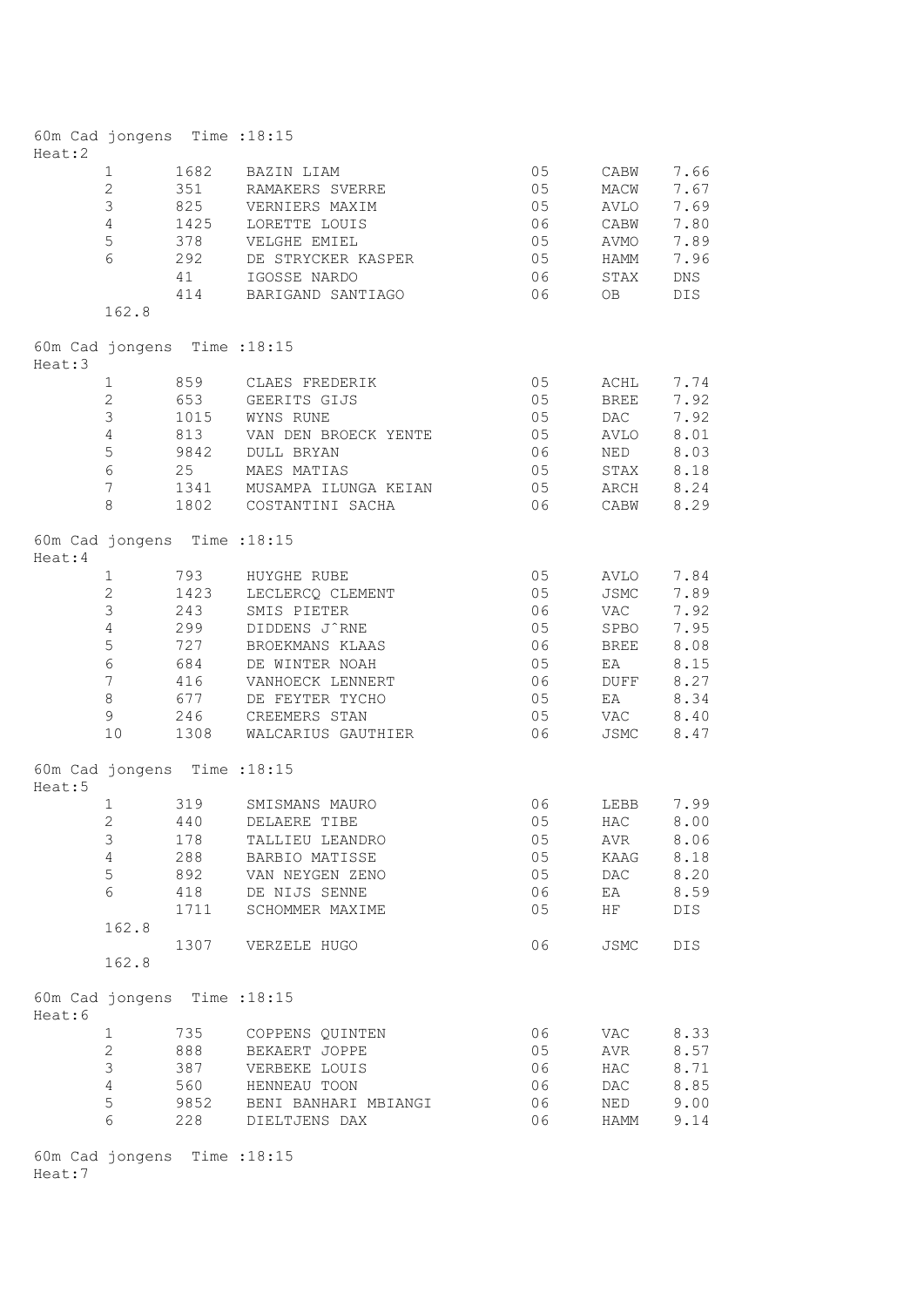|         | $\mathbf 1$<br>$\overline{c}$ | 500<br>50 | CHAUMILLON FINN<br>DE SMET JOONA            | 05<br>05 | ALVA<br>AZW   | 8.43<br>8.45   |
|---------|-------------------------------|-----------|---------------------------------------------|----------|---------------|----------------|
|         | 3                             | 569       | VERMEERSCH EBERT                            | 05       | FLAC          | 8.64           |
|         | $\overline{4}$                | 505       | AMPOORTER KJILL                             | 05       | FLAC          | 8.71           |
|         | 5                             | 820       | HELON MAURO                                 | 06       | AVLO          | 8.73           |
|         | 6                             | 148       | VAN LAERE JAKOB                             | 05       | DEIN          | 8.91           |
|         | $\overline{7}$                | 784       | VANDER GHEYNST FREM                         | 06       | ASVO          | 8.95           |
|         | 8                             | 748       | MAES JEF                                    | 06       | ARAC          | 9.46           |
| Heat:8  | 60m Cad jongens Time : 18:15  |           |                                             |          |               |                |
|         | $1 \quad$                     | 281       | CHAUMILLON FLOR                             | 06       | ALVA          | 8.31           |
|         | $\overline{c}$                | 1689      | PAUWELS ANTHONY                             | 05       | CABW          | 8.76           |
|         | 3                             | 1362      | LANNOO MAX                                  | 06       | CABW          | 8.99           |
|         | $\overline{4}$                | 63        | VERHEYE EMIEL                               | 05       | AZW           | 9.39           |
|         | 5                             | 47        | BENOIT MAXIME                               | 06       | AZW           | 9.50           |
|         | 6                             |           | 46 BENOIT KARSTEN                           | 06       | AZW           | 9.57           |
|         |                               |           | 550 VAN KEER JAAN<br>9994 STEENBLOK KOEN    | 06<br>06 | EA<br>NED     | DIS<br>DNS     |
|         |                               |           |                                             |          |               |                |
| Heat: 9 | 60m Cad jongens Time : 18:15  |           |                                             |          |               |                |
|         | $\mathbf{1}$                  | 144       | TORCK JARNO                                 | 05       | LEBB          | 7.43           |
|         | $\overline{2}$                | 9863      | SCHUIT DAAN                                 | 05       | NED           | 7.95           |
|         | 3                             | 731       | VAN CAUWENBERGHE ARNE                       | 06       | VITA          | 8.84           |
|         | $\overline{4}$                | 531       | DESLOOVERE SIEBE                            | 05       | FLAC          | 9.38           |
|         | 5                             |           | 929 SELLAM WALID                            | 06       | ATLE          | 9.98           |
|         | $6\phantom{.0}$               | 244       | SPREUTELS JORAN                             | 06       | <b>VAC</b>    | 10.11          |
|         | $7\phantom{.}$<br>8           |           | 564 BATANDEO GABRIEL<br>1344 THYS ALEXANDRE | 06<br>05 | <b>DAC</b>    | 10.77<br>10.99 |
|         |                               |           |                                             |          | ACLO          |                |
| Heat:10 | 60m Cad jongens Time : 18:15  |           |                                             |          |               |                |
|         | $\mathbf{1}$                  |           | 1456 KALUT ANTOINE                          | 05       | FCHA          | 7.71           |
|         | $\overline{c}$                | 431       | BOGAERT MATEO                               | 06       | ASVO          | 7.83           |
|         | $\mathfrak{Z}$                | 1042      | DENDOOVEN ESTEBAN                           | 05       | VITA          | 8.30           |
|         | $\overline{4}$                | 920       | VAN LOOVEREN LYAM                           | 05       | OLSE          | 8.46           |
|         | 5                             | 1509      | DESMECHT ISAIAH                             | 06       | RESC 8.60     |                |
|         | $\epsilon$                    | 346       | DUMEEZ ROBBE                                | 05       | ALVA          | 8.64           |
|         | 7                             | 405       | TERAIA ABDERAHMANE                          | 05       | ATLE 8.64     |                |
|         | 8                             | 14        | VERSTRAETE BRENT                            | 06       | KKS           | 8.65           |
| Heat:11 | 60m Cad jongens Time : 18:15  |           |                                             |          |               |                |
|         | 1                             | 783       | ROGGE DAAN                                  | 05       | ASVO          | 8.41           |
|         | $\overline{2}$                | 252       | JANSSENS MATTEO                             | 06       | ACHL          | 8.56           |
|         | 3                             | 75        | HUYSMAN WOUT                                | 05       | LEBB          | 8.68           |
|         | $\overline{4}$                | 1000      | DE GIETER BARTEL                            | 06       | DAC           | 8.77           |
|         | 5                             | 367       | AERTS LUKAS                                 | 06       | SPBO          | 8.78           |
|         | 6                             | 1716      | GEERTS THIBAUT                              | 05       | RESC          | 8.85           |
|         | 7                             | 245       | MAESSEN TIBAU                               | 06       | VAC           | 9.04           |
|         | 8                             | 566       | VAN DAMME KJEL                              | 06       | DAC           | 9.26           |
| Heat:1  | 60m Sch jongens Time : 18:14  |           |                                             |          |               |                |
|         | $\mathbf{1}$                  | 9925      | NSIKAK EKPO                                 | 03       | NED           | 7.02           |
|         | $\overline{2}$                | 3310      | TACK ARNAUD                                 | 03       | UAC           | 7.14           |
|         | 3                             | 2480      | DE VRIESE JARON                             | 04       | ASVO          | 7.26           |
|         | $\overline{4}$                | 2581      | LECOCQ LAURENS                              | 04       | VS            | 7.34           |
|         | 5                             | 2773      | THIENPONDT ILIAS                            | 04       | $\hbox{AVLO}$ | 7.34           |
|         | 6                             | 9920      | SAUVAGE BAPTIST                             | 04       | FRA           | 7.37           |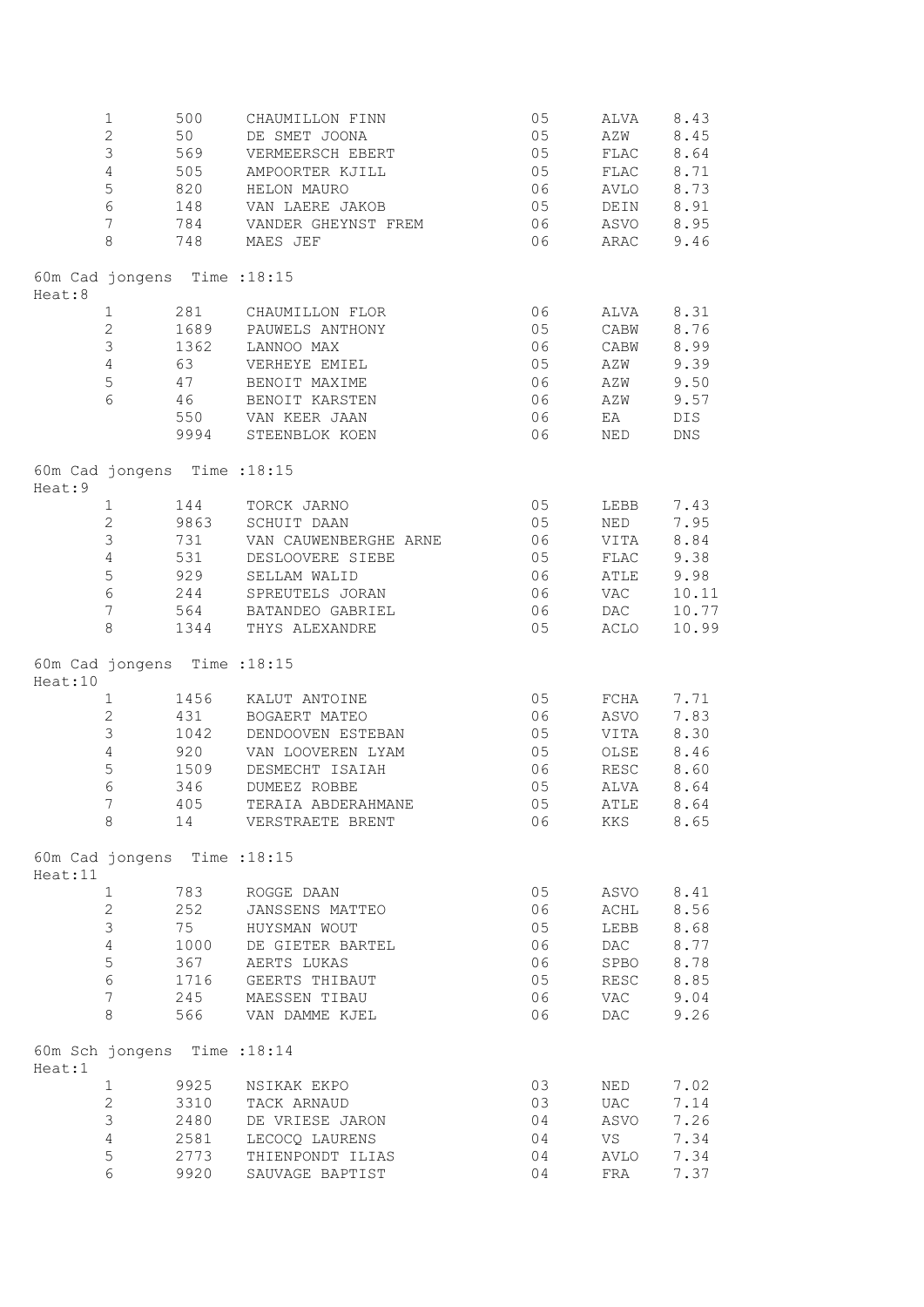|        | $7\phantom{.0}$              | 2700 | 2752 VANDRIESSCHE JELLE<br>VERMEULEN RENDEL | 04<br>03 | ASVO<br>MACW | 7.46<br>DIS |
|--------|------------------------------|------|---------------------------------------------|----------|--------------|-------------|
|        | 162.8                        |      |                                             |          |              |             |
| Heat:2 | 60m Sch jongens Time : 18:14 |      |                                             |          |              |             |
|        | $\mathbf{1}$                 | 2957 | DE PAUW MARNIX                              | 04       | DAC          | 7.44        |
|        | $\overline{2}$               |      | 2372 HAECK KEVIN                            | 03       | SPBO         | 7.45        |
|        | 3                            | 2588 | ROMSWINKEL NILS                             | 03       | OB           | 7.47        |
|        | $\overline{4}$               | 3194 | MARIN TOM                                   | 04       | CABW         | 7.51        |
|        | 5                            | 2455 | VANKRUNCKELSVEN BRENT                       | 03       | AVT          | 7.62        |
|        | $6\,$                        | 9873 | KLEIN<br>TIM                                | 04       | NED          | 7.66        |
|        | $7\phantom{.}$               |      | 2693 VAN HOOF BRECHT                        | 03       | LYRA         | 7.67        |
|        | 8                            |      | 9850 VAN DUYIN MARIJN                       | 04       | NED          | 7.69        |
| Heat:3 | 60m Sch jongens Time : 18:14 |      |                                             |          |              |             |
|        | $\mathbf{1}$                 |      | 2240 STEVENS BRECHT                         | 03       | RCG          | 7.56        |
|        | $\overline{2}$               |      | 2747 BULTOT ELIAS                           | 04       | ASVO         | 7.57        |
|        | $\mathfrak{Z}$               | 2679 | VAN VLIET ALEXANDER                         | 04       | KAAG         | 7.58        |
|        | $\overline{4}$               | 2192 | VAN DEN BULCKE JASPER                       | 03       | LEBB         | 7.68        |
|        | 5                            | 3409 | CUISINIER MAEL                              | 03       | ATH          | 7.69        |
|        | $6\phantom{.}$               | 3114 | SULEJ NICOLAS                               | 03       | UAC          | 7.74        |
|        | 7                            | 9876 | KORTENOEVER THOM                            | 04       | NED          | 8.01        |
|        | 8                            |      | 3350 SIMON ARTHUR                           | 03       | CABW         | 8.04        |
| Heat:4 | 60m Sch jongens Time : 18:14 |      |                                             |          |              |             |
|        | $\mathbf{1}$                 |      | 2361 CAUDRON MEINDERT                       | 04       | LEBB         | 7.66        |
|        | $\overline{2}$               | 2543 | BODSON TOON                                 | 03       | DAC          | 7.78        |
|        | 3                            | 2582 | D'HAESE LUCA                                | 04       | ACP          | 7.81        |
|        | $\overline{4}$               | 2537 | BOELAERT NICK                               | 03       | DAC          | 7.83        |
|        | 5                            | 3372 | RODONO MATTEO                               | 04       | CABW         | 7.90        |
|        | 6                            | 9848 | KOOREMAN ROEL                               | 03       | NED          | 7.90        |
|        | $\overline{7}$               | 2491 | NEUVILLE ISAAK                              | 03       | ASVO         | 7.93        |
|        | 8                            | 9918 | LEJEUNE LOUIS                               | 04       | FRA          | 7.94        |
| Heat:5 | 60m Sch jongens Time : 18:14 |      |                                             |          |              |             |
|        |                              |      | 2719 PRIEM VICTOR                           | 04       | AVR          | 7.92        |
|        | 2                            | 2278 | ANCKAERT WOUTER                             | 04       | AVR          | 7.93        |
|        | 3                            |      | 2690 TAERWE ARTHUR                          | 03       | KKS          | 7.95        |
|        | 4                            | 9988 | VAN KOOTEN THIJS                            | 04       | NED          | 8.02        |
|        | 5                            |      | 2482 DHONT GAUTHIER                         | 03       | ASVO         | 8.04        |
|        | 6                            | 2556 | BOGAERTS TIMO                               | 03       | LYRA         | 8.06        |
|        |                              | 3124 | THYS MAXIME                                 | 03       | ACLO         | DNS         |
| Heat:6 | 60m Sch jongens Time : 18:14 |      |                                             |          |              |             |
|        | $\mathbf{1}$                 | 3362 | DERAMEE BASILE                              | 04       | ATH          | 7.73        |
|        | $\mathbf{2}^{\prime}$        |      | 2225 VANHALST ROBBE                         | 04       | DEIN         | 8.00        |
|        | 3                            | 2654 | MICHIELS TIJS                               | 04       | EA           | 8.18        |
|        | 4                            | 9898 | MOELANDS DAAN                               | 04       | NED          | 8.24        |
|        | 5                            |      | 2307 SPAEY PIETER                           | 04       | MACW         | 8.80        |
|        | 6                            | 2364 | VAN MULDERS ZIEBE                           | 03       | LEBB         | 8.86        |
|        | 7                            |      | 3160 DEBRY JULIEN                           | 04       | CABW         | 9.02        |
|        | 8                            | 2888 | SELLAM KAMAL                                | 04       | ATLE         | 9.33        |
| Heat:1 | ver Sen mannen Time : 19:28  |      |                                             |          |              |             |
|        | 1                            | 146  | COENE LARS                                  | 02       | KAAG         | 6.74        |
|        |                              |      |                                             |          |              |             |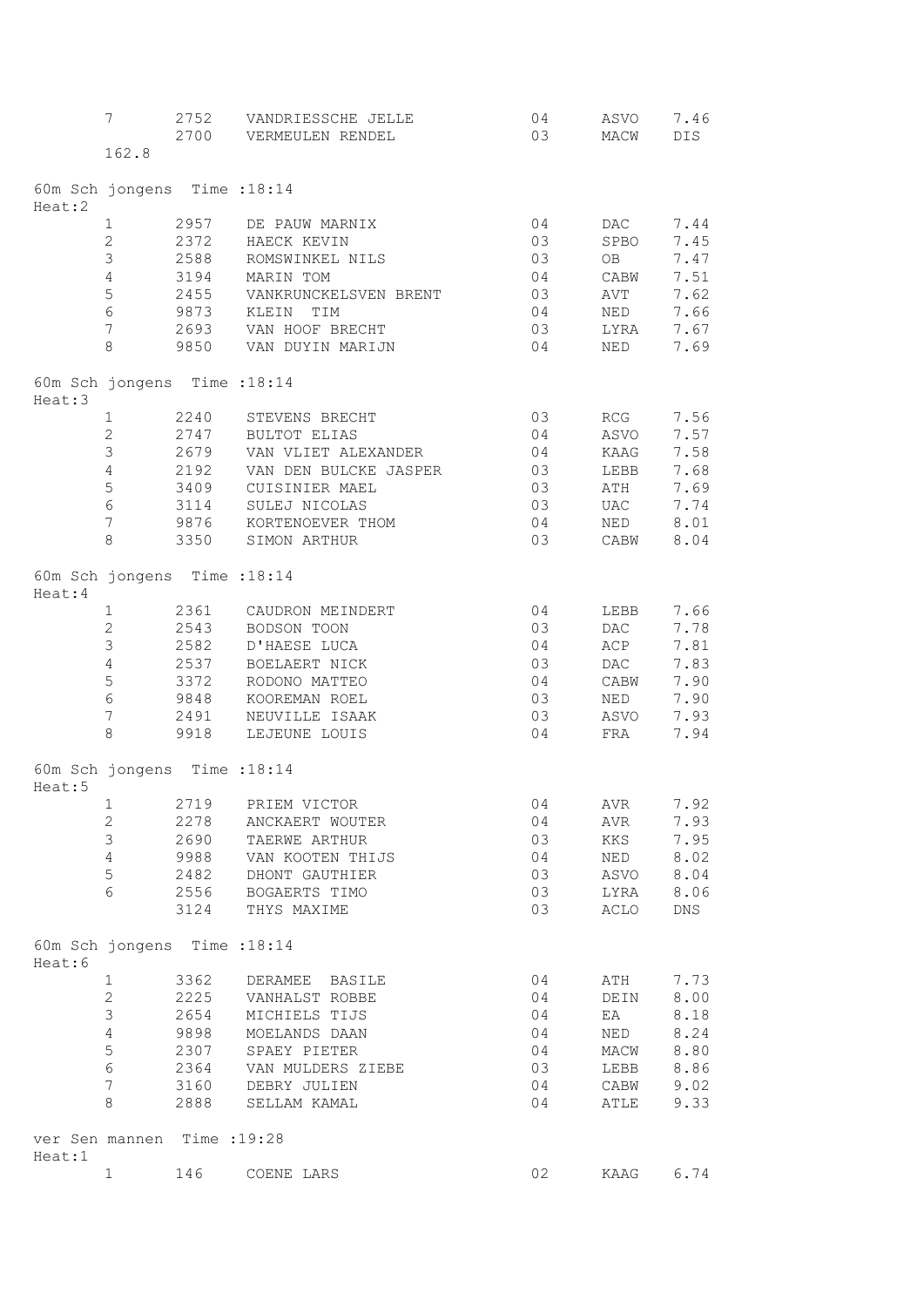|        | $\mathbf{2}$    | 3074                          | SCHLAG YOURI                                       | 94 | RIWA | 6.65         |
|--------|-----------------|-------------------------------|----------------------------------------------------|----|------|--------------|
|        | 3               | 9850                          | VAN DUYN MARIJN                                    | 97 | NED  | 6.20         |
|        | $\overline{4}$  | 9878                          | STEENWINKEL NIGEL                                  | 03 | NED  | 6.18         |
|        | $\mathsf S$     | 51                            | VAN DE WALLE MILAN                                 | 02 | DEIN | 6.11         |
|        | 6               | 414                           | COLIGNON TIM                                       | 01 | VAC  | 5.96         |
|        | 7               |                               |                                                    | 02 |      |              |
|        |                 | 89                            | COPPENOLLE VIKTOR                                  |    | DEIN | 5.88         |
|        | 8               | 373                           | SCHOKKAERT ARNOUT                                  | 02 | VITA | 5.87         |
|        | 9               | 9867                          | VINK DYLAN                                         | 97 | NED  | 5.84         |
|        | 10              | 715                           | VANMARSENILLE TOM                                  | 01 | FCHA | 5.79         |
|        | 11              | 3144                          | VAN KERCKHOVEN SHENDO                              | 95 | RSCA | 5.59         |
|        | 12              | 3386                          | BEUDIN AUDRIC                                      | 94 | RSCA | 5.49         |
|        | 13              | 9922                          | SCHUIT ETIENNE                                     | 74 | NED  | 5.26         |
|        | 14              | 3145                          | BOTTU FABRICE                                      | 95 | RSCA | 5.24         |
|        | 15              | 9847                          | BOERTIEN LARS                                      | 00 | NED  | 5.12         |
|        | 16              | 2553                          | VAN ROY NICO                                       | 96 | EA   | 5.02         |
|        | 17              | 3853                          | PERMENTIER JOHAN                                   | 79 | SPBO | 5.00         |
|        | 18              | 648 — 10                      | THIRY LILLIAN                                      | 02 | OSGA | 4.85         |
|        |                 |                               |                                                    |    |      |              |
|        | 19              |                               | 4241 CNEUT PETER                                   | 72 | AVR  | 4.66         |
|        |                 | 1500m Sen mannen Time : 18:15 |                                                    |    |      |              |
| Heat:1 |                 |                               |                                                    |    |      |              |
|        | $\mathbf{1}$    |                               | 1432 BOTTERMAN AARON                               | 94 | KAAG | 3:58.94      |
|        | $\overline{2}$  |                               | 9908 JANSEN KOEN                                   | 96 | NED  | 4:09.34      |
|        | 3               | 653                           | VAN HAMMEE SIMON                                   | 02 | RIWA | 4:09.84      |
|        | $\overline{4}$  | 2045                          | DEMEYERE MAARTEN                                   | 95 | ACKO | 4:13.07      |
|        | $\mathsf S$     | 9845                          | BEREKES PETERSEN                                   | 01 | NED  | 4:14.22      |
|        | $6\phantom{a}$  |                               |                                                    |    |      |              |
|        |                 | 806                           | SIDALI AMIR                                        | 01 | WS   | 4:14.77      |
|        | $7\phantom{.0}$ | 3016                          | SCARNIET FRANCOIS                                  | 93 | ACLO | 4:15.11      |
|        | 8               | 1267                          | VERSTOCKT WOUTER                                   | 99 | ZA   | 4:15.60      |
|        | 9               | 1635                          | PAUWELS THOMAS                                     | 00 | KAAG | 4:16.38      |
|        | 10              | 205                           | WEEKERS KORNEEL                                    | 02 | ADD  | 4:16.50      |
|        | 11              |                               | 4238 DESCHODT BERT                                 | 81 | AZW  | 4:18.30      |
|        | 12              |                               | 3023 LUCION ALEXANDRE                              | 90 | ACLO | 4:22.33      |
|        |                 |                               |                                                    |    |      |              |
| Heat:2 |                 | 1500m Sen mannen Time : 18:15 |                                                    |    |      |              |
|        |                 |                               |                                                    |    |      |              |
|        | $\mathbf{1}$    |                               | 2046 DEMEYERE HANS                                 | 89 | ACKO | 4:25.13      |
|        | $\mathbf{2}$    |                               | 1383 - VAN ACKER REINBERT<br>9937 - GERARD GAITAIN | 98 | MACW | 4:25.57      |
|        | 3               | 9937                          | GERARD GAITAIN                                     | 98 | FRA  | 4:26.65      |
|        | $4\overline{ }$ |                               | 5392 RAA BIRGER                                    | 79 |      | AVLO 4:29.01 |
|        | 5               | 6696                          | LECOEUCHE ARNAUD                                   | 73 | JSMC | 4:30.13      |
|        | 6               | 9936                          | GHESTEM CLEMENT                                    | 99 | FRA  | 4:33.48      |
|        | 7               | 6646                          | BRIFFEUIL OLIVIER                                  | 73 | ACLO | 4:34.05      |
|        | 8               | 9844                          | VERBRUGGE MEES                                     | 02 | NED  | 4:34.77      |
|        | 9               |                               | 3341 VANDENBROUCKE ARNAUD                          | 92 | JSMC | 4:35.40      |
|        | 10              |                               | 3940 DESMEDT STIJN                                 | 80 | AZW  | 4:36.34      |
|        |                 |                               |                                                    |    |      |              |
|        |                 | 1500m Sen mannen Time : 18:15 |                                                    |    |      |              |
| Heat:3 |                 |                               |                                                    |    |      |              |
|        | $\mathbf{1}$    |                               | 9915 DE ZEEUW NATHAN                               | 95 | NED  | 4:36.26      |
|        | $\overline{2}$  |                               | 1830 ICKET JONAS                                   | 93 | DEIN | 4:43.74      |
|        | 3               | 5380                          | VAN DIEVOET STEVEN                                 | 75 | HAKI | 4:53.67      |
|        | 4               | 3871                          | HOUTHOOFT DIETER                                   | 80 | RCG  | 4:55.77      |
|        | 5               | 9913                          | buter willem                                       | 68 | NED  | 5:03.13      |
|        | $6\phantom{.}$  | 751                           | TAMBE ILANDRO                                      | 02 | ACLO | 5:04.06      |
|        | $\overline{7}$  | 9935                          | LAMERANT LOUIS                                     | 01 | FRA  | 5:04.61      |
|        | 8               | 3902                          | VANDEVELDE DANY                                    | 71 | STAX | 5:05.67      |
|        | 9               | 4346                          | LEYSEELE KURT                                      | 75 | BEHO | 5:20.81      |
|        | 10              | 9934                          | SMEETS HANS                                        | 47 | NED  | 5:36.82      |
|        | 11              |                               | 4345 LEYSEELE ERIK                                 | 48 | BEHO | 5:47.26      |
|        |                 |                               |                                                    |    |      |              |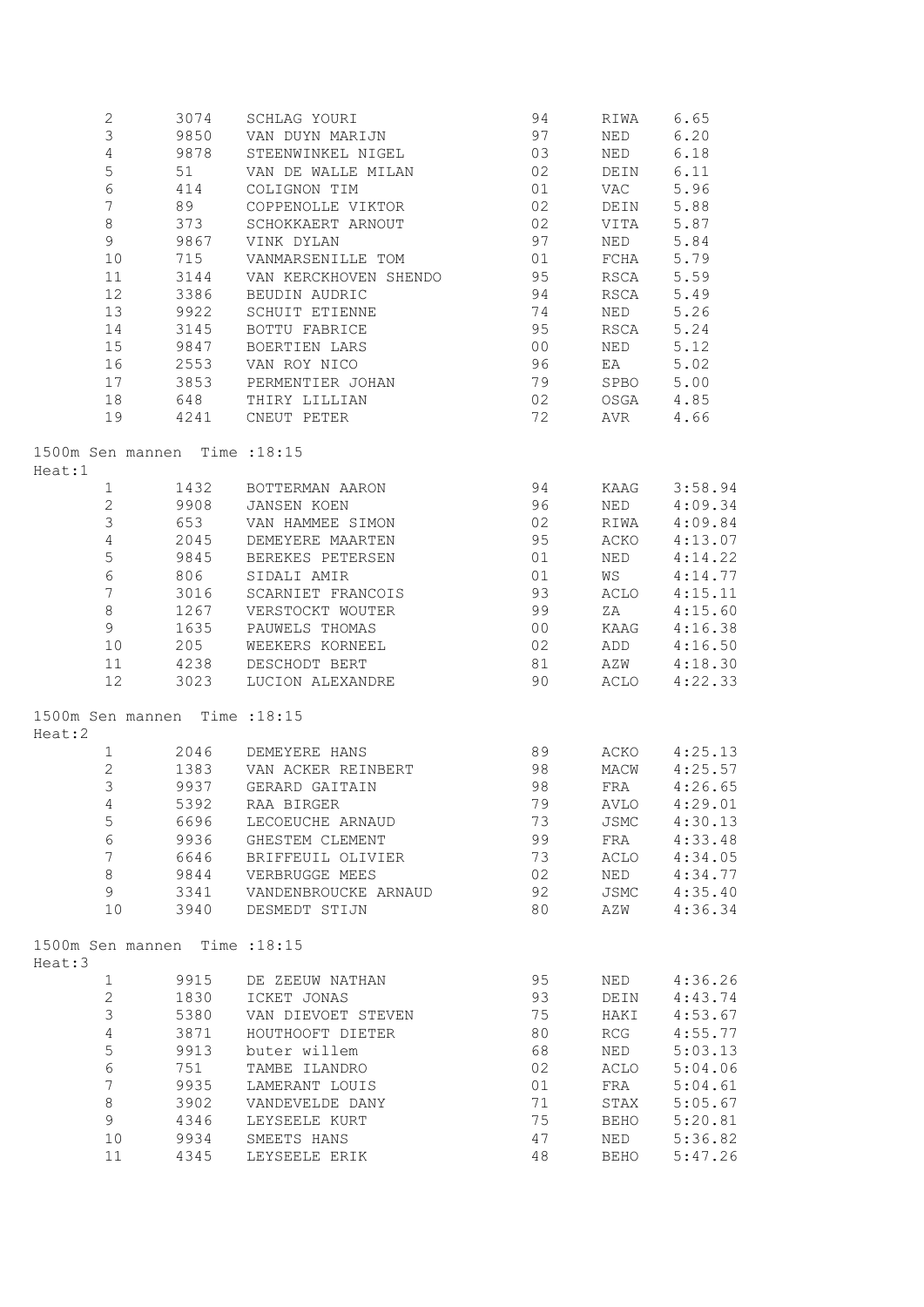| kogel Sch meisjes Time : 19:54<br>Heat:1 |              |                                        |    |      |       |
|------------------------------------------|--------------|----------------------------------------|----|------|-------|
| 1                                        | 36           | TAY SENA                               | 05 | STAX | 12.95 |
| $\overline{c}$                           | 2554         | GENDARME XANA                          | 04 | AVZK | 11.97 |
| 3                                        | 1760         | LAMA ROSE                              | 06 | USBW | 11.25 |
| $\sqrt{4}$                               | 2768         | VAN DER EECKEN MARTHE                  | 03 | DEIN | 11.20 |
| $\mathsf S$                              | 2800         | BREBAN LINDE                           | 04 | ADD  | 10.77 |
| $\epsilon$                               | 2923         | REWEGHS STEFKA                         | 03 | DAC  | 10.76 |
| $\boldsymbol{7}$                         | 2519         | VERSTRAETEN JOLIEN                     | 03 | STAX | 10.28 |
| $\,8\,$                                  | 2671         | AMEZ NOOR                              | 03 | AZW  | 9.84  |
| 9                                        | 3005         | VANHEE MAYA                            | 04 | MACW | 9.77  |
| 10                                       | 3128         | HUVENNE LOTTE                          | 03 | ACP  | 9.68  |
| 11                                       | 9869         | KLEIN SOFIE                            | 05 | NED  | 9.65  |
| 12                                       | 2593         | GINTERTAELLE JILL                      | 04 | KAAG | 9.61  |
| 13                                       | 3199         | PEYTCHEV HELENA                        | 03 | DAC  | 9.56  |
| 14                                       | 9985         | PELLAERS FENNE                         | 05 | NED  | 9.38  |
| 15                                       | 9868         | KIMWANGA BENEDICTE                     | 05 | NED  | 9.22  |
| 16                                       | 9859         | HOUTZAGER RUCHAMA                      | 03 | NED  | 9.22  |
| 17                                       | 459          | BASTIL MARGAUX                         | 05 | ASVO | 9.06  |
| 18                                       | 486          | DE STERCKE FLORE                       | 05 | ASVO | 9.05  |
| 19                                       | 3505         | PONLOT CELIA                           | 03 | OCAN | 9.01  |
| 20                                       | 2891         | EECKHOUT SARAH                         | 03 | VS   | 8.87  |
| 21                                       | 419          | DE LATHAUWER SILKE                     | 06 | VS   | 8.84  |
| 22                                       | 3458         | FRANS EMMA                             | 03 | SPA  | 8.74  |
| 23                                       | 9870         | BOOMAERTS ANOUK                        | 05 | NED  | 8.72  |
| 24                                       | 9860         | GELDERBLOM FENNA                       | 04 | NED  | 8.69  |
| 25                                       | 2619         | DE KEYSER JENTE                        | 04 | OB   | 8.62  |
| 26                                       | 256          | BAETEN KAYLEIGH                        | 05 | RIEM | 8.57  |
| 27                                       | 1733         | MBAYA TCHATCHOU HILARY                 | 05 | ATH  | 8.57  |
| 28                                       | 299          | SONNEVILLE CAMILLE                     | 06 | KAAG | 8.51  |
| 29                                       | 3115         | HUYGENS CLOÈ                           | 03 | SPVI | 8.50  |
| 30                                       | 1566         | SERNEELS EMELINE                       | 05 | CSDY | 8.27  |
| 31                                       | 825          | COWIE JADE                             | 05 | AVLO | 8.09  |
| 32                                       | 827          | ROMBAUT AURA                           | 06 | AVLO | 8.08  |
| 33                                       | 298          | BOONE YELENA                           | 05 | KAAG | 8.03  |
| 34                                       | 154          | VAN MARCKE OPHELIA                     | 06 | AZW  | 7.99  |
| 35                                       | 1350         | BRYGO MARGAUX                          | 05 | JSMC | 7.93  |
| 36                                       | 1752         | LONGLE CELIA                           | 05 | ATH  | 7.92  |
| 37                                       | 2652         | DEMEESTER ELINE                        | 03 | MACW | 7.84  |
| 38                                       | 794          | YSEBAERT AUDE                          | 06 | ASVO | 7.79  |
| 39                                       | 1877         | DEWEL EVA                              | 06 | USBW | 7.78  |
| 40                                       | 542          | NEUVILLE JOSEPHINE                     | 05 | FLAC | 7.76  |
| 41                                       | 589          | EECKHOUT INGE                          | 06 | VS   | 7.74  |
| 42                                       | 186          | DE KEYSER JUTTA                        | 06 | OB   | 7.71  |
| 43                                       | 2655         | COCQUYT KYRA                           | 04 | STAX | 7.71  |
| 44                                       | 348          | DOOMS ASHLEY                           | 06 | DEIN | 7.71  |
| 45                                       | 1310         | VANHAMME SARAH                         | 06 | JSMC | 7.49  |
| 46                                       | 167          | FOULLANE LINA                          | 06 | RCG  | 7.40  |
| 47                                       | 3407         | LAUWERS ELODIE                         | 03 | IAAC | 7.14  |
| 48                                       |              |                                        | 04 |      |       |
| 49                                       | 3785<br>1379 | PEREIRA BARATA AMALIA<br>PARVAIS LILOU |    | ΗF   | 6.96  |
|                                          |              |                                        | 06 | USBW | 6.92  |
| 50                                       | 1355         | MUYLLE-BAERT LEA                       | 05 | JSMC | 6.78  |
| 51                                       | 1585         | JACOB ELINE                            | 06 | CSDY | 6.68  |
| 52                                       | 238          | DEMEESTER LORE                         | 06 | MACW | 6.39  |
| 53                                       | 497          | RUTSAERT EDITH                         | 06 | HALE | 6.02  |
|                                          | 44           | DE RIDDER HANNE                        | 06 | STAX | NΜ    |
|                                          | 838          | MINSAER BO                             | 06 | AVLO | ΝM    |
|                                          | 834          | VAN DE WIELE HANNE                     | 05 | AVLO | NΜ    |
|                                          | 3748         | EL OTMANI YASMINE                      | 04 | OCAN | ΝM    |

60m Sen vrouwen Time :18:15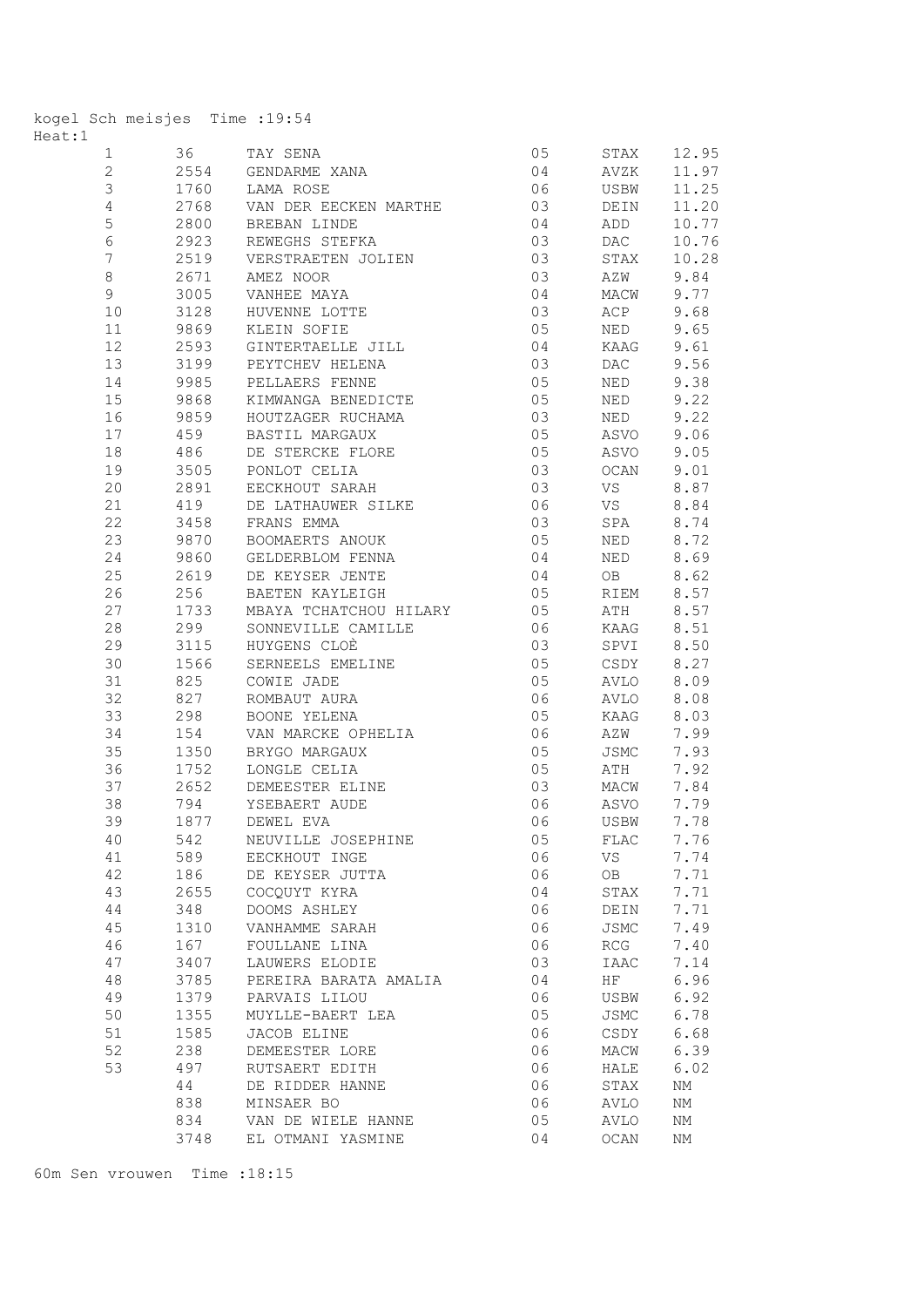| Heat:1 |                              |            |                                         |                 |             |              |
|--------|------------------------------|------------|-----------------------------------------|-----------------|-------------|--------------|
|        | $\mathbf{1}$                 | 30         | VAN LENT LOTTE                          | 01              | AVZK        | 7.76         |
|        | $\overline{2}$               | 9940       | MEYER ZOE                               | 97              | NED         | 7.93         |
|        | 3                            | 607        | CHAVEPEYER CLOE                         | 01              | ACLO        | 7.96         |
|        | $\overline{4}$               | 2340       | TSHIAMALA BITOTA SARAH-DA               | 00              | ACLO        | 7.99         |
|        | 5                            | 214        | HEYVAERT LUCA                           | 02              | LEBB        | 8.04         |
|        | 6                            | 9941       | MUNTSLAG SHEENAI                        | 0 <sub>0</sub>  | NED         | 8.05         |
|        | 7                            |            | 9917 LEJEUNE MARIE                      | 01              | FRA         | 8.10         |
|        | 8                            |            | 9862 FRIJTERS FEMKE                     | 0 <sub>0</sub>  | NED         | 8.14         |
| Heat:2 | 60m Sen vrouwen Time : 18:15 |            |                                         |                 |             |              |
|        | 1                            | 14         | PRAET JUSTINE                           | 02              | STAX        | 7.96         |
|        | $\overline{2}$               | 1750       | JANSSENS KYRA                           | 0 <sub>0</sub>  | DAC         | 8.11         |
|        | 3                            | 9938       | HUIJBEN NIDA                            | 99              | NED         | 8.13         |
|        | $\overline{4}$               | 2262       | BROZE EMMA                              | 00 <sup>o</sup> | RIWA        | 8.16         |
|        | 5                            |            | 1657 VANDERBAUWHEDE LIES                | 99              | ASVO        | 8.18         |
|        | 6                            |            | 1743 HEYMANS AMBER                      | 99              | ACP         | 8.22         |
|        | $7\phantom{.0}$              |            | 1531 DE CLERCQ ALIX                     | 0 <sup>0</sup>  | KAAG        | 8.27         |
|        | 8                            |            | 700 SMARS ROMEE                         | 01              | CABW        | 8.37         |
| Heat:3 | 60m Sen vrouwen Time : 18:15 |            |                                         |                 |             |              |
|        | $\mathbf{1}$                 | 9903       | VERDAASDONK MEIKE                       | 02              | NED         | 8.28         |
|        | $\overline{2}$               | 351        | VAN DER HAEGEN AUDREY                   | 02              | ACG         | 8.30         |
|        | 3                            | 251        |                                         | 02              |             |              |
|        |                              |            | VAN DEN BREMT LORE                      |                 | EA          | 8.35         |
|        | $\overline{4}$               | 400        | COQUYT MAXENCE                          | 02              | KAAG        | 8.38         |
|        | 5                            | 2450       | CALLEBAUT ANGE-VICTORIA 99              |                 | WS          | 8.44         |
|        | $6\phantom{.}6$              | 150        | VAN GELDER SIEGE                        | 01              | OLSE        | 8.46         |
|        | 7                            | 237<br>289 | OOST MORGAN<br>VERHULST LUNA            | 02<br>02        | AVZK<br>VAC | 8.75<br>DNS  |
| Heat:4 | 60m Sen vrouwen Time : 18:15 |            |                                         |                 |             |              |
|        | $\mathbf{1}$                 |            | 9919 EXPOSITO ELIA                      | 01              | FRA 8.55    |              |
|        | $\overline{2}$               | 29         | VIERENDEELS LOIKE                       | 01              | LEBB        | 8.57         |
|        | $\mathfrak{Z}$               | 112        | SERVAES LAURA                           | 02              | RCG         | 8.59         |
|        | $\overline{4}$               |            | 1043 DEPLOREZ MAAIKE                    | 98              | ZA          | 8.60         |
|        | 5                            | 383        | VANRYSSELBERGHE LARA                    | 01              | ASVO        | 8.62         |
|        | 6                            | 2828       | GHYSELEN TINE                           | 70              | RIEM        | 8.71         |
|        |                              |            |                                         |                 |             |              |
|        | 7<br>$8\,$                   | 1175       | BEELAERTS NIKITA<br>1492 SILVERANS SARA | 98<br>96        | SPBO<br>EA  | 8.76<br>9.00 |
|        | 60m Sen vrouwen Time : 18:15 |            |                                         |                 |             |              |
| Heat:5 |                              |            |                                         |                 |             |              |
|        | $\mathbf{1}$                 | 2842       | DE CORTE LYNN                           | 80              | OB          | 8.07         |
|        | $\overline{2}$               | 568        | PUYGRENIER PAULINE                      | 02              | RIWA        | 8.65         |
|        | 3                            | 3302       | THYS VERONIOUE                          | 76              | ACHL        | 8.71         |
|        | $\overline{4}$               | 1397       | THONUS DAVINA                           | 90              | SPVI        | 8.73         |
|        | 5                            | 9921       | YAGOUBI AMEL                            | 88              | FRA         | 8.75         |
|        | $\epsilon$                   | 1205       | CEULEMANS MARLIES                       | 93              | WIBO        | 8.80         |
|        | 7                            | 242        | WILLEMS LOT                             | 02              | VAC         | 8.85         |
|        | 8                            | 1253       | GOESSEYE LIES                           | 96              | ACP         | 8.88         |
| Heat:6 | 60m Sen vrouwen Time : 18:15 |            |                                         |                 |             |              |
|        | $\mathbf 1$                  |            | 1039 VAN VOSSEL KIM                     | 95              | ΖA          | 8.81         |
|        | $\overline{2}$               | 9883       | VERMEEREN ANKIE                         | 01              | NED         | 8.89         |
|        | 3                            | 1581       | VAN DAMME MELINDE                       | 93              | DCLA        | 9.02         |
|        | $\overline{4}$               | 33         | D'HONDT CINDY                           | 02              | LEBB        | 9.10         |
|        | 5                            | 1048       | EYCKMANS LOTTE                          | 94              | DCLA        | 9.16         |
|        |                              |            |                                         |                 |             |              |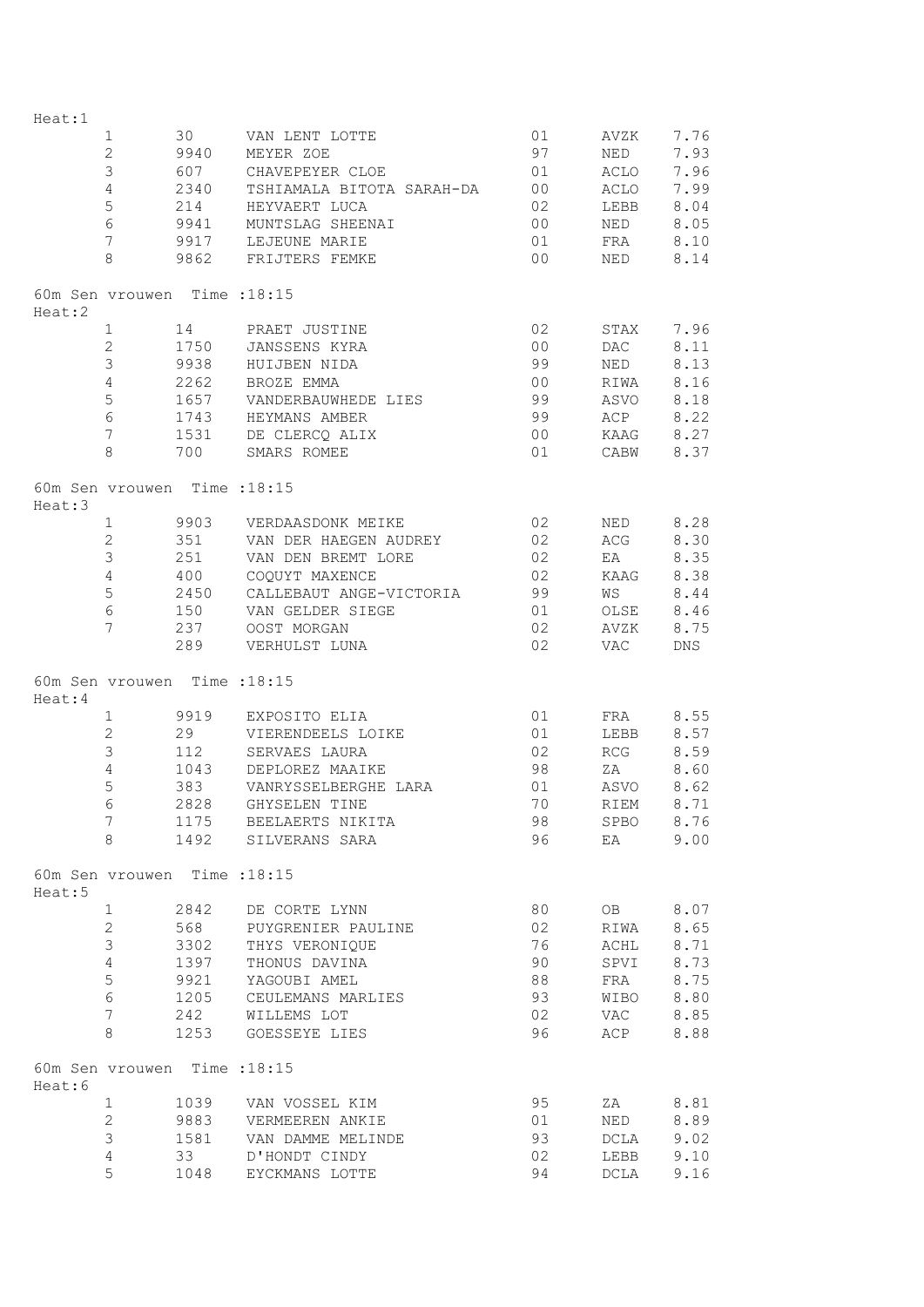|        | 6                            | 9931 | GRIFFIOEN ANNE                       | 82             | NED  | 9.21  |
|--------|------------------------------|------|--------------------------------------|----------------|------|-------|
|        | $\boldsymbol{7}$             | 3567 | JANSSENS SASKIA                      | 74             | ACW  | 9.28  |
|        | 8                            | 3416 | DECAESTEKER MARIJKE                  | 71             | MACW | 9.29  |
| Heat:7 | 60m Sen vrouwen Time : 18:15 |      |                                      |                |      |       |
|        | 1                            | 1268 | BEECKMANS MAUD                       | 0 <sub>0</sub> | OLSE | 8.33  |
|        | $\overline{c}$               | 9923 | DE GUCHTENEIRE RACHIDA               | 82             | NED  | 8.57  |
|        | 3                            | 3418 | VERNIERS LEEN                        | 70             | RIEM | 9.46  |
|        | $\overline{4}$               | 3574 | OBASOHAN ROSELYN                     | 72             | OLSE | 9.48  |
|        | $\mathsf S$                  | 2885 | VERPLAETSE LEEN                      | 78             | HALE | 9.61  |
|        | 6                            | 1133 | GENDARME NAOMI                       | 97             | AVZK | 11.23 |
| Heat:1 |                              |      | hoog Sch Jun Sen mannen Time : 18:59 |                |      |       |
|        | $\mathbf{1}$                 |      | 1757 PARMENTIER THOMAS               | 92             | DEIN | 2.00  |
|        | $\overline{c}$               | 9926 | DE BRUIJN TIM                        | 04             | NED  | 1.88  |
|        | 3                            | 9873 | KLEIN<br>TIM                         | 04             | NED  | 1.85  |
|        | $\overline{4}$               | 2273 | CEULEMANS YANNICK                    | 94             | ACBR | 1.80  |
|        | 5                            | 2582 | D'HAESE LUCA                         | 04             | ACP  | 1.70  |
|        | $\epsilon$                   | 248  | TERRYN HANNES                        | 02             | AVMO | 1.65  |
|        | $\epsilon$                   | 3194 | MARIN TOM                            | 04             | CABW | 1.65  |
|        | $\,8\,$                      | 3284 | PROVOOST NOA                         | 04             | HERV | 1.65  |
|        | 9                            | 367  | VERNIERS THIBEAU                     | 01             | KAAG | 1.65  |
|        | 10                           | 9898 | MOELANDS DAAN                        | 04             | NED  | 1.60  |
|        | 11                           | 2267 | DE KEYSER JARNE                      | 03             | OB   | 1.60  |
|        | 12                           | 3138 | DELVIN THIBAUT                       | 04             | CABW | 1.55  |
|        | 13                           | 3853 | PERMENTIER JOHAN                     | 79             | SPBO | 1.50  |
|        |                              | 9848 | KOOREMAN ROEL                        | 03             | NED  | NΜ    |
| Heat:1 | 60m Sen mannen Time : 18:13  |      |                                      |                |      |       |
|        | 1                            |      | 3109 KUBA DI-VITA GAYLORD            | 95             | CABW | 6.90  |
|        | $\overline{c}$               | 9841 | <b>DUFF BRETT</b>                    | 01             | NED  | 7.01  |
|        | 3                            | 9927 | JANKO FRANJIC                        | 94             | NED  | 7.11  |
|        | $\overline{4}$               | 3468 | GUEULETTE RENAUD                     | 98             | CABW | 7.11  |
|        | 5                            | 9849 | VAN DER GRAAFF CEDRYCH               | 99             | NED  | 7.13  |
|        | $\epsilon$                   | 1621 | RENSON MASSIMO                       | 96             | FLAC | 7.31  |
|        | $\overline{7}$               | 9928 | FRANJIC JELEN                        | 0 <sub>0</sub> | NED  | 7.38  |
|        | 8                            |      | 2199 VANDER MIJNSBRUGGE WOUTER       | 92             | DAC  | 7.65  |
| Heat:2 | 60m Sen mannen Time : 18:13  |      |                                      |                |      |       |
|        | $\mathbf 1$                  |      | 2112 HUWEL KLAAS                     | 91             | ASVO | 7.22  |
|        | $\mathbf{2}$                 | 9878 | STEENWINKEL NIGEL                    | 03             | NED  | 7.24  |
|        | $\mathfrak{Z}$               | 68   | VAN HERREWEGHE THOMAS                | 02             | RIEM | 7.41  |
|        | $\overline{4}$               | 1851 | SEGERS SENNE                         | 95             | LYRA | 7.42  |
|        | 5                            | 1574 | APPELMANS MATHIAS                    | 96             | ACP  | 7.42  |
|        | 6                            | 1704 | KALANDULA FABIANO                    | 96             | SPVI | 7.44  |
|        | 7                            |      | 2128 DUMON EWOUT                     | 95             | KAAG | 7.57  |
|        | 8                            |      | 2180 COLPAERT SANDER                 | 97             | RIEM | 7.64  |
| Heat:3 | 60m Sen mannen Time : 18:13  |      |                                      |                |      |       |
|        | $\mathbf{1}$                 | 2014 | GOOSSENS YANNICK                     | 97             | HAMM | 7.26  |
|        | $\mathbf{2}$                 | 9861 | PASTOOR SJOERD                       | 01             | NED  | 7.31  |
|        | 3                            | 3067 | BARO OLIVIER                         | 93             | RIWA | 7.36  |
|        | 4                            | 9929 | LUSZEZ HUGO                          | 97             | FRA  | 7.46  |
|        | $\mathsf S$                  | 9930 | DIALLO MOUHAMMOUDOU                  | 99             | FRA  | 7.49  |
|        | 6                            | 233  | LOFORTE MATEO                        | 0 <sup>0</sup> | SER  | 7.54  |
|        | 7                            | 815  | BORZYKOWSKI UGO                      | 02             | CABW | 7.77  |
|        |                              |      |                                      |                |      |       |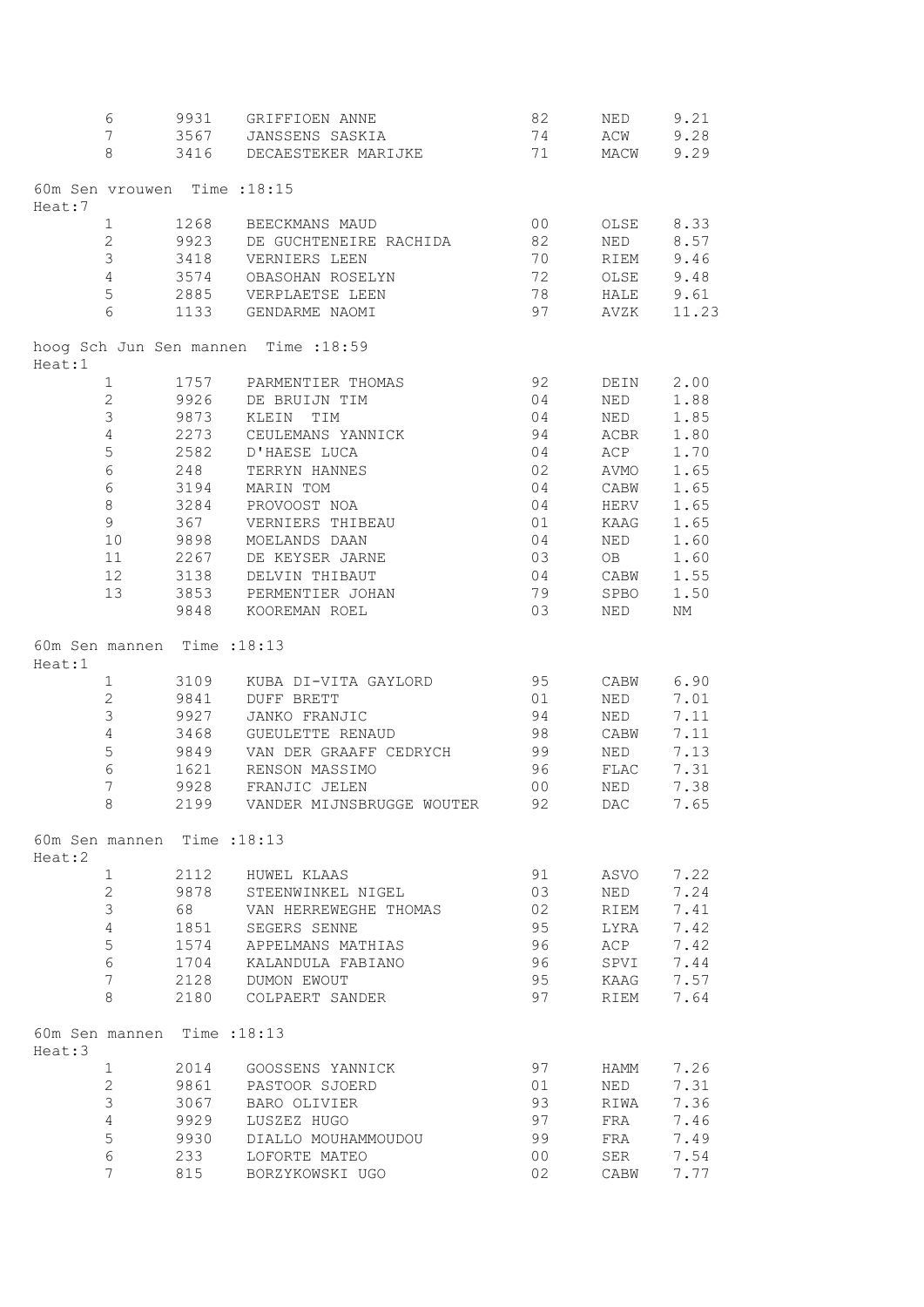|                                        | 8                | 614  | JACQUES GEOFFREY              | 01             | SER        | 8.01  |
|----------------------------------------|------------------|------|-------------------------------|----------------|------------|-------|
| 60m Sen mannen Time : 18:13<br>Heat: 4 |                  |      |                               |                |            |       |
|                                        | $\mathbf{1}$     | 155  | DE GRANDE TIMO                | 02             | SPBO       | 7.40  |
|                                        | $\overline{c}$   | 3145 | BOTTU FABRICE                 | 95             | RSCA       | 7.45  |
|                                        | $\mathsf 3$      | 3264 | HENDRICK CLEMENT              | 99             | CABW       | 7.46  |
|                                        | $\overline{4}$   | 9933 | VAN AARTSEN LEON              | 99             | NED        | 7.52  |
|                                        | 5                | 2003 | HOOBERGS JESSE                | 96             | LOOI       | 7.55  |
|                                        | $\sqrt{6}$       | 771  | RYJOUKHINE MAXIME             | 02             | UAC        | 7.57  |
|                                        | $\boldsymbol{7}$ | 4009 | VAN INGELGEM THOMAS           | 84             | LEBB       | 7.66  |
|                                        | 8                | 2474 | FAUT SANDER                   | 97             | DAC        | 7.71  |
| 60m Sen mannen Time : 18:13<br>Heat:5  |                  |      |                               |                |            |       |
|                                        | 1                | 648  | THIRY LILLIAN                 | 02             | OSGA       | 7.27  |
|                                        | $\overline{c}$   | 232  | FLEURUS YENS                  | 01             | <b>DAC</b> | 7.49  |
|                                        | 3                | 3144 | VAN KERCKHOVEN SHENDO         | 95             | RSCA       | 7.71  |
|                                        | $\overline{4}$   | 2401 | DEWAELE KRISTOF               | 94             | DAC        | 7.78  |
|                                        | $\mathsf S$      | 9924 | FOPPEN EVERT JAN              | 84             | NED        | 7.85  |
|                                        | 6                | 2360 | HUYGH JENS                    | 95             | <b>DAC</b> | 7.92  |
| 60m Sen mannen Time : 18:13<br>Heat:6  |                  |      |                               |                |            |       |
|                                        | 1                | 1269 | DE MEYER ARJEN                | 0 <sub>0</sub> | ΖA         | 8.00  |
|                                        | $\overline{c}$   | 3386 | BEUDIN AUDRIC                 | 94             | RSCA       | 8.13  |
|                                        | $\mathfrak{Z}$   | 1622 | VANTOMME MATHIAS              | 94             | OB         | 8.16  |
|                                        | $\overline{4}$   | 3889 | BOGAERT TOMMY                 | 81             | STAX       | 8.20  |
|                                        | $\mathsf S$      | 5810 | HERREGODTS YVES               | 70             | VITA       | 8.28  |
|                                        | $\sqrt{6}$       | 5    | DE PRINS MICHAÎL              | 02             | RAM        | 8.38  |
| 60m Sen mannen Time : 18:13<br>Heat:7  |                  |      |                               |                |            |       |
|                                        | 1                | 9914 | DE FRAEY FREEK                | 78             | KAAG       | 8.13  |
|                                        | $\mathbf{2}$     | 5125 | HEYLEN RONALD                 | 62             | BRAB       | 8.25  |
|                                        | $\mathfrak{Z}$   | 4134 | DE KEYSER KRISTOF             | 74             | ОB         | 8.28  |
|                                        | $\overline{4}$   | 9866 | ZAMAN JACQUES                 | 61             | <b>NED</b> | 8.74  |
|                                        |                  | 9922 | <b>SCHUIT ETIENNE</b>         | 74             | NED        | DNS   |
|                                        |                  | 2842 | DE CORTE LYNN                 | 80             | OВ         | DNS   |
| 60m Sen mannen Time : 18:13<br>Heat:8  |                  |      |                               |                |            |       |
|                                        | 1                | 616  | NAJMAOUI COLIN                | 01             | ARCH       | 7.70  |
|                                        | $\mathbf{2}$     | 5682 | VAN CAUWENBERGH DANNY         | 78             | BRAB       | 7.79  |
|                                        | $\mathfrak{Z}$   | 4808 | WILLAERT ANDY                 | 79             | AVMO       | 8.02  |
|                                        | $\overline{4}$   | 1906 | ONGENA TIM                    | 91             | SPVI       | 8.25  |
|                                        | $\mathsf S$      | 2002 | DE ROECK GLEN                 | 95             | LOOI       | 8.27  |
|                                        | 6                | 5859 | --<br>JANSSENS FRANCO         | 73             | ACHL       | 9.15  |
|                                        |                  |      | 2225 VANHALST ROBBE           | 04             | DEIN       | DNS   |
| Heat:1                                 |                  |      | 200m Cad meisjes Time : 18:59 |                |            |       |
|                                        | $\mathbf{1}$     | 330  | LAUREYS ZOÎ                   | 05             | DUFF       | 25.51 |
|                                        | $\overline{2}$   | 288  | DAVIDS MAITHE                 | 05             | AVT        | 25.79 |
|                                        | $\mathfrak{Z}$   | 1382 | LATINNE ELEA                  | 05             | WS         | 27.04 |
|                                        | $\overline{4}$   | 100  | HEYVAERT ELLA                 | 05             | LEBB       | 27.08 |
|                                        | 5                | 9993 | KARELSE YARA                  | 06             | NED        | 29.84 |
|                                        | 6                |      | 9992 DE KRAKER YASMINE        | 06             | NED        | 31.63 |
|                                        |                  |      |                               |                |            |       |
|                                        |                  |      |                               |                |            |       |

200m Cad meisjes Time :18:59 Heat:2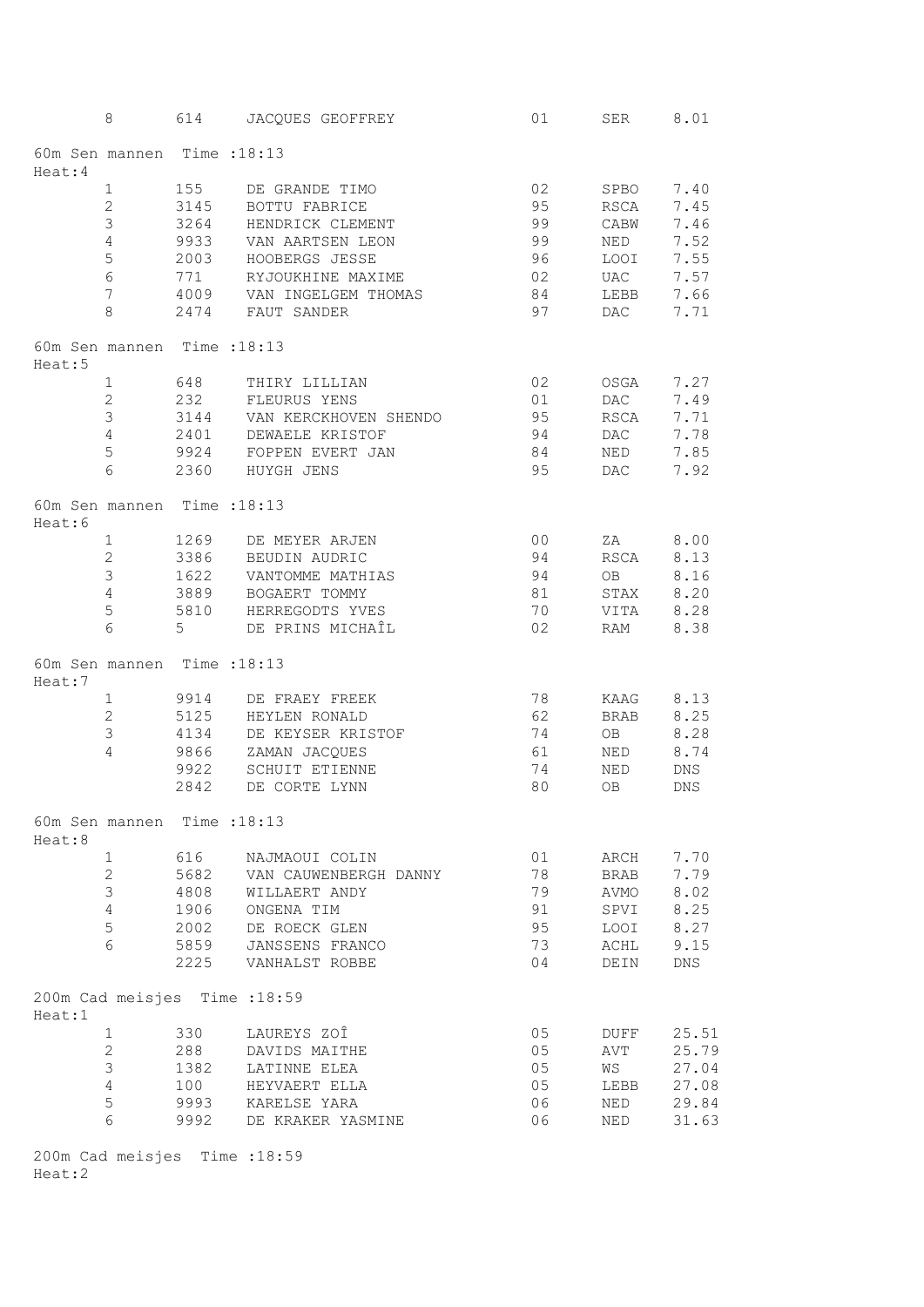|         | $\mathbf{1}$           |      | 1332 GEOFFROY MAÎLLE                   | 05 | DAMP                | 27.33 |
|---------|------------------------|------|----------------------------------------|----|---------------------|-------|
|         | $\overline{2}$         | 444  | HEYMANS HANNELORE                      | 05 | EA                  | 27.49 |
|         | $\mathfrak{Z}$         |      | 310 STEELS SITA                        | 05 | HAMM                | 27.96 |
|         | $\overline{4}$         |      | 264 WILLEMYNS ZOÎ                      | 06 | ABES                | 28.14 |
|         | 5                      |      | 354 OOGHE LAURA                        | 06 | HCO                 | 28.82 |
|         |                        |      | 1707 COLLETTE FLORA                    | 05 | ARCH                | DNF   |
|         |                        |      | 200m Cad meisjes Time : 18:59          |    |                     |       |
| Heat:3  |                        |      |                                        |    |                     |       |
|         | $1 \quad$              |      | 1575 GODEAU ELEA                       | 05 | ACLO                | 28.07 |
|         | $\mathbf{2}$           |      | 9902 VERDAASDONK ANOUK                 | 05 | NED                 | 28.07 |
|         | $\mathfrak{Z}$         |      | 825 COWIE JADE                         | 05 | AVLO                | 28.13 |
|         | $\overline{4}$         |      | 243 BUYCK AMELIE                       | 05 | <b>HAMM</b>         | 28.79 |
|         | $\overline{5}$         |      | 1469 MARTIN NOA                        | 05 | ARCH                | 28.86 |
|         | 6                      |      | 309 VAN HECKE LENA                     | 05 | <b>HAMM</b>         | 29.44 |
| Heat: 4 |                        |      | 200m Cad meisjes Time : 18:59          |    |                     |       |
|         | 1                      |      | 1303 VANBIERVLIET JULIE                | 05 | JSMC                | 27.41 |
|         | $\mathbf{2}$           | 1821 | CHARRON LOLA                           | 05 | ACLO                | 28.57 |
|         | $\mathfrak{Z}$         |      | 836 VERNIERS STEPHANIE                 | 05 | <b>AVLO</b>         | 28.66 |
|         | $\overline{4}$         |      | 1403 DUTRIEUX LALY                     | 06 | <b>DS</b>           | 30.26 |
|         | 5                      |      | 762 DE WEGHE BRITT                     | 05 | DAC                 | 30.28 |
|         |                        |      | 2665 LIGNEEL YORUNN                    | 03 | HAC                 | DNS   |
| Heat:5  |                        |      | 200m Cad meisjes Time : 18:59          |    |                     |       |
|         | $1 \quad \blacksquare$ |      | 834 VAN DE WIELE HANNE                 | 05 | AVLO                | 27.45 |
|         | $\mathbf{2}$           |      |                                        | 06 | CABW                | 27.53 |
|         | $\mathfrak{Z}$         |      | 1758 PHILIPPE CHLOE<br>99 RECOUR JANTE | 06 | LEBB                | 27.63 |
|         | $\overline{4}$         |      | 606 ANCKAERT ELIEN                     | 06 | HAC                 | 28.30 |
|         | $\mathsf S$            |      | 125 DE KEUKELEIRE MICHELINE            | 05 | DEIN                | 28.68 |
|         | 6                      | 709  | VERHAST VALESCA                        | 05 | LEBB                | 29.00 |
|         |                        |      | 200m Cad meisjes Time : 18:59          |    |                     |       |
| Heat:6  |                        |      |                                        |    |                     |       |
|         | $\mathbf{1}$           |      |                                        | 05 |                     | 28.08 |
|         | $\mathbf{2}$           |      |                                        | 05 | CABW<br>LYRA        | 28.24 |
|         | 3                      | 1481 | TOPPET LOUISE                          | 05 | ${\tt FCHA}$        | 28.93 |
|         |                        |      | 4 1566 SERNEELS EMELINE                | 05 | CSDY                | 28.96 |
|         | 5                      |      | 9843 BOETERS CHARISSA                  | 06 | NED                 | 29.68 |
|         | 6                      |      | 488 DE VRIESE TESS                     | 06 | ASVO                | 30.02 |
| Heat:7  |                        |      | 200m Cad meisjes Time : 18:59          |    |                     |       |
|         | $\mathbf{1}$           | 1867 | SCHROEDER SOPHIA                       | 05 | HF                  | 28.23 |
|         | $\mathbf{2}$           | 236  | LANSEN SAARTJE                         | 06 | MACW                | 28.47 |
|         | $\mathfrak{Z}$         | 70   | GOOSEN YANA                            | 05 | AZW                 | 28.65 |
|         | $\overline{4}$         | 562  | DE SMET LENA                           | 06 | DAC                 | 28.76 |
|         | 5                      |      | 1395 FRANS VALENTINE                   | 05 | SPA                 | 28.94 |
|         | 6                      |      | 1535 DE POORTERE KATO                  | 05 | JSMC                | 30.82 |
| Heat:8  |                        |      | 200m Cad meisjes Time : 18:59          |    |                     |       |
|         | $\mathbf{1}$           | 561  | RAWOE ANNABEL                          | 06 | DAC                 | 27.67 |
|         | $\mathbf{2}$           | 1554 | ROUSSEAU ANAELLE                       | 06 | ACLO                | 28.58 |
|         | $\mathfrak{Z}$         |      | 250 ROBBERECHT HANNE                   | 05 | HAMM                | 28.99 |
|         | 4                      |      | 473 WALSCHAERS MARIEKE                 | 06 | $\mathop{\rm ACHL}$ | 29.29 |
|         | 5                      |      | 1491 BRUART HARUMI                     | 05 | ACLO                | 29.31 |
|         |                        |      | 492 DREELINCK JENNA                    | 05 | ASVO                | DNS   |
|         |                        |      |                                        |    |                     |       |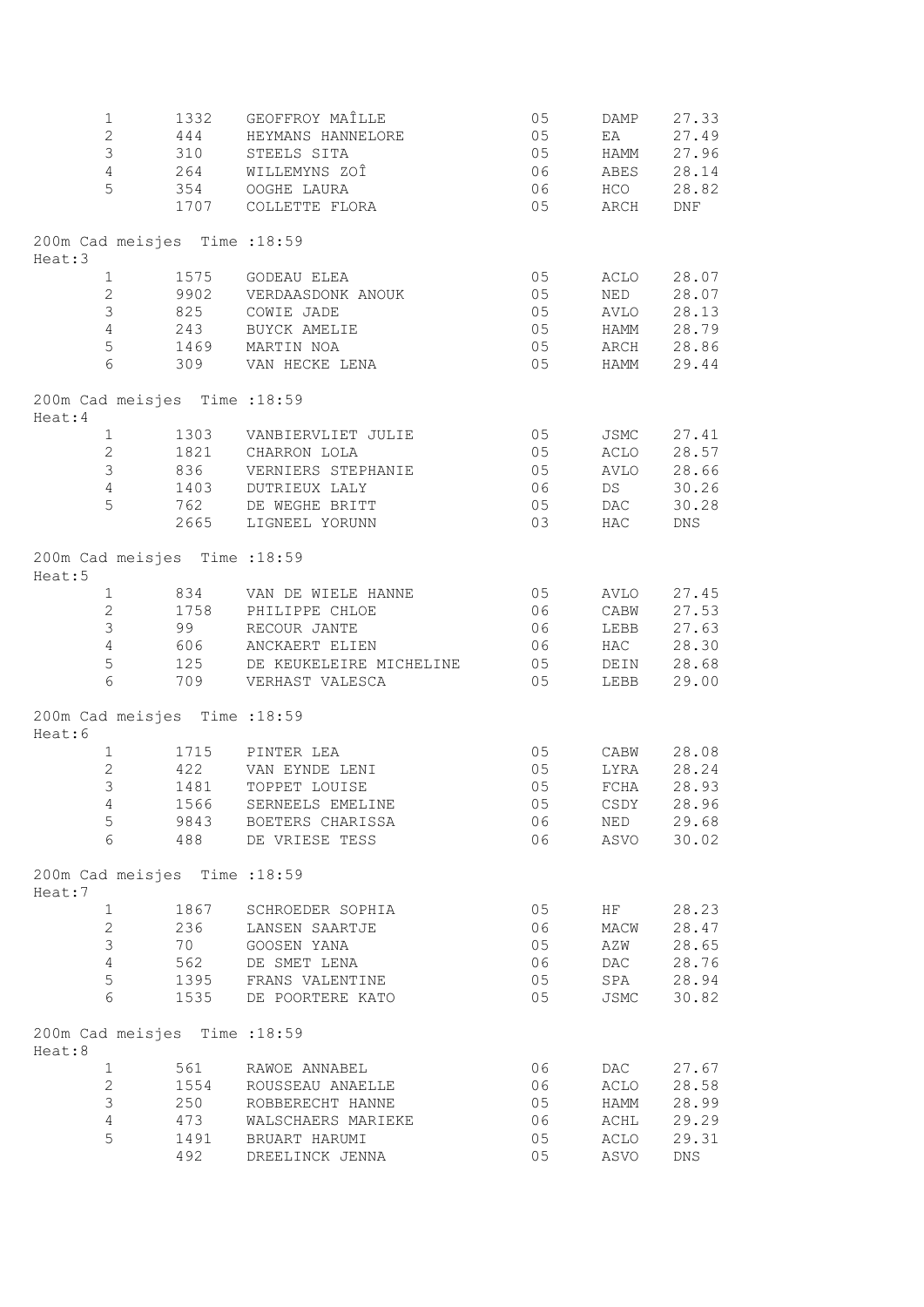| Heat: 9        | 200m Cad meisjes Time : 18:59 |      |                             |    |             |       |
|----------------|-------------------------------|------|-----------------------------|----|-------------|-------|
| $\mathbf{1}$   |                               | 237  | LOGIER FIEN                 | 06 | MACW        | 28.71 |
|                | $\mathbf{2}$                  |      | 9885 BOONE DAVINE           | 05 | AVLO        | 29.48 |
| $\mathfrak{Z}$ |                               | 729  | VAN HOOF KAATJE             | 06 | LYRA        | 30.00 |
|                | $\overline{4}$<br>319         |      | WILLEMS BRERA               | 05 | SPBO        | 30.20 |
| 5              | 24                            |      | AREFI LARA                  | 05 | STAX        | 30.89 |
| $\sqrt{6}$     | 37                            |      | TROTTEYN ANNIKA             | 05 | STAX        | 31.95 |
| Heat:10        | 200m Cad meisjes Time : 18:59 |      |                             |    |             |       |
| $\mathbf{1}$   |                               | 1940 | DENNISON CHRYSTAL           | 05 | RESC        | 29.86 |
|                | $\mathbf{2}$                  | 1753 | RODONO ELISA                | 06 | CABW        | 30.03 |
|                | $\mathfrak{Z}$                | 348  | DOOMS ASHLEY                | 06 | DEIN        | 30.40 |
|                | $\overline{4}$                |      | 1704 DESSART LUCILE         | 05 | CABW        | 31.23 |
| 5              |                               |      | 9870 BOOMAERTS ANOUK        | 05 | NED         | 31.56 |
|                |                               |      | 9995 VAN DEN DIKKENBERG INE | 06 | NED         | DNS   |
| Heat:11        | 200m Cad meisjes Time : 18:59 |      |                             |    |             |       |
|                | $\mathbf{1}$                  | 9854 | DE WAAL ILVY                | 06 | NED         | 29.91 |
|                | $\mathbf{2}$                  |      | 499 WALRAVE YITSKE          | 06 | ASVO        | 30.53 |
|                | $\mathfrak{Z}$                |      | 820 CISSE MAÔMOUNA          | 06 | AVLO        | 30.62 |
|                | $\overline{4}$                |      | 1379 PARVAIS LILOU          | 06 | USBW        | 30.93 |
| 5              |                               |      | 9853 ELIAS ALEXANDRA        | 06 | NED         | 31.85 |
| $\sqrt{6}$     |                               |      | 1754 BRASSEUR JUDITH        | 06 | CABW        | 32.28 |
| Heat:12        | 200m Cad meisjes Time : 18:59 |      |                             |    |             |       |
| $\mathbf{1}$   | 627                           |      | SIRJACOBS ANKE              | 06 | VS <b>V</b> | 28.08 |
|                | $\mathbf{2}$<br>103           |      | STANDAERT CHLOE             | 06 | DEIN        | 29.76 |
| $\mathfrak{Z}$ | 794                           |      | YSEBAERT AUDE               | 06 | ASVO        | 30.27 |
|                | $\overline{4}$<br>823         |      | VERNIERS MAREN              | 06 | AVLO        | 31.58 |
| 5              | 104                           |      | CHARLIER LOTTE              | 06 | DEIN        | 32.02 |
| Heat:13        | 200m Cad meisjes Time : 18:59 |      |                             |    |             |       |
| $\mathbf{1}$   |                               |      | 295 VANDENBUSSCHE LOTTE     | 06 | STAX        | 30.98 |
| $\overline{2}$ | 338                           |      | DAELEMANS ANAIS             | 06 | SPBO        | 31.13 |
|                | 3                             |      | 1576 DE SPIEGELEER LEA      | 06 | <b>UAC</b>  | 31.74 |
| 4              |                               |      | 44 DE RIDDER HANNE          | 06 | STAX        | 32.00 |
| 5              |                               |      | 637 VAN OYEN MAXINE         | 06 | DAC         | 32.52 |
| Heat:14        | 200m Cad meisjes Time : 18:59 |      |                             |    |             |       |
| $\mathbf{1}$   |                               | 816  | VAN RANSBEECK ARREZINA      | 06 | AVLO        | 28.85 |
| $\mathbf{2}$   |                               | 1721 | MAHIEU LOUISE               | 06 | FCHA        | 29.13 |
| 3              |                               | 186  | DE KEYSER JUTTA             | 06 | OB          | 30.46 |
| 4              |                               |      | 375 DE GROOTE FENNE         | 06 | SPBO        | 31.46 |
| 5              |                               | 642  | SEGERS MARIE                | 06 | VITA        | 32.38 |
| Heat:15        | 200m Cad meisjes Time : 18:59 |      |                             |    |             |       |
| $\mathbf{1}$   |                               | 678  | STERCK LOU                  | 06 | EA          | 30.25 |
| $\mathbf{2}$   |                               | 827  | ROMBAUT AURA                | 06 | AVLO        | 30.48 |
| $\mathsf 3$    |                               | 1760 | LAMA ROSE                   | 06 | USBW        | 30.61 |
| 4              |                               | 817  | DE LEENHEER FLEUR           | 06 | AVLO        | 30.85 |
| 5              |                               | 838  | MINSAER BO                  | 06 | AVLO        | 32.31 |
|                |                               |      |                             |    |             |       |

200m Cad meisjes Time :18:59 Heat:16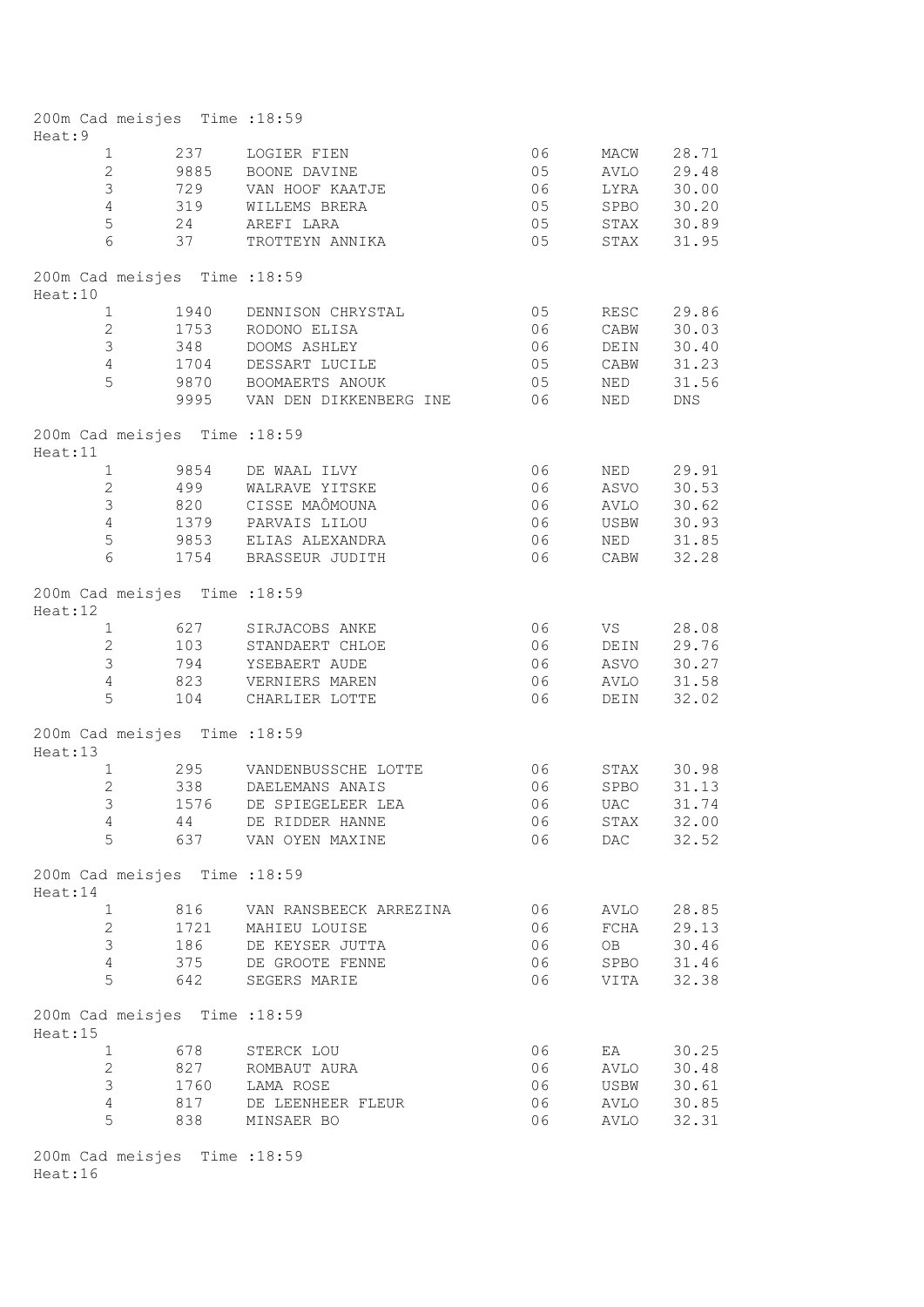|                                          | $1\,$           | 636  | VAN DER ELST MARIE         | 06 | DAC            | 28.66     |
|------------------------------------------|-----------------|------|----------------------------|----|----------------|-----------|
|                                          | $\mathbf{2}$    | 671  | MICHIELS KAAT              | 06 | EA             | 28.93     |
|                                          | 3               | 1720 | COPPENS EMILIE             | 06 | USBW           | 30.31     |
|                                          | $\overline{4}$  |      | 1835 PINDU BASAMBI RUTH∞   | 05 | <b>USBW</b>    | 31.54     |
|                                          | 5               |      | 1877 DEWEL EVA             | 06 | USBW           | 31.73     |
|                                          | $6\overline{6}$ |      | 246 DE WAELE TIANY         | 06 | AZW            | 33.21     |
|                                          |                 |      |                            |    |                |           |
| 200m Sch meisjes Time : 18:59            |                 |      |                            |    |                |           |
| Heat:1                                   | $\mathbf{1}$    |      | 3703 MORTANT ALEXANDRA     | 04 | CABW           | 25.57     |
|                                          | $\overline{2}$  |      | 2634 VAN DRIESSCHE XANTHE  | 03 | KAAG           |           |
|                                          | $\mathcal{S}$   |      | 2896 UDECHUKWU HILARY      |    | HAKI           | 25.88     |
|                                          |                 |      |                            | 03 |                | 26.17     |
|                                          | $4\overline{ }$ |      | 2618 DE VARÈ CLARA         | 04 | KAAG           | 26.33     |
|                                          | 5               |      | 9886 DE ROO AMBER          | 04 | <b>NED</b>     | 27.05     |
|                                          | $6\overline{6}$ |      | 3406 VANHAMME CAROLINE     | 03 | JSMC           | 27.25     |
| 200m Sch meisjes Time : 18:59            |                 |      |                            |    |                |           |
| Heat:2                                   |                 |      |                            |    |                |           |
|                                          | 1               |      | 2961 SILVERANS JANE        | 03 | EA             | 26.90     |
|                                          | $\overline{2}$  |      | 3066 DE SCHEPPER KATO      | 03 | ASVO           | 27.03     |
|                                          | $\mathfrak{Z}$  |      | 2633 LOUAGIE LORE          | 04 | AVR            | 27.60     |
|                                          | $\overline{4}$  |      | 3065 VANDERBAUWHEDE KAAT   | 04 | ASVO           | 27.81     |
|                                          | 5               |      | 3541 KEMPENER SHANIA       | 04 | CABW           | 27.99     |
|                                          | 6               |      | 9905 VAN EETVELDT KATJA    | 04 |                | 28.61     |
|                                          |                 |      |                            |    | NED            |           |
| 200m Sch meisjes Time : 18:59            |                 |      |                            |    |                |           |
| Heat:3                                   |                 |      |                            |    |                |           |
|                                          |                 |      | 1 3012 D'HAEYERE KATO      | 04 | ACME           | 27.15     |
|                                          | $\overline{2}$  |      | 2821 ANYANWU VALENTINE     | 04 | $\mathbb{ACG}$ | 27.47     |
|                                          | $\mathcal{S}$   |      | 3178 DEVICHE LORE          | 04 | ACP            | 27.73     |
|                                          | $4\overline{ }$ |      | 3093 VIDARSSON SUNNA-LIF   | 04 | AVLO           | 28.40     |
|                                          | 5               |      | 3823 DEMARTIN ZEHAB        | 03 | SPA            | 28.84     |
|                                          | $6\overline{6}$ |      | 3609 DE GREEF ELSA         | 03 | CABW           | 29.74     |
|                                          |                 |      |                            |    |                |           |
| 200m Sch meisjes Time : 18:59<br>Heat: 4 |                 |      |                            |    |                |           |
|                                          | $\mathbf{1}$    |      | 2803 VERHAEGHE JOLIJN      | 03 | HAC            | 27.53     |
|                                          |                 |      | 2508 FAVOREEL THAIS        | 04 | STAX           |           |
|                                          | $\mathbf{2}$    |      | 2939 KERSEMANS JELKE       |    | SPBO           | 27.96     |
|                                          | $\mathfrak{Z}$  |      |                            | 04 |                | 28.58     |
|                                          | $\overline{4}$  |      | 2941 DE TROYER LISA        |    | 04 LEBB        | 28.69     |
|                                          |                 |      | 5 2710 VENDRIX YENTHE      |    | 03 ACA 29.54   |           |
|                                          | $6\overline{}$  |      | 2669 CREEMERS LOLA         | 03 |                | VAC 30.17 |
| 200m Sch meisjes Time : 18:59            |                 |      |                            |    |                |           |
| Heat:5                                   |                 |      |                            |    |                |           |
|                                          | 1               |      | 2602 LEROY LOTTE           | 04 | RCG            | 27.55     |
|                                          | $2^{\circ}$     |      | 2665 LIGNEEL YORUNN        | 03 | HAC            | 28.35     |
|                                          | 3               |      | 2553 HUYCK TIMEA           | 04 | LEBB           | 28.80     |
|                                          | $4\overline{ }$ |      | 3052 VAN HYFTE STEPHANIE   | 03 | RIEM           | 28.90     |
|                                          | 5 <sup>5</sup>  |      | 2954 VAN DE PERRE STIEN    | 04 | ACHL           | 29.67     |
|                                          | $6\overline{6}$ |      | 9858 LEENHEER FLEUR        | 03 | NED            | 30.47     |
|                                          |                 |      |                            |    |                |           |
| 200m Sch meisjes Time : 18:59            |                 |      |                            |    |                |           |
| Heat:6                                   |                 |      |                            |    |                |           |
|                                          | 1               |      |                            | 03 | AZW            | 28.92     |
|                                          | $2^{\circ}$     |      |                            | 03 | SPA            | 29.59     |
|                                          | $\mathcal{S}$   |      | 2577 LODEWIJCKX INE        | 04 | AVT            | 29.85     |
|                                          |                 |      | 3785 PEREIRA BARATA AMALIA | 04 | HF 1           | DNS       |
|                                          |                 |      | 3666 BRASSEUR ELISE        | 04 | CABW           | DNS       |
|                                          |                 |      |                            |    |                |           |

200m Sch meisjes Time :18:59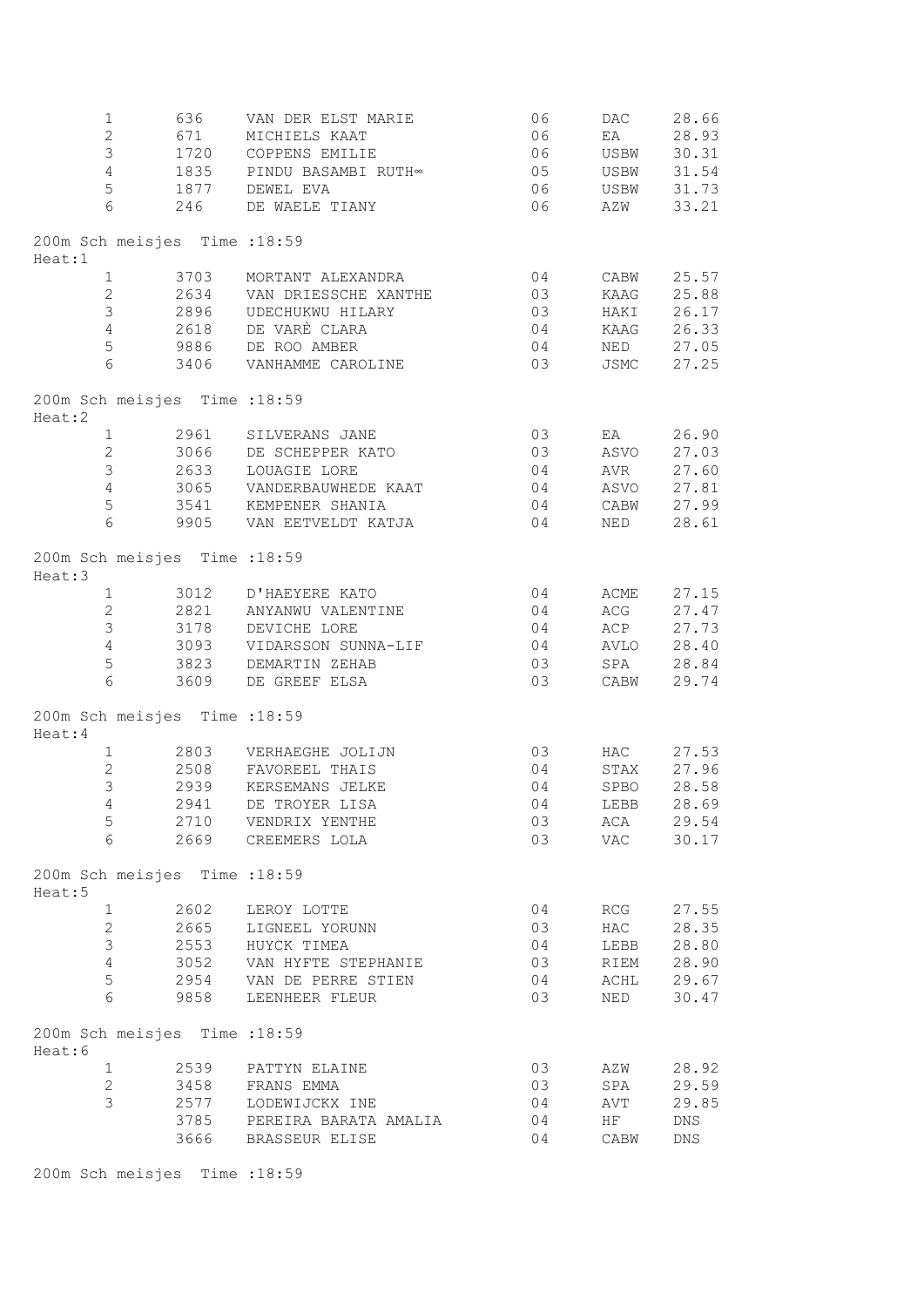| Heat:7  |                                |                               |                                |    |              |       |
|---------|--------------------------------|-------------------------------|--------------------------------|----|--------------|-------|
|         | $\mathbf{1}$                   | 3935                          | SCHMIDT LISA                   | 04 | HF           | 30.29 |
|         | $\overline{2}$                 |                               | 3878 ATCHOU ANNE-ESPERANNCE    | 03 | UAC          | 30.93 |
|         | $\mathfrak{Z}$                 | 2850                          | LEUCKX KATO                    | 03 | ACP          | 32.90 |
|         |                                |                               | 1835 PINDU BASAMBI RUTH∞       | 05 | USBW         | DNS   |
|         |                                |                               |                                |    |              |       |
|         |                                |                               | kogel Cad jongens Time : 20:50 |    |              |       |
| Heat:1  | $\mathbf{1}$                   | 9863                          | SCHUIT DAAN                    | 05 | NED          | 13.71 |
|         | $\overline{c}$                 | 246                           | CREEMERS STAN                  | 05 | VAC          | 11.76 |
|         | $\mathfrak{Z}$                 | 783                           | ROGGE DAAN                     | 05 | ASVO         | 11.59 |
|         | $\overline{4}$                 | 1684                          | FRANCOIS XAVIER                | 05 | CABW         | 11.22 |
|         | 5                              | 440                           | DELAERE TIBE                   | 05 | HAC          | 11.20 |
|         | $\epsilon$                     | 402                           | VAN RAEMDONCK KAMIEL           | 06 | SPBO         | 11.02 |
|         | $7\phantom{.}$                 | 439                           | GODDERIS WOUT                  | 05 | HAC          | 10.52 |
|         | 8                              | 9842                          | <b>DULL BRYAN</b>              | 06 | NED          | 10.12 |
|         | 9                              | 1004                          | KEERMAN JENS                   | 05 | HAC          | 10.01 |
|         | 10                             | 560                           | HENNEAU TOON                   | 06 | DAC          | 8.60  |
|         | 11                             | 1362                          | LANNOO MAX                     | 06 | CABW         | 8.13  |
|         | 12                             | 1537                          | CAMBRON TOMMY                  | 06 | CSDY         | 8.03  |
|         | 13                             | 34                            | VAN DEN MEERSSCHAUT WARD       | 06 | STAX         | 7.66  |
|         | 14                             | 1680                          | DUPUIS JULIAN                  | 05 | ATH          | 7.27  |
|         | 15                             | 9852                          | BENI BANHARI MBIANGI           | 06 | NED          | 7.05  |
|         | 16                             | 245                           | MAESSEN TIBAU                  | 06 | VAC          | 6.51  |
|         | 17                             | 295                           | VAN DER HEYDEN EMILE           | 06 | STAX         | 6.15  |
|         | 18                             | 564                           | BATANDEO GABRIEL               | 06 | DAC          | 4.91  |
|         |                                |                               |                                |    |              |       |
|         |                                | 200m Cad jongens Time : 19:27 |                                |    |              |       |
| Heat:1  |                                |                               |                                |    |              |       |
|         | $\mathbf{1}$                   | 144                           | TORCK JARNO                    | 05 | LEBB         | 23.68 |
|         | $\overline{2}$                 | 1306                          | VANDOOREN GATIEN               | 05 | JSMC         | 24.21 |
|         | 3                              | 214                           | HEERSMINK THOMAS               | 05 | DEIN         | 24.51 |
|         | $\overline{4}$                 | 70                            | TEMMERMAN TIBE                 | 05 | LEBB         | 24.62 |
|         | 5                              | 794                           | D'HOOGHE LENNERT               | 05 | AVLO         | 25.15 |
|         | $6\phantom{.}6$                | 80                            | DE KETELAERE STAN              | 05 | DEIN         | 25.46 |
|         |                                |                               |                                |    |              |       |
| Heat:2  |                                | 200m Cad jongens Time : 19:27 |                                |    |              |       |
|         | $\mathbf{1}$                   | 1456                          | KALUT ANTOINE                  | 05 | FCHA         | 24.66 |
|         | $2 \left( \frac{1}{2} \right)$ |                               | 9851 DE ROOIJER ANGELO         | 05 | NED 24.78    |       |
|         | 3                              | 825                           | VERNIERS MAXIM                 | 05 | AVLO         | 24.91 |
|         | $\overline{4}$                 | 378                           | VELGHE EMIEL                   | 05 | AVMO         | 25.39 |
|         | 5                              |                               | 1341 MUSAMPA ILUNGA KEIAN      | 05 | ARCH         | 25.42 |
|         | 6                              |                               | 1682 BAZIN LIAM                | 05 | CABW         | 25.67 |
|         |                                |                               |                                |    |              |       |
| Heat:3  |                                | 200m Cad jongens Time : 19:27 |                                |    |              |       |
|         | $\mathbf{1}$                   | 1684                          | FRANCOIS XAVIER                | 05 | CABW         | 25.24 |
|         | $\overline{2}$                 | 813                           | VAN DEN BROECK YENTE           | 05 | AVLO         | 25.25 |
|         | 3                              | 653                           | GEERITS GIJS                   | 05 | <b>BREE</b>  | 25.69 |
|         | $\overline{4}$                 |                               | 1423 LECLERCQ CLEMENT          | 05 | JSMC         | 25.76 |
|         | 5                              |                               | 544 SCHIER WOUT                | 05 | ${\tt FLAC}$ | 26.21 |
|         | 6                              |                               | 1425 LORETTE LOUIS             | 06 | CABW         | 26.48 |
|         |                                |                               |                                |    |              |       |
| Heat: 4 |                                | 200m Cad jongens Time : 19:27 |                                |    |              |       |
|         | $\mathbf{1}$                   | 351                           | RAMAKERS SVERRE                | 05 | MACW         | 25.01 |
|         | $\overline{2}$                 | 299                           | DIDDENS J^RNE                  | 05 | SPBO         | 25.56 |
|         | 3                              | 859                           | CLAES FREDERIK                 | 05 | ACHL         | 26.29 |
|         | 4                              | 727                           | BROEKMANS KLAAS                | 06 | BREE         | 27.29 |
|         | 5                              |                               | 1307 VERZELE HUGO              | 06 | JSMC         | 28.68 |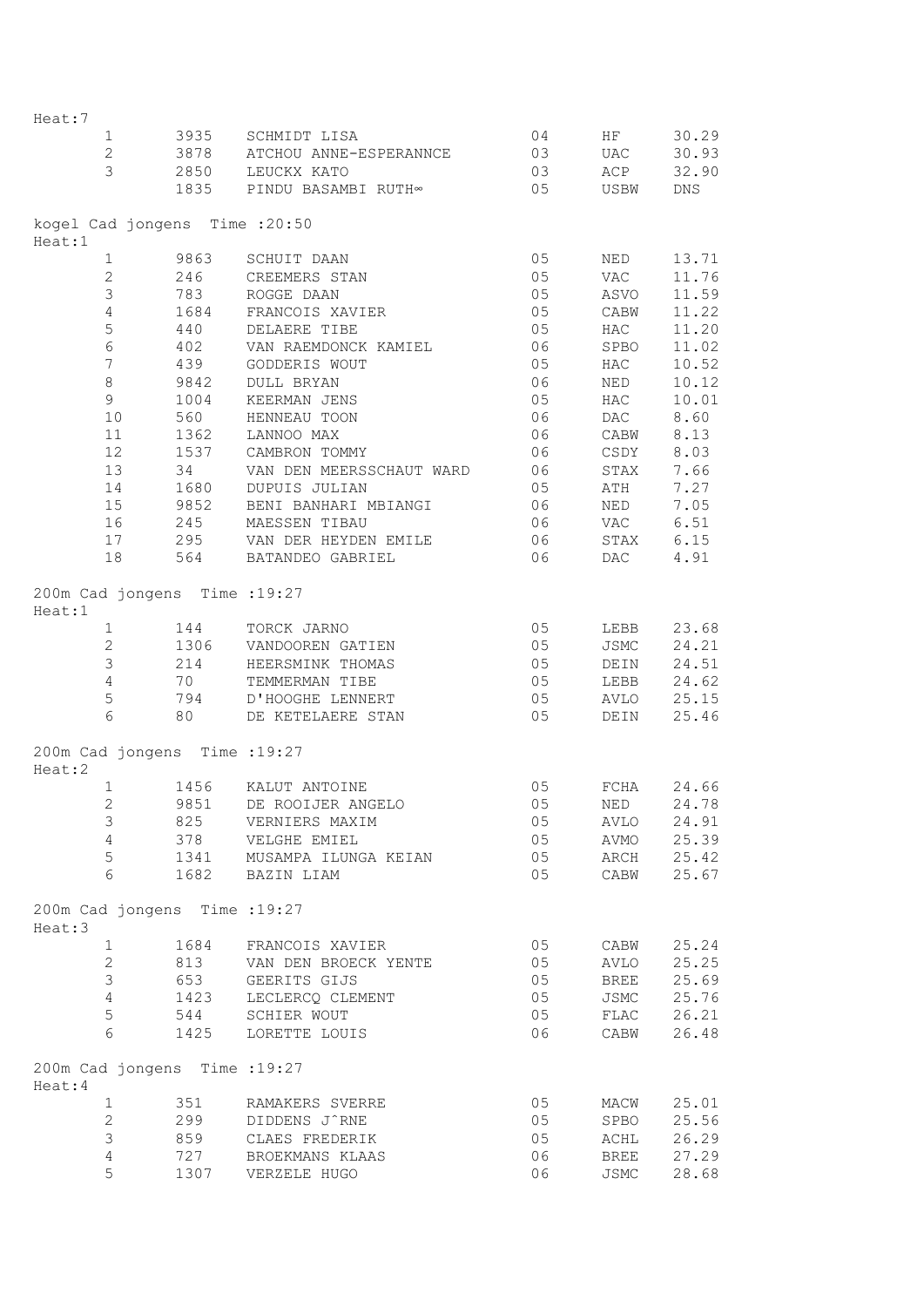| 200m Cad jongens Time : 19:27<br>Heat:5<br>431<br>06<br>$\mathbf{1}$<br>BOGAERT MATEO<br>ASVO<br>$\overline{2}$<br>AVLO<br>793<br>05<br>HUYGHE RUBE<br>3<br>319<br>06<br>SMISMANS MAURO<br>LEBB<br>$\overline{4}$<br>318 DHONDT TIJL<br>05<br>LEBB<br>5<br>05<br>309 LEYSEELE WOUT<br><b>BEHO</b><br>$6\phantom{.}6$<br>06<br>1670<br>BRUYNBROECK DAMIEN<br>CABW<br>200m Cad jongens Time : 19:27<br>Heat:6 | 24.55<br>25.49<br>26.98<br>27.29<br>27.78<br>28.01 |
|-------------------------------------------------------------------------------------------------------------------------------------------------------------------------------------------------------------------------------------------------------------------------------------------------------------------------------------------------------------------------------------------------------------|----------------------------------------------------|
|                                                                                                                                                                                                                                                                                                                                                                                                             |                                                    |
|                                                                                                                                                                                                                                                                                                                                                                                                             |                                                    |
|                                                                                                                                                                                                                                                                                                                                                                                                             |                                                    |
|                                                                                                                                                                                                                                                                                                                                                                                                             |                                                    |
|                                                                                                                                                                                                                                                                                                                                                                                                             |                                                    |
|                                                                                                                                                                                                                                                                                                                                                                                                             |                                                    |
|                                                                                                                                                                                                                                                                                                                                                                                                             |                                                    |
|                                                                                                                                                                                                                                                                                                                                                                                                             |                                                    |
| 1802 COSTANTINI SACHA<br>06<br>$\mathbf{1}$<br>CABW                                                                                                                                                                                                                                                                                                                                                         | 27.80                                              |
| 1689 PAUWELS ANTHONY<br>$\overline{2}$<br>CABW<br>05                                                                                                                                                                                                                                                                                                                                                        | 28.69                                              |
| 05<br>3<br>1711 SCHOMMER MAXIME<br>$HF$ and $H$ $F$                                                                                                                                                                                                                                                                                                                                                         | 29.11                                              |
| 05<br>$\overline{4}$<br>505 AMPOORTER KJILL<br>FLAC                                                                                                                                                                                                                                                                                                                                                         | 29.77                                              |
| 5<br>06<br>1362 LANNOO MAX<br>CABW                                                                                                                                                                                                                                                                                                                                                                          | 29.93                                              |
| 6<br>06<br>748 MAES JEF<br>ARAC                                                                                                                                                                                                                                                                                                                                                                             | 31.54                                              |
| 200m Cad jongens Time : 19:27<br>Heat:7                                                                                                                                                                                                                                                                                                                                                                     |                                                    |
| $\mathbf{1}$<br>292<br>05<br>DE STRYCKER KASPER<br>HAMM                                                                                                                                                                                                                                                                                                                                                     | 26.30                                              |
| $\mathbf{2}$<br>684<br>05<br>DE WINTER NOAH<br>EA                                                                                                                                                                                                                                                                                                                                                           | 26.34                                              |
| 3<br>418<br>06<br>DE NIJS SENNE<br>EA                                                                                                                                                                                                                                                                                                                                                                       | 28.73                                              |
| $\overline{4}$<br>387 VERBEKE LOUIS<br>06<br>HAC                                                                                                                                                                                                                                                                                                                                                            | 28.91                                              |
| 5<br>05<br>1042 DENDOOVEN ESTEBAN<br>VITA                                                                                                                                                                                                                                                                                                                                                                   | 29.03                                              |
| $6\phantom{.}6$<br>75<br>HUYSMAN WOUT<br>05<br>LEBB                                                                                                                                                                                                                                                                                                                                                         | 29.25                                              |
| 200m Cad jongens Time : 19:27<br>Heat:8                                                                                                                                                                                                                                                                                                                                                                     |                                                    |
| 252<br>06<br>$\mathbf{1}$<br>JANSSENS MATTEO<br>ACHL                                                                                                                                                                                                                                                                                                                                                        | 27.20                                              |
| $\mathbf{2}$<br>1000 DE GIETER BARTEL<br><b>DAC</b><br>06                                                                                                                                                                                                                                                                                                                                                   | 28.53                                              |
| 3<br>784<br>06<br>VANDER GHEYNST FREM<br>ASVO                                                                                                                                                                                                                                                                                                                                                               | 29.59                                              |
| $\overline{4}$<br>464<br>06<br>GOSSEYE LEKO<br>ASVO                                                                                                                                                                                                                                                                                                                                                         | 30.53                                              |
| 5<br>63 VERHEYE EMIEL<br>05<br>AZW                                                                                                                                                                                                                                                                                                                                                                          | 31.82                                              |
| 200m Cad jongens Time : 19:27<br>Heat: 9                                                                                                                                                                                                                                                                                                                                                                    |                                                    |
| 1 414 BARIGAND SANTIAGO<br>06<br>OB                                                                                                                                                                                                                                                                                                                                                                         | 24.94                                              |
| $\mathbf{2}$<br>346<br>05<br>DUMEEZ ROBBE<br>ALVA                                                                                                                                                                                                                                                                                                                                                           | 27.10                                              |
| ASVO<br>785 MARTENS THOR<br>3<br>05                                                                                                                                                                                                                                                                                                                                                                         | 28.29                                              |
| 06<br>KKS<br>$\overline{4}$<br>14 VERSTRAETE BRENT                                                                                                                                                                                                                                                                                                                                                          | 28.72                                              |
| 5<br>562 VAN CUTSEM LARS<br>06<br>DAC                                                                                                                                                                                                                                                                                                                                                                       | 28.84                                              |
| 6<br>577 BOESMANS MATTHIJS<br>05<br>LYRA                                                                                                                                                                                                                                                                                                                                                                    | 30.36                                              |
| 200m Cad jongens Time : 19:27<br>Heat:10                                                                                                                                                                                                                                                                                                                                                                    |                                                    |
| 05<br>$\mathbf{1}$<br>9857<br>RIJKHULS JETTRAY<br>NED                                                                                                                                                                                                                                                                                                                                                       | 25.64                                              |
| 137 VAN DER MEIREN ILIAN<br>$\overline{2}$<br>05<br>RCG                                                                                                                                                                                                                                                                                                                                                     | 26.06                                              |
| 322 VAN DEN BROUCKE STAN<br>3<br>06<br>AVR                                                                                                                                                                                                                                                                                                                                                                  | 27.37                                              |
| 367 AERTS LUKAS<br>06<br>$4\overline{ }$<br>SPBO                                                                                                                                                                                                                                                                                                                                                            | 28.63                                              |
| 5<br>550<br>06<br>VAN KEER JAAN<br>EA                                                                                                                                                                                                                                                                                                                                                                       | 29.05                                              |
| 200m Sch jongens Time : 19:53<br>Heat:1                                                                                                                                                                                                                                                                                                                                                                     |                                                    |
| 03<br>$\mathbf{1}$<br>9925<br>NSIKAK EKPO<br>NED                                                                                                                                                                                                                                                                                                                                                            | 22.26                                              |
| 2480 DE VRIESE JARON<br>$\overline{2}$<br>04<br>ASVO                                                                                                                                                                                                                                                                                                                                                        | 22.77                                              |
| 2700 VERMEULEN RENDEL<br>MACW<br>3<br>03                                                                                                                                                                                                                                                                                                                                                                    | 23.22                                              |
| 2549 BRUYNS TIJS<br>ACHL<br>03<br>4                                                                                                                                                                                                                                                                                                                                                                         | 23.36                                              |
| 5<br>3310<br>03<br>TACK ARNAUD<br>UAC                                                                                                                                                                                                                                                                                                                                                                       | 23.76                                              |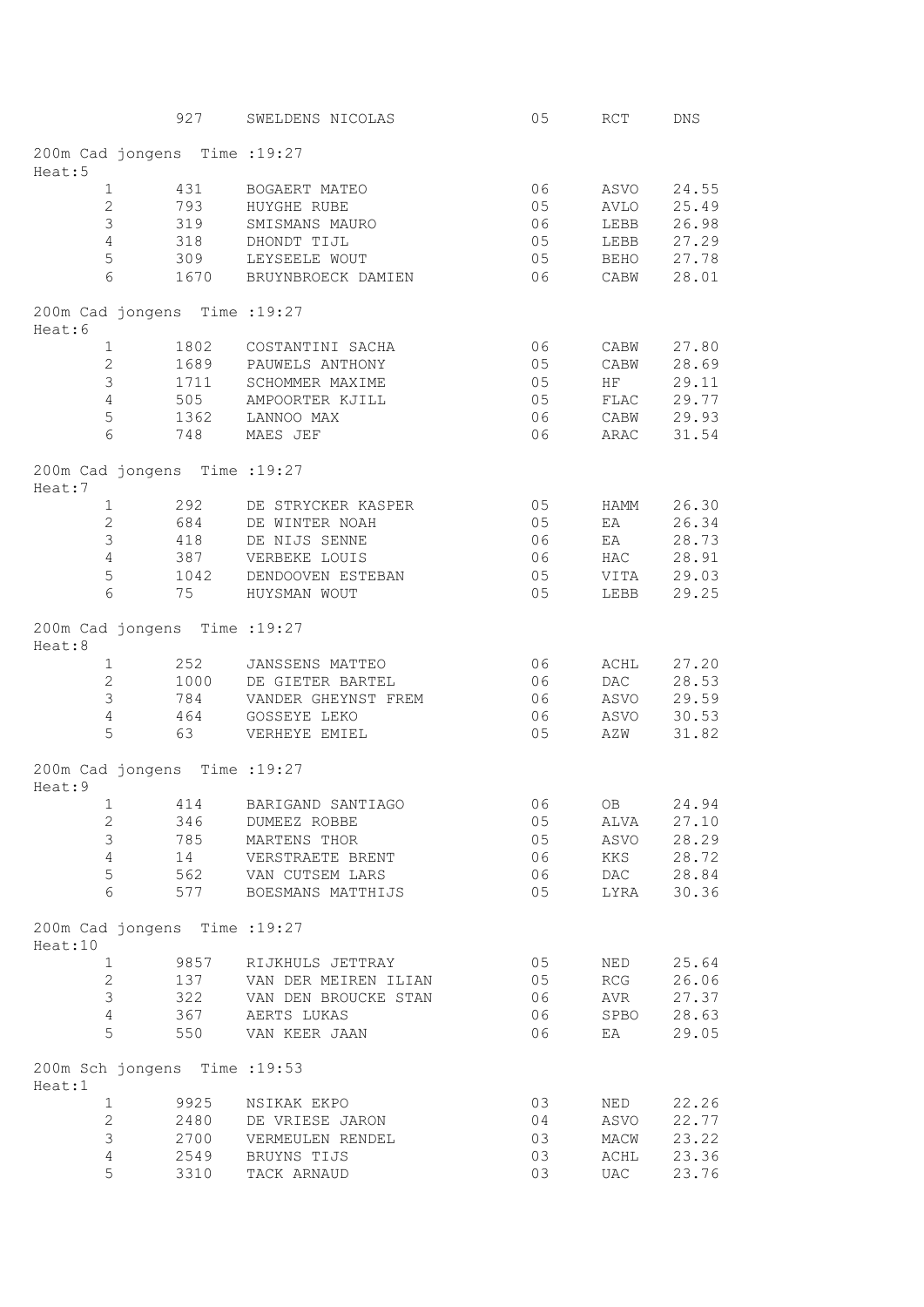|         | 6               |                               | 2455 VANKRUNCKELSVEN BRENT | 03             | AVT        | 24.19      |
|---------|-----------------|-------------------------------|----------------------------|----------------|------------|------------|
| Heat:2  |                 | 200m Sch jongens Time : 19:53 |                            |                |            |            |
|         | $\mathbf{1}$    |                               | 2752 VANDRIESSCHE JELLE    | 04             | ASVO       | 23.87      |
|         | $\overline{c}$  |                               | 3194 MARIN TOM             | 04             | CABW       | 23.90      |
|         | 3               |                               | 2192 VAN DEN BULCKE JASPER | 03             | LEBB       | 24.11      |
|         | $\overline{4}$  |                               | 9920 SAUVAGE BAPTIST       | 04             | FRA        | 24.24      |
|         | 5               |                               | 2543 BODSON TOON           | 03             | <b>DAC</b> | 24.26      |
|         | $6\overline{6}$ |                               | 2679 VAN VLIET ALEXANDER   | 04             | KAAG       | 24.33      |
| Heat:3  |                 | 200m Sch jongens Time : 19:53 |                            |                |            |            |
|         | $\mathbf{1}$    | 2372                          | HAECK KEVIN                | 03             | SPBO       | 23.99      |
|         | $\mathbf{2}$    |                               | 9942 WIELES CHRIS          | 03             | NED        | 24.28      |
|         | 3               |                               | 3342 VANDER HAEGEN LOIC    | 04             | ATH        | 24.64      |
|         | $\overline{4}$  |                               | 3114 SULEJ NICOLAS         | 03             | UAC        | 24.83      |
|         | 5               |                               | 3409 CUISINIER MAEL        | 03             | ATH        | 25.49      |
|         | 6               |                               | 3372 RODONO MATTEO         | 04             | CABW       | 25.67      |
| Heat: 4 |                 | 200m Sch jongens Time : 19:53 |                            |                |            |            |
|         | $\mathbf{1}$    |                               | 2588 ROMSWINKEL NILS       | 03             | OB         | 24.23      |
|         | $\mathbf{2}$    |                               | 2537 BOELAERT NICK         | 03             | DAC        | 24.47      |
|         | 3               |                               | 9943 DOBBELAAR JONATHAN    | 03             | NED        | 24.55      |
|         | $\overline{4}$  |                               | 2747 BULTOT ELIAS          | 04             | ASVO       | 24.57      |
|         | 5               |                               | 2362 DHONDT ROBBE          | 03             | LEBB       | 24.89      |
|         | $6\overline{6}$ |                               | 3138 DELVIN THIBAUT        | 04             | CABW       | 25.03      |
| Heat:5  |                 | 200m Sch jongens Time : 19:53 |                            |                |            |            |
|         | $\mathbf{1}$    |                               | 2361 CAUDRON MEINDERT      | 04             | LEBB       | 24.63      |
|         | $\mathbf{2}$    |                               | 2278 ANCKAERT WOUTER       | 04             | AVR        | 25.28      |
|         | 3               |                               | 3284 PROVOOST NOA          | 04             | HERV       | 25.56      |
|         | 4               |                               | 9848 KOOREMAN ROEL         | 03             | NED        | 25.58      |
|         | 5               |                               | 3362 DERAMEE BASILE        | 04             | ATH        | 25.76      |
|         |                 |                               | 2582 D'HAESE LUCA          | 04             | ACP        | <b>DNS</b> |
| Heat:6  |                 | 200m Sch jongens Time : 19:53 |                            |                |            |            |
|         | $\mathbf{1}$    | 2690                          | TAERWE ARTHUR              | 03             | KKS        | 25.25      |
|         | $\overline{2}$  | 2491                          | NEUVILLE ISAAK             | 03             | ASVO       | 25.64      |
|         | 3               | 9988                          | VAN KOOTEN THIJS           | 04             | NED        | 25.74      |
|         | $\overline{4}$  | 2482                          | DHONT GAUTHIER             | 03             | ASVO       | 26.35      |
|         | 5               | 3160                          | DEBRY JULIEN               | 04             | CABW       | 28.54      |
| Heat:7  |                 | 200m Sch jongens Time : 19:53 |                            |                |            |            |
|         | $\mathbf{1}$    | 9865                          | DE ZEEUW TOBIAS            | 04             | NED        | 25.21      |
|         | $\overline{2}$  | 2236                          | DE MUNTER VIKTOR           | 04             | RCG        | 26.02      |
|         | 3               | 2654                          | MICHIELS TIJS              | 04             | EA         | 26.55      |
|         | 4               |                               | 2364 VAN MULDERS ZIEBE     | 03             | LEBB       | 28.98      |
|         | 5               |                               | 2653 MERGAN THIBO          | 04             | ΕA         | 30.49      |
| Heat:1  |                 | 200m Sen vrouwen Time : 20:06 |                            |                |            |            |
|         | $\mathbf{1}$    | 2340                          | TSHIAMALA BITOTA SARAH-DA  | 0 <sup>0</sup> | ACLO       | 25.63      |
|         | $\mathbf{2}$    | 607                           | CHAVEPEYER CLOE            | 01             | ACLO       | 25.80      |
|         | $\mathsf 3$     | 9862                          | FRIJTERS FEMKE             | 00             | NED        | 26.21      |
|         | $\overline{4}$  | 214                           | HEYVAERT LUCA              | 02             | LEBB       | 26.42      |
|         | 5               | 30                            | VAN LENT LOTTE             | 01             | AVZK       | 26.47      |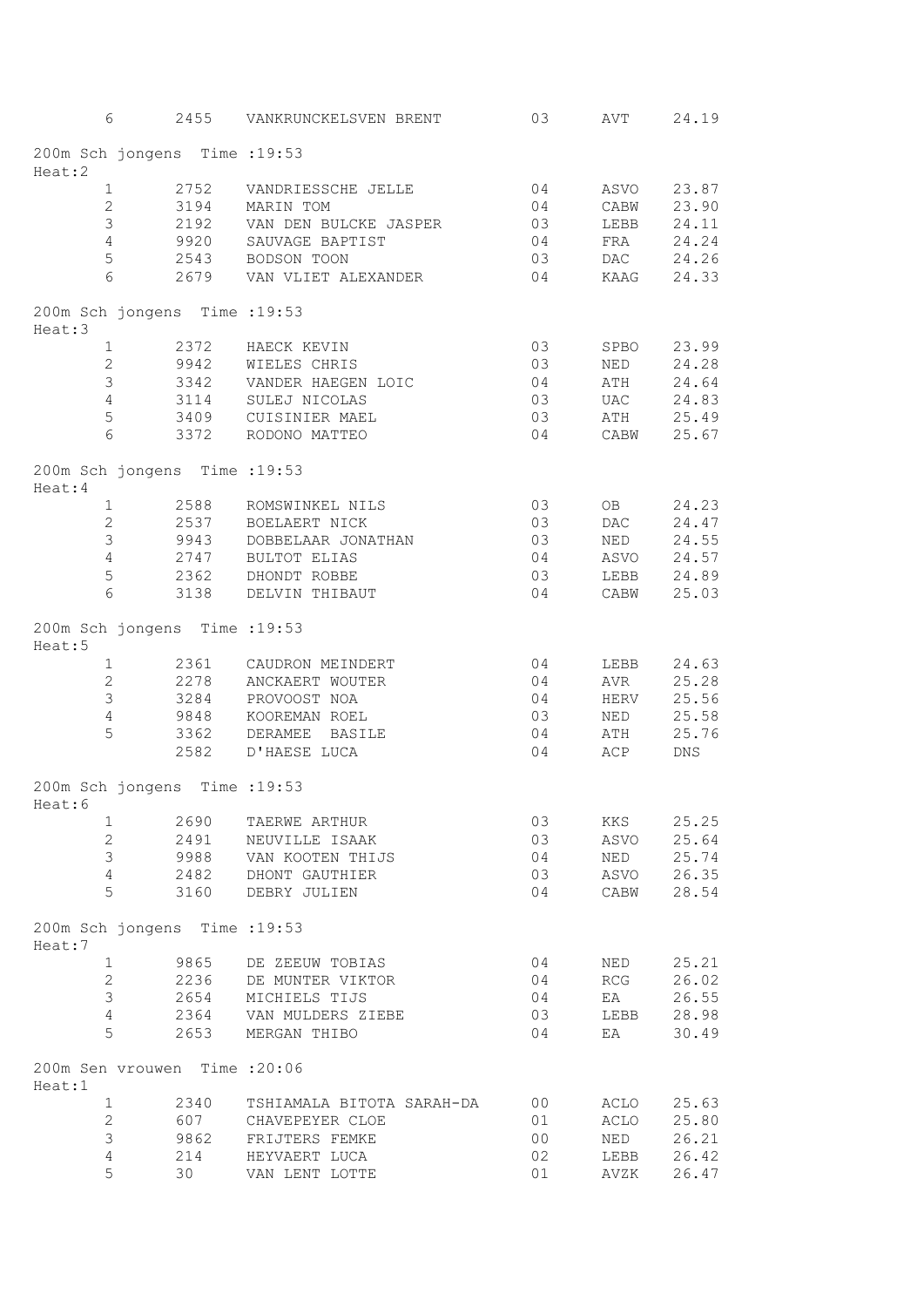|         | 6              |                               | 2403 PARDOMS EMILIE          | 0 <sub>0</sub>  |             | CABW 26.67 |
|---------|----------------|-------------------------------|------------------------------|-----------------|-------------|------------|
| Heat:2  |                | 200m Sen vrouwen Time : 20:06 |                              |                 |             |            |
|         | $\mathbf{1}$   |                               | 9919 EXPOSITO ELIA           | 01              | FRA         | 27.76      |
|         | 2              |                               | 1343 VANDERMEULEN YELENA     | 96              | ASVO        | 28.24      |
|         | $\mathfrak{Z}$ |                               | 1253 GOESSEYE LIES           | 96              | ACP         | 28.31      |
|         | $\overline{4}$ |                               | 568 PUYGRENIER PAULINE       | 02              | RIWA        | 28.60      |
|         | 5              |                               | 1175 BEELAERTS NIKITA        | 98              | SPBO        | 28.99      |
|         | 6              |                               | 1028 VANLUCHENE HANNE        | 99              | AZW         | 29.52      |
| Heat:3  |                | 200m Sen vrouwen Time : 20:06 |                              |                 |             |            |
|         | 1              | 14                            | PRAET JUSTINE                | 02              | STAX        | 26.00      |
|         | 2              |                               | 9938 HUIJBEN NIDA            | 99              | <b>NED</b>  | 26.41      |
|         | $\mathcal{E}$  |                               | 104 DENOLF NINA              | 02              | VS          | 26.94      |
|         | 4              |                               | 9917 LEJEUNE MARIE           | 01              | FRA         | 26.99      |
|         | 5              |                               | 2262 BROZE EMMA              | 00 <sub>o</sub> | RIWA        | 27.03      |
|         | 6              |                               | 9903 VERDAASDONK MEIKE       | 02              | NED         | 27.11      |
| Heat: 4 |                | 200m Sen vrouwen Time : 20:06 |                              |                 |             |            |
|         | $\mathbf{1}$   |                               | 351 VAN DER HAEGEN AUDREY    | 02              | ACG         | 26.98      |
|         | 2              |                               | 1743 HEYMANS AMBER           | 99              | ACP         | 27.22      |
|         | 3              |                               | 1750 JANSSENS KYRA           | 0 <sub>0</sub>  | DAC         | 27.28      |
|         | $\overline{4}$ |                               | 1299 THOMAS LOTTE            | 0 <sub>0</sub>  | OB          | 28.02      |
|         | 5              |                               | 1724 DE BAETS EVI            | 99              | RIEM        | 28.09      |
|         | 6              |                               | 1004 VERBOVEN BERBEL         | 91              | ACHL        | 28.34      |
| Heat:5  |                | 200m Sen vrouwen Time : 20:06 |                              |                 |             |            |
|         | $\mathbf{1}$   |                               | 2450 CALLEBAUT ANGE-VICTORIA | 99              | WS          | 27.49      |
|         | 2              |                               | 29 VIERENDEELS LOIKE         | 01              | LEBB        | 27.94      |
|         | $\mathcal{E}$  |                               | 251 VAN DEN BREMT LORE       | 02              | EA          | 28.16      |
|         | 4              |                               | 1100 VAN RENTERGHEM LISA     | 00              | DEIN        | 28.73      |
|         | 5              |                               | 383 VANRYSSELBERGHE LARA     | 01              | ASVO        | 29.49      |
|         | 6              |                               | 1581 VAN DAMME MELINDE       | 93              | <b>DCLA</b> | 29.92      |
| Heat:6  |                | 200m Sen vrouwen Time : 20:06 |                              |                 |             |            |
|         | 1              |                               | 9921 YAGOUBI AMEL            | 88              | FRA         | 28.59      |
|         | 2              | 349                           | HUVENNE MARIE                | 01              | ACP         | 29.00      |
|         | 3              |                               | 1205 CEULEMANS MARLIES       | 93              | WIBO        | 29.41      |
|         | $\overline{4}$ |                               | 2914 VAN DAMME PETRA         | 78              | KAAG        | 29.79      |
|         | 5              |                               | 9931 GRIFFIOEN ANNE          | 82              | NED         | 31.18      |
|         | 6              |                               | 1048 EYCKMANS LOTTE          | 94              | DCLA        | 32.82      |
| Heat:7  |                | 200m Sen vrouwen Time : 20:06 |                              |                 |             |            |
|         | $\mathbf{1}$   |                               | 9923 DE GUCHTENEIRE RACHIDA  | 82              | NED         | 28.36      |
|         | $\overline{2}$ |                               | 3416 DECAESTEKER MARIJKE     | 71              | MACW        | 30.42      |
|         | 3              |                               | 33 D'HONDT CINDY             | 02              | LEBB        | 30.87      |
|         | 4              |                               | 4229 DIRKSEN GENTIANE        | 77              | MOHA        | 31.91      |
|         | 5              |                               | 4408 BLAUDE MARIE-ANNE       | 53              | MOHA        | 35.99      |
| Heat:1  |                | 200m Sen mannen Time : 20:47  |                              |                 |             |            |
|         | $\mathbf 1$    |                               | 1851 SEGERS SENNE            | 95              | LYRA        | 22.75      |
|         | 2              |                               | 9849 VAN DER GRAAFF CEDRYCH  | 99              | NED         | 22.75      |
|         | 3              |                               | 3264 HENDRICK CLEMENT        | 99              | CABW        | 23.22      |
|         | 4              |                               | 2007 PEETERS DRIES           | 99              | AVKA        | 23.24      |
|         |                |                               |                              |                 |             |            |